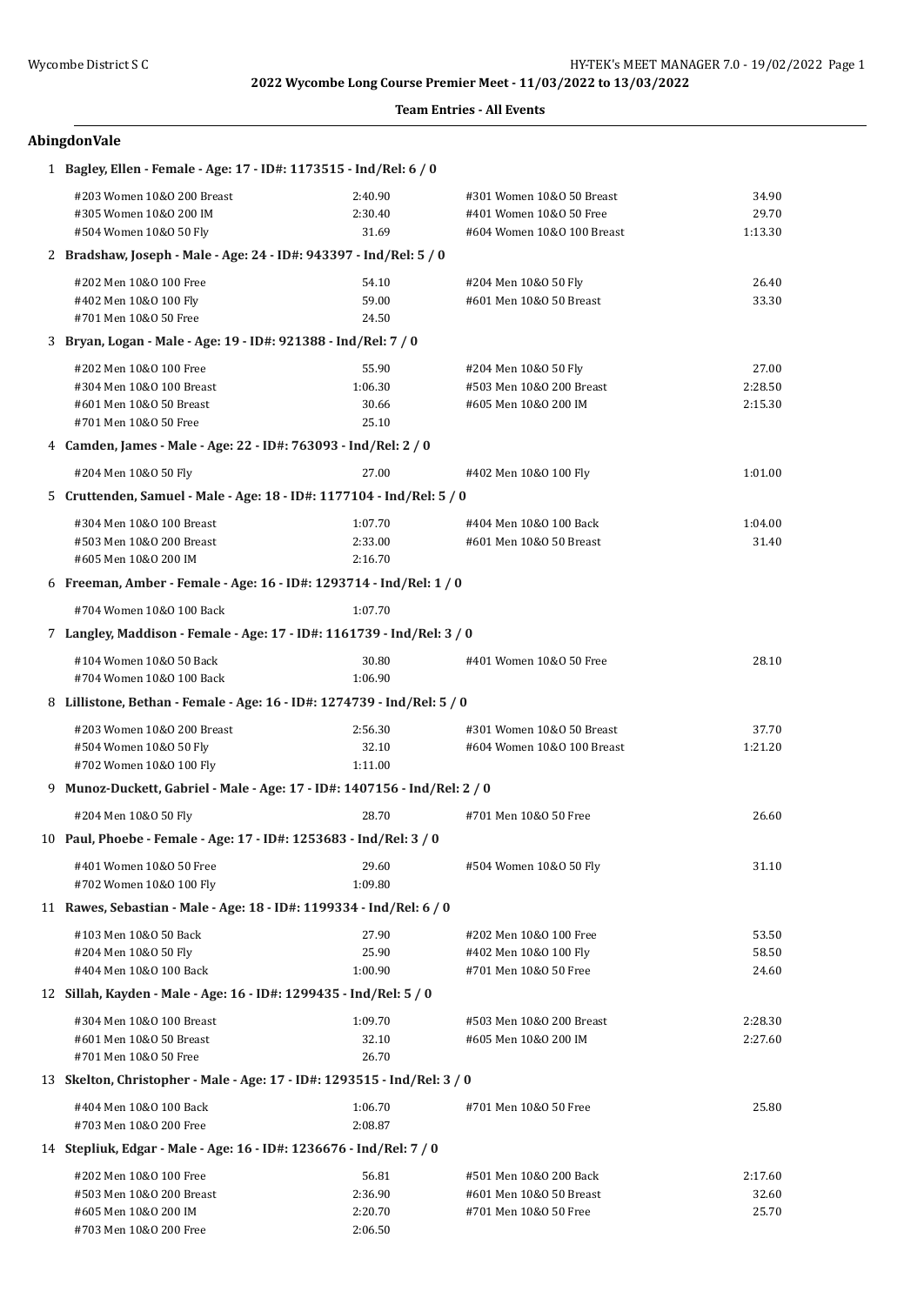#### **Team Entries - All Events**

# **AbingdonVale**

|    |                                                                      | 15 Storck-Wihlidal, Adrien - Male - Age: 15 - ID#: 1293715 - Ind/Rel: 3 / 0 |                          |         |  |  |
|----|----------------------------------------------------------------------|-----------------------------------------------------------------------------|--------------------------|---------|--|--|
|    | #304 Men 10&0 100 Breast                                             | 1:17.20                                                                     | #601 Men 10&0 50 Breast  | 34.30   |  |  |
|    | #701 Men 10&0 50 Free                                                | 28.20                                                                       |                          |         |  |  |
|    | 16 Sym, Kelsey - Female - Age: 16 - ID#: 1199319 - Ind/Rel: 1 / 0    |                                                                             |                          |         |  |  |
|    | #403 Women 10&0 200 Free                                             | 2:22.30                                                                     |                          |         |  |  |
| 17 | Tugcetin, Can - Male - Age: 17 - ID#: 1267299 - Ind/Rel: 4 / 0       |                                                                             |                          |         |  |  |
|    | #304 Men 10&0 100 Breast                                             | 1:09.10                                                                     | #503 Men 10&0 200 Breast | 2:29.70 |  |  |
|    | #601 Men 10&0 50 Breast                                              | 32.30                                                                       | #605 Men 10&0 200 IM     | 2:23.60 |  |  |
| 18 | Watkiss, Joseph - Male - Age: 17 - ID#: 1213490 - Ind/Rel: 7 / 0     |                                                                             |                          |         |  |  |
|    | #101 Men 10&0 400 IM                                                 | 4:51.90                                                                     | #204 Men 10&0 50 Fly     | 28.70   |  |  |
|    | #304 Men 10&0 100 Breast                                             | 1:10.80                                                                     | #402 Men 10&0 100 Fly    | 1:03.51 |  |  |
|    | #503 Men 10&0 200 Breast                                             | 2:33.10                                                                     | #601 Men 10&0 50 Breast  | 33.30   |  |  |
|    | #605 Men 10&0 200 IM                                                 | 2:17.80                                                                     |                          |         |  |  |
| 19 | Wornham, Theodora - Female - Age: 18 - ID#: 1177105 - Ind/Rel: 3 / 0 |                                                                             |                          |         |  |  |
|    | #104 Women 10&0 50 Back                                              | 32.10                                                                       | #401 Women 10&0 50 Free  | 29.20   |  |  |
|    | #504 Women 10&0 50 Fly                                               | 31.66                                                                       |                          |         |  |  |

**AbingdonVale Total Individual Entries: 78 - Total Relays: 0**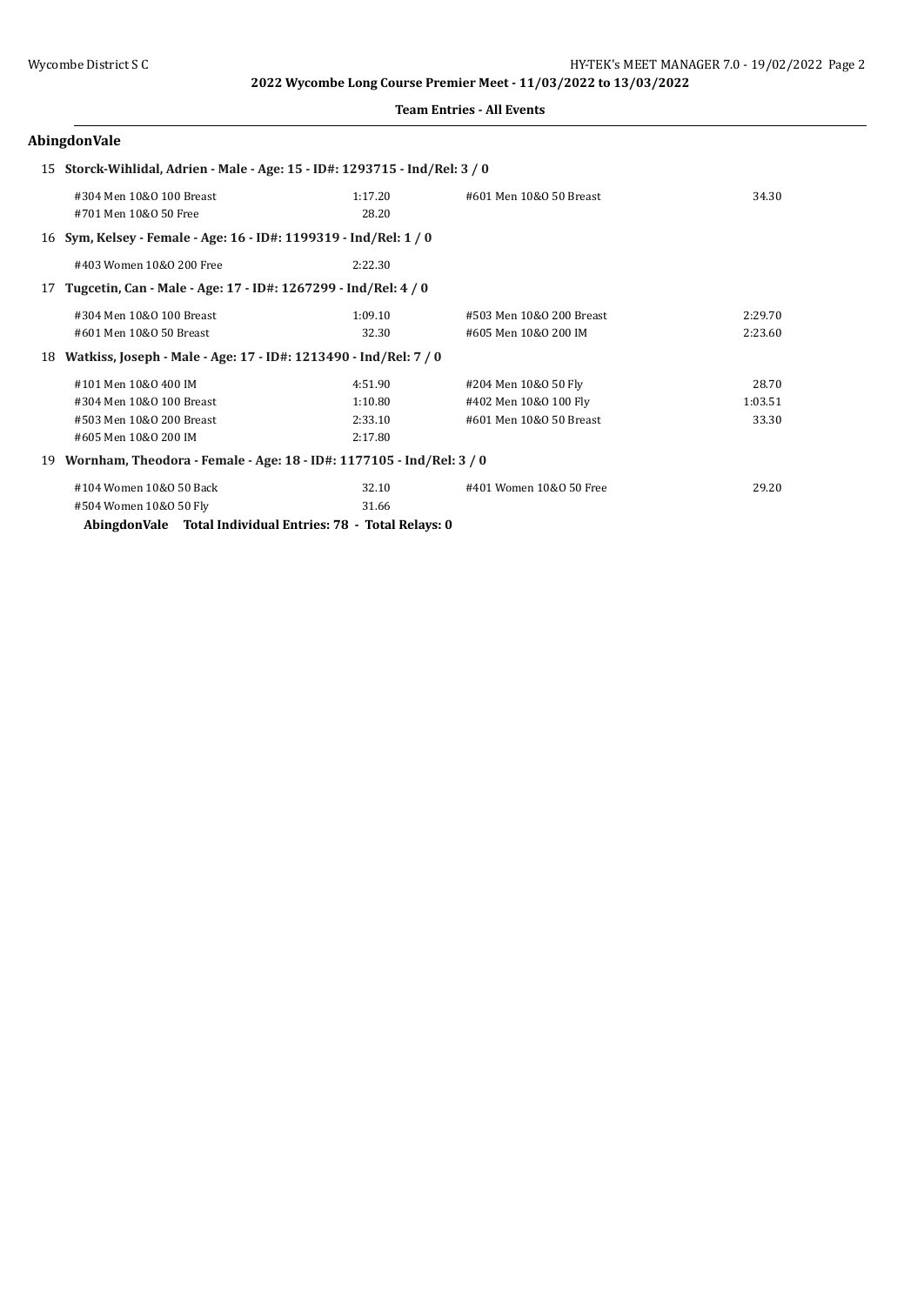| <b>Team Entries - All Events</b> |  |
|----------------------------------|--|
|----------------------------------|--|

| Amersham-SE                                                             |                                                                     |                                                      |         |  |  |  |
|-------------------------------------------------------------------------|---------------------------------------------------------------------|------------------------------------------------------|---------|--|--|--|
| 1 Andrews, George - Male - Age: 18 - ID#: 896409 - Ind/Rel: 3 / 0       |                                                                     |                                                      |         |  |  |  |
| #204 Men 10&0 50 Fly<br>#703 Men 10&0 200 Free                          | 27.00<br>2:03.60                                                    | #402 Men 10&0 100 Fly                                | 1:01.50 |  |  |  |
| 2 Bagot, Eleanor - Female - Age: 17 - ID#: 1306510 - Ind/Rel: 1 / 0     |                                                                     |                                                      |         |  |  |  |
| #401 Women 10&0 50 Free                                                 | 30.60                                                               |                                                      |         |  |  |  |
| 3 Bainbridge, Alexander - Male - Age: 17 - ID#: 929197 - Ind/Rel: 3 / 0 |                                                                     |                                                      |         |  |  |  |
| #202 Men 10&0 100 Free<br>#701 Men 10&0 50 Free                         | 56.50<br>25.90                                                      | #204 Men 10&0 50 Fly                                 | 27.44   |  |  |  |
| 4 Bethell, Alicia - Female - Age: 14 - ID#: 1368282 - Ind/Rel: 8 / 0    |                                                                     |                                                      |         |  |  |  |
| #104 Women 10&0 50 Back                                                 | 33.30                                                               |                                                      | 2:29.80 |  |  |  |
| #303 Women 10&0 400 Free                                                | 4:57.00                                                             | #201 Women 10&0 200 Back<br>#502 Women 10&0 100 Free | 1:03.56 |  |  |  |
| #504 Women 10&0 50 Fly                                                  | 32.00                                                               | #602 Women 10&0 200 Fly                              | 2:34.10 |  |  |  |
| #702 Women 10&0 100 Fly                                                 | 1:09.12                                                             | #704 Women 10&0 100 Back                             | 1:10.90 |  |  |  |
| 5 Chapman, Brigitte - Female - Age: 16 - ID#: 1214252 - Ind/Rel: 2 / 0  |                                                                     |                                                      |         |  |  |  |
| #401 Women 10&0 50 Free                                                 | 28.00                                                               | #502 Women 10&0 100 Free                             | 1:02.46 |  |  |  |
| 6 Ferguson, Laura - Female - Age: 16 - ID#: 1170988 - Ind/Rel: 1 / 0    |                                                                     |                                                      |         |  |  |  |
| #104 Women 10&0 50 Back                                                 | 33.70                                                               |                                                      |         |  |  |  |
|                                                                         | 7 Grachev, Michael - Male - Age: 17 - ID#: 1164046 - Ind/Rel: 3 / 0 |                                                      |         |  |  |  |
| #304 Men 10&0 100 Breast                                                | 1:11.10                                                             | #601 Men 10&0 50 Breast                              | 31.50   |  |  |  |
| #701 Men 10&0 50 Free                                                   | 26.10                                                               |                                                      |         |  |  |  |
| 8 Hemsworth, Eloise - Female - Age: 17 - ID#: 1156344 - Ind/Rel: 1 / 0  |                                                                     |                                                      |         |  |  |  |
| #401 Women 10&0 50 Free                                                 | 30.70                                                               |                                                      |         |  |  |  |
| 9 Hollingsworth, Luke - Male - Age: 23 - ID#: 513290 - Ind/Rel: 2 / 0   |                                                                     |                                                      |         |  |  |  |
| #202 Men 10&0 100 Free                                                  | 55.20                                                               | #204 Men 10&0 50 Fly                                 | 26.30   |  |  |  |
| 10 Hoyland, Daniella - Female - Age: 18 - ID#: 926422 - Ind/Rel: 3 / 0  |                                                                     |                                                      |         |  |  |  |
| #104 Women 10&0 50 Back                                                 | 31.80                                                               | #504 Women 10&0 50 Fly                               | 30.80   |  |  |  |
| #704 Women 10&0 100 Back                                                | 1:07.80                                                             |                                                      |         |  |  |  |
| 11 McCall, Noah - Male - Age: 17 - ID#: 1170983 - Ind/Rel: 2 / 0        |                                                                     |                                                      |         |  |  |  |
| #505 Mixed 10&0 1500 Free                                               | 17:47.20                                                            | #701 Men 10&0 50 Free                                | 27.00   |  |  |  |
| 12 Morris, Farah - Female - Age: 15 - ID#: 1352625 - Ind/Rel: 3 / 0     |                                                                     |                                                      |         |  |  |  |
| #203 Women 10&0 200 Breast                                              | 2:58.00                                                             | #301 Women 10&0 50 Breast                            | 37.91   |  |  |  |
| #604 Women 10&0 100 Breast                                              | 1:25.20                                                             |                                                      |         |  |  |  |
| 13 Mowbray, Oliver - Male - Age: 15 - ID#: 1208595 - Ind/Rel: 6 / 0     |                                                                     |                                                      |         |  |  |  |
| #202 Men 10&0 100 Free                                                  | 58.10                                                               | #204 Men 10&0 50 Fly                                 | 28.24   |  |  |  |
| #302 Men 10&0 200 Fly                                                   | 2:21.30                                                             | #402 Men 10&0 100 Fly                                | 1:02.90 |  |  |  |
| #701 Men 10&0 50 Free                                                   | 26.90                                                               | #703 Men 10&0 200 Free                               | 2:06.80 |  |  |  |
| 14 Quill, Lucy - Female - Age: 15 - ID#: 1225457 - Ind/Rel: 6 / 0       |                                                                     |                                                      |         |  |  |  |
| #401 Women 10&0 50 Free                                                 | 27.40                                                               | #403 Women 10&0 200 Free                             | 2:14.90 |  |  |  |
| #502 Women 10&0 100 Free                                                | 1:00.40                                                             | #504 Women 10&0 50 Fly                               | 30.20   |  |  |  |
| #602 Women 10&0 200 Fly                                                 | 2:39.30                                                             | #702 Women 10&0 100 Fly                              | 1:07.50 |  |  |  |
| 15 Shandil, Navya - Female - Age: 15 - ID#: 1287980 - Ind/Rel: 5 / 0    |                                                                     |                                                      |         |  |  |  |
| #303 Women 10&0 400 Free                                                | 4:55.00                                                             | #401 Women 10&0 50 Free                              | 29.64   |  |  |  |
| #403 Women 10&0 200 Free<br>#702 Women 10&0 100 Fly                     | 2:19.10<br>1:09.71                                                  | #504 Women 10&0 50 Fly                               | 32.30   |  |  |  |
|                                                                         |                                                                     |                                                      |         |  |  |  |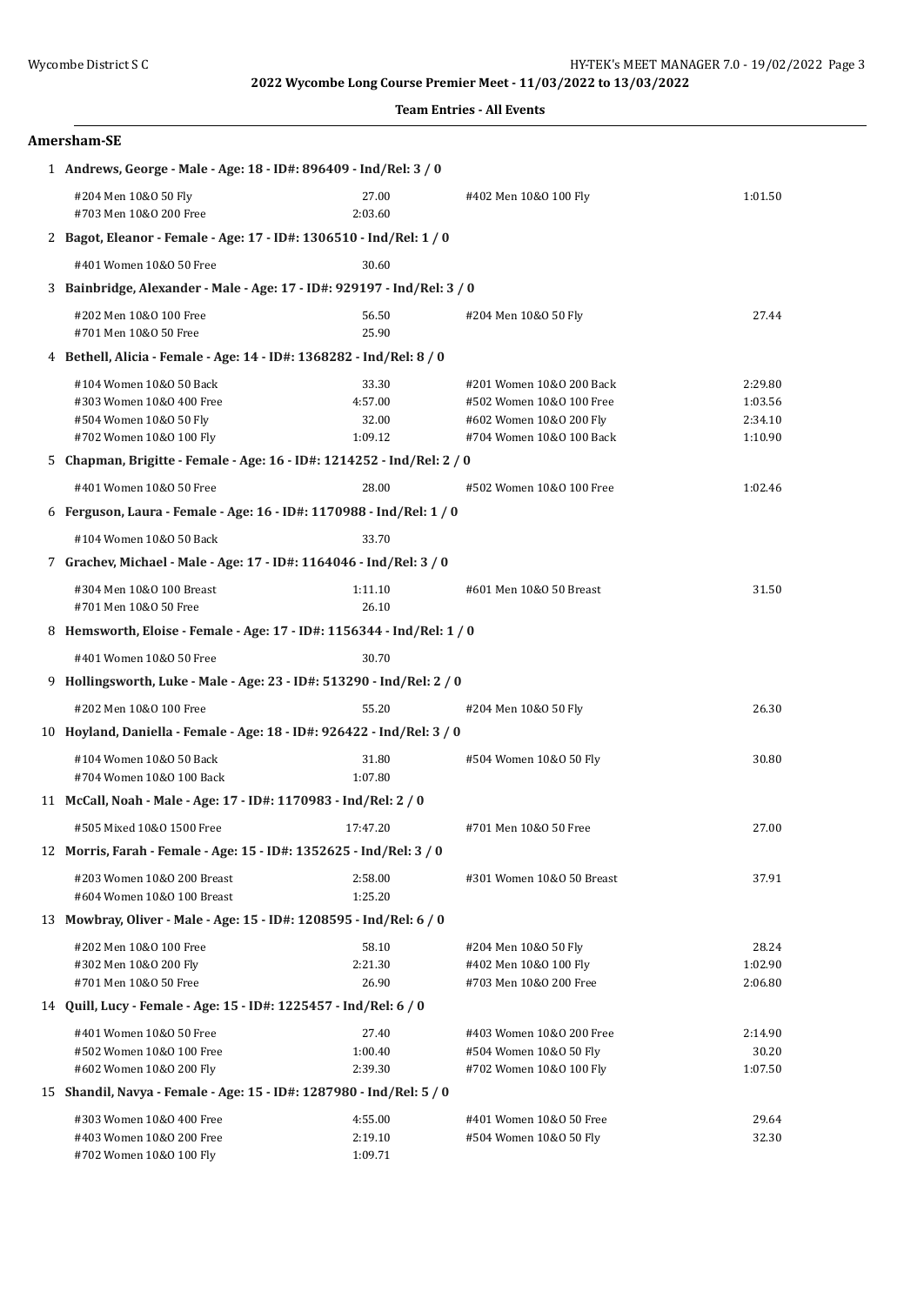### **Team Entries - All Events**

### **Amersham-SE**

| 16 Smith, Kreswin - Female - Age: 16 - ID#: 896407 - Ind/Rel: 9 / 0                     |                                                                      |                           |         |  |  |  |
|-----------------------------------------------------------------------------------------|----------------------------------------------------------------------|---------------------------|---------|--|--|--|
| #102 Women 10&0 400 IM                                                                  | 5:20.10                                                              | #104 Women 10&0 50 Back   | 33.00   |  |  |  |
| #201 Women 10&0 200 Back                                                                | 2:27.10                                                              | #305 Women 10&0 200 IM    | 2:27.60 |  |  |  |
| #401 Women 10&0 50 Free                                                                 | 28.87                                                                | #504 Women 10&0 50 Fly    | 31.40   |  |  |  |
| #602 Women 10&0 200 Fly                                                                 | 2:32.40                                                              | #702 Women 10&0 100 Fly   | 1:07.31 |  |  |  |
| #704 Women 10&0 100 Back                                                                | 1:06.00                                                              |                           |         |  |  |  |
| 17 Wallis, Alexandra - Female - Age: 15 - ID#: 1430837 - Ind/Rel: 1 / 0                 |                                                                      |                           |         |  |  |  |
| #401 Women 10&0 50 Free                                                                 | 30.40                                                                |                           |         |  |  |  |
| 18 Woolven, Dylan - Male - Age: 18 - ID#: 942729 - Ind/Rel: 3 / 0                       |                                                                      |                           |         |  |  |  |
| #202 Men 10&0 100 Free                                                                  | 57.30                                                                | #204 Men 10&0 50 Fly      | 27.43   |  |  |  |
| #701 Men 10&0 50 Free                                                                   | 25.60                                                                |                           |         |  |  |  |
| 19 Woolven, Tristan - Male - Age: 16 - ID#: 942731 - Ind/Rel: 3 / 0                     |                                                                      |                           |         |  |  |  |
| #103 Men 10&0 50 Back                                                                   | 29.50                                                                | #601 Men 10&0 50 Breast   | 35.90   |  |  |  |
| #701 Men 10&0 50 Free                                                                   | 27.00                                                                |                           |         |  |  |  |
| 20 Yeo, Rosemary - Female - Age: 17 - ID#: 1443065 - Ind/Rel: 2 / 0                     |                                                                      |                           |         |  |  |  |
| #104 Women 10&0 50 Back                                                                 | 34.00                                                                | #401 Women 10&0 50 Free   | 28.90   |  |  |  |
| Amersham-SE Total Individual Entries: 67 - Total Relays: 0                              |                                                                      |                           |         |  |  |  |
| <b>Atlantis-SE</b>                                                                      |                                                                      |                           |         |  |  |  |
| 1 Andersson, Tuva - Female - Age: 15 - ID#: 1356901 - Ind/Rel: 3 / 0                    |                                                                      |                           |         |  |  |  |
| #203 Women 10&0 200 Breast                                                              | 2:59.00                                                              | #301 Women 10&0 50 Breast | 38.40   |  |  |  |
| #604 Women 10&0 100 Breast                                                              | 1:22.70                                                              |                           |         |  |  |  |
| 2 Cartwright, Jasmine - Female - Age: 13 - ID#: 1442392 - Ind/Rel: 2 / 0                |                                                                      |                           |         |  |  |  |
| #401 Women 10&0 50 Free                                                                 | 30.16                                                                | #502 Women 10&0 100 Free  | 1:06.50 |  |  |  |
|                                                                                         | 3 Etheridge, Oliver - Male - Age: 19 - ID#: 1159340 - Ind/Rel: 1 / 0 |                           |         |  |  |  |
| #505 Mixed 10&0 1500 Free                                                               | 17:16.07                                                             |                           |         |  |  |  |
|                                                                                         | 4 Gausden, Luke - Male - Age: 18 - ID#: 1222120 - Ind/Rel: 3 / 0     |                           |         |  |  |  |
| #304 Men 10&0 100 Breast                                                                | 1:08.10                                                              | #503 Men 10&0 200 Breast  | 2:27.90 |  |  |  |
| #601 Men 10&0 50 Breast                                                                 | 31.00                                                                |                           |         |  |  |  |
| 5 Hayes, Isabella - Female - Age: 18 - ID#: 1153742 - Ind/Rel: 3 / 0                    |                                                                      |                           |         |  |  |  |
| #504 Women 10&0 50 Fly                                                                  | 30.00                                                                | #602 Women 10&0 200 Fly   | 2:25.00 |  |  |  |
| #702 Women 10&0 100 Fly                                                                 | 1:05.60                                                              |                           |         |  |  |  |
| 6 Ranson, Amber - Female - Age: 17 - ID#: 1139375 - Ind/Rel: 6 / 0                      |                                                                      |                           |         |  |  |  |
| #104 Women 10&0 50 Back                                                                 | 30.60                                                                | #201 Women 10&0 200 Back  | 2:23.60 |  |  |  |
| #401 Women 10&0 50 Free                                                                 | 28.60                                                                | #403 Women 10&0 200 Free  | 2:15.40 |  |  |  |
| #502 Women 10&0 100 Free                                                                | 1:02.20                                                              | #704 Women 10&0 100 Back  | 1:05.70 |  |  |  |
| 7 Sandhu, Hirkiranjit - Female - Age: 17 - ID#: 833630 - Ind/Rel: 3 / 0                 |                                                                      |                           |         |  |  |  |
| #401 Women 10&0 50 Free                                                                 | 29.70                                                                | #502 Women 10&0 100 Free  | 1:04.20 |  |  |  |
| #504 Women 10&0 50 Fly                                                                  | 32.20                                                                |                           |         |  |  |  |
| 8 Standing, Willoe - Female - Age: 15 - ID#: 1324357 - Ind/Rel: 3 / 0                   |                                                                      |                           |         |  |  |  |
| #104 Women 10&0 50 Back                                                                 | 34.80                                                                | #301 Women 10&0 50 Breast | 38.99   |  |  |  |
| #604 Women 10&0 100 Breast                                                              | 1:24.80                                                              |                           |         |  |  |  |
| Atlantis-SE Total Individual Entries: 24 - Total Relays: 0                              |                                                                      |                           |         |  |  |  |
| <b>Bark &amp; Dagen</b>                                                                 |                                                                      |                           |         |  |  |  |
| 1 Ayling, Jessica - Female - Age: 21 - ID#: 747899 - Ind/Rel: 1 / 0                     |                                                                      |                           |         |  |  |  |
| #301 Women 10&0 50 Breast<br>Bark & Dagen Total Individual Entries: 1 - Total Relays: 0 | 32.16                                                                |                           |         |  |  |  |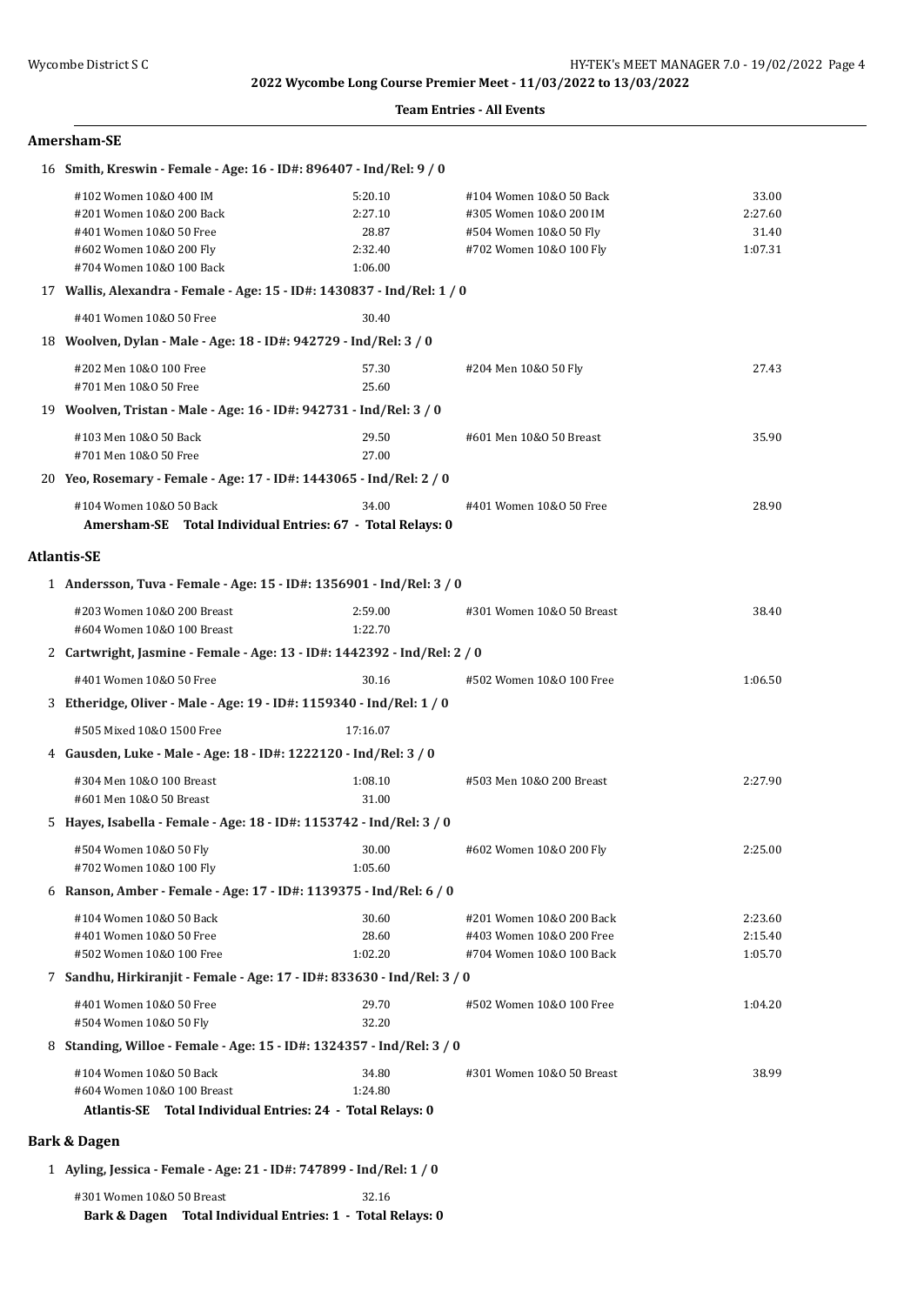#### **Team Entries - All Events**

#### **Beacon**

1 **Russell-Ross, George - Male - Age: 14 - ID#: 1310460 - Ind/Rel: 1 / 0**

#501 Men 10&O 200 Back 2:34.96 **Beacon Total Individual Entries: 1 - Total Relays: 0**

#### **Bexley**

1 **Couzens, Phoebe - Female - Age: 16 - ID#: 1245837 - Ind/Rel: 1 / 0**

#403 Women 10&O 200 Free 2:20.10

2 **Gilham, Finley - Male - Age: 15 - ID#: 1376861 - Ind/Rel: 3 / 0**

| #304 Men 10&0 100 Breast                             | 1:12.27 | #601 Men 10&0 50 Breast | 32.43 |
|------------------------------------------------------|---------|-------------------------|-------|
| #605 Men 10&0 200 IM                                 | 2:26.63 |                         |       |
| Bexley Total Individual Entries: 4 - Total Relays: 0 |         |                         |       |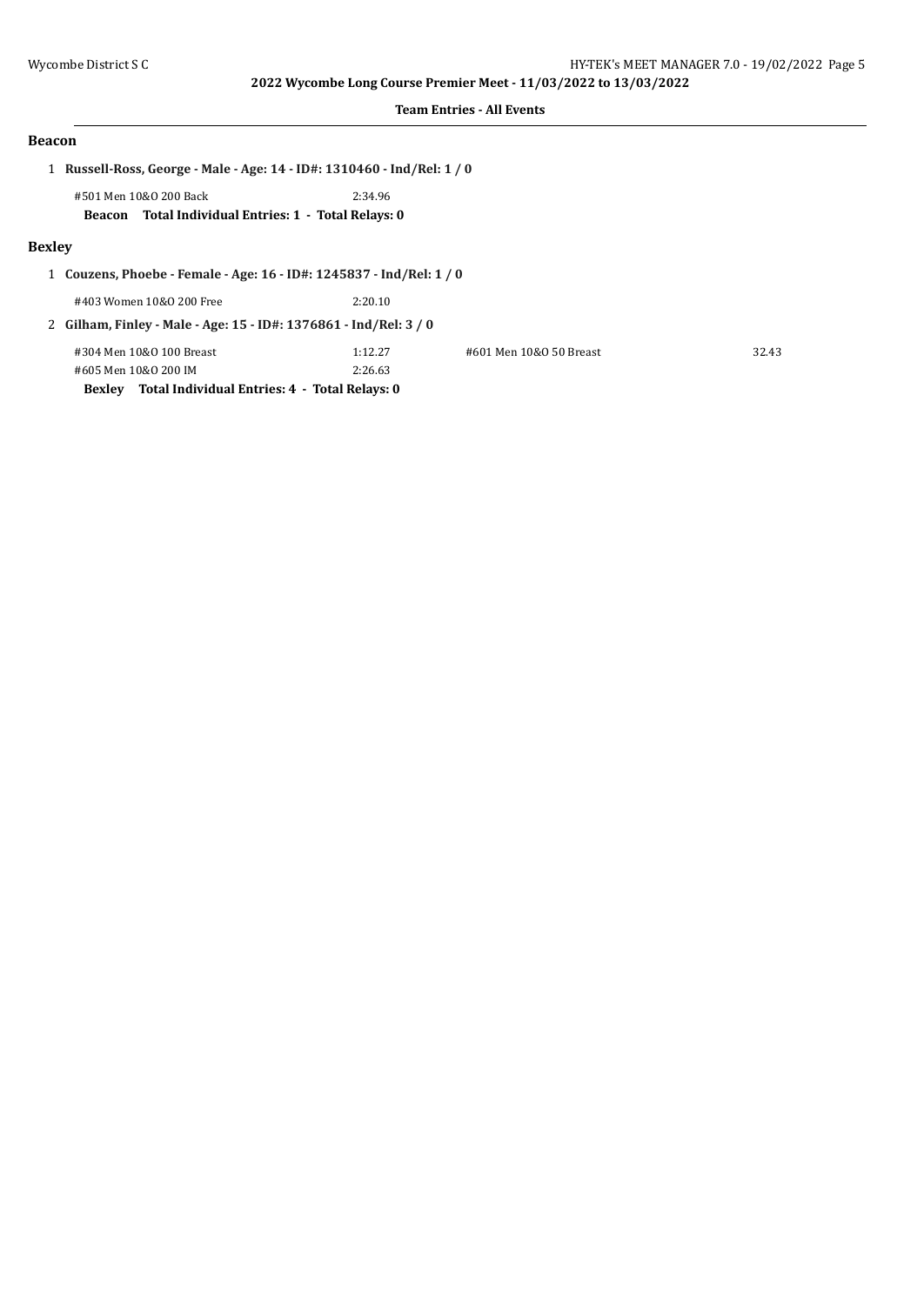| <b>Team Entries - All Events</b> |  |
|----------------------------------|--|
|----------------------------------|--|

| Birm'ham Uni |  |
|--------------|--|
|--------------|--|

| 1 Aldridge, Jack - Male - Age: 19 - ID#: 1149330 - Ind/Rel: 6 / 0       |         |                            |         |  |  |
|-------------------------------------------------------------------------|---------|----------------------------|---------|--|--|
| #101 Men 10&0 400 IM                                                    | 5:00.16 | #304 Men 10&0 100 Breast   | 1:11.43 |  |  |
| #402 Men 10&0 100 Fly                                                   | 1:03.00 | #601 Men 10&0 50 Breast    | 32.70   |  |  |
| #605 Men 10&0 200 IM                                                    | 2:18.05 | #701 Men 10&0 50 Free      | 26.20   |  |  |
| 2 Angell, James - Male - Age: 20 - ID#: 848995 - Ind/Rel: 1 / 0         |         |                            |         |  |  |
| #701 Men 10&0 50 Free                                                   | 25.01   |                            |         |  |  |
| 3 Badnell, Harry - Male - Age: 22 - ID#: 975187 - Ind/Rel: 3 / 0        |         |                            |         |  |  |
| #101 Men 10&0 400 IM                                                    | 5:09.59 | #103 Men 10&0 50 Back      | 30.33   |  |  |
| #404 Men 10&0 100 Back                                                  | 1:04.08 |                            |         |  |  |
| 4 Boulton, George - Male - Age: 24 - ID#: 718268 - Ind/Rel: 3 / 0       |         |                            |         |  |  |
| #204 Men 10&0 50 Fly                                                    | 28.27   | #601 Men 10&0 50 Breast    | 35.63   |  |  |
| #701 Men 10&0 50 Free                                                   | 26.10   |                            |         |  |  |
| 5 Brown, Michael - Male - Age: 20 - ID#: 806857 - Ind/Rel: 5 / 0        |         |                            |         |  |  |
| #103 Men 10&0 50 Back                                                   | 28.17   | #202 Men 10&0 100 Free     | 54.93   |  |  |
| #404 Men 10&0 100 Back                                                  | 1:00.80 | #501 Men 10&0 200 Back     | 2:17.29 |  |  |
| #701 Men 10&0 50 Free                                                   | 25.34   |                            |         |  |  |
| 6 Coleman, Amy - Female - Age: 21 - ID#: 830968 - Ind/Rel: 1 / 0        |         |                            |         |  |  |
| #401 Women 10&0 50 Free                                                 | 30.27   |                            |         |  |  |
| 7 Dark, Jamie - Male - Age: 19 - ID#: 846670 - Ind/Rel: 3 / 0           |         |                            |         |  |  |
| #503 Men 10&0 200 Breast                                                | 2:31.43 | #601 Men 10&0 50 Breast    | 31.64   |  |  |
| #605 Men 10&0 200 IM                                                    | 2:23.02 |                            |         |  |  |
| 8 Davies, Sam - Male - Age: 22 - ID#: 794760 - Ind/Rel: 3 / 0           |         |                            |         |  |  |
| #103 Men 10&0 50 Back                                                   | 29.99   | #204 Men 10&0 50 Fly       | 28.34   |  |  |
| #701 Men 10&0 50 Free                                                   | 25.82   |                            |         |  |  |
| 9 Dean, Larissa - Female - Age: 20 - ID#: 1155969 - Ind/Rel: 5 / 0      |         |                            |         |  |  |
| #104 Women 10&0 50 Back                                                 | 34.21   | #401 Women 10&0 50 Free    | 29.20   |  |  |
| #504 Women 10&0 50 Fly                                                  | 30.84   | #702 Women 10&0 100 Fly    | 1:09.24 |  |  |
| #704 Women 10&0 100 Back                                                | 1:11.75 |                            |         |  |  |
| 10 Doughty, Gabriella - Female - Age: 19 - ID#: 546148 - Ind/Rel: 2 / 0 |         |                            |         |  |  |
| #104 Women 10&0 50 Back                                                 | 33.10   | #704 Women 10&0 100 Back   | 1:10.23 |  |  |
| 11 Hamilton, Thomas - Male - Age: 21 - ID#: 838188 - Ind/Rel: 3 / 0     |         |                            |         |  |  |
| #304 Men 10&0 100 Breast                                                | 1:04.67 | #503 Men 10&0 200 Breast   | 2:24.60 |  |  |
| #601 Men 10&0 50 Breast                                                 | 29.43   |                            |         |  |  |
| 12 Harris, Charlotte - Female - Age: 19 - ID#: 950045 - Ind/Rel: 1 / 0  |         |                            |         |  |  |
| #201 Women 10&0 200 Back                                                | 2:27.36 |                            |         |  |  |
| 13 Jackson, Abi - Female - Age: 19 - ID#: 969310 - Ind/Rel: 7 / 0       |         |                            |         |  |  |
| #102 Women 10&0 400 IM                                                  | 5:10.68 | #203 Women 10&0 200 Breast | 2:45.24 |  |  |
| #301 Women 10&0 50 Breast                                               | 36.13   | #305 Women 10&0 200 IM     | 2:27.69 |  |  |
| #403 Women 10&0 200 Free                                                | 2:11.15 | #502 Women 10&0 100 Free   | 1:01.97 |  |  |
| #604 Women 10&0 100 Breast                                              | 1:17.67 |                            |         |  |  |
| 14 James, Sian - Female - Age: 22 - ID#: 320238 - Ind/Rel: 5 / 0        |         |                            |         |  |  |
| #104 Women 10&0 50 Back                                                 | 33.29   | #303 Women 10&0 400 Free   | 4:51.62 |  |  |
| #401 Women 10&0 50 Free                                                 | 28.59   | #403 Women 10&0 200 Free   | 2:14.62 |  |  |
| #502 Women 10&0 100 Free                                                | 1:01.94 |                            |         |  |  |
| 15 Jordan-Caws, Lucy - Female - Age: 19 - ID#: 818551 - Ind/Rel: 6 / 0  |         |                            |         |  |  |
| #102 Women 10&0 400 IM                                                  | 6:01.61 | #305 Women 10&0 200 IM     | 2:47.75 |  |  |
| #401 Women 10&0 50 Free                                                 | 31.89   | #504 Women 10&0 50 Fly     | 33.18   |  |  |

#602 Women 10&O 200 Fly 2:49.22 #702 Women 10&O 100 Fly 1:15.45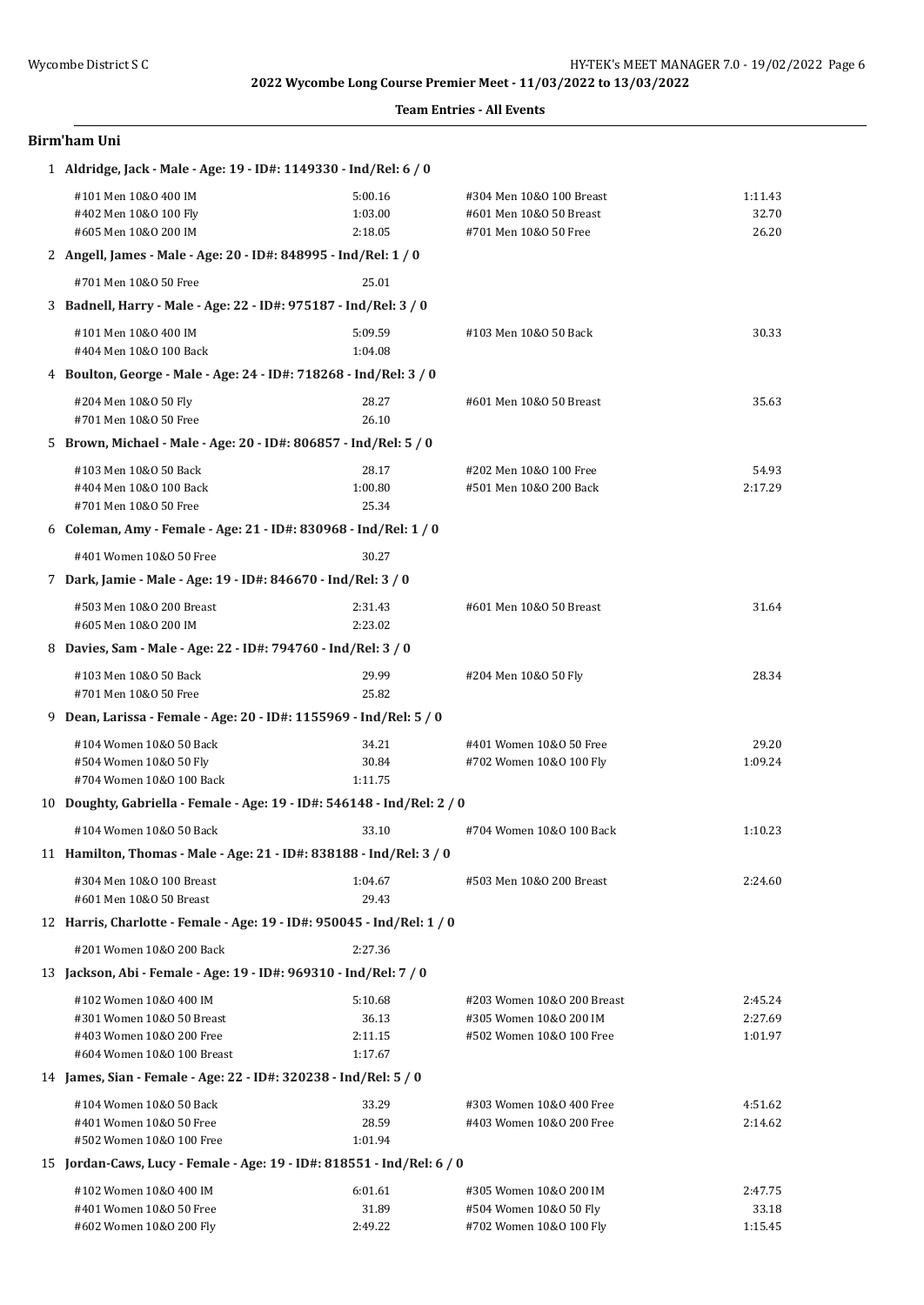#### **Team Entries - All Events**

| Birm'ham Uni                                                                     |                               |                                                       |                    |  |  |
|----------------------------------------------------------------------------------|-------------------------------|-------------------------------------------------------|--------------------|--|--|
| 16 Klimaszewska, Suzannah - Female - Age: 20 - ID#: 1105833 - Ind/Rel: 3 / 0     |                               |                                                       |                    |  |  |
| #201 Women 10&0 200 Back<br>#704 Women 10&0 100 Back                             | 2:32.00<br>1:11.02            | #403 Women 10&0 200 Free                              | 2:19.20            |  |  |
| 17 Lacey, Abi - Female - Age: 20 - ID#: 893592 - Ind/Rel: 5 / 0                  |                               |                                                       |                    |  |  |
| #305 Women 10&0 200 IM<br>#502 Women 10&0 100 Free<br>#702 Women 10&0 100 Fly    | 2:21.78<br>59.05<br>1:04.91   | #401 Women 10&0 50 Free<br>#504 Women 10&0 50 Fly     | 27.74<br>29.81     |  |  |
| 18 Macgonigal, Hazel - Female - Age: 19 - ID#: 971058 - Ind/Rel: 3 / 0           |                               |                                                       |                    |  |  |
| #104 Women 10&0 50 Back<br>#702 Women 10&0 100 Fly                               | 31.36<br>1:09.52              | #504 Women 10&0 50 Fly                                | 29.84              |  |  |
| 19 Maguire, Sophie - Female - Age: 21 - ID#: 916157 - Ind/Rel: 3 / 0             |                               |                                                       |                    |  |  |
| #104 Women 10&0 50 Back<br>#704 Women 10&0 100 Back                              | 29.87<br>1:05.45              | #201 Women 10&0 200 Back                              | 2:20.45            |  |  |
| 20 Marley, Aoife - Female - Age: 20 - ID#: 844570 - Ind/Rel: 3 / 0               |                               |                                                       |                    |  |  |
| #203 Women 10&0 200 Breast<br>#604 Women 10&0 100 Breast                         | 2:39.88<br>1:15.91            | #301 Women 10&0 50 Breast                             | 34.62              |  |  |
| 21 McNab, Laura - Female - Age: 21 - ID#: 512459 - Ind/Rel: 2 / 0                |                               |                                                       |                    |  |  |
| #401 Women 10&0 50 Free                                                          | 25.81                         | #502 Women 10&0 100 Free                              | 56.60              |  |  |
| 22 Murphy, Ella - Female - Age: 20 - ID#: 1116811 - Ind/Rel: 3 / 0               |                               |                                                       |                    |  |  |
| #301 Women 10&0 50 Breast<br>#604 Women 10&0 100 Breast                          | 35.47<br>1:18.57              | #401 Women 10&0 50 Free                               | 29.01              |  |  |
| 23 Newe, Frances - Female - Age: 19 - ID#: 850271 - Ind/Rel: 4 / 0               |                               |                                                       |                    |  |  |
| #102 Women 10&0 400 IM<br>#305 Women 10&0 200 IM                                 | 4:49.78<br>2:20.12            | #203 Women 10&0 200 Breast<br>#602 Women 10&0 200 Fly | 2:37.99<br>2:18.74 |  |  |
| 24 Newell, Ben - Male - Age: 19 - ID#: 865697 - Ind/Rel: 4 / 0                   |                               |                                                       |                    |  |  |
| #205 Mixed 10&0 800 Free<br>#603 Men 10&0 400 Free                               | 8:46.67<br>4:11.52            | #302 Men 10&0 200 Fly<br>#605 Men 10&0 200 IM         | 2:12.04<br>2:14.79 |  |  |
| 25 Perry, Eve - Female - Age: 20 - ID#: 967919 - Ind/Rel: 3 / 0                  |                               |                                                       |                    |  |  |
| #401 Women 10&0 50 Free<br>#502 Women 10&0 100 Free                              | 28.15<br>1:00.84              | #403 Women 10&0 200 Free                              | 2:12.81            |  |  |
| 26 Sharman, Alex - Male - Age: 20 - ID#: 788922 - Ind/Rel: 2 / 0                 |                               |                                                       |                    |  |  |
| #302 Men 10&0 200 Fly                                                            | 2:15.79                       | #402 Men 10&0 100 Fly                                 | 59.37              |  |  |
| 27 Sharp, Michael - Male - Age: 21 - ID#: 883275 - Ind/Rel: 3 / 0                |                               |                                                       |                    |  |  |
| #202 Men 10&0 100 Free<br>#701 Men 10&0 50 Free                                  | 54.27<br>25.02                | #204 Men 10&0 50 Fly                                  | 27.35              |  |  |
| 28 Ting, Adrian - Male - Age: 20 - ID#: 1443944 - Ind/Rel: 5 / 0                 |                               |                                                       |                    |  |  |
| #103 Men 10&0 50 Back<br>#204 Men 10&0 50 Fly<br>#701 Men 10&0 50 Free           | 27.87<br>26.21<br>23.73       | #202 Men 10&0 100 Free<br>#601 Men 10&0 50 Breast     | 53.57<br>31.67     |  |  |
| 29 Wheeler, Ellie - Female - Age: 20 - ID#: 964002 - Ind/Rel: 5 / 0              |                               |                                                       |                    |  |  |
| #201 Women 10&0 200 Back<br>#403 Women 10&0 200 Free<br>#704 Women 10&0 100 Back | 2:24.40<br>2:10.12<br>1:09.10 | #305 Women 10&0 200 IM<br>#502 Women 10&0 100 Free    | 2:22.68<br>59.98   |  |  |
| 30 Wheeler, Lucy - Female - Age: 22 - ID#: 871279 - Ind/Rel: 3 / 0               |                               |                                                       |                    |  |  |
| #401 Women 10&0 50 Free<br>#502 Women 10&0 100 Free                              | 28.80<br>1:01.24              | #403 Women 10&0 200 Free                              | 2:11.95            |  |  |

**Birm'ham Uni Total Individual Entries: 105 - Total Relays: 0**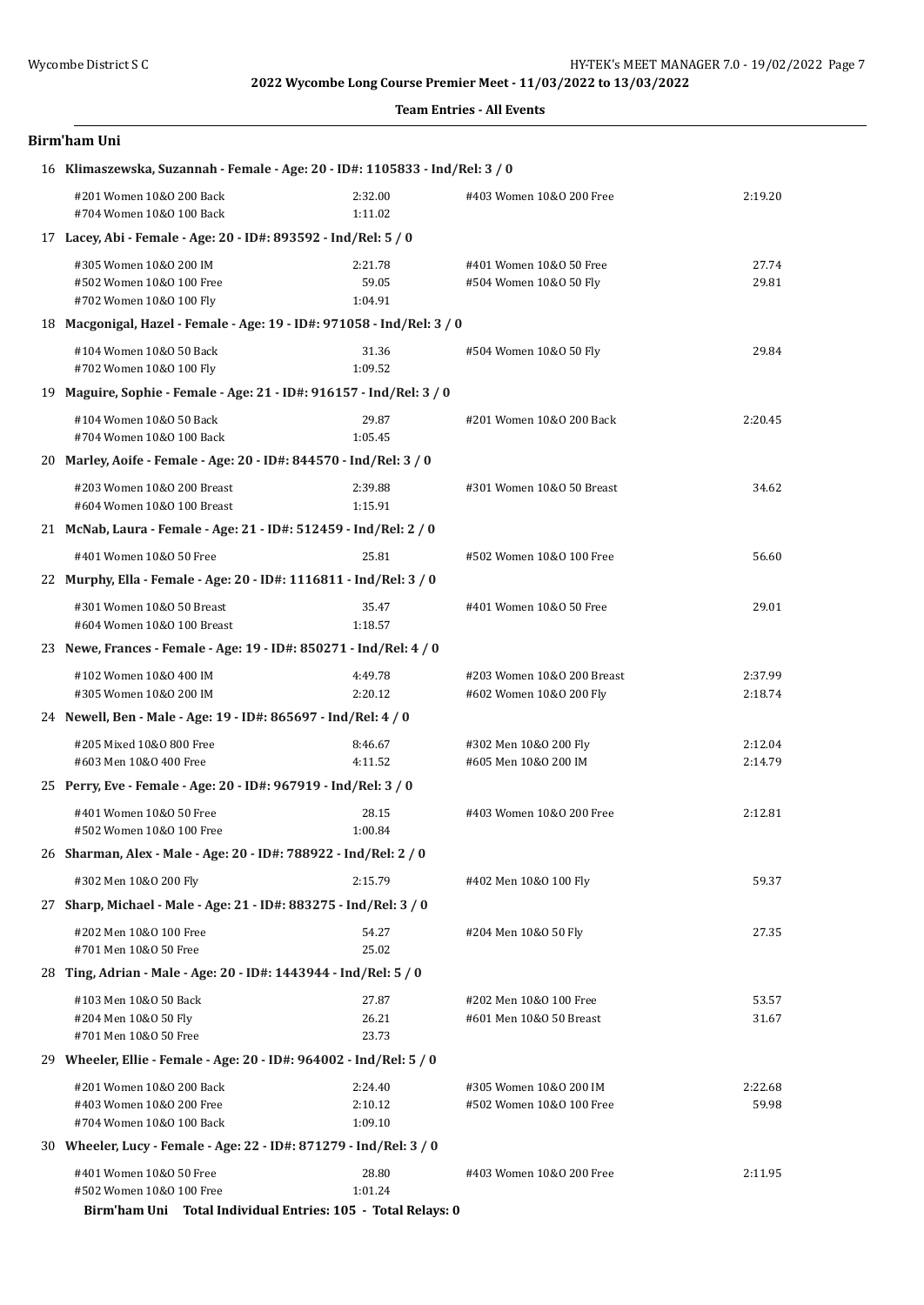#### **Team Entries - All Events**

#### **Black Lion**

| 1 Bradshaw, Aliyana - Female - Age: 15 - ID#: 1418155 - Ind/Rel: 2 / 0 |         |                          |         |
|------------------------------------------------------------------------|---------|--------------------------|---------|
| #305 Women 10&0 200 IM                                                 | 2:41.70 | #502 Women 10&0 100 Free | 1:05.20 |
| 2 Colyer, Mia - Female - Age: 17 - ID#: 1283008 - Ind/Rel: 7 / 0       |         |                          |         |
| #104 Women 10&0 50 Back                                                | 30.60   | #201 Women 10&0 200 Back | 2:27.40 |
| #305 Women 10&0 200 IM                                                 | 2:34.40 | #401 Women 10&0 50 Free  | 28.70   |
| #502 Women 10&0 100 Free                                               | 1:03.20 | #504 Women 10&0 50 Fly   | 30.80   |
| #704 Women 10&0 100 Back                                               | 1:07.30 |                          |         |
| 3 Colyer, Oscar - Male - Age: 14 - ID#: 1283012 - Ind/Rel: 6 / 0       |         |                          |         |
| #103 Men 10&0 50 Back                                                  | 31.90   | #202 Men 10&0 100 Free   | 1:01.90 |
| #404 Men 10&0 100 Back                                                 | 1:08.70 | #501 Men 10&0 200 Back   | 2:26.60 |
| #605 Men 10&0 200 IM                                                   | 2:32.10 | #703 Men 10&0 200 Free   | 2:11.20 |
| 4 Farrow, Callum - Male - Age: 16 - ID#: 1307247 - Ind/Rel: 8 / 0      |         |                          |         |
| #103 Men 10&0 50 Back                                                  | 29.70   | #204 Men 10&0 50 Fly     | 28.30   |
| #304 Men 10&0 100 Breast                                               | 1:10.50 | #404 Men 10&0 100 Back   | 1:02.90 |
| #503 Men 10&0 200 Breast                                               | 2:38.00 | #601 Men 10&0 50 Breast  | 32.90   |
| #605 Men 10&0 200 IM                                                   | 2:21.50 | #701 Men 10&0 50 Free    | 26.20   |
| 5 Legge, Danielle - Female - Age: 14 - ID#: 1408660 - Ind/Rel: 7 / 0   |         |                          |         |
| #301 Women 10&0 50 Breast                                              | 38.00   | #303 Women 10&0 400 Free | 4:48.70 |
| #305 Women 10&0 200 IM                                                 | 2:41.20 | #401 Women 10&0 50 Free  | 30.60   |
| #403 Women 10&0 200 Free                                               | 2:18.70 | #502 Women 10&0 100 Free | 1:05.10 |
| #604 Women 10&0 100 Breast                                             | 1:23.60 |                          |         |
| 6 Moerman, Kayla - Female - Age: 16 - ID#: 1253917 - Ind/Rel: 3 / 0    |         |                          |         |
| #504 Women 10&0 50 Fly                                                 | 32.20   | #602 Women 10&0 200 Fly  | 2:36.80 |
| #702 Women 10&0 100 Fly                                                | 1:10.60 |                          |         |
| 7 Youseman, Alex - Male - Age: 15 - ID#: 1409233 - Ind/Rel: 3 / 0      |         |                          |         |
| #103 Men 10&0 50 Back                                                  | 32.10   | #701 Men 10&0 50 Free    | 28.20   |
| #703 Men 10&0 200 Free                                                 | 2:12.30 |                          |         |

**Black Lion Total Individual Entries: 36 - Total Relays: 0**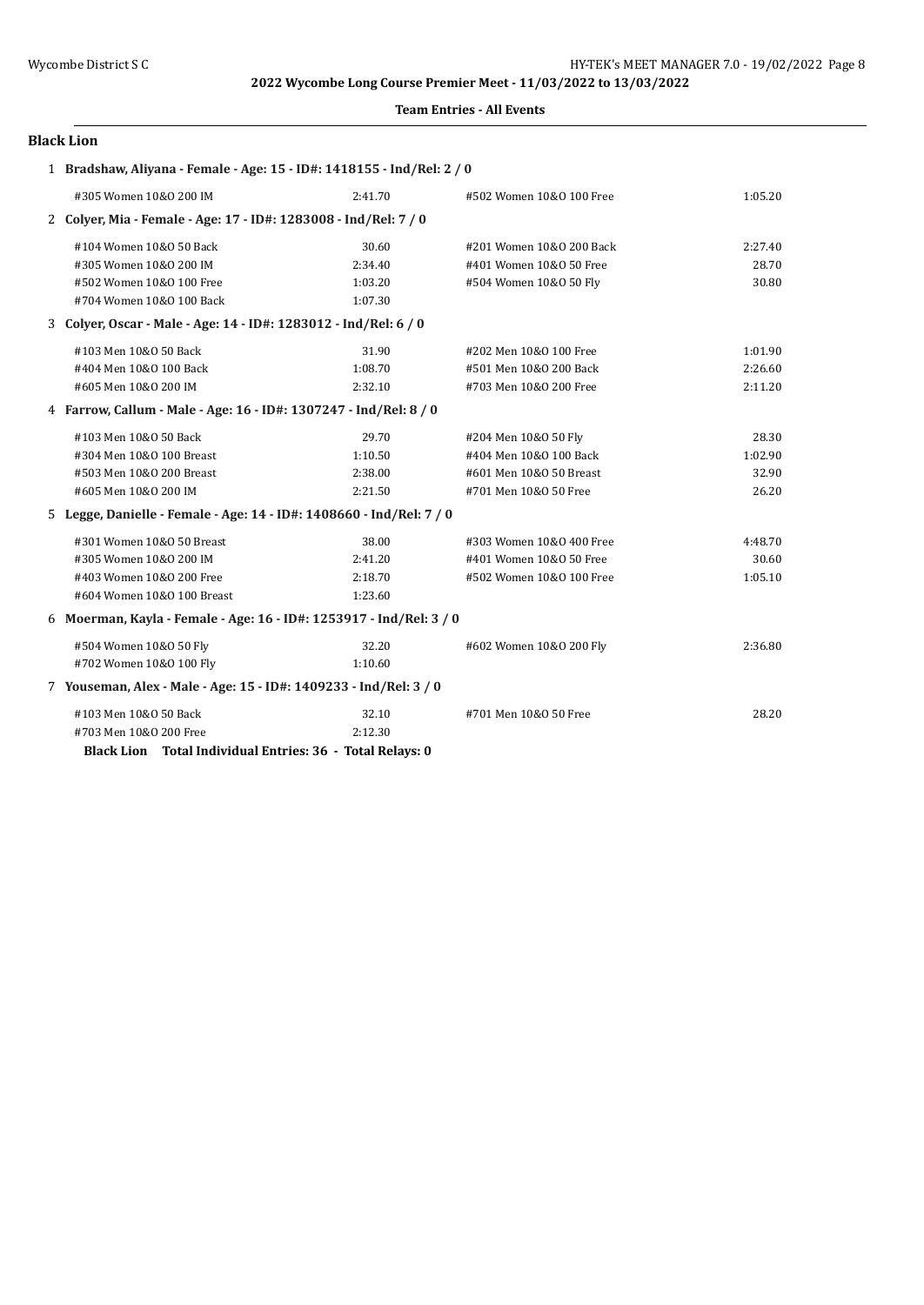**Team Entries - All Events**

|                                                                  | <b>Bo Waltham F-LD</b>                                                                                         |                               |                                                         |                    |  |  |
|------------------------------------------------------------------|----------------------------------------------------------------------------------------------------------------|-------------------------------|---------------------------------------------------------|--------------------|--|--|
| 1 Allison, Amy - Female - Age: 17 - ID#: 956489 - Ind/Rel: 5 / 0 |                                                                                                                |                               |                                                         |                    |  |  |
|                                                                  | #205 Mixed 10&0 800 Free<br>#401 Women 10&0 50 Free<br>#505 Mixed 10&0 1500 Free                               | 9:47.30<br>30.00<br>19:07.80  | #303 Women 10&0 400 Free<br>#403 Women 10&0 200 Free    | 4:50.60<br>2:18.10 |  |  |
|                                                                  | 2 Chittock, Thomas - Male - Age: 15 - ID#: 1389152 - Ind/Rel: 3 / 0                                            |                               |                                                         |                    |  |  |
|                                                                  | #103 Men 10&0 50 Back<br>#703 Men 10&0 200 Free                                                                | 31.30<br>2:12.40              | #701 Men 10&0 50 Free                                   | 27.30              |  |  |
|                                                                  | 3 Garfield, Joseph - Male - Age: 17 - ID#: 917222 - Ind/Rel: 3 / 0                                             |                               |                                                         |                    |  |  |
|                                                                  | #204 Men 10&0 50 Fly<br>#701 Men 10&0 50 Free                                                                  | 27.50<br>26.08                | #402 Men 10&0 100 Fly                                   | 1:01.59            |  |  |
|                                                                  | 4 Murray, Eva - Female - Age: 16 - ID#: 978958 - Ind/Rel: 2 / 0                                                |                               |                                                         |                    |  |  |
|                                                                  | #401 Women 10&0 50 Free                                                                                        | 28.23                         | #403 Women 10&0 200 Free                                | 2:16.00            |  |  |
|                                                                  | 5 Pagan, Stephanie - Female - Age: 17 - ID#: 907650 - Ind/Rel: 5 / 0                                           |                               |                                                         |                    |  |  |
|                                                                  | #303 Women 10&0 400 Free<br>#403 Women 10&0 200 Free<br>#504 Women 10&0 50 Fly                                 | 4:45.40<br>2:15.70<br>31.30   | #401 Women 10&0 50 Free<br>#502 Women 10&0 100 Free     | 29.70<br>1:04.00   |  |  |
|                                                                  | 6 Pemberton, Ella - Female - Age: 17 - ID#: 1196498 - Ind/Rel: 2 / 0                                           |                               |                                                         |                    |  |  |
|                                                                  | #504 Women 10&0 50 Fly                                                                                         | 32.58                         | #704 Women 10&0 100 Back                                | 1:14.20            |  |  |
|                                                                  | 7 Richards, Aaliyah - Female - Age: 16 - ID#: 1215695 - Ind/Rel: 5 / 0                                         |                               |                                                         |                    |  |  |
|                                                                  | #203 Women 10&0 200 Breast<br>#305 Women 10&0 200 IM<br>#704 Women 10&0 100 Back                               | 2:44.70<br>2:30.20<br>1:10.60 | #301 Women 10&0 50 Breast<br>#604 Women 10&0 100 Breast | 32.99<br>1:14.90   |  |  |
|                                                                  | 8 Zahouani, Amir - Male - Age: 14 - ID#: 1437412 - Ind/Rel: 1 / 0                                              |                               |                                                         |                    |  |  |
|                                                                  | #501 Men 10&0 200 Back<br>Bo Waltham F-LD Total Individual Entries: 26 - Total Relays: 0                       | 2:37.30                       |                                                         |                    |  |  |
|                                                                  | <b>Bracknell</b>                                                                                               |                               |                                                         |                    |  |  |
|                                                                  | 1 Law Chin Yung, Samuel - Male - Age: 18 - ID#: 1130117 - Ind/Rel: 3 / 0                                       |                               |                                                         |                    |  |  |
|                                                                  | #304 Men 10&0 100 Breast<br>#601 Men 10&0 50 Breast<br>Bracknell Total Individual Entries: 3 - Total Relays: 0 | 1:10.49<br>31.39              | #503 Men 10&0 200 Breast                                | 2:31.90            |  |  |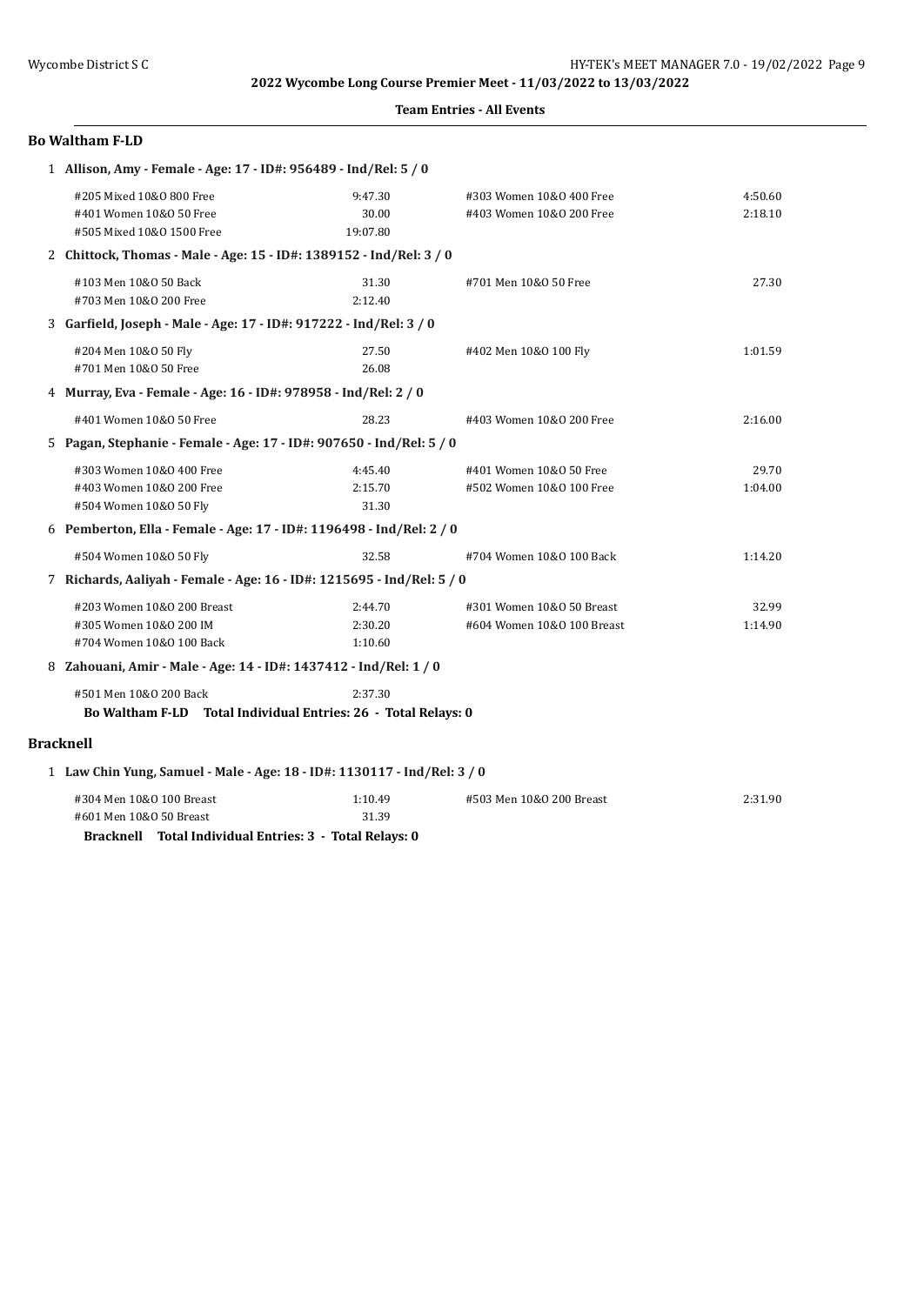| <b>Bromley-LD</b>                                                          |                    |                                                |                    |
|----------------------------------------------------------------------------|--------------------|------------------------------------------------|--------------------|
| 1 Belton, James - Male - Age: 14 - ID#: 1255178 - Ind/Rel: 1 / 0           |                    |                                                |                    |
| #103 Men 10&0 50 Back                                                      | 34.80              |                                                |                    |
| 2 Bryl, Lucas - Male - Age: 15 - ID#: 1282552 - Ind/Rel: 2 / 0             |                    |                                                |                    |
| #204 Men 10&0 50 Fly                                                       | 29.20              | #304 Men 10&0 100 Breast                       | 1:17.20            |
| 3 Child, Tiegan - Female - Age: 20 - ID#: 742517 - Ind/Rel: 2 / 0          |                    |                                                |                    |
| #303 Women 10&0 400 Free                                                   | 4:29.60            | #403 Women 10&0 200 Free                       | 2:06.20            |
| 4 Corver, Alexander - Male - Age: 16 - ID#: 981478 - Ind/Rel: 5 / 0        |                    |                                                |                    |
| #302 Men 10&0 200 Fly                                                      | 2:18.80            | #304 Men 10&0 100 Breast                       | 1:06.70            |
| #503 Men 10&0 200 Breast                                                   | 2:25.60            | #601 Men 10&0 50 Breast                        | 31.30              |
| #605 Men 10&0 200 IM                                                       | 2:15.60            |                                                |                    |
| 5 Davis, Evelyn - Female - Age: 18 - ID#: 1110508 - Ind/Rel: 5 / 0         |                    |                                                |                    |
| #303 Women 10&0 400 Free                                                   | 4:27.30            | #401 Women 10&0 50 Free                        | 25.27              |
| #403 Women 10&0 200 Free                                                   | 2:02.80            | #502 Women 10&0 100 Free                       | 54.69              |
| #504 Women 10&0 50 Fly                                                     | 29.00              |                                                |                    |
| 6 Dobb, Joseph - Male - Age: 22 - ID#: 743634 - Ind/Rel: 3 / 0             |                    |                                                |                    |
| #603 Men 10&0 400 Free                                                     | 4:08.00            | #701 Men 10&0 50 Free                          | 24.40              |
| #703 Men 10&0 200 Free                                                     | 1:54.90            |                                                |                    |
| 7 Inglis, Joshua - Male - Age: 15 - ID#: 1376859 - Ind/Rel: 5 / 0          |                    |                                                |                    |
| #202 Men 10&0 100 Free                                                     | 59.80              | #304 Men 10&0 100 Breast                       | 1:10.60            |
| #503 Men 10&0 200 Breast                                                   | 2:39.40            | #601 Men 10&0 50 Breast                        | 31.80              |
| #701 Men 10&0 50 Free                                                      | 26.90              |                                                |                    |
| 8 Kirdar, Timur - Male - Age: 17 - ID#: 1377930 - Ind/Rel: 6 / 0           |                    |                                                |                    |
| #202 Men 10&0 100 Free                                                     | 55.80              | #204 Men 10&0 50 Fly                           | 28.00              |
| #402 Men 10&0 100 Fly                                                      | 1:02.50            | #601 Men 10&0 50 Breast                        | 36.20              |
| #701 Men 10&0 50 Free                                                      | 25.80              | #703 Men 10&0 200 Free                         | 2:05.00            |
| 9 Lander, Samuel - Male - Age: 16 - ID#: 1230160 - Ind/Rel: 6 / 0          |                    |                                                |                    |
| #202 Men 10&0 100 Free                                                     | 54.70              | #205 Mixed 10&0 800 Free                       | 8:39.90            |
| #302 Men 10&0 200 Fly                                                      | 2:15.90            | #603 Men 10&0 400 Free                         | 4:10.90            |
| #701 Men 10&0 50 Free                                                      | 25.70              | #703 Men 10&0 200 Free                         | 1:57.30            |
| 10 Latham, Katie - Female - Age: 25 - ID#: 210246 - Ind/Rel: 3 / 0         |                    |                                                |                    |
| #403 Women 10&0 200 Free                                                   | 2:06.90            | #604 Women 10&0 100 Breast                     | 1:14.80            |
| #702 Women 10&0 100 Fly                                                    | 1:04.50            |                                                |                    |
| 11 Lecuyer, Edouard - Male - Age: 15 - ID#: 1243527 - Ind/Rel: 2 / 0       |                    |                                                |                    |
| #601 Men 10&0 50 Breast                                                    | 36.30              | #701 Men 10&0 50 Free                          | 27.20              |
| 12 Lewis, Hannah - Female - Age: 16 - ID#: 1346812 - Ind/Rel: 3 / 0        |                    |                                                |                    |
| #203 Women 10&0 200 Breast                                                 | 2:53.00            | #301 Women 10&0 50 Breast                      | 36.00              |
| #604 Women 10&0 100 Breast                                                 | 1:18.00            |                                                |                    |
| 13 Mahendrakumar, Pravin - Male - Age: 19 - ID#: 956579 - Ind/Rel: 1 / 0   |                    |                                                |                    |
| #503 Men 10&0 200 Breast                                                   | 2:18.70            |                                                |                    |
| 14 Norman, Henry - Male - Age: 15 - ID#: 1267787 - Ind/Rel: 9 / 0          |                    |                                                |                    |
| #101 Men 10&0 400 IM                                                       | 5:00.90            | #103 Men 10&0 50 Back                          | 30.60              |
| #204 Men 10&0 50 Fly                                                       | 29.60              | #304 Men 10&0 100 Breast                       | 1:17.20            |
| #402 Men 10&0 100 Fly<br>#501 Men 10&0 200 Back                            | 1:04.00<br>2:18.10 | #404 Men 10&0 100 Back<br>#605 Men 10&0 200 IM | 1:04.00<br>2:21.00 |
| #703 Men 10&0 200 Free                                                     | 2:09.40            |                                                |                    |
| 15 Oladele-ajose, Afuwape - Male - Age: 17 - ID#: 1245911 - Ind/Rel: 2 / 0 |                    |                                                |                    |
|                                                                            |                    |                                                |                    |
| #304 Men 10&0 100 Breast                                                   | 1:12.30            | #601 Men 10&0 50 Breast                        | 31.80              |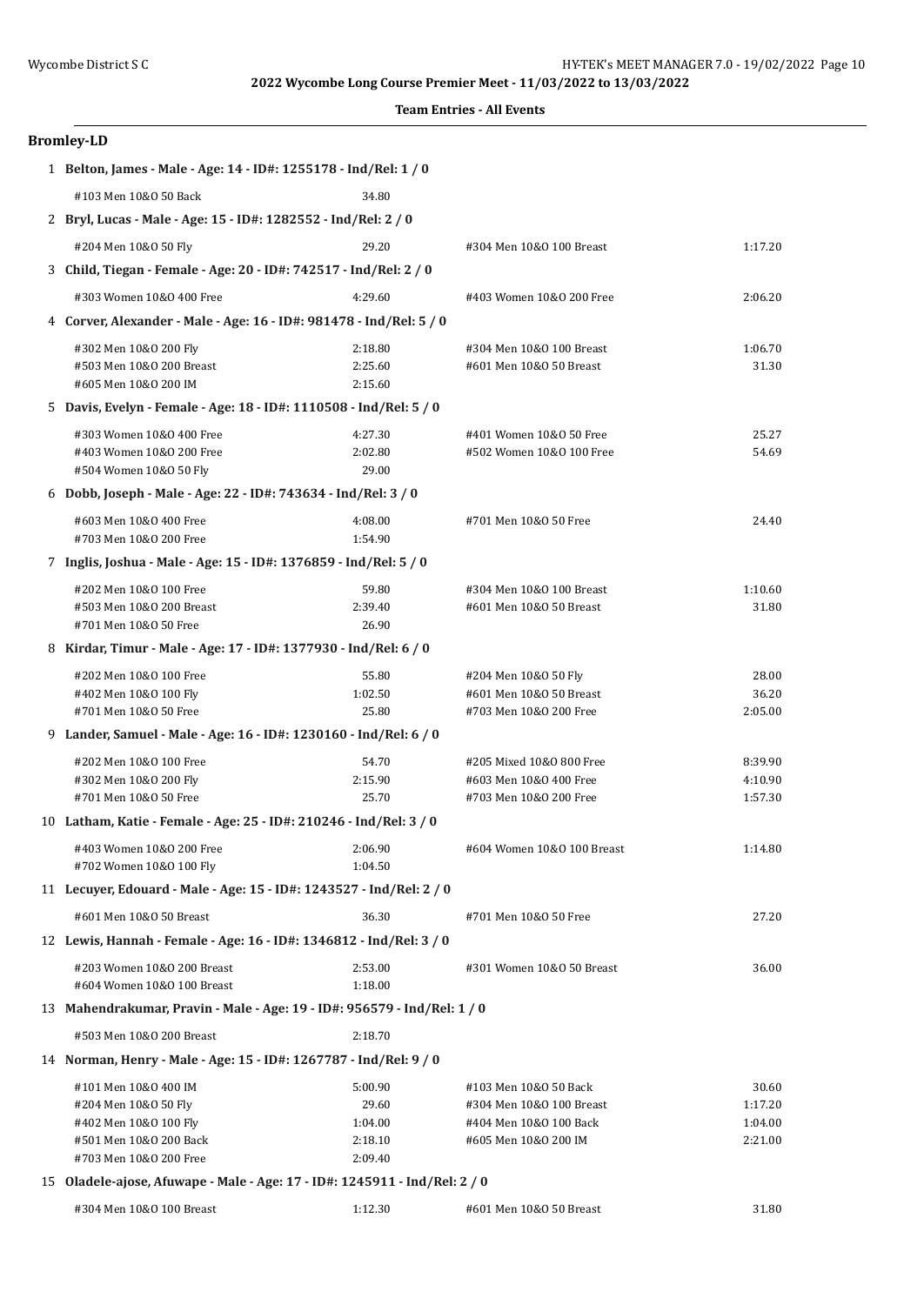### **Team Entries - All Events**

## **Bromley-LD**

| 16 Oladele-ajose, Noah - Male - Age: 16 - ID#: 1245912 - Ind/Rel: 5 / 0       |                           |                                                                                  |                               |
|-------------------------------------------------------------------------------|---------------------------|----------------------------------------------------------------------------------|-------------------------------|
| #304 Men 10&0 100 Breast<br>#404 Men 10&0 100 Back<br>#601 Men 10&0 50 Breast | 1:16.00<br>59.80<br>35.20 | #402 Men 10&0 100 Fly<br>#501 Men 10&0 200 Back                                  | 1:02.10<br>2:15.80            |
| 17 Pickering, Beatrice - Female - Age: 15 - ID#: 1176175 - Ind/Rel: 6 / 0     |                           |                                                                                  |                               |
| #104 Women 10&0 50 Back<br>#401 Women 10&0 50 Free<br>#504 Women 10&0 50 Fly  | 31.70<br>28.80<br>32.60   | #303 Women 10&0 400 Free<br>#502 Women 10&0 100 Free<br>#704 Women 10&0 100 Back | 4:47.80<br>1:02.10<br>1:08.20 |
| 18 Pickering, Sebastian - Male - Age: 17 - ID#: 947932 - Ind/Rel: 4 / 0       |                           |                                                                                  |                               |
| #304 Men 10&0 100 Breast<br>#601 Men 10&0 50 Breast                           | 1:07.90<br>30.60          | #503 Men 10&0 200 Breast<br>#701 Men 10&0 50 Free                                | 2:28.70<br>25.60              |
| 19 Powell, Eliza - Female - Age: 18 - ID#: 926347 - Ind/Rel: 3 / 0            |                           |                                                                                  |                               |
| #301 Women 10&0 50 Breast<br>#604 Women 10&0 100 Breast                       | 33.60<br>1:13.80          | #502 Women 10&0 100 Free                                                         | 1:02.80                       |
| 20 Rogers, Matthew - Male - Age: 22 - ID#: 743615 - Ind/Rel: 4 / 0            |                           |                                                                                  |                               |
| #503 Men 10&0 200 Breast<br>#605 Men 10&0 200 IM                              | 2:16.50<br>2:06.40        | #601 Men 10&0 50 Breast<br>#703 Men 10&0 200 Free                                | 29.60<br>1:57.86              |
| 21 Saeijs, Lilou - Female - Age: 17 - ID#: 1298471 - Ind/Rel: 4 / 0           |                           |                                                                                  |                               |
| #301 Women 10&0 50 Breast<br>#502 Women 10&0 100 Free                         | 36.00<br>1:01.68          | #401 Women 10&0 50 Free<br>#604 Women 10&0 100 Breast                            | 28.80<br>1:19.20              |
| 22 Serafini, Emily - Female - Age: 15 - ID#: 1262200 - Ind/Rel: 4 / 0         |                           |                                                                                  |                               |
| #201 Women 10&0 200 Back<br>#504 Women 10&0 50 Fly                            | 2:28.10<br>30.50          | #305 Women 10&0 200 IM<br>#702 Women 10&0 100 Fly                                | 2:29.80<br>1:06.10            |
| 23 Titterton, Katarzyna - Female - Age: 16 - ID#: 1165619 - Ind/Rel: 4 / 0    |                           |                                                                                  |                               |
| #303 Women 10&0 400 Free<br>#403 Women 10&0 200 Free                          | 4:37.00<br>2:09.80        | #401 Women 10&0 50 Free<br>#502 Women 10&0 100 Free                              | 27.70<br>59.30                |
| 24 Trigger, Delyth - Female - Age: 14 - ID#: 1365257 - Ind/Rel: 4 / 0         |                           |                                                                                  |                               |
| #301 Women 10&0 50 Breast<br>#401 Women 10&0 50 Free                          | 39.20<br>29.80            | #305 Women 10&0 200 IM<br>#403 Women 10&0 200 Free                               | 2:40.30<br>2:20.20            |
| 25 Warner, Oliver - Male - Age: 15 - ID#: 1261809 - Ind/Rel: 3 / 0            |                           |                                                                                  |                               |
| #304 Men 10&0 100 Breast<br>#601 Men 10&0 50 Breast                           | 1:12.30<br>34.60          | #503 Men 10&0 200 Breast                                                         | 2:33.30                       |

**Bromley-LD Total Individual Entries: 96 - Total Relays: 0**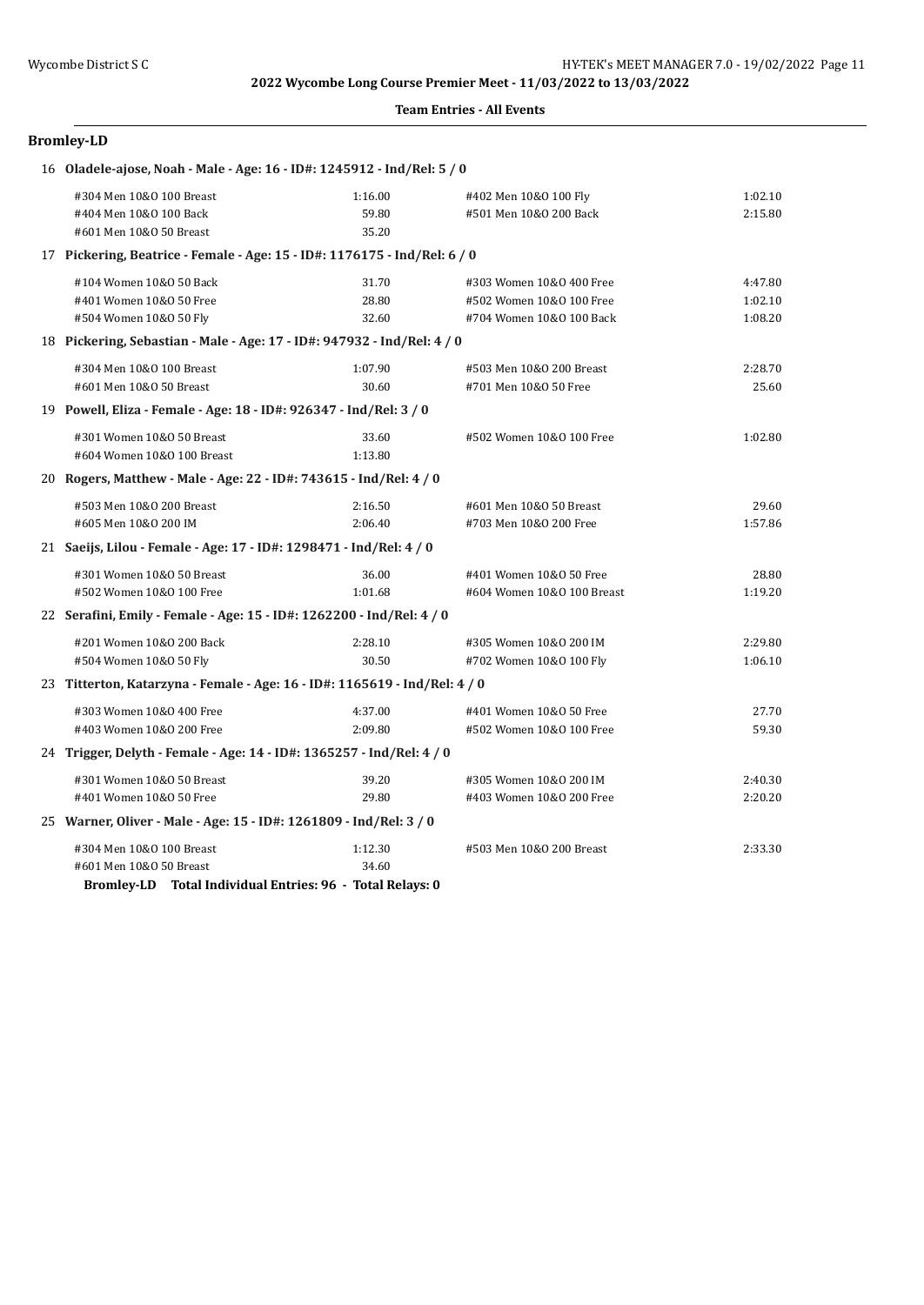## **Camden Swiss-LD**

| 1 Alhashash, Musaed - Male - Age: 19 - ID#: 1438214 - Ind/Rel: 2 / 0            |                             |                                                                           |                               |
|---------------------------------------------------------------------------------|-----------------------------|---------------------------------------------------------------------------|-------------------------------|
| #204 Men 10&0 50 Fly                                                            | 28.09                       | #701 Men 10&0 50 Free                                                     | 26.21                         |
| 2 Barrot, Gabriel - Male - Age: 15 - ID#: 1341336 - Ind/Rel: 3 / 0              |                             |                                                                           |                               |
| #304 Men 10&0 100 Breast<br>#605 Men 10&0 200 IM                                | 1:14.50<br>2:29.20          | #601 Men 10&0 50 Breast                                                   | 34.81                         |
| 3 Biss, Brandon - Male - Age: 17 - ID#: 1214262 - Ind/Rel: 3 / 0                |                             |                                                                           |                               |
| #202 Men 10&0 100 Free<br>#501 Men 10&0 200 Back                                | 55.43<br>2:12.10            | #404 Men 10&0 100 Back                                                    | 1:01.20                       |
| 4 Bohm, Lucas - Male - Age: 15 - ID#: 1346734 - Ind/Rel: 3 / 0                  |                             |                                                                           |                               |
| #304 Men 10&0 100 Breast<br>#601 Men 10&0 50 Breast                             | 1:10.10<br>33.07            | #503 Men 10&0 200 Breast                                                  | 2:34.00                       |
| 5 Byass, Lila - Female - Age: 15 - ID#: 1319764 - Ind/Rel: 3 / 0                |                             |                                                                           |                               |
| #104 Women 10&0 50 Back<br>#704 Women 10&0 100 Back                             | 34.61<br>1:13.50            | #201 Women 10&0 200 Back                                                  | 2:36.90                       |
| 6 Castronovo, Amir - Male - Age: 19 - ID#: 1101751 - Ind/Rel: 4 / 0             |                             |                                                                           |                               |
| #304 Men 10&0 100 Breast<br>#601 Men 10&0 50 Breast                             | 1:09.00<br>32.50            | #503 Men 10&0 200 Breast<br>#605 Men 10&0 200 IM                          | 2:27.80<br>2:21.60            |
| 7 Ferera, Garance - Female - Age: 16 - ID#: 1293281 - Ind/Rel: 1 / 0            |                             |                                                                           |                               |
| #602 Women 10&0 200 Fly                                                         | 2:41.10                     |                                                                           |                               |
| 8 Grant, Ritchie - Male - Age: 15 - ID#: 1307283 - Ind/Rel: 6 / 0               |                             |                                                                           |                               |
| #202 Men 10&0 100 Free<br>#402 Men 10&0 100 Fly<br>#605 Men 10&0 200 IM         | 59.43<br>1:04.80<br>2:25.89 | #302 Men 10&0 200 Fly<br>#603 Men 10&0 400 Free<br>#703 Men 10&0 200 Free | 2:21.89<br>4:34.77<br>2:08.99 |
| 9 HarrisBrown, Eva - Female - Age: 15 - ID#: 1304604 - Ind/Rel: 3 / 0           |                             |                                                                           |                               |
| #203 Women 10&0 200 Breast<br>#604 Women 10&0 100 Breast                        | 2:51.30<br>1:18.14          | #301 Women 10&0 50 Breast                                                 | 36.06                         |
| 10 Magliocco, Emilia - Female - Age: 17 - ID#: 1252117 - Ind/Rel: 5 / 0         |                             |                                                                           |                               |
| #104 Women 10&0 50 Back<br>#502 Women 10&0 100 Free<br>#704 Women 10&0 100 Back | 29.60<br>1:00.90<br>1:05.10 | #401 Women 10&0 50 Free<br>#504 Women 10&0 50 Fly                         | 28.35<br>29.90                |
| 11 Markov, Nikita - Male - Age: 16 - ID#: 1272841 - Ind/Rel: 1 / 0              |                             |                                                                           |                               |
| #701 Men 10&0 50 Free                                                           | 27.65                       |                                                                           |                               |
| 12 McEver, Ella - Female - Age: 17 - ID#: 1178675 - Ind/Rel: 1 / 0              |                             |                                                                           |                               |
| #102 Women 10&0 400 IM                                                          | 4:57.00                     |                                                                           |                               |
| 13 Shaw, Charlotte - Female - Age: 16 - ID#: 1283907 - Ind/Rel: 7 / 0           |                             |                                                                           |                               |
| #303 Women 10&0 400 Free                                                        | 4:47.40                     | #305 Women 10&0 200 IM                                                    | 2:31.40                       |
| #403 Women 10&0 200 Free                                                        | 2:17.21                     | #502 Women 10&0 100 Free                                                  | 1:04.38                       |
| #504 Women 10&0 50 Fly<br>#702 Women 10&0 100 Fly<br>$\sim$ $\sim$              | 31.90<br>1:11.06            | #602 Women 10&0 200 Fly                                                   | 2:37.60                       |

**Camden Swiss-LD Total Individual Entries: 42 - Total Relays: 0**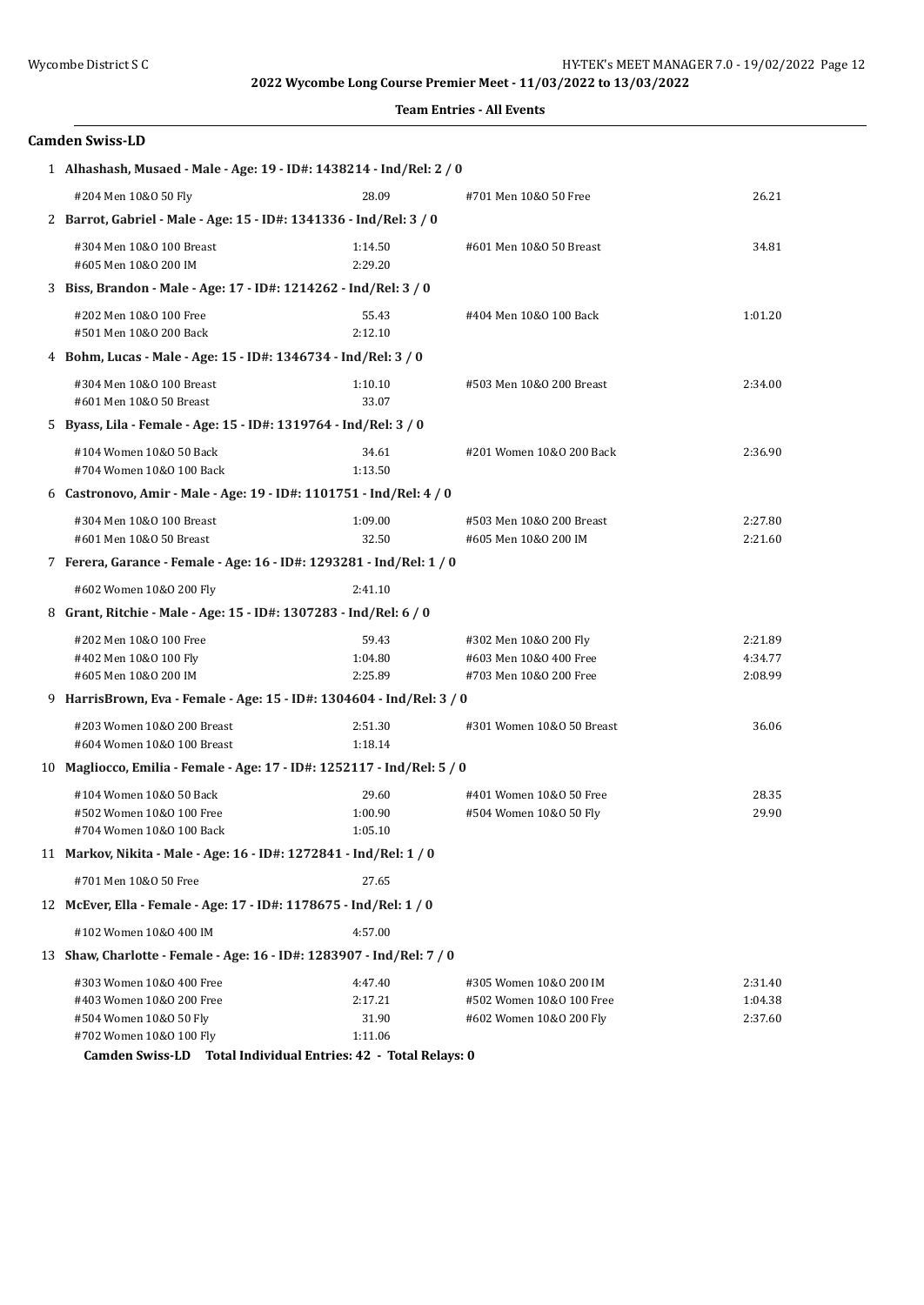|  | <b>Team Entries - All Events</b> |  |  |
|--|----------------------------------|--|--|
|--|----------------------------------|--|--|

| <b>Chalfont-SE</b>                                                                                       |                                    |                                                                                     |                             |
|----------------------------------------------------------------------------------------------------------|------------------------------------|-------------------------------------------------------------------------------------|-----------------------------|
| 1 Bach, Izzy - Female - Age: 16 - ID#: 1217325 - Ind/Rel: 1 / 0                                          |                                    |                                                                                     |                             |
| #401 Women 10&0 50 Free                                                                                  | 30.24                              |                                                                                     |                             |
| 2 Gibb, Harry - Male - Age: 16 - ID#: 1213083 - Ind/Rel: 2 / 0                                           |                                    |                                                                                     |                             |
| #103 Men 10&0 50 Back                                                                                    | 30.07                              | #204 Men 10&0 50 Fly                                                                | 29.07                       |
| 3 Holligan, Zara - Female - Age: 15 - ID#: 1251423 - Ind/Rel: 3 / 0                                      |                                    |                                                                                     |                             |
| #301 Women 10&0 50 Breast<br>#604 Women 10&0 100 Breast                                                  | 36.95<br>1:21.90                   | #401 Women 10&0 50 Free                                                             | 29.60                       |
| 4 Holligan, Zoe - Female - Age: 17 - ID#: 1153669 - Ind/Rel: 5 / 0                                       |                                    |                                                                                     |                             |
| #104 Women 10&0 50 Back<br>#401 Women 10&0 50 Free<br>#704 Women 10&0 100 Back                           | 32.17<br>28.30<br>1:12.40          | #301 Women 10&0 50 Breast<br>#504 Women 10&0 50 Fly                                 | 36.16<br>32.60              |
| 5 Nicholls, Isabelle - Female - Age: 16 - ID#: 1272254 - Ind/Rel: 2 / 0                                  |                                    |                                                                                     |                             |
| #301 Women 10&0 50 Breast                                                                                | 36.32                              | #604 Women 10&0 100 Breast                                                          | 1:22.00                     |
| 6 Richards-Knight, Ethan - Male - Age: 15 - ID#: 1383405 - Ind/Rel: 4 / 0                                |                                    |                                                                                     |                             |
| #202 Men 10&0 100 Free<br>#402 Men 10&0 100 Fly                                                          | 59.70<br>1:04.80                   | #204 Men 10&0 50 Fly<br>#404 Men 10&0 100 Back                                      | 27.84<br>1:06.70            |
| 7 Russell, Scarlett - Female - Age: 16 - ID#: 1288373 - Ind/Rel: 7 / 0                                   |                                    |                                                                                     |                             |
| #104 Women 10&0 50 Back<br>#401 Women 10&0 50 Free<br>#504 Women 10&0 50 Fly<br>#704 Women 10&0 100 Back | 31.80<br>28.76<br>32.70<br>1:09.70 | #301 Women 10&0 50 Breast<br>#502 Women 10&0 100 Free<br>#604 Women 10&0 100 Breast | 35.80<br>1:03.60<br>1:19.60 |
| 8 Tang, Charlie - Male - Age: 14 - ID#: 1420736 - Ind/Rel: 3 / 0                                         |                                    |                                                                                     |                             |
| #103 Men 10&0 50 Back<br>#404 Men 10&0 100 Back                                                          | 33.25<br>1:13.54                   | #202 Men 10&0 100 Free                                                              | 1:04.21                     |
| 9 Tang, Freya - Female - Age: 15 - ID#: 1420735 - Ind/Rel: 4 / 0                                         |                                    |                                                                                     |                             |
| #104 Women 10&0 50 Back<br>#401 Women 10&0 50 Free                                                       | 32.98<br>30.31                     | #201 Women 10&0 200 Back<br>#704 Women 10&0 100 Back                                | 2:39.24<br>1:11.38          |
| 10 Wheeler, Noah - Male - Age: 15 - ID#: 1324671 - Ind/Rel: 5 / 0                                        |                                    |                                                                                     |                             |
| #202 Men 10&0 100 Free<br>#304 Men 10&0 100 Breast<br>#701 Men 10&0 50 Free                              | 58.90<br>1:15.71<br>25.69          | #204 Men 10&0 50 Fly<br>#601 Men 10&0 50 Breast                                     | 28.47<br>33.50              |

**Chalfont-SE Total Individual Entries: 36 - Total Relays: 0**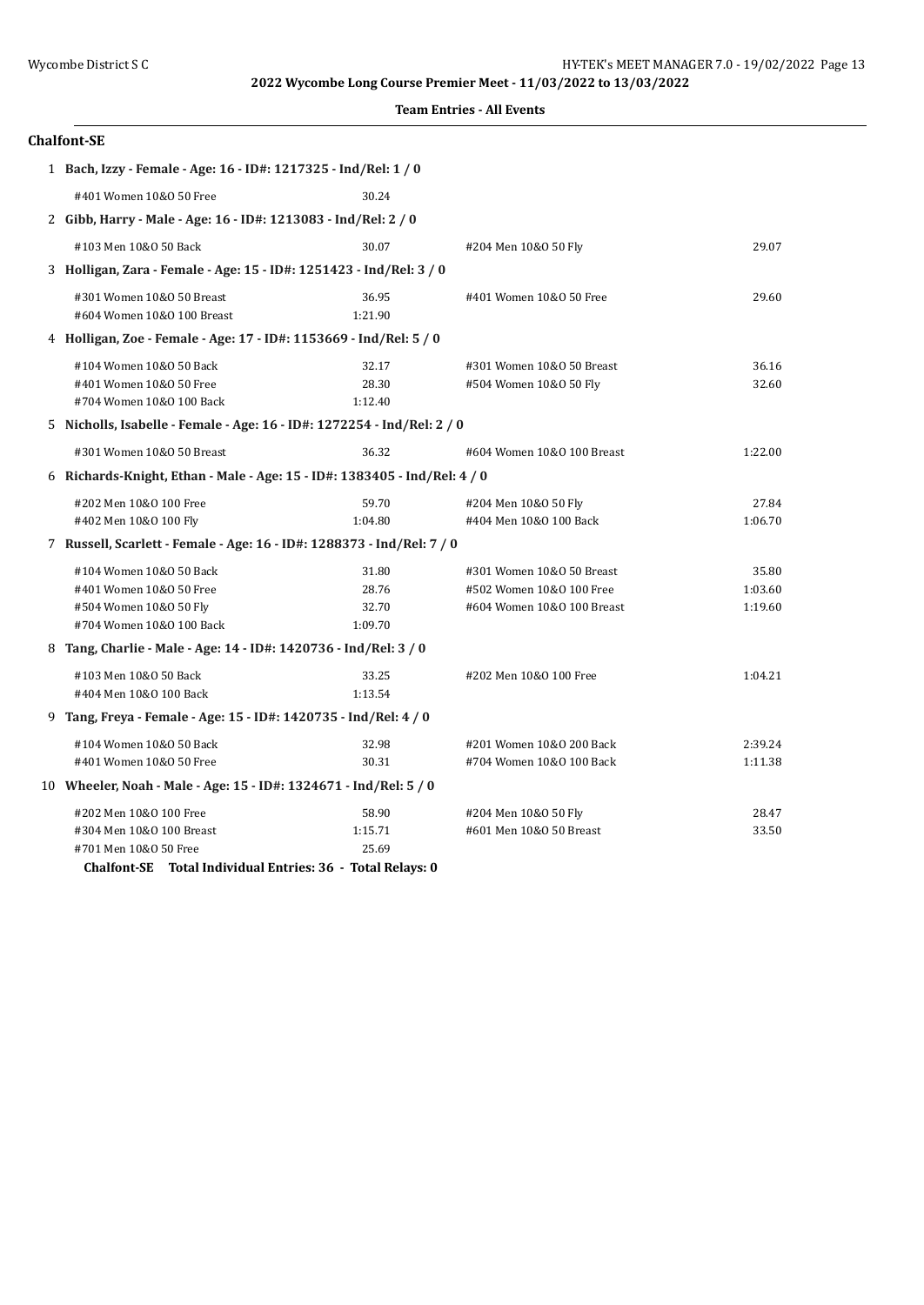### **Team Entries - All Events**

#### **Chelsea&West-LD**

| 1 Adams, Josef - Male - Age: 15 - ID#: 1294210 - Ind/Rel: 7 / 0            |         |                            |          |
|----------------------------------------------------------------------------|---------|----------------------------|----------|
| #103 Men 10&0 50 Back                                                      | 29.54   | #202 Men 10&0 100 Free     | 56.65    |
| #204 Men 10&0 50 Fly                                                       | 29.56   | #404 Men 10&0 100 Back     | 1:05.13  |
| #501 Men 10&0 200 Back                                                     | 2:23.04 | #701 Men 10&0 50 Free      | 25.81    |
| #703 Men 10&0 200 Free                                                     | 2:10.06 |                            |          |
| 2 Bhugun, Emma - Female - Age: 17 - ID#: 1232094 - Ind/Rel: 4 / 0          |         |                            |          |
| #301 Women 10&0 50 Breast                                                  | 37.30   | #401 Women 10&0 50 Free    | 29.10    |
| #504 Women 10&0 50 Fly                                                     | 31.13   | #604 Women 10&0 100 Breast | 1:22.00  |
| 3 Borak, Yuriy - Male - Age: 17 - ID#: 1182264 - Ind/Rel: 3 / 0            |         |                            |          |
| #202 Men 10&0 100 Free                                                     | 57.60   | #204 Men 10&0 50 Fly       | 28.99    |
| #701 Men 10&0 50 Free                                                      | 26.10   |                            |          |
| 4 Bunimovich, Victoria - Female - Age: 15 - ID#: 1343854 - Ind/Rel: 10 / 0 |         |                            |          |
| #102 Women 10&0 400 IM                                                     | 5:23.60 | #205 Mixed 10&0 800 Free   | 10:02.40 |
| #303 Women 10&0 400 Free                                                   | 4:44.30 | #305 Women 10&0 200 IM     | 2:32.10  |
| #403 Women 10&0 200 Free                                                   | 2:14.90 | #502 Women 10&0 100 Free   | 1:04.23  |
| #504 Women 10&0 50 Fly                                                     | 32.00   | #602 Women 10&0 200 Fly    | 2:26.60  |
| #702 Women 10&0 100 Fly                                                    | 1:08.60 | #704 Women 10&0 100 Back   | 1:12.20  |
| 5 Din, Kamran - Male - Age: 18 - ID#: 1224965 - Ind/Rel: 5 / 0             |         |                            |          |
| #202 Men 10&0 100 Free                                                     | 54.80   | #204 Men 10&0 50 Fly       | 27.50    |
| #601 Men 10&0 50 Breast                                                    | 31.60   | #701 Men 10&0 50 Free      | 25.25    |
| #703 Men 10&0 200 Free                                                     | 2:03.20 |                            |          |
| 6 Finch, Nicholas - Male - Age: 16 - ID#: 1233303 - Ind/Rel: 4 / 0         |         |                            |          |
| #601 Men 10&0 50 Breast                                                    | 31.50   | #605 Men 10&0 200 IM       | 2:12.60  |
| #701 Men 10&0 50 Free                                                      | 23.70   | #703 Men 10&0 200 Free     | 1:59.50  |
| 7 Griffiths, Betsy - Female - Age: 17 - ID#: 843123 - Ind/Rel: 5 / 0       |         |                            |          |
| #303 Women 10&0 400 Free                                                   | 4:51.00 | #401 Women 10&0 50 Free    | 29.30    |
| #403 Women 10&0 200 Free                                                   | 2:15.40 | #502 Women 10&0 100 Free   | 1:02.60  |
| #704 Women 10&0 100 Back                                                   | 1:13.40 |                            |          |
| 8 Grove, Thomasina - Female - Age: 16 - ID#: 1245021 - Ind/Rel: 5 / 0      |         |                            |          |
| #104 Women 10&0 50 Back                                                    | 31.30   | #401 Women 10&0 50 Free    | 28.20    |
| #502 Women 10&0 100 Free                                                   | 1:02.80 | #504 Women 10&0 50 Fly     | 29.90    |
| #702 Women 10&0 100 Fly                                                    | 1:07.50 |                            |          |
| 9 Leonard, Emily - Female - Age: 16 - ID#: 1240379 - Ind/Rel: 5 / 0        |         |                            |          |
| #203 Women 10&0 200 Breast                                                 | 2:49.50 | #301 Women 10&0 50 Breast  | 35.35    |
| #305 Women 10&0 200 IM                                                     | 2:36.36 | #504 Women 10&0 50 Fly     | 31.00    |
| #604 Women 10&0 100 Breast                                                 | 1:17.49 |                            |          |
| 10 Leong, Bryan - Male - Age: 19 - ID#: 1598670 - Ind/Rel: 4 / 0           |         |                            |          |
| #202 Men 10&0 100 Free                                                     | 52.98   | #204 Men 10&0 50 Fly       | 25.16    |
| #402 Men 10&0 100 Fly                                                      | 54.73   | #701 Men 10&0 50 Free      | 23.70    |
| 11 Lewitt, Caroline - Female - Age: 19 - ID#: 888408 - Ind/Rel: 6 / 0      |         |                            |          |
| #201 Women 10&0 200 Back                                                   | 2:19.69 | #305 Women 10&0 200 IM     | 2:25.60  |
| #401 Women 10&0 50 Free                                                    | 26.44   | #403 Women 10&0 200 Free   | 2:10.70  |
| #502 Women 10&0 100 Free                                                   | 56.87   | #704 Women 10&0 100 Back   | 1:03.54  |
| 12 Mahmutoglu, Jason - Male - Age: 18 - ID#: 1111088 - Ind/Rel: 5 / 0      |         |                            |          |
| #103 Men 10&0 50 Back                                                      | 26.60   | #202 Men 10&0 100 Free     | 54.11    |
| #204 Men 10&0 50 Fly                                                       | 26.30   | #601 Men 10&0 50 Breast    | 30.60    |
| #701 Men 10&0 50 Free                                                      | 24.10   |                            |          |

#### 13 **Mak, Ka Ho Manson - Male - Age: 23 - ID#: 1602043 - Ind/Rel: 1 / 0**

#601 Men 10&O 50 Breast 30.30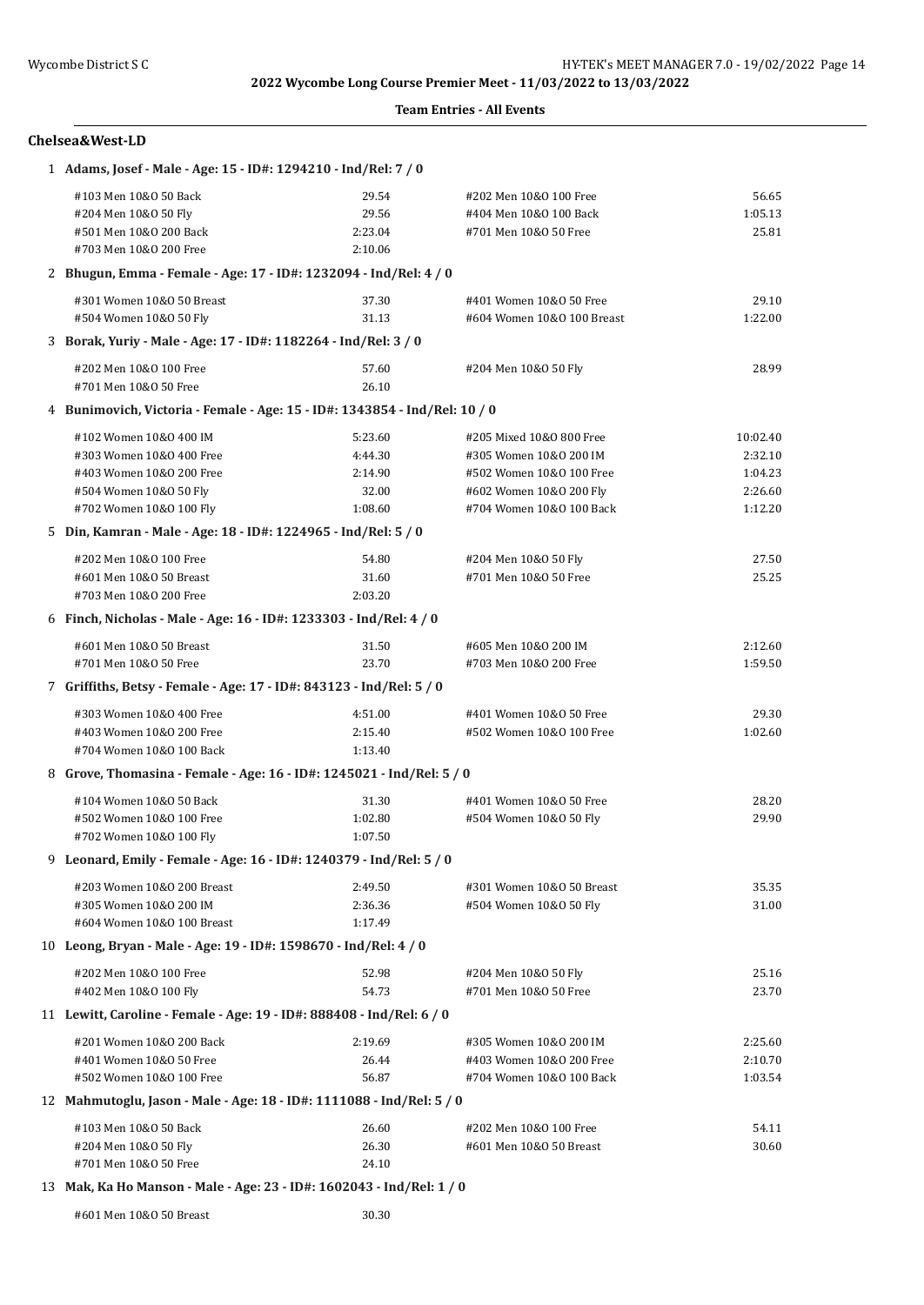#### **Team Entries - All Events**

#### **Chelsea&West-LD**

| 14 Marcal Whittles, Edward - Male - Age: 16 - ID#: 1134577 - Ind/Rel: 11 / 0                |         |                            |         |
|---------------------------------------------------------------------------------------------|---------|----------------------------|---------|
| #101 Men 10&0 400 IM                                                                        | 4:35.40 | #103 Men 10&0 50 Back      | 28.60   |
| #202 Men 10&0 100 Free                                                                      | 56.00   | #302 Men 10&0 200 Fly      | 2:11.80 |
| #402 Men 10&0 100 Fly                                                                       | 59.00   | #404 Men 10&0 100 Back     | 1:00.20 |
| #501 Men 10&0 200 Back                                                                      | 2:08.50 | #503 Men 10&0 200 Breast   | 2:25.70 |
| #603 Men 10&0 400 Free                                                                      | 4:16.00 | #605 Men 10&0 200 IM       | 2:08.80 |
| #703 Men 10&0 200 Free                                                                      | 2:00.10 |                            |         |
| 15 Musial, Zoe - Female - Age: 18 - ID#: 965365 - Ind/Rel: 3 / 0                            |         |                            |         |
| #401 Women 10&0 50 Free                                                                     | 26.90   | #502 Women 10&0 100 Free   | 58.70   |
| #504 Women 10&0 50 Fly                                                                      | 29.20   |                            |         |
| 16 Paisley, Tallulah - Female - Age: 18 - ID#: 958499 - Ind/Rel: 5 / 0                      |         |                            |         |
| #104 Women 10&0 50 Back                                                                     | 31.10   | #401 Women 10&0 50 Free    | 28.20   |
| #502 Women 10&0 100 Free                                                                    | 1:01.10 | #504 Women 10&0 50 Fly     | 28.70   |
| #702 Women 10&0 100 Fly                                                                     | 1:06.30 |                            |         |
| 17 Pratt, Lanre - Male - Age: 16 - ID#: 1295879 - Ind/Rel: 5 / 0                            |         |                            |         |
|                                                                                             |         |                            |         |
| #103 Men 10&0 50 Back                                                                       | 30.80   | #404 Men 10&0 100 Back     | 1:06.60 |
| #603 Men 10&0 400 Free                                                                      | 4:35.80 | #701 Men 10&0 50 Free      | 27.14   |
| #703 Men 10&0 200 Free                                                                      | 2:08.00 |                            |         |
| 18 Ricca, Lavinia - Female - Age: 16 - ID#: 1339324 - Ind/Rel: 8 / 0                        |         |                            |         |
| #203 Women 10&0 200 Breast                                                                  | 2:43.80 | #301 Women 10&0 50 Breast  | 36.10   |
| #305 Women 10&0 200 IM                                                                      | 2:27.60 | #401 Women 10&0 50 Free    | 28.60   |
| #502 Women 10&0 100 Free                                                                    | 1:01.60 | #504 Women 10&0 50 Fly     | 31.00   |
| #604 Women 10&0 100 Breast                                                                  | 1:17.60 | #704 Women 10&0 100 Back   | 1:06.50 |
| 19 Rudd, Jonathan - Male - Age: 17 - ID#: 1245038 - Ind/Rel: 5 / 0                          |         |                            |         |
| #103 Men 10&0 50 Back                                                                       | 30.10   | #404 Men 10&0 100 Back     | 1:04.40 |
| #601 Men 10&0 50 Breast                                                                     | 35.80   | #701 Men 10&0 50 Free      | 27.50   |
| #703 Men 10&0 200 Free                                                                      | 2:09.70 |                            |         |
| 20 Sargent, Imogen - Female - Age: 18 - ID#: 1104448 - Ind/Rel: 8 / 0                       |         |                            |         |
| #104 Women 10&0 50 Back                                                                     | 30.90   | #301 Women 10&0 50 Breast  | 35.60   |
| #401 Women 10&0 50 Free                                                                     | 27.80   | #502 Women 10&0 100 Free   | 1:00.40 |
| #504 Women 10&0 50 Fly                                                                      | 30.40   | #604 Women 10&0 100 Breast | 1:18.00 |
| #702 Women 10&0 100 Fly                                                                     | 1:06.10 | #704 Women 10&0 100 Back   | 1:07.50 |
| 21 Ubertalli, Pietro - Male - Age: 18 - ID#: 1210589 - Ind/Rel: 3 / 0                       |         |                            |         |
| #404 Men 10&0 100 Back                                                                      | 56.90   | #501 Men 10&0 200 Back     | 2:02.50 |
| #703 Men 10&0 200 Free                                                                      | 1:53.00 |                            |         |
| 22 Ubertalli, Zeno - Male - Age: 15 - ID#: 1245011 - Ind/Rel: 7 / 0                         |         |                            |         |
|                                                                                             |         |                            |         |
| #202 Men 10&0 100 Free                                                                      | 58.70   | #204 Men 10&0 50 Fly       | 29.40   |
| #402 Men 10&0 100 Fly                                                                       | 1:05.40 | #404 Men 10&0 100 Back     | 1:04.60 |
| #605 Men 10&0 200 IM                                                                        | 2:27.10 | #701 Men 10&0 50 Free      | 27.20   |
| #703 Men 10&0 200 Free                                                                      | 2:10.10 |                            |         |
| 23 Venuti, Veronica - Female - Age: 14 - ID#: 1312267 - Ind/Rel: 8 / 0                      |         |                            |         |
| #104 Women 10&0 50 Back                                                                     | 32.20   | #201 Women 10&0 200 Back   | 2:31.40 |
| #303 Women 10&0 400 Free                                                                    | 5:01.20 | #305 Women 10&0 200 IM     | 2:44.70 |
| #403 Women 10&0 200 Free                                                                    | 2:22.37 | #504 Women 10&0 50 Fly     | 31.70   |
| #702 Women 10&0 100 Fly                                                                     | 1:10.88 | #704 Women 10&0 100 Back   | 1:08.20 |
| 24 Wong, Adam - Male - Age: 16 - ID#: 1224963 - Ind/Rel: 2 / 0                              |         |                            |         |
| #304 Men 10&0 100 Breast<br>Chelsea&West-LD Total Individual Entries: 129 - Total Relays: 0 | 1:08.10 | #601 Men 10&0 50 Breast    | 30.60   |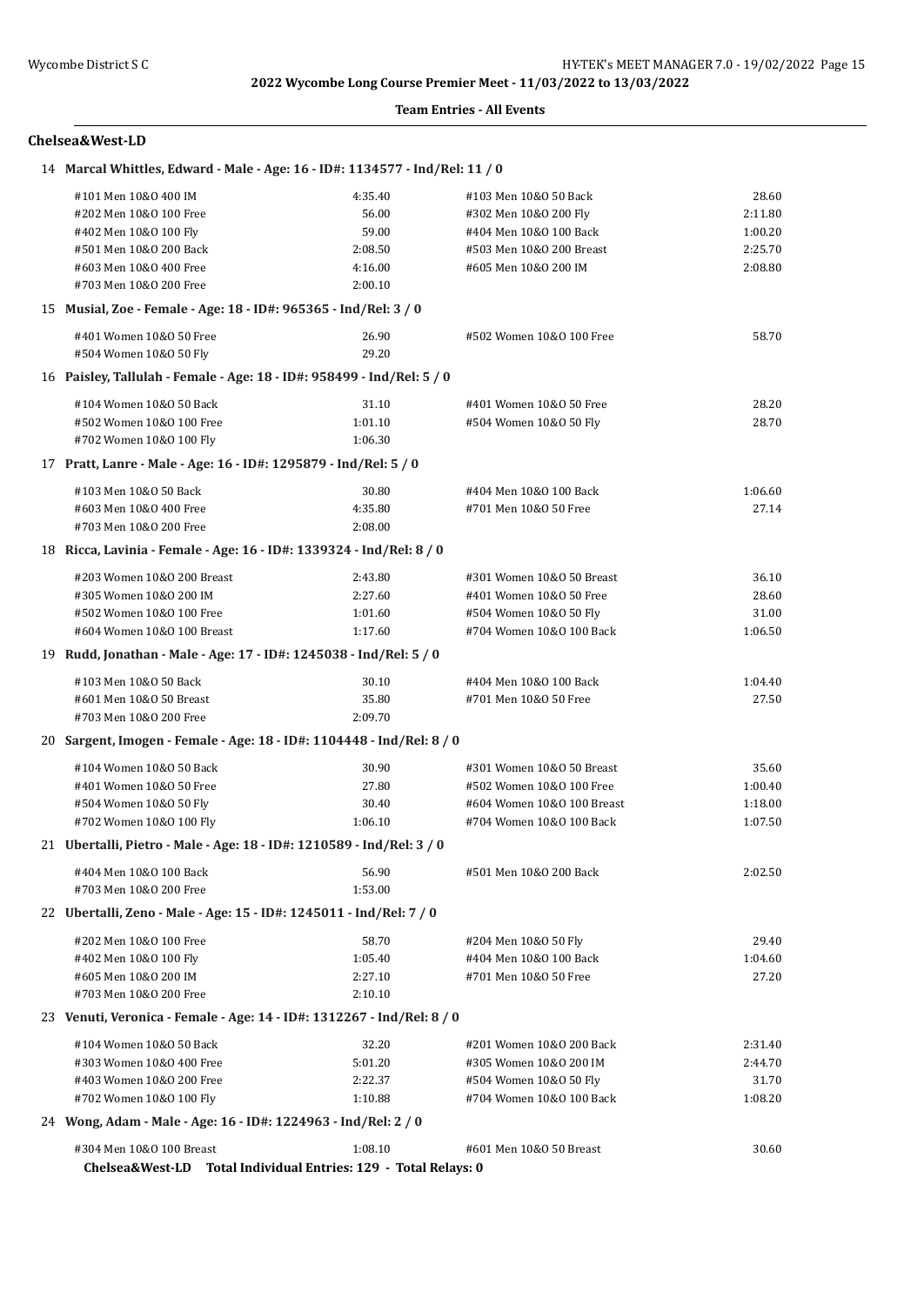#### **Team Entries - All Events**

## **Chesham-SE**

| 1 Forster, Danica - Female - Age: 13 - ID#: 1414202 - Ind/Rel: 3 / 0                                                |                                        |                                                                                |                             |
|---------------------------------------------------------------------------------------------------------------------|----------------------------------------|--------------------------------------------------------------------------------|-----------------------------|
| #104 Women 10&0 50 Back<br>#704 Women 10&0 100 Back                                                                 | 33.70<br>1:12.20                       | #201 Women 10&0 200 Back                                                       | 2:36.00                     |
| 2 Naumovich, Mikhail - Male - Age: 16 - ID#: 1444701 - Ind/Rel: 6 / 0                                               |                                        |                                                                                |                             |
| #202 Men 10&0 100 Free<br>#302 Men 10&0 200 Fly<br>#701 Men 10&0 50 Free                                            | 57.65<br>2:18.30<br>26.59              | #204 Men 10&0 50 Fly<br>#402 Men 10&0 100 Fly<br>#703 Men 10&0 200 Free        | 28.40<br>1:00.76<br>2:10.30 |
| 3 Powell-Tuck, Matilda - Female - Age: 17 - ID#: 1231769 - Ind/Rel: 3 / 0                                           |                                        |                                                                                |                             |
| #401 Women 10&0 50 Free<br>#502 Women 10&0 100 Free                                                                 | 27.80<br>1:02.31                       | #403 Women 10&0 200 Free                                                       | 2:20.15                     |
| 4 Smith, Sebastien - Male - Age: 15 - ID#: 1366980 - Ind/Rel: 1 / 0                                                 |                                        |                                                                                |                             |
| #601 Men 10&0 50 Breast<br>Chesham-SE Total Individual Entries: 13 - Total Relays: 0                                | 37.10                                  |                                                                                |                             |
| Co Oxford                                                                                                           |                                        |                                                                                |                             |
| 1 Allman, Jack - Male - Age: 16 - ID#: 1345246 - Ind/Rel: 4 / 0                                                     |                                        |                                                                                |                             |
| #103 Men 10&0 50 Back<br>#302 Men 10&0 200 Fly<br>Co Oxford Total Individual Entries: 4 - Total Relays: 0           | 28.50<br>2:23.00                       | #204 Men 10&0 50 Fly<br>#402 Men 10&0 100 Fly                                  | 27.20<br>1:00.60            |
| <b>Co South'ton-SE</b>                                                                                              |                                        |                                                                                |                             |
| 1 Adamson, Fraser - Male - Age: 13 - ID#: 1428179 - Ind/Rel: 2 / 0                                                  |                                        |                                                                                |                             |
| #603 Men 10&0 400 Free                                                                                              | 5:08.57                                | #703 Men 10&0 200 Free                                                         | 2:23.60                     |
| 2 Adamson, Penelope - Female - Age: 15 - ID#: 1428180 - Ind/Rel: 3 / 0                                              |                                        |                                                                                |                             |
| #602 Women 10&0 200 Fly<br>#704 Women 10&0 100 Back                                                                 | 2:41.20<br>1:13.30                     | #702 Women 10&0 100 Fly                                                        | 1:09.80                     |
| 3 Bassett, Alexandra - Female - Age: 15 - ID#: 962897 - Ind/Rel: 7 / 0                                              |                                        |                                                                                |                             |
| #303 Women 10&0 400 Free<br>#403 Women 10&0 200 Free<br>#504 Women 10&0 50 Fly<br>#702 Women 10&0 100 Fly           | 4:43.20<br>2:13.00<br>30.29<br>1:07.22 | #401 Women 10&0 50 Free<br>#502 Women 10&0 100 Free<br>#602 Women 10&0 200 Fly | 28.60<br>1:01.60<br>2:35.80 |
| 4 Marchant, Daniel - Male - Age: 16 - ID#: 1365756 - Ind/Rel: 3 / 0                                                 |                                        |                                                                                |                             |
| #601 Men 10&0 50 Breast<br>#703 Men 10&0 200 Free<br>Co South'ton-SE Total Individual Entries: 15 - Total Relays: 0 | 36.20<br>2:09.60                       | #605 Men 10&0 200 IM                                                           | 2:26.90                     |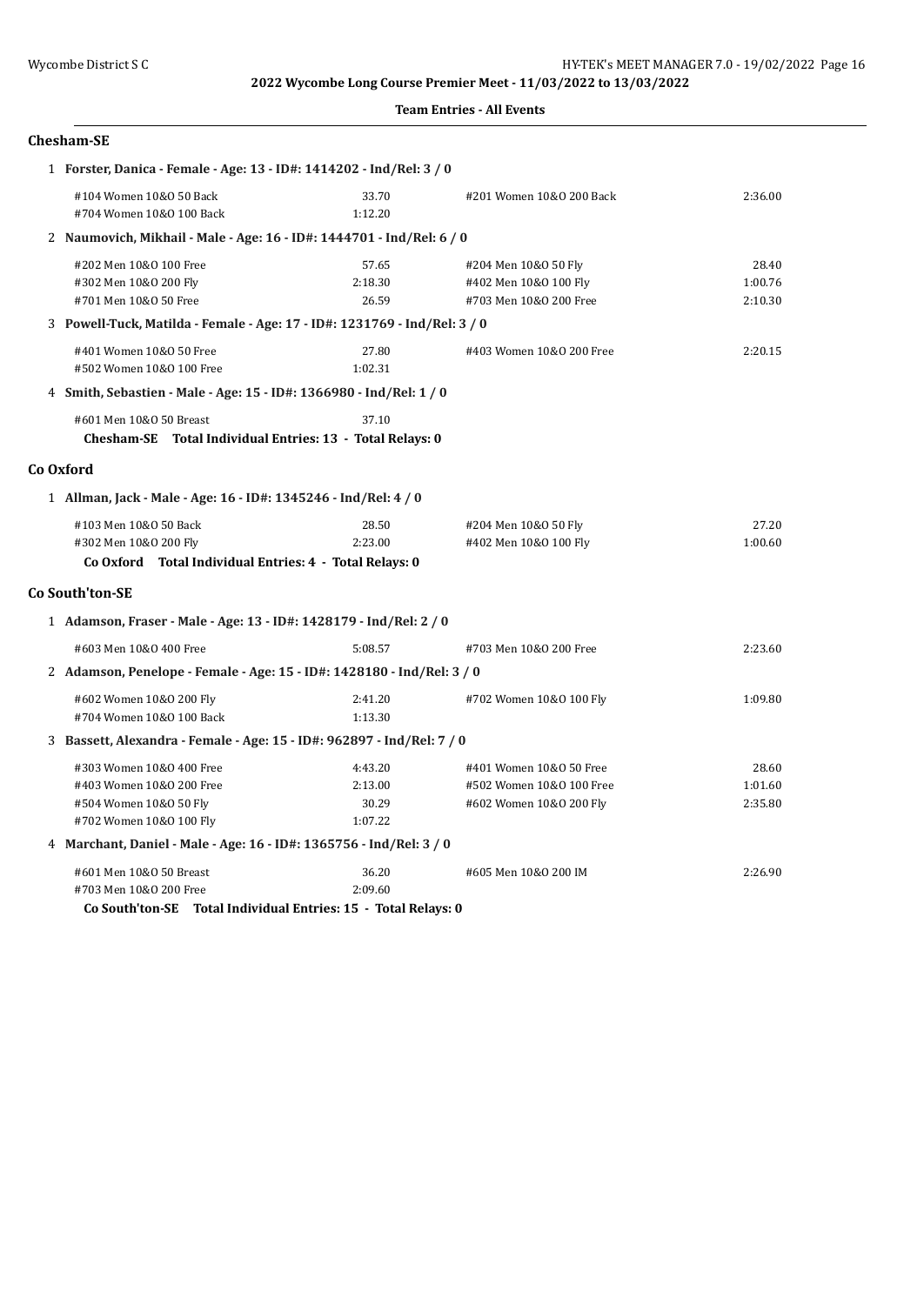#### **Team Entries - All Events**

## **Crawley-SE**

| 1 Brissett, Nathaniel - Male - Age: 16 - ID#: 1310231 - Ind/Rel: 4 / 0                        |                    |                                                        |                    |
|-----------------------------------------------------------------------------------------------|--------------------|--------------------------------------------------------|--------------------|
| #202 Men 10&0 100 Free<br>#601 Men 10&0 50 Breast                                             | 57.90<br>33.30     | #304 Men 10&0 100 Breast<br>#701 Men 10&0 50 Free      | 1:15.20<br>26.42   |
| 2 Gilbert, Lillie - Female - Age: 16 - ID#: 1266722 - Ind/Rel: 3 / 0                          |                    |                                                        |                    |
| #401 Women 10&0 50 Free<br>#502 Women 10&0 100 Free                                           | 29.40<br>1:03.90   | #403 Women 10&0 200 Free                               | 2:18.80            |
| 3 Jones, Yasmin - Female - Age: 17 - ID#: 1180884 - Ind/Rel: 3 / 0                            |                    |                                                        |                    |
| #403 Women 10&0 200 Free<br>#702 Women 10&0 100 Fly                                           | 2:18.70<br>1:06.90 | #602 Women 10&0 200 Fly                                | 2:28.20            |
| 4 Moore, Sophie - Female - Age: 17 - ID#: 1314928 - Ind/Rel: 2 / 0                            |                    |                                                        |                    |
| #203 Women 10&0 200 Breast                                                                    | 2:44.70            | #604 Women 10&0 100 Breast                             | 1:18.50            |
| 5 Narraway, Keira - Female - Age: 18 - ID#: 937693 - Ind/Rel: 4 / 0                           |                    |                                                        |                    |
| #305 Women 10&0 200 IM<br>#502 Women 10&0 100 Free                                            | 2:31.90<br>1:02.10 | #403 Women 10&0 200 Free<br>#604 Women 10&0 100 Breast | 2:14.10<br>1:19.40 |
| 6 Page, Leonard - Male - Age: 17 - ID#: 894769 - Ind/Rel: 3 / 0                               |                    |                                                        |                    |
| #501 Men 10&0 200 Back<br>#603 Men 10&0 400 Free                                              | 2:17.80<br>4:26.80 | #505 Mixed 10&0 1500 Free                              | 17:53.34           |
| 7 Parkes, Ellie - Female - Age: 16 - ID#: 1246873 - Ind/Rel: 3 / 0                            |                    |                                                        |                    |
| #301 Women 10&0 50 Breast<br>#604 Women 10&0 100 Breast                                       | 35.50<br>1:18.10   | #305 Women 10&0 200 IM                                 | 2:37.95            |
| 8 Preston, Oliver - Male - Age: 14 - ID#: 1399377 - Ind/Rel: 2 / 0                            |                    |                                                        |                    |
| #501 Men 10&0 200 Back                                                                        | 2:35.40            | #605 Men 10&0 200 IM                                   | 2:44.95            |
| 9 Rotchell, Holly - Female - Age: 15 - ID#: 1315231 - Ind/Rel: 2 / 0                          |                    |                                                        |                    |
| #205 Mixed 10&0 800 Free                                                                      | 10:06.18           | #303 Women 10&0 400 Free                               | 4:53.20            |
| 10 Shonubi, Nathaniel - Male - Age: 17 - ID#: 940516 - Ind/Rel: 8 / 0                         |                    |                                                        |                    |
| #103 Men 10&0 50 Back                                                                         | 30.20              | #202 Men 10&0 100 Free                                 | 57.52              |
| #204 Men 10&0 50 Fly                                                                          | 27.93              | #402 Men 10&0 100 Fly                                  | 1:04.30            |
| #601 Men 10&0 50 Breast<br>#701 Men 10&0 50 Free                                              | 32.60<br>25.88     | #605 Men 10&0 200 IM<br>#703 Men 10&0 200 Free         | 2:26.91<br>2:06.30 |
| 11 Strba, Dominik - Male - Age: 19 - ID#: 1244670 - Ind/Rel: 4 / 0                            |                    |                                                        |                    |
| #302 Men 10&0 200 Fly                                                                         | 2:12.80            | #402 Men 10&0 100 Fly                                  | 1:00.80            |
| #503 Men 10&0 200 Breast                                                                      | 2:30.60            | #605 Men 10&0 200 IM                                   | 2:13.90            |
| 12 Toms, Emily - Female - Age: 16 - ID#: 1353459 - Ind/Rel: 2 / 0                             |                    |                                                        |                    |
| #602 Women 10&0 200 Fly                                                                       | 2:28.70            | #702 Women 10&0 100 Fly                                | 1:07.10            |
| 13 Tuma, Danielius - Male - Age: 18 - ID#: 1150493 - Ind/Rel: 5 / 0                           |                    |                                                        |                    |
| #103 Men 10&0 50 Back                                                                         | 31.20              | #202 Men 10&0 100 Free                                 | 56.10              |
| #204 Men 10&0 50 Fly                                                                          | 29.58              | #603 Men 10&0 400 Free                                 | 4:17.10            |
| #703 Men 10&0 200 Free                                                                        | 2:02.50            |                                                        |                    |
| 14 Valovin, Eva Maria - Female - Age: 15 - ID#: 1278013 - Ind/Rel: 1 / 0                      |                    |                                                        |                    |
| #401 Women 10&0 50 Free                                                                       | 31.10              |                                                        |                    |
| 15 Valovin, Isabel - Female - Age: 17 - ID#: 1239980 - Ind/Rel: 1 / 0                         |                    |                                                        |                    |
| #102 Women 10&0 400 IM<br>Total Individual Entries: 47 - Total Relays: 0<br><b>Crawley-SE</b> | 5:41.80            |                                                        |                    |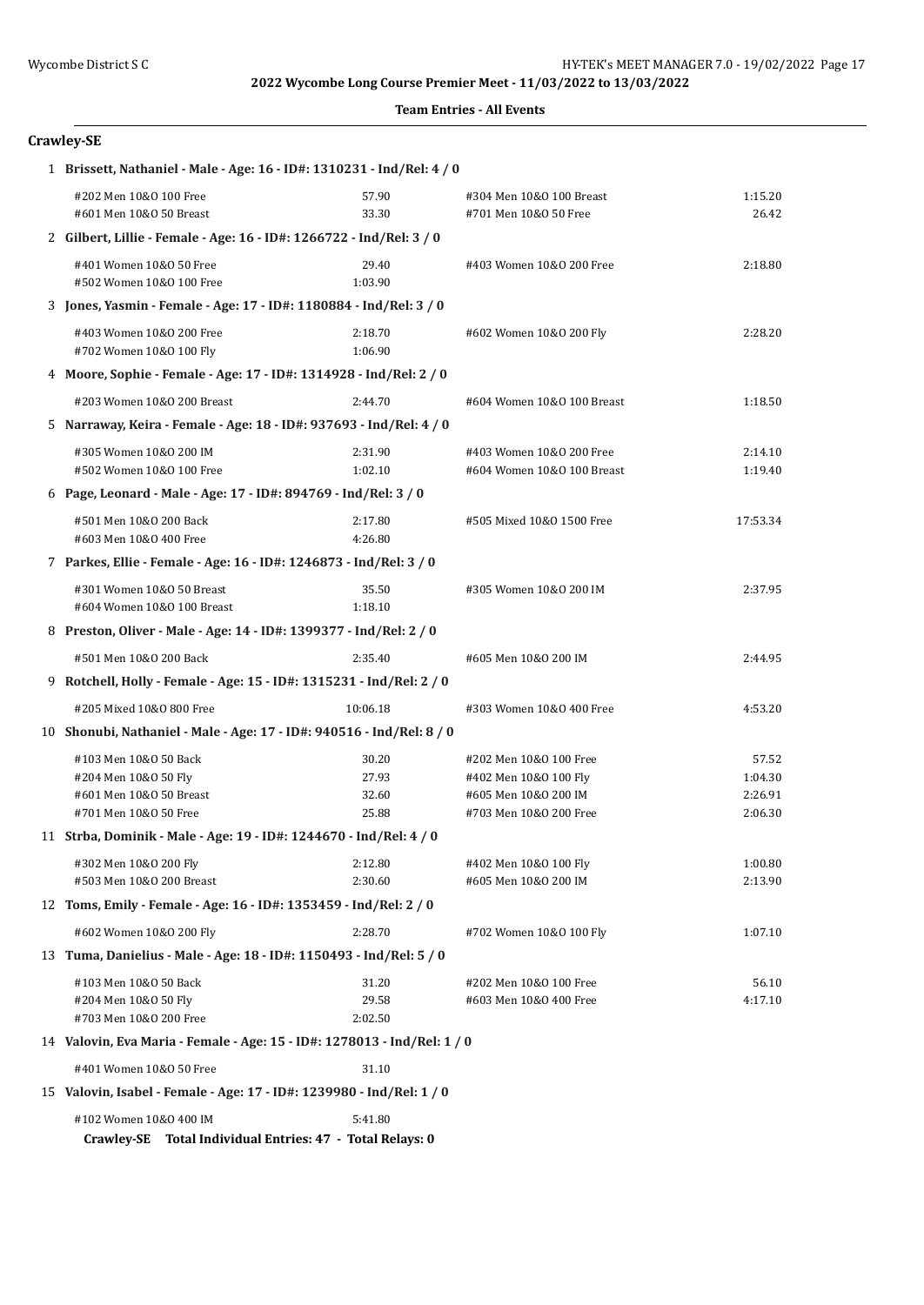#### **Team Entries - All Events**

| Dartford |  |
|----------|--|
|----------|--|

| 1 Deller, Lilly - Female - Age: 13 - ID#: 1423916 - Ind/Rel: 7 / 0                 |         |                            |         |
|------------------------------------------------------------------------------------|---------|----------------------------|---------|
| #401 Women 10&0 50 Free                                                            | 30.11   | #403 Women 10&0 200 Free   | 2:18.98 |
| #502 Women 10&0 100 Free                                                           | 1:05.39 | #504 Women 10&0 50 Fly     | 32.00   |
| #602 Women 10&0 200 Fly                                                            | 2:40.57 | #604 Women 10&0 100 Breast | 1:26.60 |
| #702 Women 10&0 100 Fly                                                            | 1:12.10 |                            |         |
| Dartford Total Individual Entries: 7 - Total Relays: 0                             |         |                            |         |
| <b>Dover Life</b>                                                                  |         |                            |         |
| 1 Hogben, Abigail - Female - Age: 17 - ID#: 967358 - Ind/Rel: 4 / 0                |         |                            |         |
| #104 Women 10&0 50 Back                                                            | 33.37   | #201 Women 10&0 200 Back   | 2:28.93 |
| #305 Women 10&0 200 IM                                                             | 2:40.12 | #704 Women 10&0 100 Back   | 1:09.70 |
| 2 Lown, Molly - Female - Age: 17 - ID#: 1144717 - Ind/Rel: 6 / 0                   |         |                            |         |
| #301 Women 10&0 50 Breast                                                          | 35.84   | #305 Women 10&0 200 IM     | 2:36.90 |
| #401 Women 10&0 50 Free                                                            | 29.90   | #403 Women 10&0 200 Free   | 2:19.70 |
| #504 Women 10&0 50 Fly                                                             | 32.66   | #604 Women 10&0 100 Breast | 1:21.80 |
| 3 Rogers-Mills, Jordan - Female - Age: 19 - ID#: 967362 - Ind/Rel: 3 / 0           |         |                            |         |
| #401 Women 10&0 50 Free                                                            | 28.70   | #504 Women 10&0 50 Fly     | 30.57   |
| #702 Women 10&0 100 Fly                                                            | 1:10.10 |                            |         |
| Dover Life Total Individual Entries: 13 - Total Relays: 0                          |         |                            |         |
| <b>Dunstable</b>                                                                   |         |                            |         |
| 1 King, Eleanor - Female - Age: 22 - ID#: 928803 - Ind/Rel: 1 / 0                  |         |                            |         |
| #104 Women 10&0 50 Back<br>Dunstable Total Individual Entries: 1 - Total Relays: 0 | 30.25   |                            |         |
| <b>East Grins'd</b>                                                                |         |                            |         |
| 1 Holland, Gabrielle - Female - Age: 16 - ID#: 1233460 - Ind/Rel: 2 / 0            |         |                            |         |
| #401 Women 10&0 50 Free                                                            | 29.40   | #403 Women 10&0 200 Free   | 2:22.04 |
| East Grins'd Total Individual Entries: 2 - Total Relays: 0                         |         |                            |         |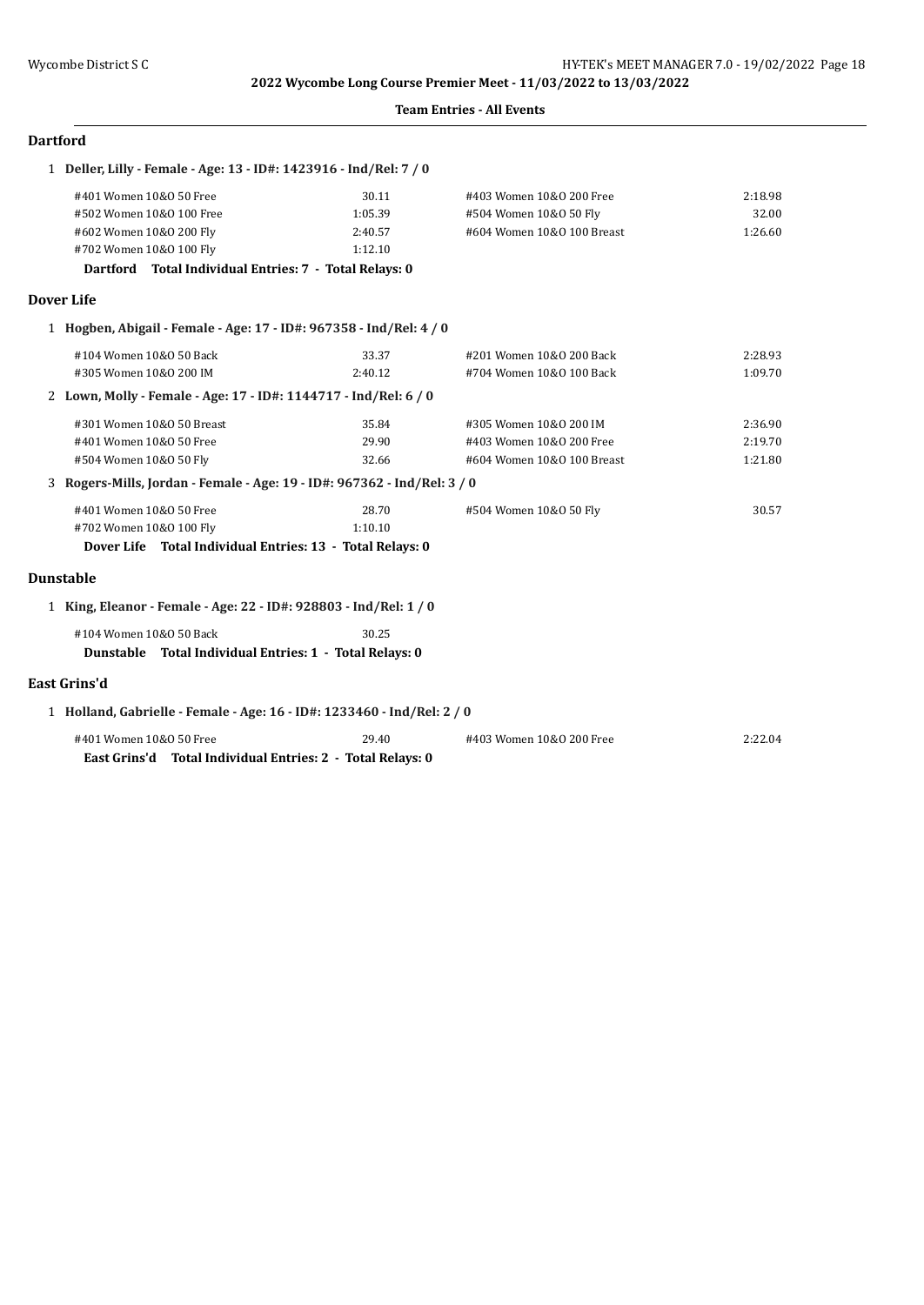### **Team Entries - All Events**

| Elmbridge-SE |  |  |  |  |
|--------------|--|--|--|--|
|--------------|--|--|--|--|

| 1 Alampi, Alice - Female - Age: 15 - ID#: 1576578 - Ind/Rel: 4 / 0      |                    |                                                      |                    |  |  |
|-------------------------------------------------------------------------|--------------------|------------------------------------------------------|--------------------|--|--|
| #104 Women 10&0 50 Back<br>#502 Women 10&0 100 Free                     | 33.80<br>1:04.90   | #401 Women 10&0 50 Free<br>#504 Women 10&0 50 Fly    | 30.00<br>33.00     |  |  |
| 2 Arnold, Darcey - Female - Age: 12 - ID#: 1391876 - Ind/Rel: 4 / 0     |                    |                                                      |                    |  |  |
| #201 Women 10&0 200 Back<br>#403 Women 10&0 200 Free                    | 2:38.50<br>2:23.40 | #303 Women 10&0 400 Free<br>#704 Women 10&0 100 Back | 5:00.40<br>1:15.50 |  |  |
| 3 Bello, Aquiles - Male - Age: 14 - ID#: 1497748 - Ind/Rel: 9 / 0       |                    |                                                      |                    |  |  |
| #103 Men 10&0 50 Back                                                   | 31.50              | #202 Men 10&0 100 Free                               | 1:01.60            |  |  |
| #302 Men 10&0 200 Fly                                                   | 2:41.75            | #402 Men 10&0 100 Fly                                | 1:09.90            |  |  |
| #404 Men 10&0 100 Back                                                  | 1:08.70            | #501 Men 10&0 200 Back                               | 2:27.70            |  |  |
| #603 Men 10&0 400 Free<br>#703 Men 10&0 200 Free                        | 4:49.00<br>2:14.80 | #605 Men 10&0 200 IM                                 | 2:35.50            |  |  |
| 4 Christian, Amelie - Female - Age: 18 - ID#: 1293488 - Ind/Rel: 1 / 0  |                    |                                                      |                    |  |  |
|                                                                         |                    |                                                      |                    |  |  |
| #401 Women 10&0 50 Free                                                 | 30.60              |                                                      |                    |  |  |
| 5 Dyer, Enzo - Male - Age: 14 - ID#: 1267075 - Ind/Rel: 1 / 0           |                    |                                                      |                    |  |  |
| #605 Men 10&0 200 IM                                                    | 2:42.00            |                                                      |                    |  |  |
| 6 Fente-Damers, Sara - Female - Age: 17 - ID#: 1442299 - Ind/Rel: 3 / 0 |                    |                                                      |                    |  |  |
| #502 Women 10&0 100 Free<br>#704 Women 10&0 100 Back                    | 1:01.10<br>1:11.00 | #504 Women 10&0 50 Fly                               | 32.70              |  |  |
| 7 Harris, Maddie - Female - Age: 19 - ID#: 1178772 - Ind/Rel: 2 / 0     |                    |                                                      |                    |  |  |
| #401 Women 10&0 50 Free                                                 | 35.60              | #502 Women 10&0 100 Free                             | 1:19.40            |  |  |
| 8 Hempenstall, Amy - Female - Age: 14 - ID#: 1276609 - Ind/Rel: 2 / 0   |                    |                                                      |                    |  |  |
| #201 Women 10&0 200 Back                                                | 2:36.90            | #704 Women 10&0 100 Back                             | 1:14.70            |  |  |
| 9 Howells, Cerys - Female - Age: 17 - ID#: 1146985 - Ind/Rel: 3 / 0     |                    |                                                      |                    |  |  |
| #303 Women 10&0 400 Free                                                | 4:53.50            | #401 Women 10&0 50 Free                              | 31.00              |  |  |
| #403 Women 10&0 200 Free                                                | 2:20.80            |                                                      |                    |  |  |
| 10 Naude, Danielle - Female - Age: 15 - ID#: 1497741 - Ind/Rel: 1 / 0   |                    |                                                      |                    |  |  |
| #604 Women 10&0 100 Breast                                              | 1:26.10            |                                                      |                    |  |  |
| 11 Pavlou, John - Male - Age: 17 - ID#: 1413400 - Ind/Rel: 1 / 0        |                    |                                                      |                    |  |  |
| #701 Men 10&0 50 Free                                                   | 27.28              |                                                      |                    |  |  |
| 12 Payton, Finlay - Male - Age: 16 - ID#: 1248873 - Ind/Rel: 3 / 0      |                    |                                                      |                    |  |  |
| #103 Men 10&0 50 Back                                                   | 30.70              | #204 Men 10&0 50 Fly                                 | 29.30              |  |  |
| #404 Men 10&0 100 Back                                                  | 1:06.00            |                                                      |                    |  |  |
| 13 Perkins, Lily - Female - Age: 16 - ID#: 1336188 - Ind/Rel: 1 / 0     |                    |                                                      |                    |  |  |
| #604 Women 10&0 100 Breast                                              | 1:24.40            |                                                      |                    |  |  |
| 14 Pilgrim, Annabel - Female - Age: 16 - ID#: 1153166 - Ind/Rel: 7 / 0  |                    |                                                      |                    |  |  |
| #303 Women 10&0 400 Free                                                | 4:30.90            | #401 Women 10&0 50 Free                              | 27.90              |  |  |
| #403 Women 10&0 200 Free                                                | 2:05.90            | #502 Women 10&0 100 Free                             | 58.70              |  |  |
| #504 Women 10&0 50 Fly                                                  | 30.10              | #602 Women 10&0 200 Fly                              | 2:27.00            |  |  |
| #702 Women 10&0 100 Fly                                                 | 1:05.70            |                                                      |                    |  |  |
| 15 Shearer, Rohan - Male - Age: 16 - ID#: 1459722 - Ind/Rel: 3 / 0      |                    |                                                      |                    |  |  |
| #103 Men 10&0 50 Back                                                   | 29.40              | #404 Men 10&0 100 Back                               | 1:03.30            |  |  |
| #701 Men 10&0 50 Free                                                   | 26.00              |                                                      |                    |  |  |
| 16 Turan, Lara - Female - Age: 16 - ID#: 1255347 - Ind/Rel: 6 / 0       |                    |                                                      |                    |  |  |
| #104 Women 10&0 50 Back<br>#401 Women 10&0 50 Free                      | 32.40<br>28.00     | #201 Women 10&0 200 Back<br>#403 Women 10&0 200 Free | 2:32.50<br>2:16.90 |  |  |
| #502 Women 10&0 100 Free                                                | 1:01.20            | #704 Women 10&0 100 Back                             | 1:09.40            |  |  |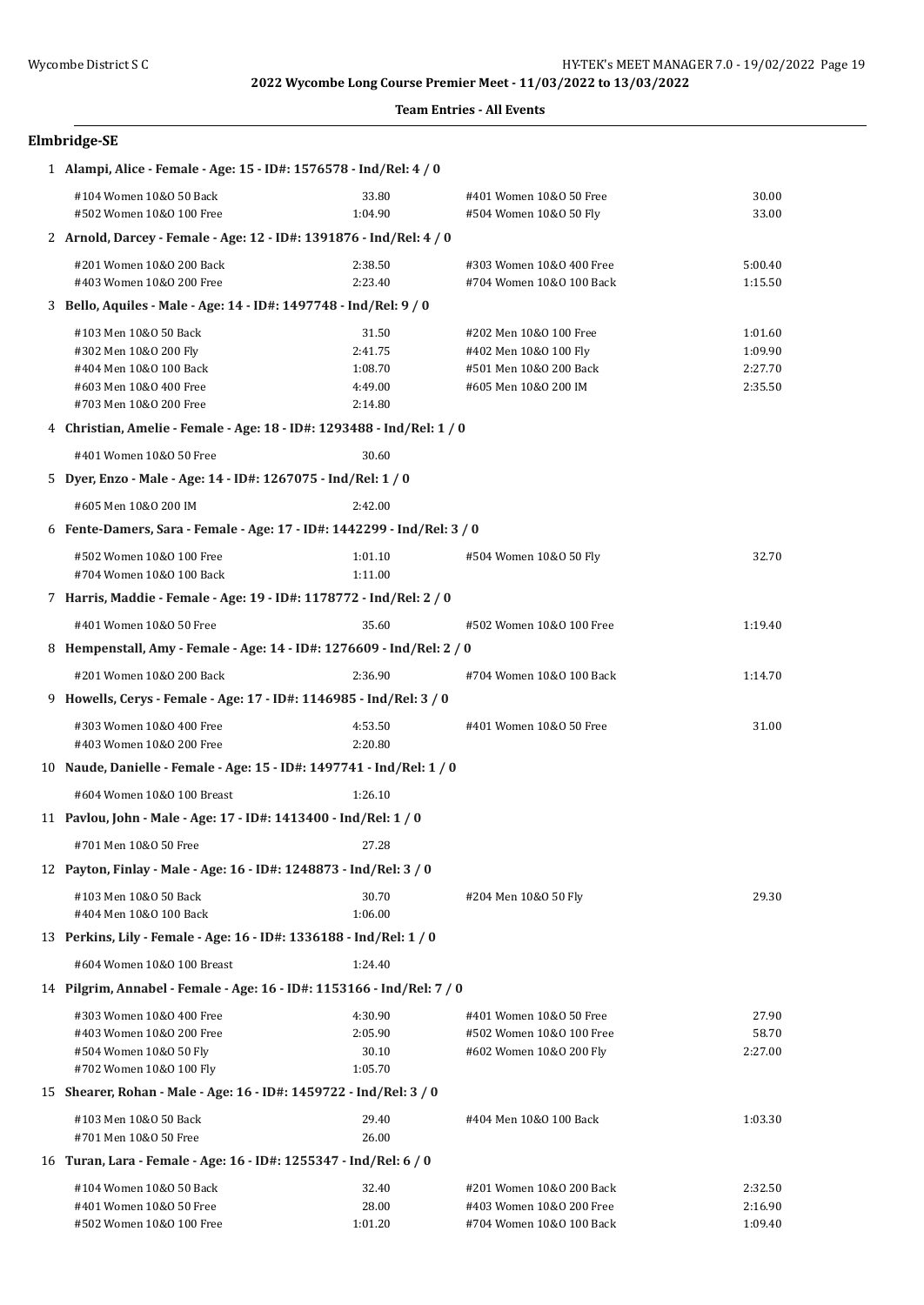#### **Team Entries - All Events**

| Elmbridge-SE |  |  |
|--------------|--|--|
|--------------|--|--|

17 **Young, Ella - Female - Age: 19 - ID#: 1181639 - Ind/Rel: 2 / 0**

| #301 Women 10&0 50 Breast                                   | 38.80 | #305 Women 10&0 200 IM | 2:40.70 |
|-------------------------------------------------------------|-------|------------------------|---------|
| Elmbridge-SE Total Individual Entries: 53 - Total Relays: 0 |       |                        |         |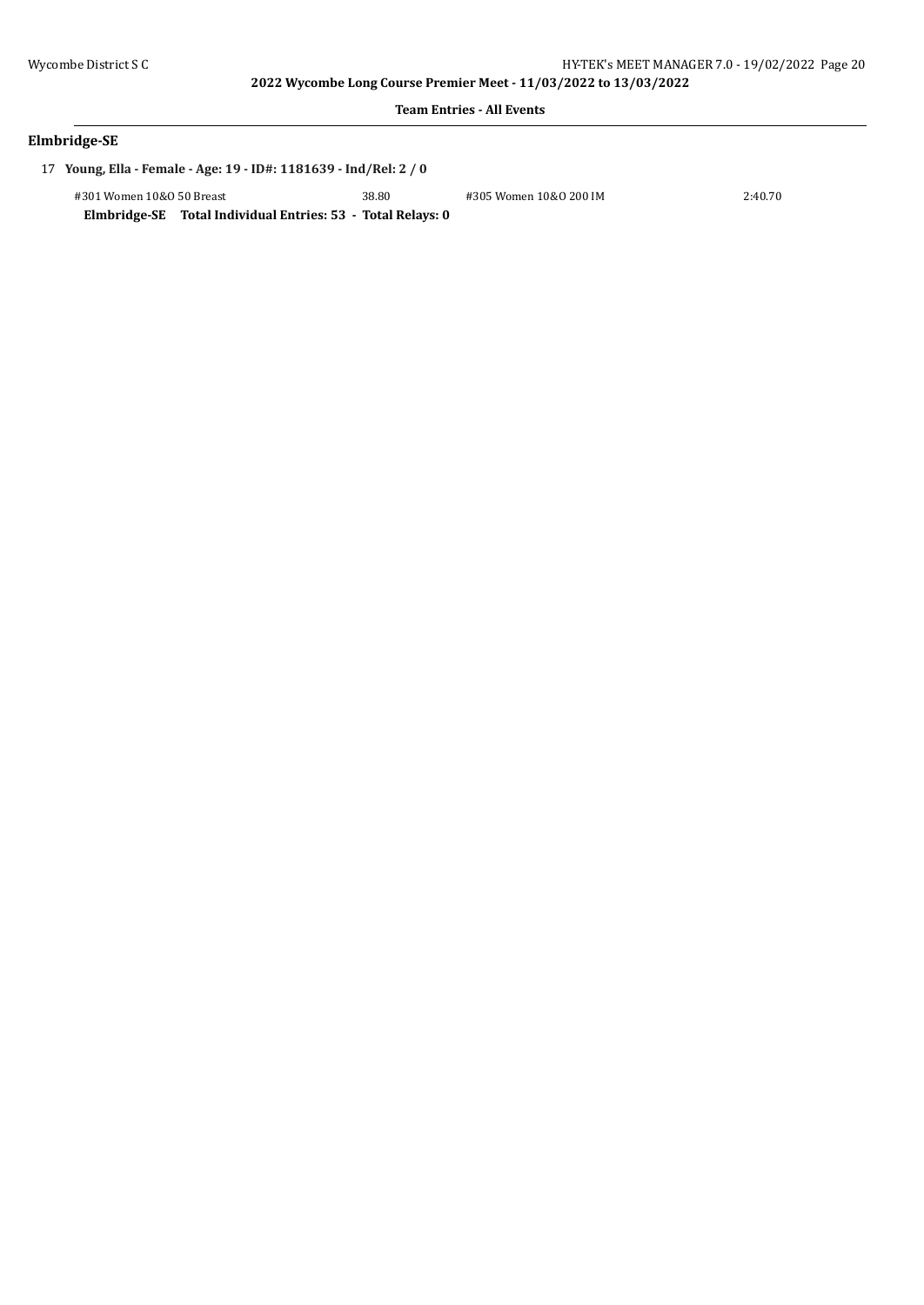**Team Entries - All Events** 

| Team Entries - All Events                                                |                    |                                                |                    |  |  |
|--------------------------------------------------------------------------|--------------------|------------------------------------------------|--------------------|--|--|
| <b>Epsom Dist-SE</b>                                                     |                    |                                                |                    |  |  |
| 1 Alston, Clara - Female - Age: 18 - ID#: 1138134 - Ind/Rel: 2 / 0       |                    |                                                |                    |  |  |
| #401 Women 10&0 50 Free                                                  | 28.90              | #403 Women 10&0 200 Free                       | 2:19.70            |  |  |
| 2 Duggans, Alexandra - Female - Age: 16 - ID#: 1244495 - Ind/Rel: 2 / 0  |                    |                                                |                    |  |  |
| #104 Women 10&0 50 Back                                                  | 35.20              | #401 Women 10&0 50 Free                        | 31.17              |  |  |
| 3 Dunev, Victor - Male - Age: 17 - ID#: 1391291 - Ind/Rel: 2 / 0         |                    |                                                |                    |  |  |
| #304 Men 10&0 100 Breast                                                 | 1:12.20            |                                                |                    |  |  |
|                                                                          |                    | #601 Men 10&0 50 Breast                        | 31.93              |  |  |
| 4 Fallon, Daniel - Male - Age: 17 - ID#: 1344842 - Ind/Rel: 4 / 0        |                    |                                                |                    |  |  |
| #101 Men 10&0 400 IM<br>#603 Men 10&0 400 Free                           | 5:03.00<br>4:22.20 | #501 Men 10&0 200 Back<br>#605 Men 10&0 200 IM | 2:17.90<br>2:22.00 |  |  |
| 5 Flynn, Todd - Male - Age: 16 - ID#: 1109489 - Ind/Rel: 2 / 0           |                    |                                                |                    |  |  |
| #603 Men 10&0 400 Free                                                   | 4:36.40            | #701 Men 10&0 50 Free                          | 28.30              |  |  |
| 6 Hasselwander, Niamh - Female - Age: 15 - ID#: 1231008 - Ind/Rel: 6 / 0 |                    |                                                |                    |  |  |
| #102 Women 10&0 400 IM                                                   | 5:22.70            | #205 Mixed 10&0 800 Free                       | 9:53.70            |  |  |
| #303 Women 10&0 400 Free                                                 | 4:44.39            | #505 Mixed 10&0 1500 Free                      | 18:23.50           |  |  |
| #602 Women 10&0 200 Fly                                                  | 2:26.50            | #702 Women 10&0 100 Fly                        | 1:08.10            |  |  |
| 7 Hemmings, Eleanor - Female - Age: 16 - ID#: 1235429 - Ind/Rel: 3 / 0   |                    |                                                |                    |  |  |
| #401 Women 10&0 50 Free                                                  | 30.60              | #504 Women 10&0 50 Fly                         | 32.00              |  |  |
| #702 Women 10&0 100 Fly                                                  | 1:11.00            |                                                |                    |  |  |
| 8 Howarth, Eloise - Female - Age: 15 - ID#: 1177804 - Ind/Rel: 8 / 0     |                    |                                                |                    |  |  |
| #104 Women 10&0 50 Back                                                  | 31.85              | #305 Women 10&0 200 IM                         | 2:31.50            |  |  |
| #401 Women 10&0 50 Free                                                  | 28.20              | #403 Women 10&0 200 Free                       | 2:18.00            |  |  |
| #502 Women 10&0 100 Free                                                 | 1:01.50            | #504 Women 10&0 50 Fly                         | 30.32              |  |  |
| #702 Women 10&0 100 Fly                                                  | 1:08.26            | #704 Women 10&0 100 Back                       | 1:09.26            |  |  |
| 9 Howarth, Olivia - Female - Age: 17 - ID#: 1154444 - Ind/Rel: 6 / 0     |                    |                                                |                    |  |  |
| #104 Women 10&0 50 Back                                                  | 32.60              | #305 Women 10&0 200 IM                         | 2:39.14            |  |  |
| #401 Women 10&0 50 Free                                                  | 29.41              | #403 Women 10&0 200 Free                       | 2:20.78            |  |  |
| #502 Women 10&0 100 Free                                                 | 1:04.10            | #704 Women 10&0 100 Back                       | 1:09.70            |  |  |
| 10 Ladell, Madison - Female - Age: 17 - ID#: 1163646 - Ind/Rel: 4 / 0    |                    |                                                |                    |  |  |
| #303 Women 10&0 400 Free                                                 | 4:48.90            | #403 Women 10&0 200 Free                       | 2:15.00            |  |  |
| #602 Women 10&0 200 Fly                                                  | 2:34.10            | #702 Women 10&0 100 Fly                        | 1:09.40            |  |  |
| 11 Lambert, Lilly - Female - Age: 13 - ID#: 1394749 - Ind/Rel: 3 / 0     |                    |                                                |                    |  |  |
| #504 Women 10&0 50 Fly                                                   | 32.89              | #702 Women 10&0 100 Fly                        | 1:12.10            |  |  |
| #704 Women 10&0 100 Back                                                 | 1:17.40            |                                                |                    |  |  |
| 12 Lawrence, Poppy - Female - Age: 15 - ID#: 1177817 - Ind/Rel: 4 / 0    |                    |                                                |                    |  |  |
| #401 Women 10&0 50 Free                                                  | 29.60              | #504 Women 10&0 50 Fly                         | 31.20              |  |  |
| #602 Women 10&0 200 Fly                                                  | 2:37.45            | #702 Women 10&0 100 Fly                        | 1:07.92            |  |  |
| 13 Nebuloni, Tommaso - Male - Age: 18 - ID#: 1244660 - Ind/Rel: 1 / 0    |                    |                                                |                    |  |  |
| #202 Men 10&0 100 Free                                                   | 55.77              |                                                |                    |  |  |
| 14 Parker, Lexi - Female - Age: 14 - ID#: 1254051 - Ind/Rel: 7 / 0       |                    |                                                |                    |  |  |
| #102 Women 10&0 400 IM                                                   | 5:49.80            | #104 Women 10&0 50 Back                        | 35.20              |  |  |
| #303 Women 10&0 400 Free                                                 | 4:58.40            | #305 Women 10&0 200 IM                         | 2:44.70            |  |  |
| #401 Women 10&0 50 Free                                                  | 30.92              | #403 Women 10&0 200 Free                       | 2:21.70            |  |  |
| #704 Women 10&0 100 Back                                                 | 1:12.60            |                                                |                    |  |  |
| 15 Smith, Isabelle - Female - Age: 17 - ID#: 1168839 - Ind/Rel: 2 / 0    |                    |                                                |                    |  |  |

| #401 Women 10&0 50 Free | 29.54 | #504 Women 10&0 50 Fly | 32.54 |
|-------------------------|-------|------------------------|-------|

16 **Tame, Charlotte - Female - Age: 19 - ID#: 929754 - Ind/Rel: 1 / 0**

<sup>#502</sup> Women 10&O 100 Free 1:00.83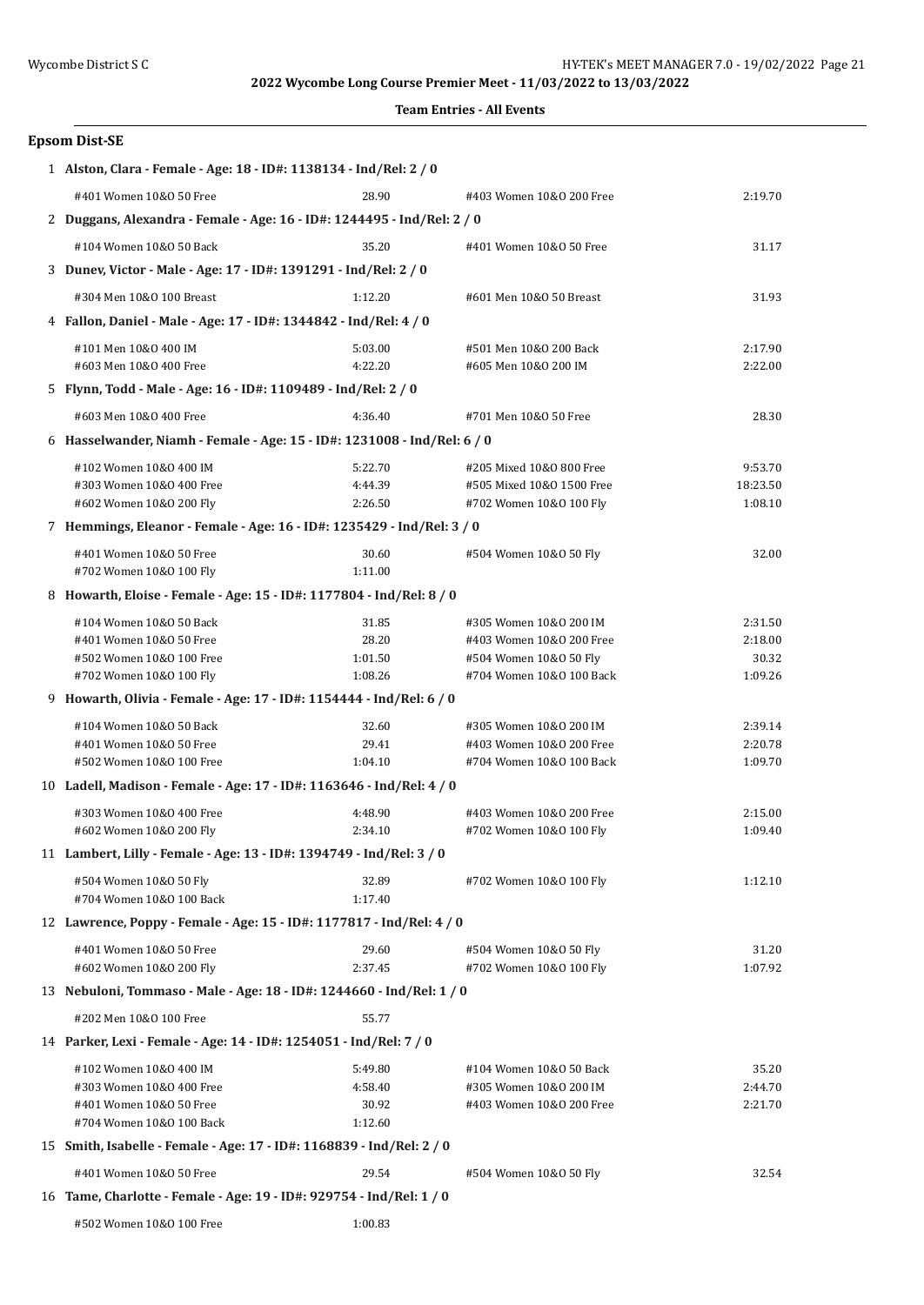### **Team Entries - All Events**

# **Epsom Dist-SE**

| 17 Twomey, Andrew - Male - Age: 16 - ID#: 1384134 - Ind/Rel: 2 / 0 |                                                                           |                        |         |
|--------------------------------------------------------------------|---------------------------------------------------------------------------|------------------------|---------|
| #701 Men 10&0 50 Free                                              | 26.51                                                                     | #703 Men 10&0 200 Free | 2:12.10 |
|                                                                    | Epsom Dist-SE Total Individual Entries: 59 - Total Relays: 0              |                        |         |
| <b>Farnham-SE</b>                                                  |                                                                           |                        |         |
|                                                                    | 1 Hooper, Andrew - Male - Age: 21 - ID#: 969855 - Ind/Rel: 1 / 0          |                        |         |
| #202 Men 10&0 100 Free                                             | 53.82                                                                     |                        |         |
|                                                                    | Farnham-SE Total Individual Entries: 1 - Total Relays: 0                  |                        |         |
| Godalming                                                          |                                                                           |                        |         |
|                                                                    | Georgescu-Spiers, Calvin - Male - Age: 16 - ID#: 1322075 - Ind/Rel: 5 / 0 |                        |         |
| #103 Men 10&0 50 Back                                              | 28.90                                                                     | #202 Men 10&0 100 Free | 57.76   |
| #204 Men 10&0 50 Fly                                               | 28.23                                                                     | #404 Men 10&0 100 Back | 1:02.53 |
| #701 Men 10&0 50 Free                                              | 25.42                                                                     |                        |         |
|                                                                    | Godalming Total Individual Entries: 5 - Total Relays: 0                   |                        |         |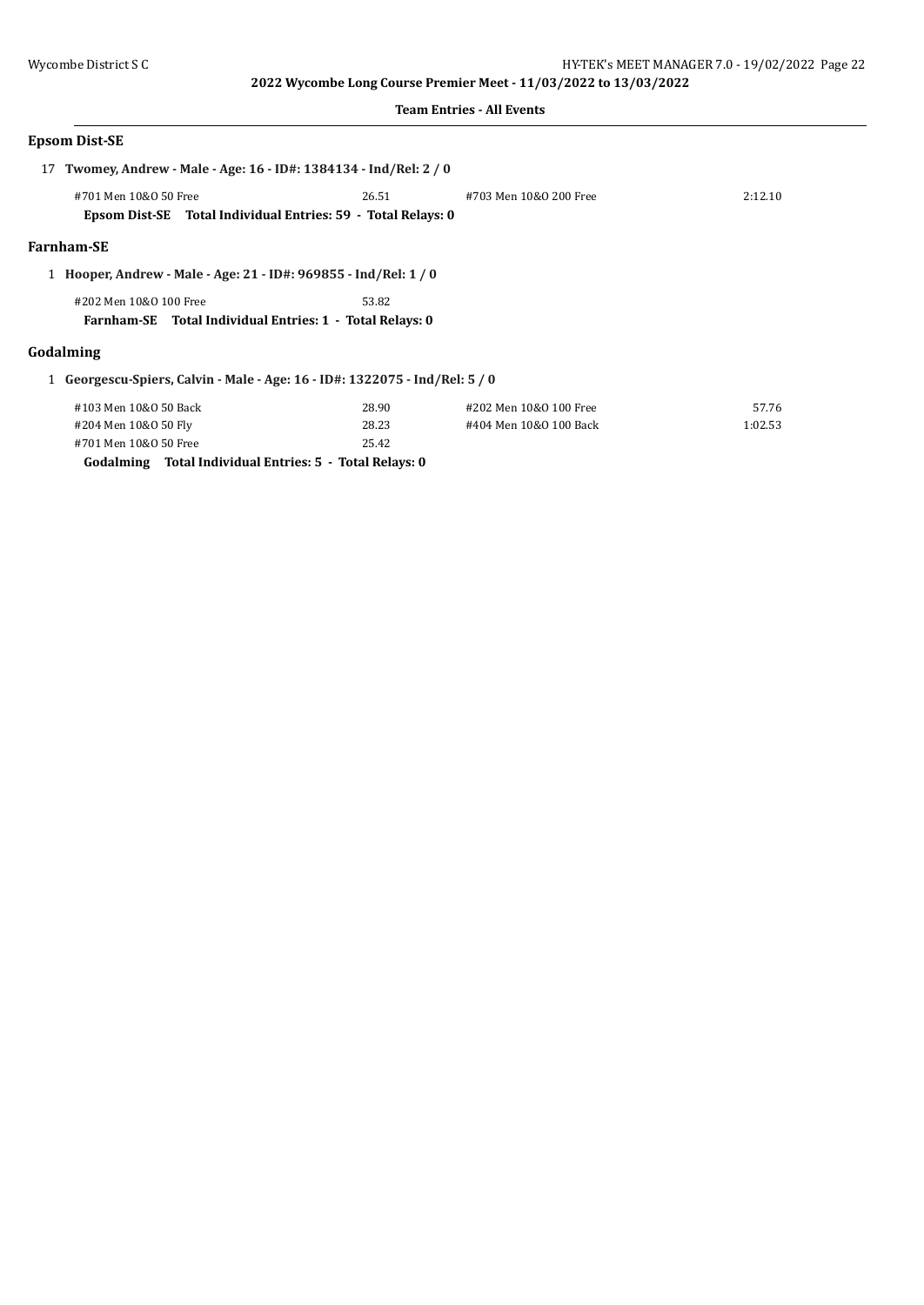| 1 Allatt-File, Emma - Female - Age: 16 - ID#: 1234790 - Ind/Rel: 6 / 0 |         |                            |         |  |  |
|------------------------------------------------------------------------|---------|----------------------------|---------|--|--|
| #203 Women 10&0 200 Breast                                             | 2:37.10 | #301 Women 10&0 50 Breast  | 34.30   |  |  |
| #305 Women 10&0 200 IM                                                 | 2:29.00 | #403 Women 10&0 200 Free   | 2:16.10 |  |  |
| #604 Women 10&0 100 Breast                                             | 1:13.30 | #702 Women 10&0 100 Fly    | 1:09.50 |  |  |
| 2 Ashley, Grace - Female - Age: 14 - ID#: 1385061 - Ind/Rel: 9 / 0     |         |                            |         |  |  |
| #201 Women 10&0 200 Back                                               | 2:31.40 | #203 Women 10&0 200 Breast | 2:59.80 |  |  |
| #301 Women 10&0 50 Breast                                              | 38.80   | #303 Women 10&0 400 Free   | 4:50.10 |  |  |
| #305 Women 10&0 200 IM                                                 | 2:35.50 | #403 Women 10&0 200 Free   | 2:17.10 |  |  |
| #502 Women 10&0 100 Free                                               | 1:03.50 | #604 Women 10&0 100 Breast | 1:24.50 |  |  |
| #704 Women 10&0 100 Back                                               | 1:12.50 |                            |         |  |  |
| 3 Binding, Ethan - Male - Age: 16 - ID#: 1266780 - Ind/Rel: 3 / 0      |         |                            |         |  |  |
| #103 Men 10&0 50 Back                                                  | 34.80   | #601 Men 10&0 50 Breast    | 36.00   |  |  |
| #701 Men 10&0 50 Free                                                  | 27.20   |                            |         |  |  |
| 4 Branson, Tia - Female - Age: 15 - ID#: 1241948 - Ind/Rel: 5 / 0      |         |                            |         |  |  |
| #201 Women 10&0 200 Back                                               | 2:30.40 | #305 Women 10&0 200 IM     | 2:33.40 |  |  |
| #403 Women 10&0 200 Free                                               | 2:16.30 | #502 Women 10&0 100 Free   | 1:03.40 |  |  |
| #704 Women 10&0 100 Back                                               | 1:09.40 |                            |         |  |  |
| 5 Brett, Andrew - Male - Age: 16 - ID#: 1208383 - Ind/Rel: 3 / 0       |         |                            |         |  |  |
| #204 Men 10&0 50 Fly                                                   | 27.80   | #402 Men 10&0 100 Fly      | 1:03.70 |  |  |
| #404 Men 10&0 100 Back                                                 | 1:02.10 |                            |         |  |  |
| 6 Brockdorff, Felix - Male - Age: 16 - ID#: 968059 - Ind/Rel: 8 / 0    |         |                            |         |  |  |
| #202 Men 10&0 100 Free                                                 | 54.80   | #204 Men 10&0 50 Fly       | 26.90   |  |  |
| #304 Men 10&0 100 Breast                                               | 1:11.00 | #402 Men 10&0 100 Fly      | 1:01.70 |  |  |
| #601 Men 10&0 50 Breast                                                | 33.00   | #605 Men 10&0 200 IM       | 2:17.80 |  |  |
| #701 Men 10&0 50 Free                                                  | 25.20   | #703 Men 10&0 200 Free     | 2:01.30 |  |  |
| 7 Brunt, Connor - Male - Age: 28 - ID#: 497355 - Ind/Rel: 2 / 0        |         |                            |         |  |  |
| #204 Men 10&0 50 Fly                                                   | 26.05   | #701 Men 10&0 50 Free      | 23.80   |  |  |
| 8 Buxton, Samuel - Male - Age: 14 - ID#: 1229935 - Ind/Rel: 6 / 0      |         |                            |         |  |  |
| #103 Men 10&0 50 Back                                                  | 32.50   | #202 Men 10&0 100 Free     | 1:03.00 |  |  |
| #404 Men 10&0 100 Back                                                 | 1:09.90 | #605 Men 10&0 200 IM       | 2:34.20 |  |  |
| #701 Men 10&0 50 Free                                                  | 28.30   | #703 Men 10&0 200 Free     | 2:16.60 |  |  |
| 9 Clarke, Charles - Male - Age: 15 - ID#: 1266228 - Ind/Rel: 5 / 0     |         |                            |         |  |  |
| #202 Men 10&0 100 Free                                                 | 57.70   | #302 Men 10&0 200 Fly      | 2:22.10 |  |  |
| #402 Men 10&0 100 Fly                                                  | 1:03.40 | #701 Men 10&0 50 Free      | 27.40   |  |  |
| #703 Men 10&0 200 Free                                                 | 2:08.30 |                            |         |  |  |
| 10 Cope, Charlotte - Female - Age: 15 - ID#: 1255397 - Ind/Rel: 5 / 0  |         |                            |         |  |  |
| #102 Women 10&0 400 IM                                                 | 5:20.50 | #203 Women 10&0 200 Breast | 2:42.70 |  |  |
| #301 Women 10&0 50 Breast                                              | 35.30   | #305 Women 10&0 200 IM     | 2:31.90 |  |  |
| #604 Women 10&0 100 Breast                                             | 1:15.70 |                            |         |  |  |
| 11 Cunningham, Jamie - Male - Age: 25 - ID#: 257912 - Ind/Rel: 2 / 0   |         |                            |         |  |  |
| #202 Men 10&0 100 Free                                                 | 52.90   | #701 Men 10&0 50 Free      | 24.30   |  |  |
| 12 Dash, Isabella - Female - Age: 16 - ID#: 1120345 - Ind/Rel: 6 / 0   |         |                            |         |  |  |
| #301 Women 10&0 50 Breast                                              | 36.57   | #305 Women 10&0 200 IM     | 2:37.10 |  |  |
| #401 Women 10&0 50 Free                                                | 29.60   | #403 Women 10&0 200 Free   | 2:21.50 |  |  |
| #504 Women 10&0 50 Fly                                                 | 31.22   | #604 Women 10&0 100 Breast | 1:20.60 |  |  |
| 13 Davies, Morgan - Male - Age: 14 - ID#: 1336148 - Ind/Rel: 5 / 0     |         |                            |         |  |  |
| #202 Men 10&0 100 Free                                                 | 1:00.10 | #302 Men 10&0 200 Fly      | 2:30.20 |  |  |
| #402 Men 10&0 100 Fly                                                  | 1:06.30 | #605 Men 10&0 200 IM       | 2:28.90 |  |  |
| #703 Men 10&0 200 Free                                                 | 2:13.10 |                            |         |  |  |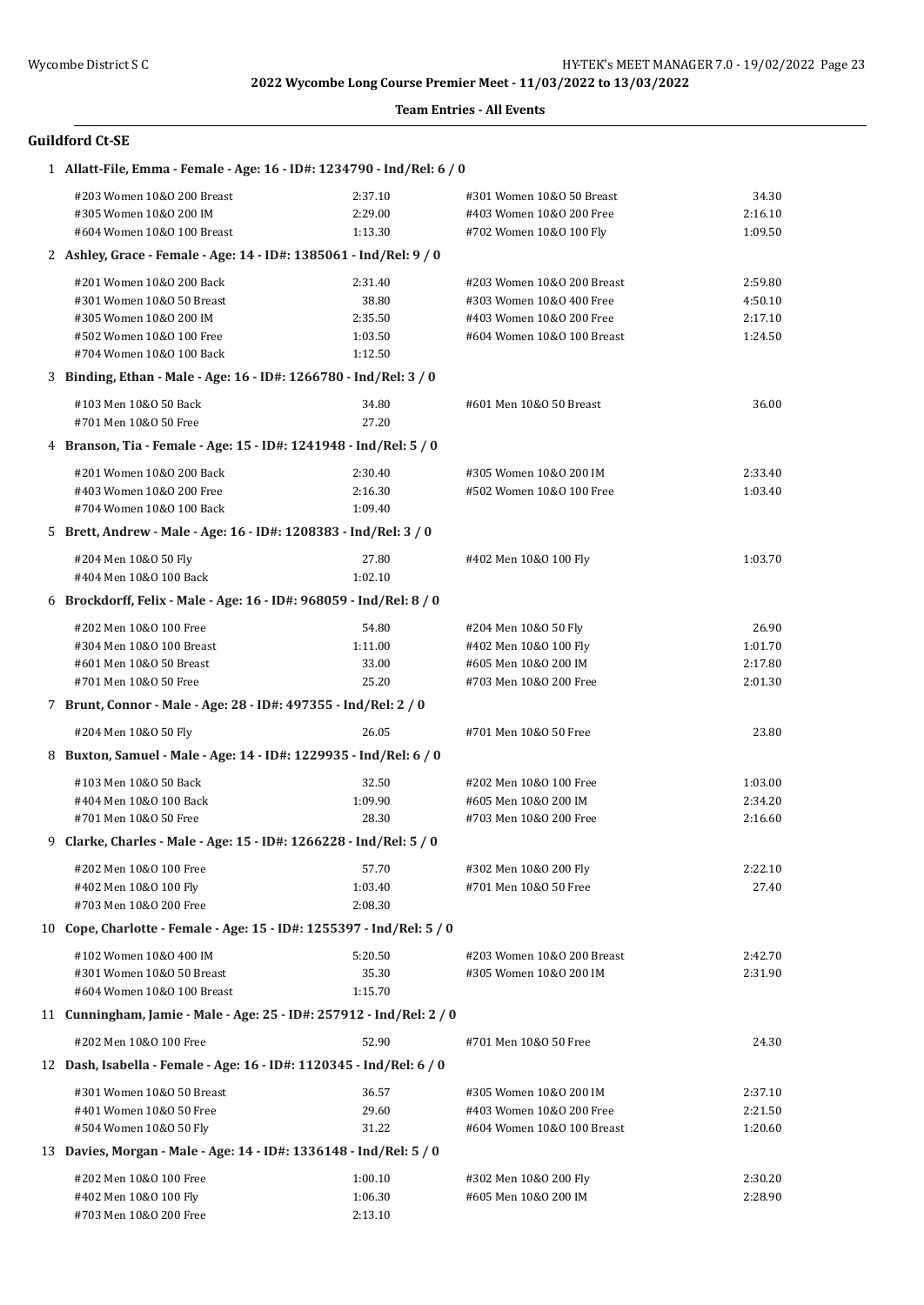#### **Team Entries - All Events**

| 14 Delgado, Veronica - Female - Age: 16 - ID#: 1575479 - Ind/Rel: 2 / 0 |                                                                          |         |                            |         |
|-------------------------------------------------------------------------|--------------------------------------------------------------------------|---------|----------------------------|---------|
|                                                                         | #401 Women 10&0 50 Free                                                  | 29.98   | #504 Women 10&0 50 Fly     | 31.60   |
|                                                                         | 15 Donovan, Dan - Male - Age: 19 - ID#: 971877 - Ind/Rel: 2 / 0          |         |                            |         |
|                                                                         | #603 Men 10&0 400 Free                                                   | 4:07.40 | #703 Men 10&0 200 Free     | 1:56.60 |
|                                                                         | 16 Eardley, Elena - Female - Age: 16 - ID#: 1394286 - Ind/Rel: 7 / 0     |         |                            |         |
|                                                                         | #104 Women 10&0 50 Back                                                  | 30.80   | #201 Women 10&0 200 Back   | 2:22.30 |
|                                                                         | #401 Women 10&0 50 Free                                                  | 28.40   | #403 Women 10&0 200 Free   | 2:13.50 |
|                                                                         | #502 Women 10&0 100 Free                                                 | 1:00.50 | #504 Women 10&0 50 Fly     | 29.60   |
|                                                                         | #704 Women 10&0 100 Back                                                 | 1:05.70 |                            |         |
|                                                                         | 17 Eardley, Elizabeth - Female - Age: 18 - ID#: 1394285 - Ind/Rel: 3 / 0 |         |                            |         |
|                                                                         | #104 Women 10&0 50 Back                                                  | 31.60   | #201 Women 10&0 200 Back   | 2:25.60 |
|                                                                         | #704 Women 10&0 100 Back                                                 | 1:07.63 |                            |         |
|                                                                         | 18 Emment, Madison - Female - Age: 15 - ID#: 1297045 - Ind/Rel: 4 / 0    |         |                            |         |
|                                                                         | #201 Women 10&0 200 Back                                                 | 2:29.10 | #303 Women 10&0 400 Free   | 4:41.70 |
|                                                                         | #403 Women 10&0 200 Free                                                 | 2:16.40 | #502 Women 10&0 100 Free   | 1:03.66 |
|                                                                         | 19 Farmer, Nicole - Female - Age: 18 - ID#: 1191761 - Ind/Rel: 2 / 0     |         |                            |         |
|                                                                         | #301 Women 10&0 50 Breast                                                | 36.90   | #401 Women 10&0 50 Free    | 29.64   |
|                                                                         | 20 Finnegan, Kieran - Male - Age: 17 - ID#: 924887 - Ind/Rel: 4 / 0      |         |                            |         |
|                                                                         | #601 Men 10&0 50 Breast                                                  | 36.20   | #603 Men 10&0 400 Free     | 4:37.80 |
|                                                                         | #701 Men 10&0 50 Free                                                    | 27.30   | #703 Men 10&0 200 Free     | 2:09.30 |
|                                                                         | 21 Fowlds, Amy - Female - Age: 18 - ID#: 1353471 - Ind/Rel: 9 / 0        |         |                            |         |
|                                                                         | #104 Women 10&0 50 Back                                                  | 32.99   | #203 Women 10&0 200 Breast | 2:47.80 |
|                                                                         | #301 Women 10&0 50 Breast                                                | 34.98   | #305 Women 10&0 200 IM     | 2:36.30 |
|                                                                         | #401 Women 10&0 50 Free                                                  | 29.10   | #502 Women 10&0 100 Free   | 1:03.50 |
|                                                                         | #504 Women 10&0 50 Fly                                                   | 31.60   | #604 Women 10&0 100 Breast | 1:17.00 |
|                                                                         | #704 Women 10&0 100 Back                                                 | 1:11.30 |                            |         |
|                                                                         | 22 Freedman, Max - Male - Age: 24 - ID#: 718245 - Ind/Rel: 3 / 0         |         |                            |         |
|                                                                         | #304 Men 10&0 100 Breast                                                 | 1:09.25 | #601 Men 10&0 50 Breast    | 29.97   |
|                                                                         | #701 Men 10&0 50 Free                                                    | 25.07   |                            |         |
|                                                                         | 23 Gayle, Christian - Male - Age: 15 - ID#: 1325745 - Ind/Rel: 7 / 0     |         |                            |         |
|                                                                         | #202 Men 10&0 100 Free                                                   | 57.10   | #204 Men 10&0 50 Fly       | 28.30   |
|                                                                         | #402 Men 10&0 100 Fly                                                    | 1:03.90 | #404 Men 10&0 100 Back     | 1:03.40 |
|                                                                         | #501 Men 10&0 200 Back                                                   | 2:23.00 | #605 Men 10&0 200 IM       | 2:24.40 |
|                                                                         | #701 Men 10&0 50 Free                                                    | 25.40   |                            |         |
|                                                                         | 24 Gill, Serena - Female - Age: 13 - ID#: 1228919 - Ind/Rel: 3 / 0       |         |                            |         |
|                                                                         | #104 Women 10&0 50 Back                                                  | 35.30   | #201 Women 10&0 200 Back   | 2:42.50 |
|                                                                         | #704 Women 10&0 100 Back                                                 | 1:16.50 |                            |         |
|                                                                         | 25 Gray, Edie - Female - Age: 14 - ID#: 1355835 - Ind/Rel: 1 / 0         |         |                            |         |
|                                                                         | #403 Women 10&0 200 Free                                                 | 2:23.00 |                            |         |
|                                                                         | 26 Grover, Megan - Female - Age: 16 - ID#: 928866 - Ind/Rel: 4 / 0       |         |                            |         |
|                                                                         | #104 Women 10&0 50 Back                                                  | 32.40   | #201 Women 10&0 200 Back   | 2:37.00 |
|                                                                         | #305 Women 10&0 200 IM                                                   | 2:40.60 | #704 Women 10&0 100 Back   | 1:10.00 |
|                                                                         | 27 Hagberg, Emma - Female - Age: 14 - ID#: 1242465 - Ind/Rel: 7 / 0      |         |                            |         |
|                                                                         | #104 Women 10&0 50 Back                                                  | 32.30   | #303 Women 10&0 400 Free   | 4:46.60 |
|                                                                         | #401 Women 10&0 50 Free                                                  | 28.40   | #403 Women 10&0 200 Free   | 2:17.20 |
|                                                                         | #502 Women 10&0 100 Free                                                 | 1:02.67 | #504 Women 10&0 50 Fly     | 32.60   |
|                                                                         | #704 Women 10&0 100 Back                                                 | 1:10.90 |                            |         |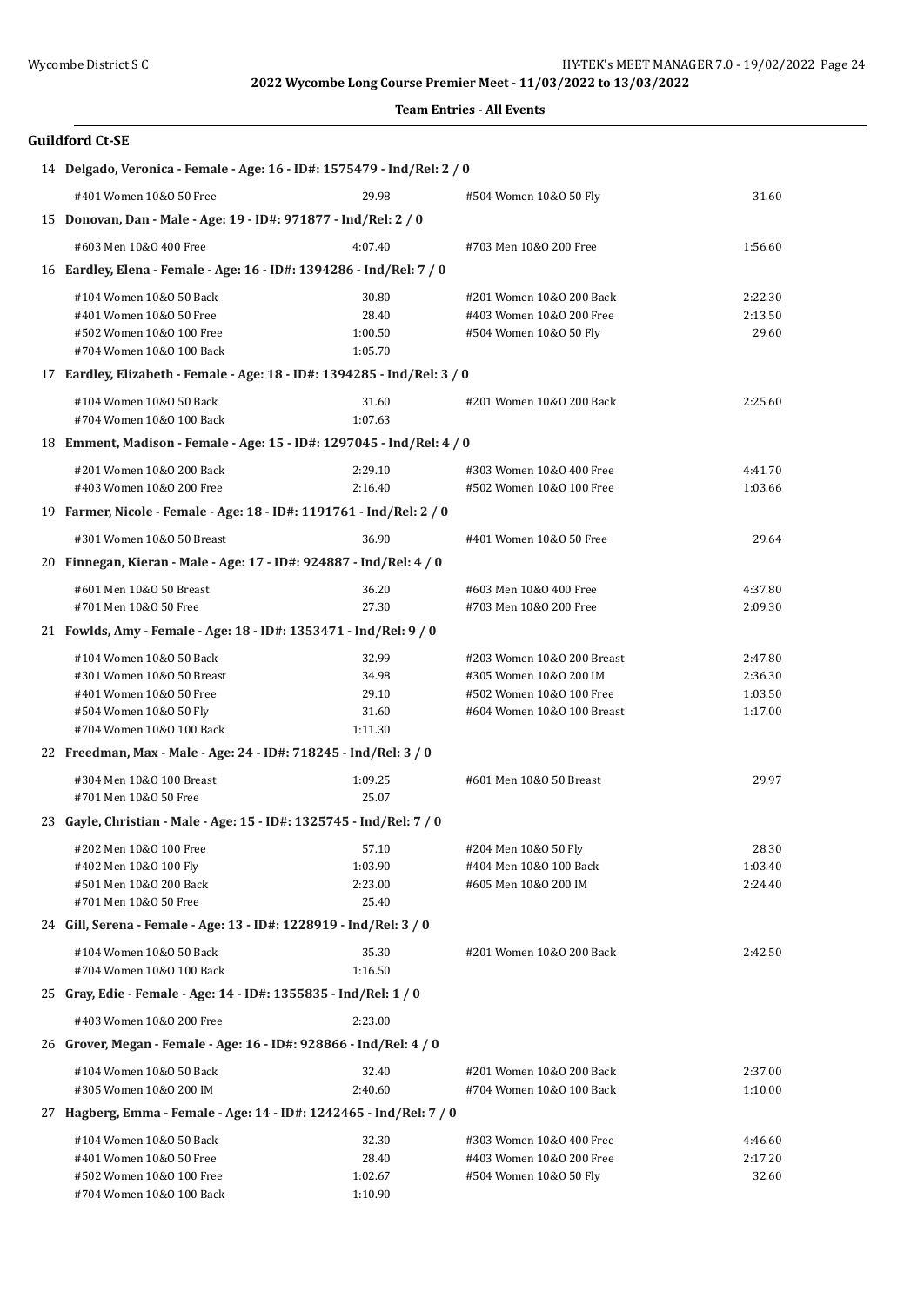#### **Team Entries - All Events**

| 28 Hansen-Hamilton, Tilly - Female - Age: 20 - ID#: 766037 - Ind/Rel: 5 / 0 |         |                            |         |  |  |
|-----------------------------------------------------------------------------|---------|----------------------------|---------|--|--|
| #102 Women 10&0 400 IM                                                      | 5:04.40 | #201 Women 10&0 200 Back   | 2:18.90 |  |  |
| #305 Women 10&0 200 IM                                                      | 2:22.70 | #602 Women 10&0 200 Fly    | 2:29.93 |  |  |
| #704 Women 10&0 100 Back                                                    | 1:05.50 |                            |         |  |  |
| 29 Harmer, Jessica - Female - Age: 15 - ID#: 1201397 - Ind/Rel: 9 / 0       |         |                            |         |  |  |
| #104 Women 10&0 50 Back                                                     | 32.00   | #301 Women 10&0 50 Breast  | 35.43   |  |  |
| #305 Women 10&0 200 IM                                                      | 2:25.00 | #401 Women 10&0 50 Free    | 28.00   |  |  |
| #403 Women 10&0 200 Free                                                    | 2:14.20 | #502 Women 10&0 100 Free   | 1:00.00 |  |  |
| #504 Women 10&0 50 Fly                                                      | 30.90   | #604 Women 10&0 100 Breast | 1:19.30 |  |  |
| #704 Women 10&0 100 Back                                                    | 1:07.90 |                            |         |  |  |
| 30 Herd, Ruby - Female - Age: 17 - ID#: 1102883 - Ind/Rel: 4 / 0            |         |                            |         |  |  |
| #102 Women 10&0 400 IM                                                      | 5:42.30 | #305 Women 10&0 200 IM     | 2:36.30 |  |  |
| #602 Women 10&0 200 Fly                                                     | 2:38.20 | #702 Women 10&0 100 Fly    | 1:09.50 |  |  |
| 31 Hicks, Dan - Male - Age: 17 - ID#: 1104223 - Ind/Rel: 4 / 0              |         |                            |         |  |  |
| #204 Men 10&0 50 Fly                                                        | 27.70   | #402 Men 10&0 100 Fly      | 1:03.00 |  |  |
| #601 Men 10&0 50 Breast                                                     | 33.60   | #605 Men 10&0 200 IM       | 2:23.00 |  |  |
| 32 Hopwood, Holly - Female - Age: 14 - ID#: 1174537 - Ind/Rel: 6 / 0        |         |                            |         |  |  |
|                                                                             |         |                            |         |  |  |
| #102 Women 10&0 400 IM                                                      | 5:13.70 | #203 Women 10&0 200 Breast | 2:47.30 |  |  |
| #305 Women 10&0 200 IM                                                      | 2:28.90 | #403 Women 10&0 200 Free   | 2:18.00 |  |  |
| #604 Women 10&0 100 Breast                                                  | 1:18.90 | #704 Women 10&0 100 Back   | 1:11.40 |  |  |
| 33 Hughes, Alexandra - Female - Age: 15 - ID#: 1291359 - Ind/Rel: 1 / 0     |         |                            |         |  |  |
| #704 Women 10&0 100 Back                                                    | 1:13.40 |                            |         |  |  |
| 34 Hughes, Louisa - Female - Age: 17 - ID#: 1291358 - Ind/Rel: 3 / 0        |         |                            |         |  |  |
| #104 Women 10&0 50 Back                                                     | 34.40   | #201 Women 10&0 200 Back   | 2:32.00 |  |  |
| #704 Women 10&0 100 Back                                                    | 1:10.50 |                            |         |  |  |
| 35 Humphries, Ella - Female - Age: 12 - ID#: 1232085 - Ind/Rel: 8 / 0       |         |                            |         |  |  |
| #201 Women 10&0 200 Back                                                    | 2:45.80 | #305 Women 10&0 200 IM     | 2:46.70 |  |  |
| #401 Women 10&0 50 Free                                                     | 29.20   | #403 Women 10&0 200 Free   | 2:27.30 |  |  |
| #502 Women 10&0 100 Free                                                    | 1:06.10 | #504 Women 10&0 50 Fly     | 32.90   |  |  |
| #702 Women 10&0 100 Fly                                                     | 1:15.40 | #704 Women 10&0 100 Back   | 1:17.80 |  |  |
| 36 Hurp, Olivia - Female - Age: 16 - ID#: 1410842 - Ind/Rel: 5 / 0          |         |                            |         |  |  |
| #203 Women 10&0 200 Breast                                                  | 2:46.10 | #301 Women 10&0 50 Breast  | 36.10   |  |  |
| #305 Women 10&0 200 IM                                                      | 2:33.50 | #504 Women 10&0 50 Fly     | 31.57   |  |  |
| #604 Women 10&0 100 Breast                                                  | 1:17.80 |                            |         |  |  |
| 37 Ince, Isla - Female - Age: 13 - ID#: 1413030 - Ind/Rel: 9 / 0            |         |                            |         |  |  |
| #102 Women 10&0 400 IM                                                      | 5:42.50 | #104 Women 10&0 50 Back    | 34.10   |  |  |
| #201 Women 10&0 200 Back                                                    | 2:31.20 | #203 Women 10&0 200 Breast | 3:04.50 |  |  |
| #303 Women 10&0 400 Free                                                    | 4:59.40 | #305 Women 10&0 200 IM     | 2:42.70 |  |  |
| #401 Women 10&0 50 Free                                                     | 30.10   | #403 Women 10&0 200 Free   | 2:19.10 |  |  |
| #502 Women 10&0 100 Free                                                    | 1:05.00 |                            |         |  |  |
| 38 Kelly, Jacob - Male - Age: 15 - ID#: 1363282 - Ind/Rel: 5 / 0            |         |                            |         |  |  |
| #103 Men 10&0 50 Back                                                       | 30.50   | #404 Men 10&0 100 Back     | 1:06.30 |  |  |
| #601 Men 10&0 50 Breast                                                     | 35.30   | #605 Men 10&0 200 IM       | 2:31.30 |  |  |
| #701 Men 10&0 50 Free                                                       | 27.40   |                            |         |  |  |
| 39 Knight, Nancy - Female - Age: 15 - ID#: 1316858 - Ind/Rel: 6 / 0         |         |                            |         |  |  |
| #201 Women 10&0 200 Back                                                    | 2:30.40 | #305 Women 10&0 200 IM     | 2:33.70 |  |  |
| #504 Women 10&0 50 Fly                                                      | 31.20   | #602 Women 10&0 200 Fly    | 2:34.70 |  |  |
| #702 Women 10&0 100 Fly                                                     | 1:08.90 | #704 Women 10&0 100 Back   | 1:11.00 |  |  |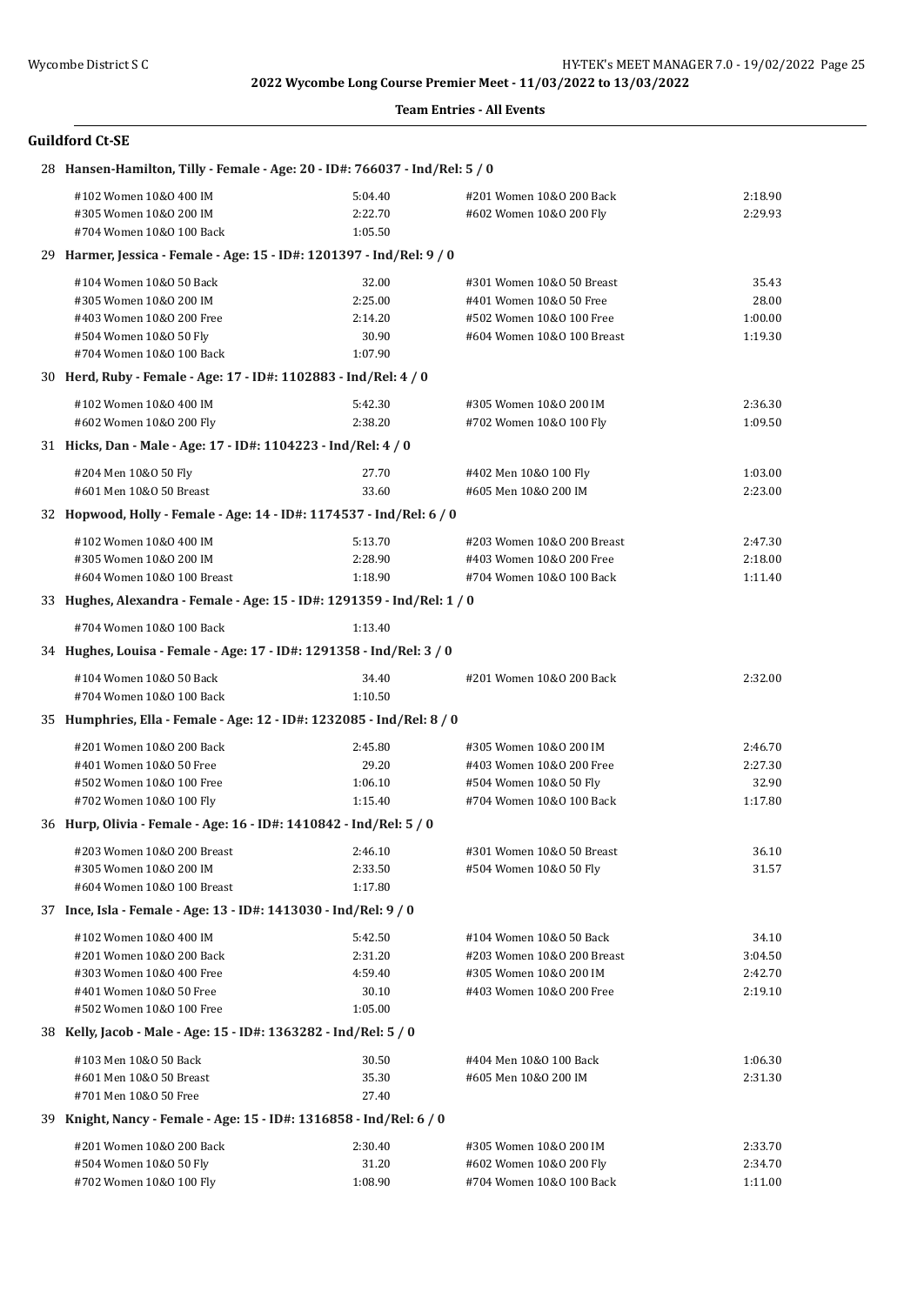#### **Team Entries - All Events**

| 40 Leonard, Darcy - Female - Age: 14 - ID#: 1237383 - Ind/Rel: 8 / 0           |         |                            |         |
|--------------------------------------------------------------------------------|---------|----------------------------|---------|
| #104 Women 10&0 50 Back                                                        | 33.20   | #205 Mixed 10&0 800 Free   | 9:46.65 |
| #303 Women 10&0 400 Free                                                       | 4:36.30 | #305 Women 10&0 200 IM     | 2:34.90 |
| #403 Women 10&0 200 Free                                                       | 2:10.60 | #502 Women 10&0 100 Free   | 1:00.90 |
| #504 Women 10&0 50 Fly                                                         | 31.20   | #704 Women 10&0 100 Back   | 1:11.10 |
| 41 Linehan, Oliver - Male - Age: 13 - ID#: 1394091 - Ind/Rel: 6 / 0            |         |                            |         |
| #202 Men 10&0 100 Free                                                         | 1:02.40 | #402 Men 10&0 100 Fly      | 1:10.30 |
| #404 Men 10&0 100 Back                                                         | 1:12.70 | #605 Men 10&0 200 IM       | 2:35.70 |
| #701 Men 10&0 50 Free                                                          | 27.90   | #703 Men 10&0 200 Free     | 2:22.00 |
| 42 Lount, Thomas - Male - Age: 14 - ID#: 1448681 - Ind/Rel: 3 / 0              |         |                            |         |
| #101 Men 10&0 400 IM                                                           | 5:29.00 | #103 Men 10&0 50 Back      | 34.90   |
| #605 Men 10&0 200 IM                                                           | 2:37.80 |                            |         |
| 43 Malanga, Emily - Female - Age: 19 - ID#: 1403111 - Ind/Rel: 1 / 0           |         |                            |         |
| #102 Women 10&0 400 IM                                                         | 5:29.50 |                            |         |
| 44 Maslova, Arina - Female - Age: 15 - ID#: 1410461 - Ind/Rel: 1 / 0           |         |                            |         |
| #401 Women 10&0 50 Free                                                        | 29.70   |                            |         |
| 45 Matthews, Tegan - Female - Age: 14 - ID#: 1220179 - Ind/Rel: 5 / 0          |         |                            |         |
| #201 Women 10&0 200 Back                                                       | 2:22.30 | #305 Women 10&0 200 IM     | 2:32.20 |
| #403 Women 10&0 200 Free                                                       | 2:14.50 | #502 Women 10&0 100 Free   | 1:02.00 |
| #704 Women 10&0 100 Back                                                       | 1:06.30 |                            |         |
| 46 Mcguire, Sophie - Female - Age: 15 - ID#: 1239492 - Ind/Rel: 4 / 0          |         |                            |         |
| #203 Women 10&0 200 Breast                                                     | 2:56.50 | #301 Women 10&0 50 Breast  | 36.10   |
| #305 Women 10&0 200 IM                                                         | 2:38.90 | #604 Women 10&0 100 Breast | 1:19.60 |
| 47 Moller-Butcher, Genevieve - Female - Age: 19 - ID#: 881599 - Ind/Rel: 2 / 0 |         |                            |         |
| #205 Mixed 10&0 800 Free                                                       | 9:38.40 | #303 Women 10&0 400 Free   | 4:41.63 |
| 48 Monks, Claudia - Female - Age: 17 - ID#: 1286966 - Ind/Rel: 5 / 0           |         |                            |         |
| #401 Women 10&0 50 Free                                                        | 28.70   | #403 Women 10&0 200 Free   | 2:14.60 |
| #502 Women 10&0 100 Free                                                       | 1:02.70 | #504 Women 10&0 50 Fly     | 31.00   |
| #702 Women 10&0 100 Fly                                                        | 1:09.90 |                            |         |
| 49 Moores, Lucy - Female - Age: 21 - ID#: 927700 - Ind/Rel: 1 / 0              |         |                            |         |
| #301 Women 10&0 50 Breast                                                      | 36.10   |                            |         |
| 50 Mortimer, Constance - Female - Age: 17 - ID#: 1177260 - Ind/Rel: 4 / 0      |         |                            |         |
| #301 Women 10&0 50 Breast                                                      | 34.50   | #401 Women 10&0 50 Free    | 28.70   |
| #502 Women 10&0 100 Free                                                       | 1:02.20 | #604 Women 10&0 100 Breast | 1:15.70 |
| 51 Muller, Kara - Female - Age: 16 - ID#: 1230304 - Ind/Rel: 5 / 0             |         |                            |         |
| #201 Women 10&0 200 Back                                                       | 2:27.20 | #403 Women 10&0 200 Free   | 2:16.40 |
| #502 Women 10&0 100 Free                                                       | 1:04.40 | #504 Women 10&0 50 Fly     | 32.00   |
| #704 Women 10&0 100 Back                                                       | 1:10.50 |                            |         |
| 52 O'Riordan, Reese - Female - Age: 17 - ID#: 1514447 - Ind/Rel: 6 / 0         |         |                            |         |
| #104 Women 10&0 50 Back                                                        | 32.50   | #201 Women 10&0 200 Back   | 2:29.60 |
| #305 Women 10&0 200 IM                                                         | 2:43.00 | #401 Women 10&0 50 Free    | 30.29   |
| #504 Women 10&0 50 Fly                                                         | 32.57   | #704 Women 10&0 100 Back   | 1:10.10 |
| 53 Ottey, Benjamin - Male - Age: 16 - ID#: 1177262 - Ind/Rel: 5 / 0            |         |                            |         |
| #202 Men 10&0 100 Free                                                         | 57.10   | #601 Men 10&0 50 Breast    | 35.70   |
| #605 Men 10&0 200 IM                                                           | 2:25.10 | #701 Men 10&0 50 Free      | 26.00   |
| #703 Men 10&0 200 Free                                                         | 2:07.70 |                            |         |
| 54 Parry-Fernandez, Javier - Male - Age: 16 - ID#: 899105 - Ind/Rel: 2 / 0     |         |                            |         |
| #103 Men 10&0 50 Back                                                          | 32.10   | #701 Men 10&0 50 Free      | 28.00   |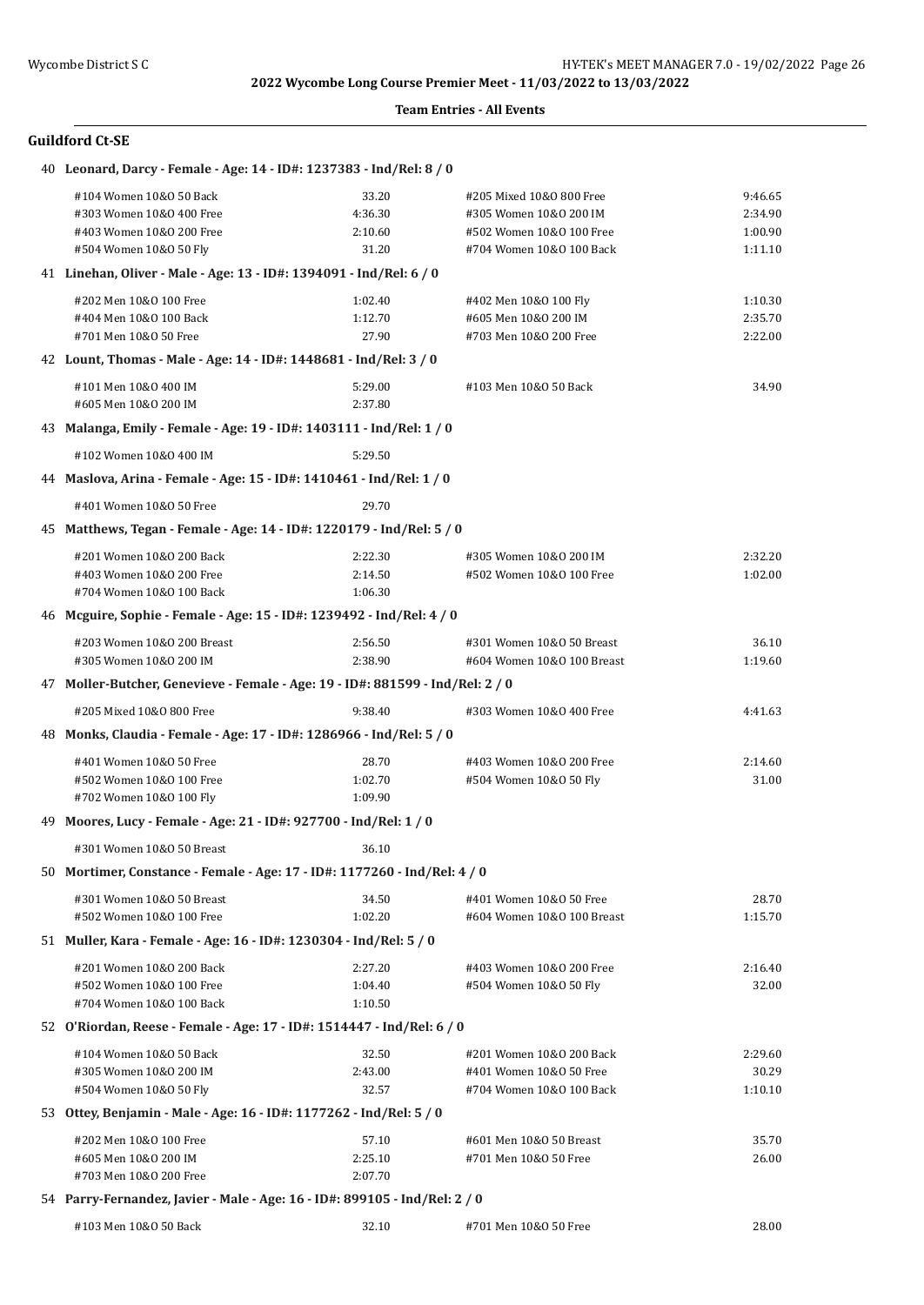#### **Team Entries - All Events**

| 55 Paton, Alex - Male - Age: 17 - ID#: 1208098 - Ind/Rel: 3 / 0       |                  |                                                     |                    |
|-----------------------------------------------------------------------|------------------|-----------------------------------------------------|--------------------|
| #304 Men 10&0 100 Breast<br>#701 Men 10&0 50 Free                     | 1:12.90<br>26.50 | #601 Men 10&0 50 Breast                             | 32.30              |
| 56 Pearce, Niamh - Female - Age: 15 - ID#: 1231622 - Ind/Rel: 6 / 0   |                  |                                                     |                    |
| #102 Women 10&0 400 IM                                                | 5:33.60          | #104 Women 10&0 50 Back                             | 34.30              |
| #203 Women 10&0 200 Breast                                            | 2:56.40          | #305 Women 10&0 200 IM                              | 2:39.60            |
| #602 Women 10&0 200 Fly                                               | 2:38.00          | #702 Women 10&0 100 Fly                             | 1:11.60            |
| 57 Pettifer, Zak - Male - Age: 16 - ID#: 1110282 - Ind/Rel: 4 / 0     |                  |                                                     |                    |
| #601 Men 10&0 50 Breast                                               | 35.60            | #603 Men 10&0 400 Free                              | 4:38.90            |
| #701 Men 10&0 50 Free                                                 | 26.80            | #703 Men 10&0 200 Free                              | 2:10.00            |
| 58 Pflug, Violetta - Female - Age: 14 - ID#: 1496467 - Ind/Rel: 6 / 0 |                  |                                                     |                    |
| #201 Women 10&0 200 Back                                              | 2:35.10          | #305 Women 10&0 200 IM                              | 2:42.60            |
| #401 Women 10&0 50 Free                                               | 29.90            | #504 Women 10&0 50 Fly                              | 30.30              |
| #602 Women 10&0 200 Fly                                               | 2:33.30          | #702 Women 10&0 100 Fly                             | 1:07.00            |
| 59 Pickering, Jamie - Male - Age: 16 - ID#: 1176614 - Ind/Rel: 5 / 0  |                  |                                                     |                    |
| #101 Men 10&0 400 IM                                                  | 5:09.50          | #202 Men 10&0 100 Free                              | 58.50              |
| #204 Men 10&0 50 Fly                                                  | 27.90            | #402 Men 10&0 100 Fly                               | 1:01.50            |
| #605 Men 10&0 200 IM                                                  | 2:22.10          |                                                     |                    |
| 60 Price, Filip - Male - Age: 18 - ID#: 1110295 - Ind/Rel: 2 / 0      |                  |                                                     |                    |
| #202 Men 10&0 100 Free                                                | 53.30            | #204 Men 10&0 50 Fly                                | 26.60              |
| 61 Readhead, Harold - Male - Age: 17 - ID#: 852261 - Ind/Rel: 3 / 0   |                  |                                                     |                    |
| #603 Men 10&0 400 Free                                                | 4:34.60          | #701 Men 10&0 50 Free                               | 27.60              |
| #703 Men 10&0 200 Free                                                | 2:07.70          |                                                     |                    |
| 62 Readhead, Joseph - Male - Age: 16 - ID#: 1113198 - Ind/Rel: 6 / 0  |                  |                                                     |                    |
| #204 Men 10&0 50 Fly                                                  | 29.00            | #402 Men 10&0 100 Fly                               | 1:03.70            |
| #404 Men 10&0 100 Back                                                | 1:04.90          | #501 Men 10&0 200 Back                              | 2:16.60            |
| #605 Men 10&0 200 IM                                                  | 2:24.60          | #703 Men 10&0 200 Free                              | 2:05.30            |
| 63 Roberts, Lottie - Female - Age: 15 - ID#: 1177939 - Ind/Rel: 9 / 0 |                  |                                                     |                    |
| #104 Women 10&0 50 Back                                               | 31.10            | #201 Women 10&0 200 Back                            | 2:24.70            |
| #303 Women 10&0 400 Free                                              | 4:40.80          | #401 Women 10&0 50 Free                             | 27.70              |
| #403 Women 10&0 200 Free<br>#504 Women 10&0 50 Fly                    | 2:13.00<br>29.46 | #502 Women 10&0 100 Free<br>#702 Women 10&0 100 Fly | 1:00.60<br>1:06.90 |
| #704 Women 10&0 100 Back                                              | 1:07.90          |                                                     |                    |
| 64 Rowett, Ben - Male - Age: 21 - ID#: 514250 - Ind/Rel: 4 / 0        |                  |                                                     |                    |
| #202 Men 10&0 100 Free                                                | 54.60            | #204 Men 10&0 50 Fly                                | 26.50              |
| #402 Men 10&0 100 Fly                                                 | 57.20            | #703 Men 10&0 200 Free                              | 1:58.00            |
| 65 Russo, Flavio - Male - Age: 14 - ID#: 1329778 - Ind/Rel: 4 / 0     |                  |                                                     |                    |
| #402 Men 10&0 100 Fly                                                 | 1:12.10          | #501 Men 10&0 200 Back                              | 2:32.70            |
| #605 Men 10&0 200 IM                                                  | 2:37.90          | #703 Men 10&0 200 Free                              | 2:20.80            |
| 66 Ryan, Zoe - Female - Age: 17 - ID#: 1123227 - Ind/Rel: 8 / 0       |                  |                                                     |                    |
| #104 Women 10&0 50 Back                                               | 30.40            | #201 Women 10&0 200 Back                            | 2:23.20            |
| #305 Women 10&0 200 IM                                                | 2:27.00          | #401 Women 10&0 50 Free                             | 27.40              |
| #403 Women 10&0 200 Free                                              | 2:10.40          | #502 Women 10&0 100 Free                            | 1:00.20            |
| #504 Women 10&0 50 Fly                                                | 29.90            | #704 Women 10&0 100 Back                            | 1:05.20            |
| 67 Shaw, Amelie - Female - Age: 15 - ID#: 1208369 - Ind/Rel: 5 / 0    |                  |                                                     |                    |
| #303 Women 10&0 400 Free                                              | 4:48.00          | #403 Women 10&0 200 Free                            | 2:16.50            |
| #502 Women 10&0 100 Free                                              | 1:04.70          | #505 Mixed 10&0 1500 Free                           | 19:12.90           |
| #602 Women 10&0 200 Fly                                               | 2:32.10          |                                                     |                    |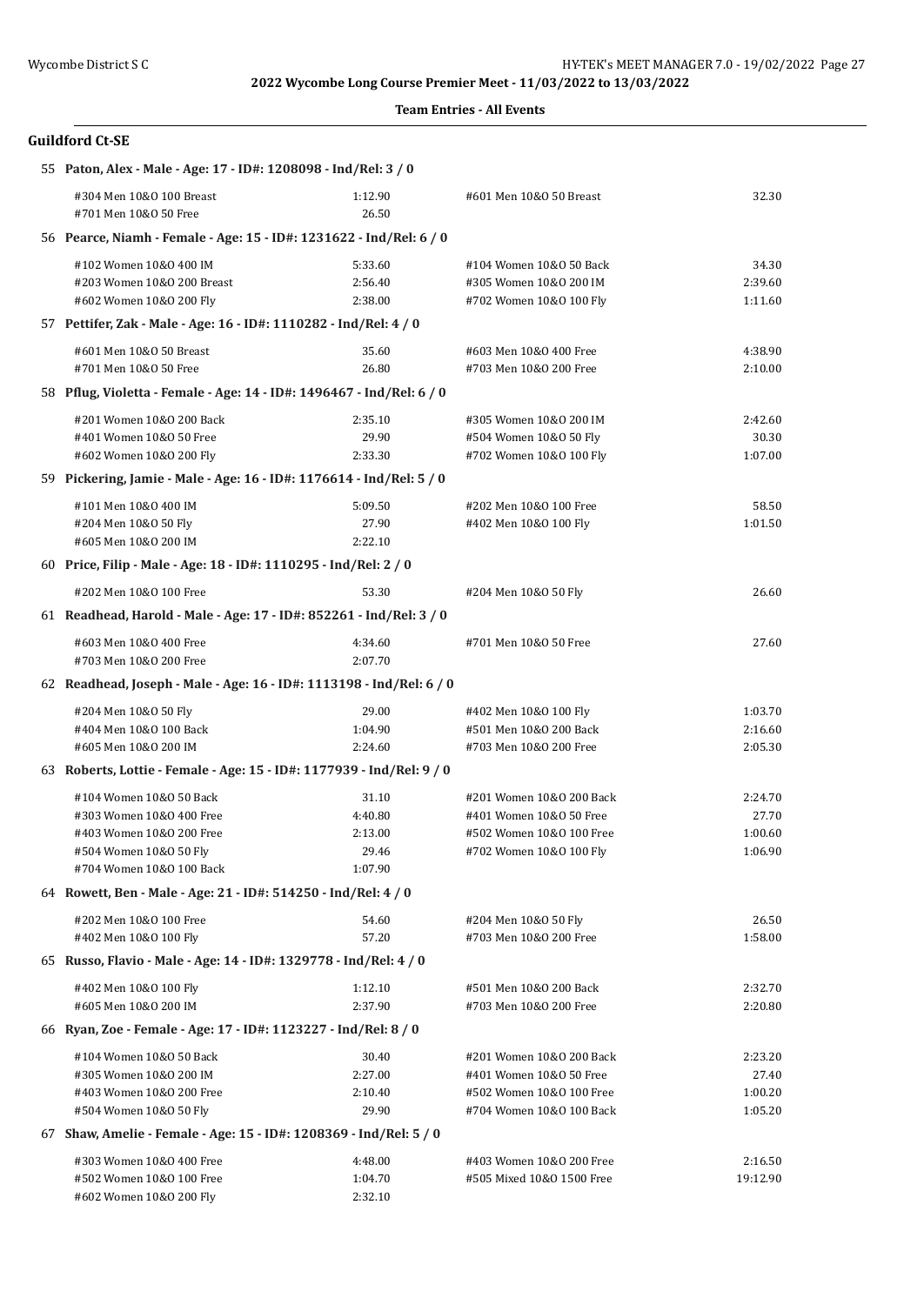#### **Team Entries - All Events**

### **Guildford Ct-SE**

| 68 Sheppard, Scarlett - Female - Age: 12 - ID#: 1302550 - Ind/Rel: 11 / 0 |          |                            |         |
|---------------------------------------------------------------------------|----------|----------------------------|---------|
| #102 Women 10&0 400 IM                                                    | 5:59.30  | #104 Women 10&0 50 Back    | 33.10   |
| #201 Women 10&0 200 Back                                                  | 2:36.70  | #305 Women 10&0 200 IM     | 2:42.40 |
| #401 Women 10&0 50 Free                                                   | 29.20    | #403 Women 10&0 200 Free   | 2:23.80 |
| #502 Women 10&0 100 Free                                                  | 1:05.40  | #504 Women 10&0 50 Fly     | 30.60   |
| #602 Women 10&0 200 Fly                                                   | 2:43.30  | #702 Women 10&0 100 Fly    | 1:10.30 |
| #704 Women 10&0 100 Back                                                  | 1:12.50  |                            |         |
| 69 Sim, Scarlett - Female - Age: 14 - ID#: 1176643 - Ind/Rel: 4 / 0       |          |                            |         |
| #203 Women 10&0 200 Breast                                                | 2:54.80  | #305 Women 10&0 200 IM     | 2:36.80 |
| #602 Women 10&0 200 Fly                                                   | 2:31.30  | #604 Women 10&0 100 Breast | 1:23.60 |
| 70 Simons, Robin - Female - Age: 15 - ID#: 1185375 - Ind/Rel: 3 / 0       |          |                            |         |
| #102 Women 10&0 400 IM                                                    | 5:37.30  | #104 Women 10&0 50 Back    | 34.80   |
| #704 Women 10&0 100 Back                                                  | 1:14.10  |                            |         |
| 71 Small, Lauren - Female - Age: 13 - ID#: 1321937 - Ind/Rel: 7 / 0       |          |                            |         |
| #104 Women 10&0 50 Back                                                   | 35.40    | #201 Women 10&0 200 Back   | 2:40.20 |
| #305 Women 10&0 200 IM                                                    | 2:44.90  | #401 Women 10&0 50 Free    | 30.00   |
| #403 Women 10&0 200 Free                                                  | 2:25.10  | #502 Women 10&0 100 Free   | 1:06.60 |
| #704 Women 10&0 100 Back                                                  | 1:15.90  |                            |         |
| 72 Smith, Katie - Female - Age: 16 - ID#: 1151884 - Ind/Rel: 5 / 0        |          |                            |         |
| #203 Women 10&0 200 Breast                                                | 2:44.20  | #301 Women 10&0 50 Breast  | 36.10   |
| #305 Women 10&0 200 IM                                                    | 2:36.80  | #403 Women 10&0 200 Free   | 2:19.50 |
| #604 Women 10&0 100 Breast                                                | 1:17.10  |                            |         |
| 73 Stewart, Ruby - Female - Age: 15 - ID#: 1244277 - Ind/Rel: 5 / 0       |          |                            |         |
| #102 Women 10&0 400 IM                                                    | 5:29.20  | #203 Women 10&0 200 Breast | 2:55.00 |
| #303 Women 10&0 400 Free                                                  | 4:47.50  | #305 Women 10&0 200 IM     | 2:34.90 |
| #403 Women 10&0 200 Free                                                  | 2:14.70  |                            |         |
| 74 Stone, Lara - Female - Age: 13 - ID#: 1369949 - Ind/Rel: 5 / 0         |          |                            |         |
| #104 Women 10&0 50 Back                                                   | 33.80    | #201 Women 10&0 200 Back   | 2:40.70 |
| #401 Women 10&0 50 Free                                                   | 30.50    | #502 Women 10&0 100 Free   | 1:07.40 |
| #704 Women 10&0 100 Back                                                  | 1:14.10  |                            |         |
| 75 Stoyanova, Sofia - Female - Age: 13 - ID#: 1416078 - Ind/Rel: 7 / 0    |          |                            |         |
| #201 Women 10&0 200 Back                                                  | 2:35.90  | #305 Women 10&0 200 IM     | 2:43.20 |
| #403 Women 10&0 200 Free                                                  | 2:21.10  | #502 Women 10&0 100 Free   | 1:05.10 |
| #604 Women 10&0 100 Breast                                                | 1:28.70  | #702 Women 10&0 100 Fly    | 1:14.40 |
| #704 Women 10&0 100 Back                                                  | 1:11.00  |                            |         |
| 76 Tang, Sara - Female - Age: 13 - ID#: 1607799 - Ind/Rel: 4 / 0          |          |                            |         |
| #201 Women 10&0 200 Back                                                  | 2:46.50  | #403 Women 10&0 200 Free   | 2:27.30 |
| #604 Women 10&0 100 Breast                                                | 1:28.00  | #704 Women 10&0 100 Back   | 1:17.90 |
| 77 Tappin, Jamie - Male - Age: 15 - ID#: 1176650 - Ind/Rel: 3 / 0         |          |                            |         |
| #603 Men 10&0 400 Free                                                    | 4:40.60  | #701 Men 10&0 50 Free      | 27.10   |
| #703 Men 10&0 200 Free                                                    | 2:10.70  |                            |         |
| 78 Taylor, Freya - Female - Age: 17 - ID#: 912480 - Ind/Rel: 2 / 0        |          |                            |         |
| #205 Mixed 10&0 800 Free                                                  | 10:06.90 | #401 Women 10&0 50 Free    | 30.80   |
| 79 Taylor, Lexi - Female - Age: 13 - ID#: 1334268 - Ind/Rel: 7 / 0        |          |                            |         |
| #201 Women 10&0 200 Back                                                  | 2:37.10  | #303 Women 10&0 400 Free   | 4:52.00 |
| #305 Women 10&0 200 IM                                                    | 2:38.90  | #401 Women 10&0 50 Free    | 29.20   |
| #403 Women 10&0 200 Free                                                  | 2:17.80  | #502 Women 10&0 100 Free   | 1:03.80 |
| #704 Women 10&0 100 Back                                                  | 1:13.30  |                            |         |
|                                                                           |          |                            |         |

# 80 **Taylor, Matthew - Male - Age: 19 - ID#: 1496468 - Ind/Rel: 1 / 0**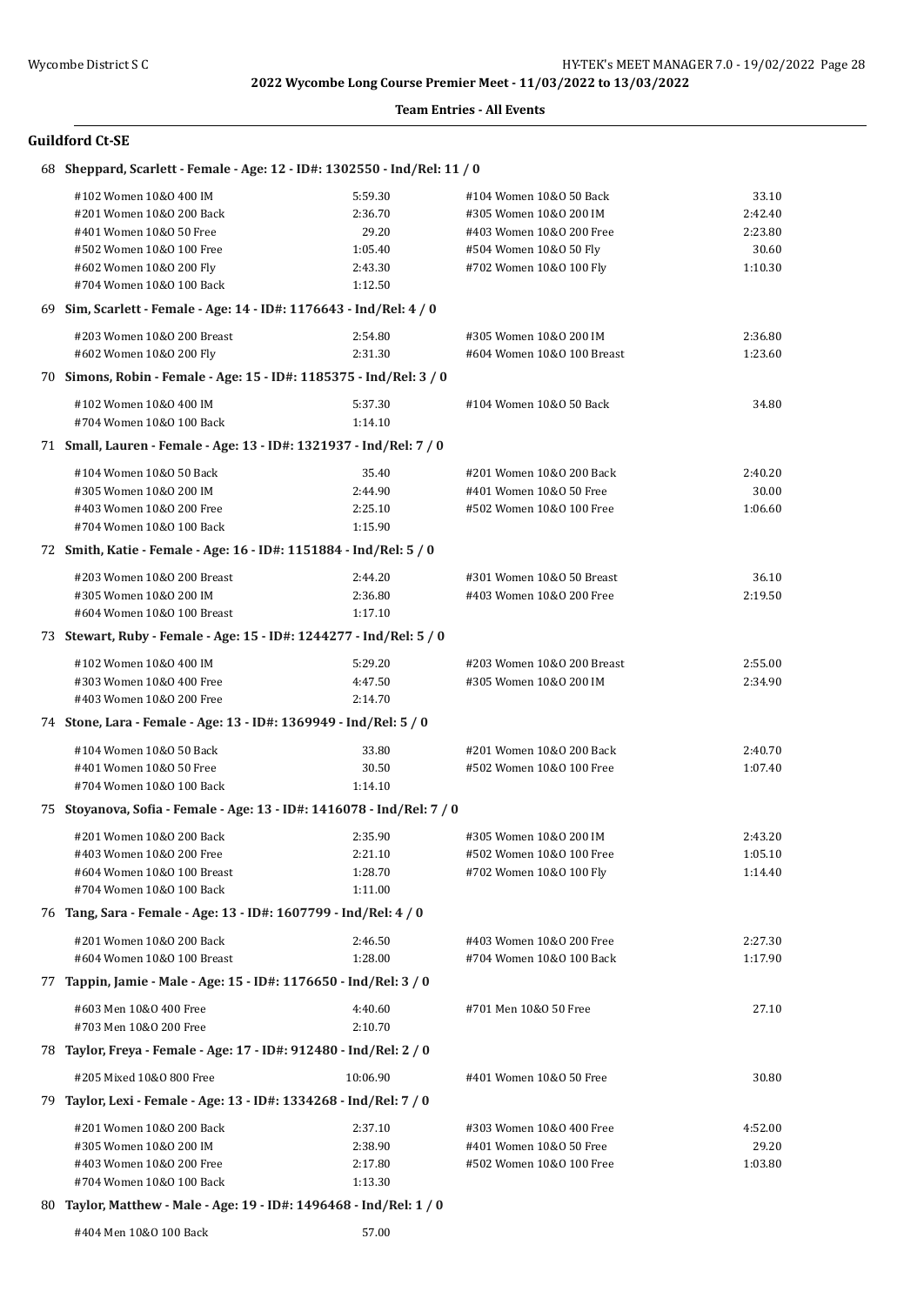| <b>Team Entries - All Events</b> |  |
|----------------------------------|--|
|----------------------------------|--|

| <b>Guildford Ct-SE</b>                                                                                                               |                                                   |                                                                                                             |                                           |  |  |
|--------------------------------------------------------------------------------------------------------------------------------------|---------------------------------------------------|-------------------------------------------------------------------------------------------------------------|-------------------------------------------|--|--|
| 81 Tedder, Sam - Male - Age: 14 - ID#: 1228255 - Ind/Rel: 6 / 0                                                                      |                                                   |                                                                                                             |                                           |  |  |
| #101 Men 10&0 400 IM<br>#501 Men 10&0 200 Back<br>#605 Men 10&0 200 IM                                                               | 5:32.10<br>2:35.40<br>2:40.20                     | #103 Men 10&0 50 Back<br>#603 Men 10&0 400 Free<br>#703 Men 10&0 200 Free                                   | 35.00<br>5:02.40<br>2:23.80               |  |  |
| 82 Thorpe, Lara - Female - Age: 15 - ID#: 1230303 - Ind/Rel: 1 / 0                                                                   |                                                   |                                                                                                             |                                           |  |  |
| #604 Women 10&0 100 Breast                                                                                                           | 1:25.10                                           |                                                                                                             |                                           |  |  |
| 83 Wey, Joseph - Male - Age: 15 - ID#: 1313398 - Ind/Rel: 6 / 0                                                                      |                                                   |                                                                                                             |                                           |  |  |
| #202 Men 10&0 100 Free<br>#603 Men 10&0 400 Free<br>#701 Men 10&0 50 Free                                                            | 57.50<br>4:35.10<br>26.30                         | #204 Men 10&0 50 Fly<br>#605 Men 10&0 200 IM<br>#703 Men 10&0 200 Free                                      | 29.30<br>2:26.60<br>2:08.70               |  |  |
| 84 Whiddett, Isaac - Male - Age: 15 - ID#: 1303532 - Ind/Rel: 1 / 0                                                                  |                                                   |                                                                                                             |                                           |  |  |
| #601 Men 10&0 50 Breast                                                                                                              | 36.80                                             |                                                                                                             |                                           |  |  |
| 85 Whitaker, Bethany - Female - Age: 18 - ID#: 898710 - Ind/Rel: 3 / 0                                                               |                                                   |                                                                                                             |                                           |  |  |
| #305 Women 10&0 200 IM<br>#403 Women 10&0 200 Free                                                                                   | 2:33.20<br>2:19.30                                | #401 Women 10&0 50 Free                                                                                     | 28.70                                     |  |  |
| 86 White, Cameron - Male - Age: 20 - ID#: 1155382 - Ind/Rel: 3 / 0                                                                   |                                                   |                                                                                                             |                                           |  |  |
| #304 Men 10&0 100 Breast<br>#601 Men 10&0 50 Breast                                                                                  | 1:05.20<br>29.80                                  | #503 Men 10&0 200 Breast                                                                                    | 2:24.20                                   |  |  |
| 87 Williams, Olivia - Female - Age: 16 - ID#: 1110338 - Ind/Rel: 3 / 0                                                               |                                                   |                                                                                                             |                                           |  |  |
| #504 Women 10&0 50 Fly<br>#704 Women 10&0 100 Back                                                                                   | 32.60<br>1:12.80                                  | #702 Women 10&0 100 Fly                                                                                     | 1:12.70                                   |  |  |
| 88 Williams, Thomas - Male - Age: 15 - ID#: 1311091 - Ind/Rel: 4 / 0                                                                 |                                                   |                                                                                                             |                                           |  |  |
| #304 Men 10&0 100 Breast<br>#601 Men 10&0 50 Breast                                                                                  | 1:13.89<br>34.01                                  | #503 Men 10&0 200 Breast<br>#605 Men 10&0 200 IM                                                            | 2:38.95<br>2:29.93                        |  |  |
| 89 Wilson, Arabella - Female - Age: 16 - ID#: 1273504 - Ind/Rel: 2 / 0                                                               |                                                   |                                                                                                             |                                           |  |  |
| #504 Women 10&0 50 Fly                                                                                                               | 32.00                                             | #604 Women 10&0 100 Breast                                                                                  | 1:24.90                                   |  |  |
| 90 Wilson, Daniel - Male - Age: 16 - ID#: 1302070 - Ind/Rel: 7 / 0                                                                   |                                                   |                                                                                                             |                                           |  |  |
| #101 Men 10&0 400 IM<br>#402 Men 10&0 100 Fly<br>#503 Men 10&0 200 Breast<br>#605 Men 10&0 200 IM                                    | 5:02.20<br>1:04.80<br>2:34.20<br>2:25.30          | #304 Men 10&0 100 Breast<br>#404 Men 10&0 100 Back<br>#601 Men 10&0 50 Breast                               | 1:11.50<br>1:05.80<br>33.10               |  |  |
| 91 Wimble, Callum - Male - Age: 19 - ID#: 1113498 - Ind/Rel: 6 / 0                                                                   |                                                   |                                                                                                             |                                           |  |  |
| #202 Men 10&0 100 Free<br>#601 Men 10&0 50 Breast<br>#701 Men 10&0 50 Free                                                           | 54.40<br>30.37<br>24.70                           | #304 Men 10&0 100 Breast<br>#605 Men 10&0 200 IM<br>#703 Men 10&0 200 Free                                  | 1:07.00<br>2:12.80<br>1:59.60             |  |  |
| 92 Wimble, Ciara - Female - Age: 17 - ID#: 1254840 - Ind/Rel: 6 / 0                                                                  |                                                   |                                                                                                             |                                           |  |  |
| #203 Women 10&0 200 Breast<br>#305 Women 10&0 200 IM<br>#504 Women 10&0 50 Fly                                                       | 2:55.10<br>2:40.10<br>32.28                       | #301 Women 10&0 50 Breast<br>#401 Women 10&0 50 Free<br>#604 Women 10&0 100 Breast                          | 36.80<br>30.90<br>1:19.40                 |  |  |
| 93 Young, Alice - Female - Age: 14 - ID#: 1267076 - Ind/Rel: 9 / 0                                                                   |                                                   |                                                                                                             |                                           |  |  |
| #102 Women 10&0 400 IM<br>#303 Women 10&0 400 Free<br>#401 Women 10&0 50 Free<br>#502 Women 10&0 100 Free<br>#602 Women 10&0 200 Fly | 5:13.80<br>4:36.90<br>28.40<br>1:00.60<br>2:35.00 | #205 Mixed 10&0 800 Free<br>#305 Women 10&0 200 IM<br>#403 Women 10&0 200 Free<br>#505 Mixed 10&0 1500 Free | 9:36.90<br>2:29.30<br>2:10.90<br>18:17.80 |  |  |
| 94 Young, Michael - Male - Age: 18 - ID#: 905940 - Ind/Rel: 3 / 0                                                                    |                                                   |                                                                                                             |                                           |  |  |

#101 Men 10&O 400 IM 4:56.10 #501 Men 10&O 200 Back 2:11.20

#605 Men 10&O 200 IM 2:15.50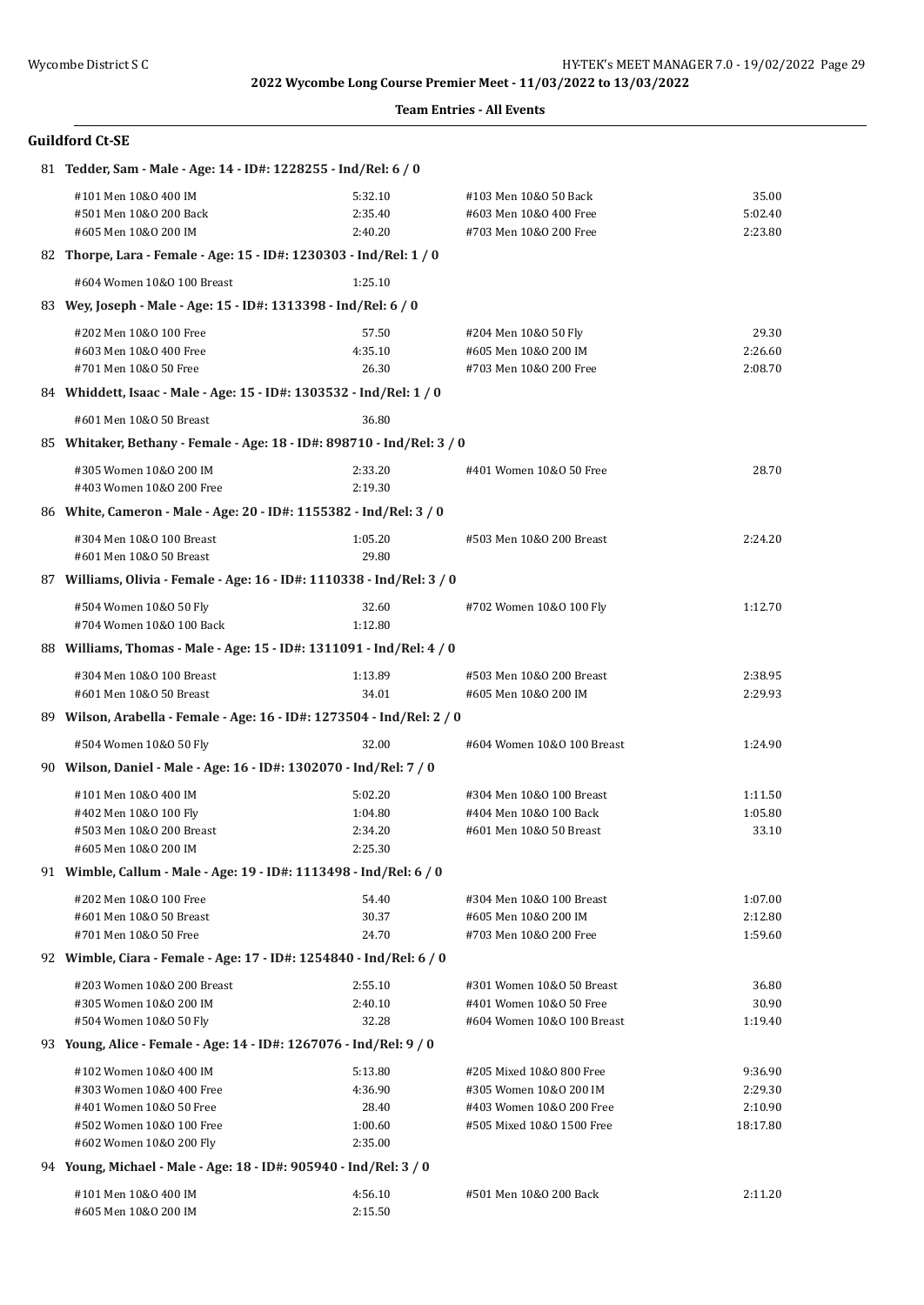#### **Team Entries - All Events**

## **Guildford Ct-SE**

# 95 **Young, Sophie - Female - Age: 18 - ID#: 1247032 - Ind/Rel: 7 / 0**

| #205 Mixed 10&0 800 Free  | 10:00.40 | #303 Women 10&0 400 Free | 4:55.10 |
|---------------------------|----------|--------------------------|---------|
| #305 Women 10&0 200 IM    | 2:41.60  | #401 Women 10&0 50 Free  | 28.60   |
| #403 Women 10&0 200 Free  | 2:15.90  | #502 Women 10&0 100 Free | 1:02.50 |
| #505 Mixed 10&0 1500 Free | 19:20.40 |                          |         |

#### **Guildford Ct-SE Total Individual Entries: 442 - Total Relays: 0**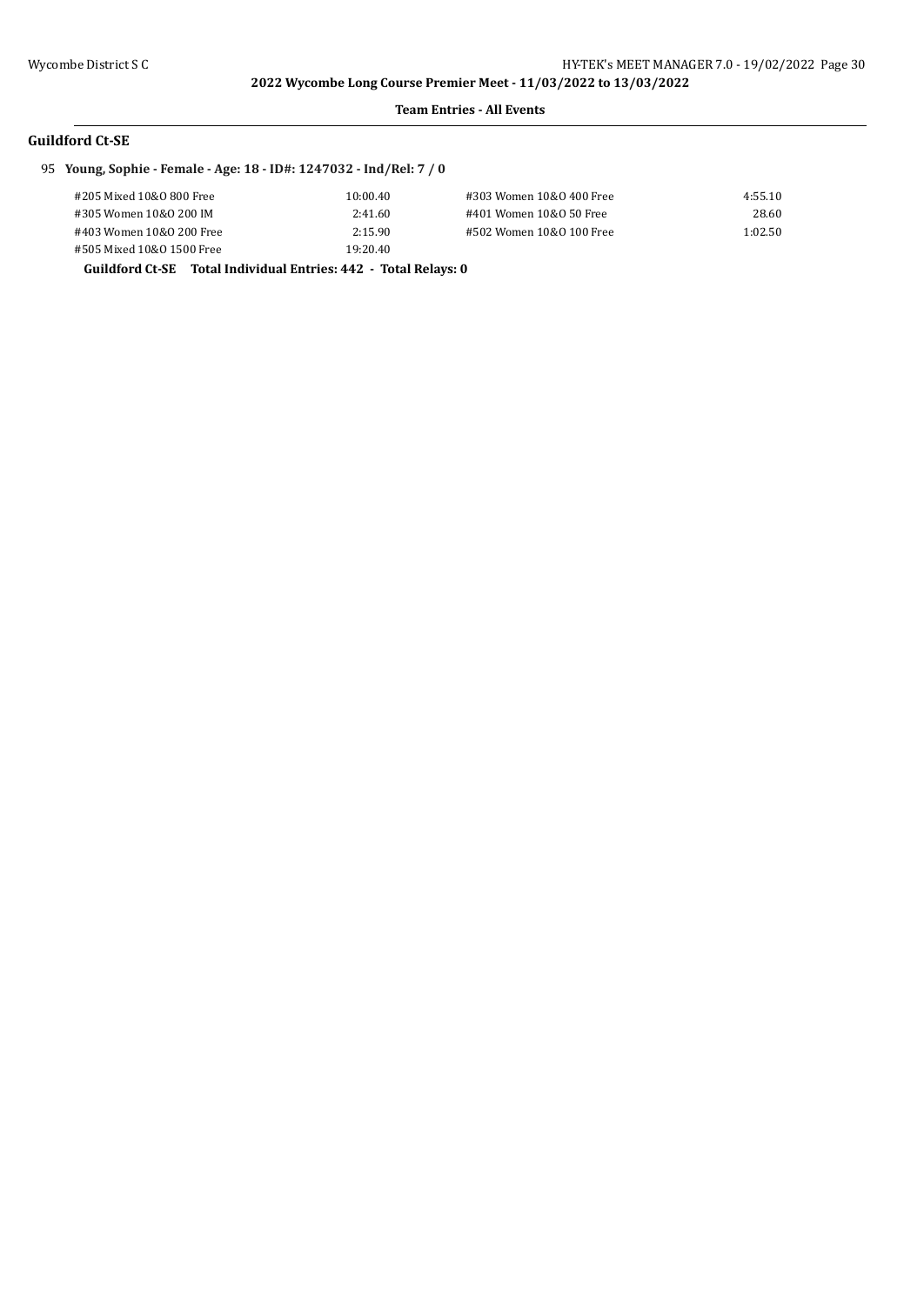#### **Team Entries - All Events**

## **Hackney-LD**

| 1 Adams, Sam - Male - Age: 15 - ID#: 1356997 - Ind/Rel: 2 / 0                        |                    |                            |         |  |
|--------------------------------------------------------------------------------------|--------------------|----------------------------|---------|--|
| #404 Men 10&0 100 Back                                                               | 1:06.16            | #501 Men 10&0 200 Back     | 2:23.41 |  |
| 2 Brooks, Aoife - Female - Age: 18 - ID#: 1173932 - Ind/Rel: 4 / 0                   |                    |                            |         |  |
| #203 Women 10&0 200 Breast                                                           | 2:48.10            | #301 Women 10&0 50 Breast  | 35.50   |  |
| #305 Women 10&0 200 IM                                                               | 2:35.80            | #604 Women 10&0 100 Breast | 1:15.60 |  |
| 3 Heggenhougen, Storm - Male - Age: 14 - ID#: 1420103 - Ind/Rel: 6 / 0               |                    |                            |         |  |
| #103 Men 10&0 50 Back                                                                | 31.00              | #304 Men 10&0 100 Breast   | 1:16.90 |  |
| #404 Men 10&0 100 Back                                                               | 1:08.90            | #503 Men 10&0 200 Breast   | 2:54.26 |  |
| #601 Men 10&0 50 Breast                                                              | 33.70              | #605 Men 10&0 200 IM       | 2:36.60 |  |
| 4 Ito, Ley - Male - Age: 17 - ID#: 1148061 - Ind/Rel: 4 / 0                          |                    |                            |         |  |
| #304 Men 10&0 100 Breast                                                             | 1:07.40            | #503 Men 10&0 200 Breast   | 2:27.70 |  |
| #601 Men 10&0 50 Breast                                                              | 31.50              | #701 Men 10&0 50 Free      | 26.30   |  |
| 5 Kimaro, David - Male - Age: 14 - ID#: 1386301 - Ind/Rel: 4 / 0                     |                    |                            |         |  |
| #103 Men 10&0 50 Back                                                                | 33.60              | #404 Men 10&0 100 Back     | 1:14.10 |  |
| #601 Men 10&0 50 Breast                                                              | 37.30              | #605 Men 10&0 200 IM       | 2:44.70 |  |
| 6 Lea, Thomas - Male - Age: 16 - ID#: 1281928 - Ind/Rel: 6 / 0                       |                    |                            |         |  |
| #103 Men 10&0 50 Back                                                                | 30.30              | #204 Men 10&0 50 Fly       | 29.10   |  |
| #402 Men 10&0 100 Fly                                                                | 1:04.70            | #404 Men 10&0 100 Back     | 1:06.10 |  |
| #605 Men 10&0 200 IM                                                                 | 2:30.30            | #701 Men 10&0 50 Free      | 27.20   |  |
| 7 Lessard, Gael - Male - Age: 14 - ID#: 1412503 - Ind/Rel: 4 / 0                     |                    |                            |         |  |
| #202 Men 10&0 100 Free                                                               | 1:02.11            | #404 Men 10&0 100 Back     | 1:13.00 |  |
| #603 Men 10&0 400 Free                                                               | 4:51.71            | #703 Men 10&0 200 Free     | 2:14.86 |  |
| 8 Malcev, Lucas - Male - Age: 15 - ID#: 1249323 - Ind/Rel: 9 / 0                     |                    |                            |         |  |
| #103 Men 10&0 50 Back                                                                | 29.60              | #202 Men 10&0 100 Free     | 58.20   |  |
| #204 Men 10&0 50 Fly                                                                 | 29.30              | #404 Men 10&0 100 Back     | 1:04.30 |  |
| #501 Men 10&0 200 Back                                                               | 2:23.00            | #603 Men 10&0 400 Free     | 4:40.20 |  |
| #605 Men 10&0 200 IM                                                                 | 2:33.20<br>2:08.90 | #701 Men 10&0 50 Free      | 27.00   |  |
| #703 Men 10&0 200 Free                                                               |                    |                            |         |  |
| 9 McGrath, Edie - Female - Age: 17 - ID#: 1220809 - Ind/Rel: 1 / 0                   |                    |                            |         |  |
| #502 Women 10&0 100 Free                                                             | 1:03.93            |                            |         |  |
| 10 Ogden, Kai - Male - Age: 19 - ID#: 1103667 - Ind/Rel: 2 / 0                       |                    |                            |         |  |
| #304 Men 10&0 100 Breast                                                             | 1:09.66            | #605 Men 10&0 200 IM       | 2:14.10 |  |
| 11 Ogden, Mika - Female - Age: 16 - ID#: 1197585 - Ind/Rel: 2 / 0                    |                    |                            |         |  |
| #201 Women 10&0 200 Back                                                             | 2:25.00            | #704 Women 10&0 100 Back   | 1:08.20 |  |
| 12 Piedra Ojeda, Bryan - Male - Age: 17 - ID#: 1219672 - Ind/Rel: 4 / 0              |                    |                            |         |  |
| #204 Men 10&0 50 Fly                                                                 | 28.23              | #402 Men 10&0 100 Fly      | 1:03.70 |  |
| #601 Men 10&0 50 Breast                                                              | 36.30              | #701 Men 10&0 50 Free      | 27.10   |  |
| 13 Roberts, Isla - Female - Age: 14 - ID#: 1297198 - Ind/Rel: 3 / 0                  |                    |                            |         |  |
| #102 Women 10&0 400 IM<br>#303 Women 10&0 400 Free                                   | 5:28.40<br>4:43.45 | #205 Mixed 10&0 800 Free   | 9:37.10 |  |
| 14 Roberts, Marco - Male - Age: 17 - ID#: 1230688 - Ind/Rel: 8 / 0                   |                    |                            |         |  |
| #101 Men 10&0 400 IM                                                                 | 5:00.22            | #204 Men 10&0 50 Fly       | 28.30   |  |
| #302 Men 10&0 200 Fly                                                                | 2:16.60            | #304 Men 10&0 100 Breast   | 1:09.40 |  |
| #402 Men 10&0 100 Fly                                                                | 1:00.57            | #503 Men 10&0 200 Breast   | 2:31.60 |  |
| #601 Men 10&0 50 Breast                                                              | 32.00              | #605 Men 10&0 200 IM       | 2:21.00 |  |
| 15 Saito-Figueira, Nino - Male - Age: 15 - ID#: 1324409 - Ind/Rel: 2 / 0             |                    |                            |         |  |
| #601 Men 10&0 50 Breast<br>Hackney-LD Total Individual Entries: 61 - Total Relays: 0 | 35.60              | #701 Men 10&0 50 Free      | 27.60   |  |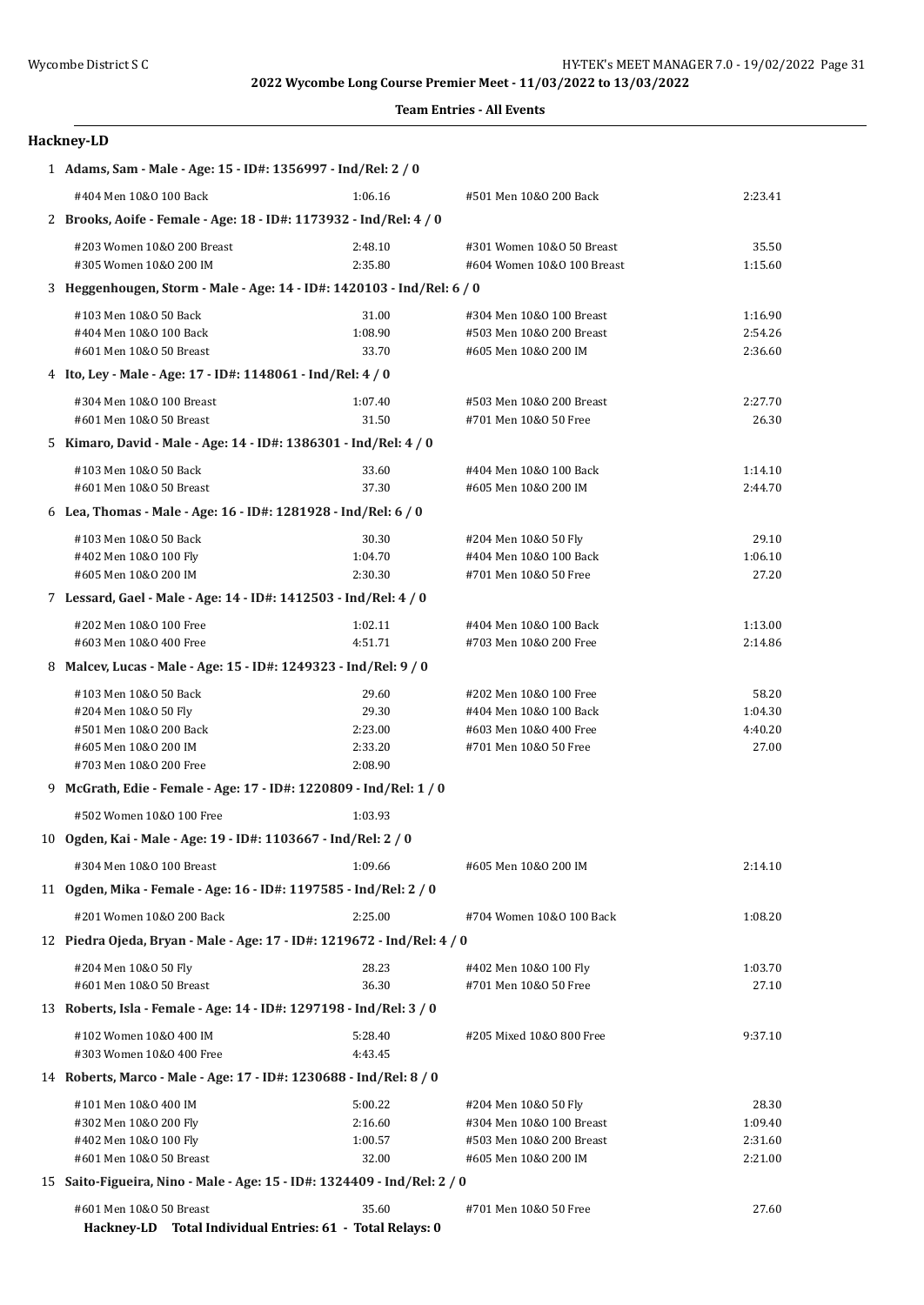**Team Entries - All Events**

#### **Haslemere**

| 1 Martin, Delilah - Female - Age: 13 - ID#: 1363188 - Ind/Rel: 2 / 0                                             |                                          |                                                                                |                           |
|------------------------------------------------------------------------------------------------------------------|------------------------------------------|--------------------------------------------------------------------------------|---------------------------|
| #401 Women 10&0 50 Free                                                                                          | 30.34                                    | #403 Women 10&0 200 Free                                                       | 2:25.36                   |
| 2 Pearcey, Elodie - Female - Age: 13 - ID#: 1277959 - Ind/Rel: 4 / 0                                             |                                          |                                                                                |                           |
| #203 Women 10&0 200 Breast<br>#305 Women 10&0 200 IM<br>Haslemere Total Individual Entries: 6 - Total Relays: 0  | 3:01.03<br>2:44.22                       | #301 Women 10&0 50 Breast<br>#401 Women 10&0 50 Free                           | 37.47<br>29.88            |
| Havant & Wat                                                                                                     |                                          |                                                                                |                           |
| 1 Budd, Liam - Male - Age: 19 - ID#: 917521 - Ind/Rel: 2 / 0                                                     |                                          |                                                                                |                           |
| #404 Men 10&0 100 Back<br>Havant & Wat Total Individual Entries: 2 - Total Relays: 0                             | 1:04.06                                  | #501 Men 10&0 200 Back                                                         | 2:14.91                   |
| <b>HounslowJets</b>                                                                                              |                                          |                                                                                |                           |
| 1 Martin, Faith - Female - Age: 15 - ID#: 1299495 - Ind/Rel: 4 / 0                                               |                                          |                                                                                |                           |
| #401 Women 10&0 50 Free<br>#702 Women 10&0 100 Fly<br>HounslowJets Total Individual Entries: 4 - Total Relays: 0 | 30.04<br>1:13.19                         | #504 Women 10&0 50 Fly<br>#704 Women 10&0 100 Back                             | 31.82<br>1:15.40          |
| <b>Kingston Roy-LD</b>                                                                                           |                                          |                                                                                |                           |
| 1 Clark, Molly - Female - Age: 17 - ID#: 1105397 - Ind/Rel: 3 / 0                                                |                                          |                                                                                |                           |
| #203 Women 10&0 200 Breast<br>#604 Women 10&0 100 Breast                                                         | 2:53.30<br>1:18.70                       | #301 Women 10&0 50 Breast                                                      | 36.80                     |
| 2 Long, Charlotte - Female - Age: 16 - ID#: 1228946 - Ind/Rel: 4 / 0                                             |                                          |                                                                                |                           |
| #203 Women 10&0 200 Breast<br>#401 Women 10&0 50 Free                                                            | 2:53.90<br>29.20                         | #301 Women 10&0 50 Breast<br>#604 Women 10&0 100 Breast                        | 36.20<br>1:19.50          |
| 3 Mccall, Chloe - Female - Age: 16 - ID#: 1107510 - Ind/Rel: 2 / 0                                               |                                          |                                                                                |                           |
| #602 Women 10&0 200 Fly                                                                                          | 2:28.80                                  | #702 Women 10&0 100 Fly                                                        | 1:06.60                   |
| 4 Trevor, Caitlin - Female - Age: 19 - ID#: 1368492 - Ind/Rel: 7 / 0                                             |                                          |                                                                                |                           |
| #203 Women 10&0 200 Breast<br>#305 Women 10&0 200 IM<br>#502 Women 10&0 100 Free<br>#604 Women 10&0 100 Breast   | 4:22.49<br>4:18.93<br>1:37.26<br>2:00.47 | #301 Women 10&0 50 Breast<br>#401 Women 10&0 50 Free<br>#504 Women 10&0 50 Fly | 55.23<br>44.97<br>1:01.76 |

**Kingston Roy-LD Total Individual Entries: 16 - Total Relays: 0**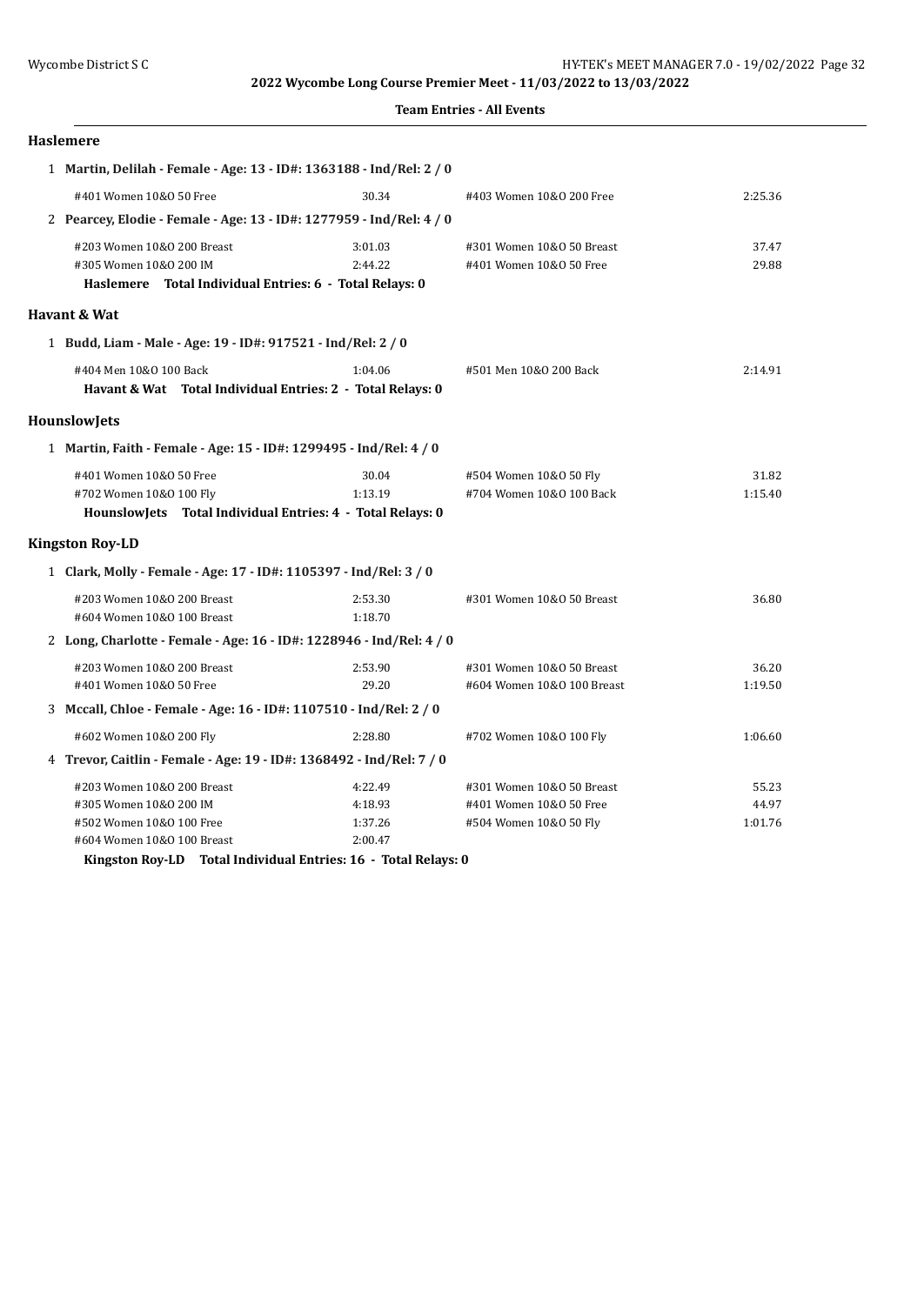### **Team Entries - All Events**

## **Leatherhead-SE**

| 1 Barras, Lauren - Female - Age: 16 - ID#: 1150454 - Ind/Rel: 7 / 0           |         |                            |          |
|-------------------------------------------------------------------------------|---------|----------------------------|----------|
| #305 Women 10&0 200 IM                                                        | 2:33.90 | #401 Women 10&0 50 Free    | 28.44    |
| #403 Women 10&0 200 Free                                                      | 2:13.20 | #502 Women 10&0 100 Free   | 1:01.55  |
| #504 Women 10&0 50 Fly                                                        | 31.10   | #602 Women 10&0 200 Fly    | 2:25.80  |
| #702 Women 10&0 100 Fly                                                       | 1:07.10 |                            |          |
| 2 Bennett, Jessica - Female - Age: 18 - ID#: 1249652 - Ind/Rel: 4 / 0         |         |                            |          |
| #203 Women 10&0 200 Breast                                                    | 2:54.90 | #301 Women 10&0 50 Breast  | 36.50    |
| #401 Women 10&0 50 Free                                                       | 30.70   | #604 Women 10&0 100 Breast | 1:19.50  |
| 3 Carr, Ethan - Male - Age: 17 - ID#: 1255392 - Ind/Rel: 4 / 0                |         |                            |          |
| #304 Men 10&0 100 Breast                                                      | 1:14.01 | #601 Men 10&0 50 Breast    | 33.17    |
| #603 Men 10&0 400 Free                                                        | 4:35.40 | #701 Men 10&0 50 Free      | 27.22    |
| 4 Cheshire, Lucas - Male - Age: 14 - ID#: 1138658 - Ind/Rel: 4 / 0            |         |                            |          |
| #304 Men 10&0 100 Breast                                                      | 1:18.90 | #503 Men 10&0 200 Breast   | 2:52.90  |
| #601 Men 10&0 50 Breast                                                       | 36.00   | #605 Men 10&0 200 IM       | 2:36.00  |
| 5 Christie, Justin - Male - Age: 16 - ID#: 898684 - Ind/Rel: 7 / 0            |         |                            |          |
| #202 Men 10&0 100 Free                                                        | 55.90   | #204 Men 10&0 50 Fly       | 28.14    |
| #302 Men 10&0 200 Fly                                                         | 2:16.20 | #402 Men 10&0 100 Fly      | 1:00.70  |
| #404 Men 10&0 100 Back                                                        | 1:03.30 | #701 Men 10&0 50 Free      | 26.10    |
| #703 Men 10&0 200 Free                                                        | 2:00.90 |                            |          |
| 6 Darling-Craig, Madeleine - Female - Age: 16 - ID#: 1319721 - Ind/Rel: 2 / 0 |         |                            |          |
| #104 Women 10&0 50 Back                                                       | 33.70   | #704 Women 10&0 100 Back   | 1:13.80  |
| 7 Dodd, Holly - Female - Age: 13 - ID#: 1455615 - Ind/Rel: 6 / 0              |         |                            |          |
| #305 Women 10&0 200 IM                                                        | 2:45.10 | #401 Women 10&0 50 Free    | 29.70    |
| #403 Women 10&0 200 Free                                                      | 2:24.30 | #502 Women 10&0 100 Free   | 1:06.90  |
| #504 Women 10&0 50 Fly                                                        | 33.20   | #704 Women 10&0 100 Back   | 1:16.60  |
| 8 Duetoft, Christian - Male - Age: 17 - ID#: 1240372 - Ind/Rel: 12 / 0        |         |                            |          |
| #101 Men 10&0 400 IM                                                          | 4:39.60 | #103 Men 10&0 50 Back      | 26.70    |
| #202 Men 10&0 100 Free                                                        | 54.00   | #204 Men 10&0 50 Fly       | 26.24    |
| #402 Men 10&0 100 Fly                                                         | 1:02.00 | #404 Men 10&0 100 Back     | 57.50    |
| #501 Men 10&0 200 Back                                                        | 2:03.70 | #601 Men 10&0 50 Breast    | 33.42    |
| #603 Men 10&0 400 Free                                                        | 4:06.20 | #605 Men 10&0 200 IM       | 2:15.40  |
| #701 Men 10&0 50 Free                                                         | 25.10   | #703 Men 10&0 200 Free     | 1:57.90  |
| 9 Duetoft, Frederik - Male - Age: 13 - ID#: 1319722 - Ind/Rel: 6 / 0          |         |                            |          |
| #101 Men 10&O 400 IM                                                          | 5:39.10 | #103 Men 10&0 50 Back      | 37.00    |
| #304 Men 10&0 100 Breast                                                      | 1:21.50 | #603 Men 10&0 400 Free     | 5:09.70  |
| #605 Men 10&0 200 IM                                                          | 2:41.80 | #703 Men 10&0 200 Free     | 2:23.60  |
| 10 Duetoft, Isabel - Female - Age: 15 - ID#: 1275288 - Ind/Rel: 12 / 0        |         |                            |          |
| #102 Women 10&0 400 IM                                                        | 5:21.80 | #201 Women 10&0 200 Back   | 2:36.80  |
| #203 Women 10&0 200 Breast                                                    | 2:54.40 | #301 Women 10&0 50 Breast  | 38.54    |
| #305 Women 10&0 200 IM                                                        | 2:35.00 | #403 Women 10&0 200 Free   | 2:20.80  |
| #502 Women 10&0 100 Free                                                      | 1:05.40 | #504 Women 10&0 50 Fly     | 32.70    |
| #602 Women 10&0 200 Fly                                                       | 2:30.60 | #604 Women 10&0 100 Breast | 1:22.50  |
| #702 Women 10&0 100 Fly                                                       | 1:09.20 | #704 Women 10&0 100 Back   | 1:13.10  |
| 11 Fakkel, Charlotte - Female - Age: 17 - ID#: 971862 - Ind/Rel: 5 / 0        |         |                            |          |
| #303 Women 10&0 400 Free                                                      | 4:39.00 | #401 Women 10&0 50 Free    | 28.70    |
| #403 Women 10&0 200 Free                                                      | 2:10.40 | #502 Women 10&0 100 Free   | 1:01.30  |
| #504 Women 10&0 50 Fly                                                        | 33.00   |                            |          |
| 12 Flower, Leila - Female - Age: 18 - ID#: 1155391 - Ind/Rel: 6 / 0           |         |                            |          |
|                                                                               |         |                            |          |
| #205 Mixed 10&0 800 Free                                                      | 9:20.80 | #303 Women 10&0 400 Free   | 4:34.00  |
| #403 Women 10&0 200 Free                                                      | 2:11.20 | #505 Mixed 10&0 1500 Free  | 18:18.17 |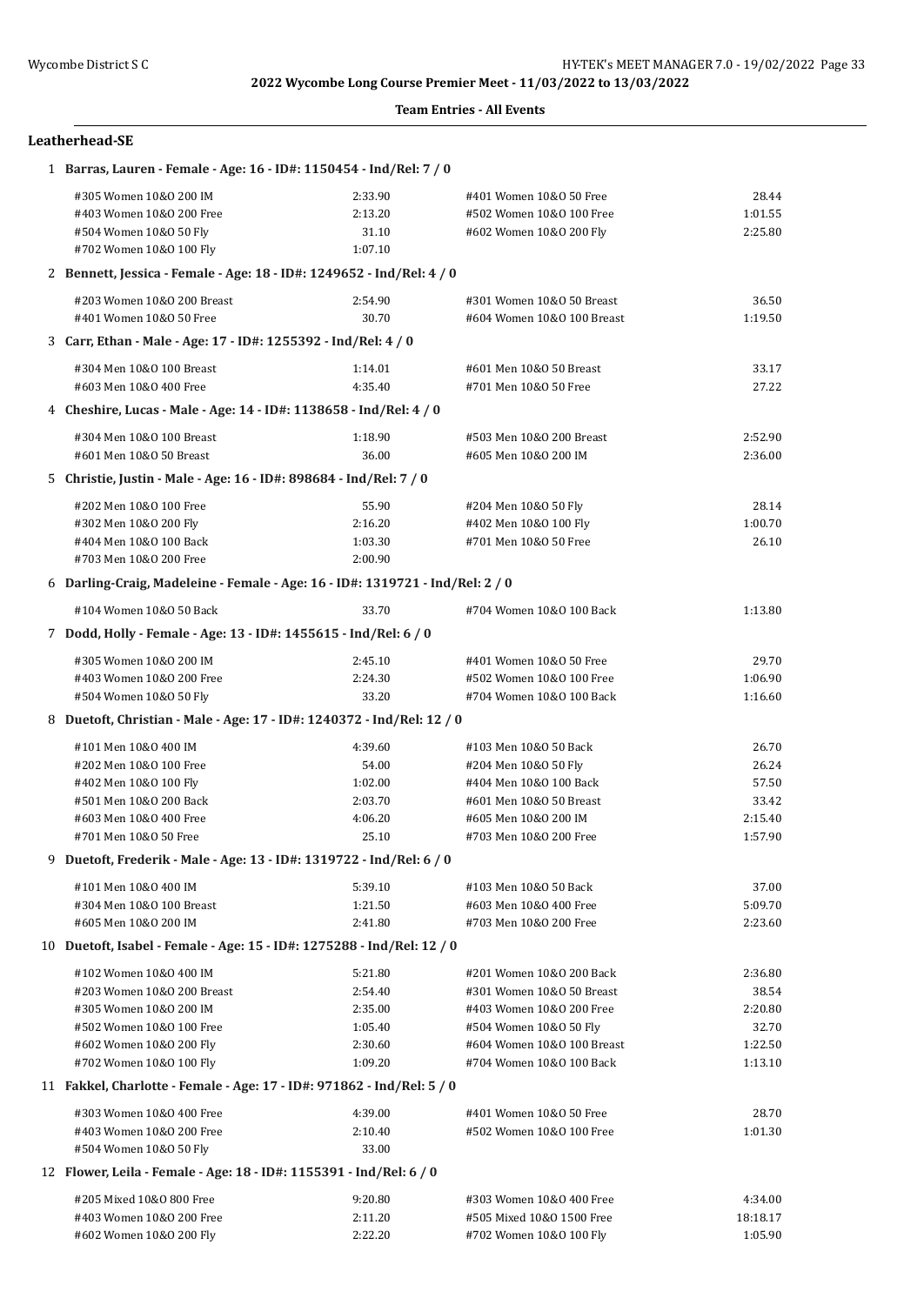#### **Leatherhead-SE**

| 13 Harris, Libby - Female - Age: 18 - ID#: 1209111 - Ind/Rel: 8 / 0     |                                                 |                          |         |
|-------------------------------------------------------------------------|-------------------------------------------------|--------------------------|---------|
| #301 Women 10&0 50 Breast                                               | 35.50                                           | #305 Women 10&0 200 IM   | 2:29.20 |
| #401 Women 10&0 50 Free                                                 | 27.50                                           | #403 Women 10&0 200 Free | 2:10.30 |
| #502 Women 10&0 100 Free                                                | 59.80                                           | #504 Women 10&0 50 Fly   | 30.00   |
| #602 Women 10&0 200 Fly                                                 | 2:27.10                                         | #702 Women 10&0 100 Fly  | 1:05.20 |
| 14 Kelly, Lucy - Female - Age: 16 - ID#: 1177219 - Ind/Rel: 2 / 0       |                                                 |                          |         |
| #104 Women 10&0 50 Back                                                 | 33.20                                           | #504 Women 10&0 50 Fly   | 31.60   |
| 15 Knowles, Elis - Male - Age: 17 - ID#: 904122 - Ind/Rel: 5 / 0        |                                                 |                          |         |
| #101 Men 10&0 400 IM                                                    | 5:13.10                                         | #103 Men 10&0 50 Back    | 32.93   |
| #304 Men 10&0 100 Breast                                                | 1:12.30                                         | #601 Men 10&0 50 Breast  | 33.62   |
| #605 Men 10&0 200 IM                                                    | 2:24.81                                         |                          |         |
| 16 McKay, Zoe - Female - Age: 17 - ID#: 1138655 - Ind/Rel: 4 / 0        |                                                 |                          |         |
| #104 Women 10&0 50 Back                                                 | 33.10                                           | #201 Women 10&0 200 Back | 2:31.30 |
| #301 Women 10&0 50 Breast                                               | 38.50                                           | #401 Women 10&0 50 Free  | 30.40   |
| 17 Moore, Luke - Male - Age: 15 - ID#: 1138132 - Ind/Rel: 2 / 0         |                                                 |                          |         |
| #603 Men 10&0 400 Free                                                  | 4:38.65                                         | #703 Men 10&0 200 Free   | 2:12.60 |
| 18 Moore, Matthew - Male - Age: 14 - ID#: 1150453 - Ind/Rel: 2 / 0      |                                                 |                          |         |
| #302 Men 10&0 200 Fly                                                   | 2:43.40                                         | #605 Men 10&0 200 IM     | 2:37.70 |
| 19 Morgan, Dominic - Male - Age: 17 - ID#: 734279 - Ind/Rel: 2 / 0      |                                                 |                          |         |
| #101 Men 10&0 400 IM                                                    | 4:48.60                                         | #103 Men 10&0 50 Back    | 28.40   |
| 20 Palmer, Jacob - Male - Age: 16 - ID#: 1271264 - Ind/Rel: 4 / 0       |                                                 |                          |         |
| #202 Men 10&0 100 Free                                                  | 57.50                                           | #204 Men 10&0 50 Fly     | 28.70   |
| #404 Men 10&0 100 Back                                                  | 1:01.40                                         | #501 Men 10&0 200 Back   | 2:16.50 |
| 21 Palmer, Noah - Male - Age: 16 - ID#: 1271266 - Ind/Rel: 3 / 0        |                                                 |                          |         |
| #204 Men 10&0 50 Fly                                                    | 28.80                                           | #404 Men 10&0 100 Back   | 1:02.50 |
| #501 Men 10&0 200 Back                                                  | 2:16.10                                         |                          |         |
| 22 Palmer, Raphael - Male - Age: 14 - ID#: 1230889 - Ind/Rel: 2 / 0     |                                                 |                          |         |
| #202 Men 10&0 100 Free                                                  | 1:03.00                                         | #603 Men 10&0 400 Free   | 4:55.60 |
| 23 Radford, Amelie - Female - Age: 15 - ID#: 934785 - Ind/Rel: 2 / 0    |                                                 |                          |         |
| #401 Women 10&0 50 Free                                                 | 29.80                                           | #502 Women 10&0 100 Free | 1:05.40 |
| 24 Reynolds, Jessica - Female - Age: 17 - ID#: 1286156 - Ind/Rel: 4 / 0 |                                                 |                          |         |
| #401 Women 10&0 50 Free                                                 | 29.00                                           | #403 Women 10&0 200 Free | 2:18.40 |
| #502 Women 10&0 100 Free                                                | 1:03.30                                         | #504 Women 10&0 50 Fly   | 31.88   |
| 25 Whyte, Angus - Male - Age: 14 - ID#: 1138680 - Ind/Rel: 4 / 0        |                                                 |                          |         |
| #103 Men 10&0 50 Back                                                   | 34.11                                           | #304 Men 10&0 100 Breast | 1:21.10 |
| #404 Men 10&0 100 Back                                                  | 1:14.40                                         | #601 Men 10&0 50 Breast  | 36.90   |
| Leatherhead-SE                                                          | Total Individual Entries: 119 - Total Relays: 0 |                          |         |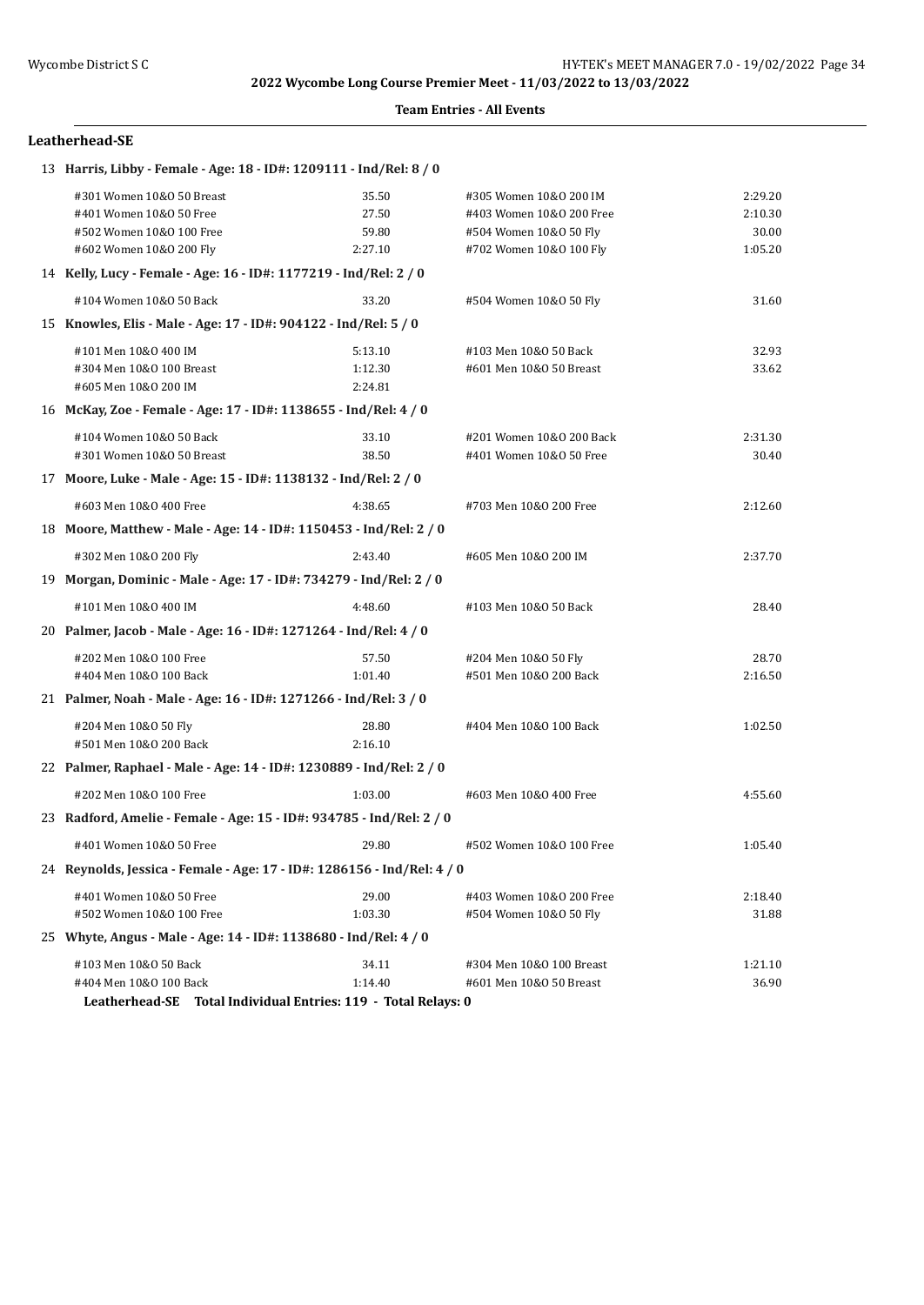#### **Team Entries - All Events**

## **Leic Sharks**

| 1 Bannatyne, Lucie - Female - Age: 15 - ID#: 1401676 - Ind/Rel: 5 / 0 |          |                            |          |  |
|-----------------------------------------------------------------------|----------|----------------------------|----------|--|
| #205 Mixed 10&0 800 Free                                              | 9:37.98  | #303 Women 10&0 400 Free   | 4:52.68  |  |
| #401 Women 10&0 50 Free                                               | 30.24    | #403 Women 10&0 200 Free   | 2:20.95  |  |
| #502 Women 10&0 100 Free                                              | 1:05.41  |                            |          |  |
| 2 Bromwich, Lea - Female - Age: 16 - ID#: 1279928 - Ind/Rel: 3 / 0    |          |                            |          |  |
| #401 Women 10&0 50 Free                                               | 29.25    | #403 Women 10&0 200 Free   | 2:18.65  |  |
| #502 Women 10&0 100 Free                                              | 1:03.22  |                            |          |  |
| 3 Derbyshire, Thomas - Male - Age: 16 - ID#: 1279936 - Ind/Rel: 7 / 0 |          |                            |          |  |
| #103 Men 10&0 50 Back                                                 | 30.47    | #204 Men 10&0 50 Fly       | 28.46    |  |
| #402 Men 10&0 100 Fly                                                 | 1:03.34  | #404 Men 10&0 100 Back     | 1:04.83  |  |
| #501 Men 10&0 200 Back                                                | 2:20.51  | #701 Men 10&0 50 Free      | 27.72    |  |
| #703 Men 10&0 200 Free                                                | 2:10.61  |                            |          |  |
| 4 Devine, Laurie - Female - Age: 16 - ID#: 1273433 - Ind/Rel: 7 / 0   |          |                            |          |  |
| #104 Women 10&0 50 Back                                               | 32.15    | #201 Women 10&0 200 Back   | 2:30.90  |  |
| #305 Women 10&0 200 IM                                                | 2:28.89  | #401 Women 10&0 50 Free    | 27.51    |  |
| #403 Women 10&0 200 Free                                              | 2:09.74  | #502 Women 10&0 100 Free   | 59.49    |  |
| #704 Women 10&0 100 Back                                              | 1:09.17  |                            |          |  |
| 5 DeZilva, Luca - Male - Age: 19 - ID#: 908723 - Ind/Rel: 5 / 0       |          |                            |          |  |
| #103 Men 10&0 50 Back                                                 | 26.84    | #204 Men 10&0 50 Fly       | 25.66    |  |
| #402 Men 10&0 100 Fly                                                 | 58.05    | #404 Men 10&0 100 Back     | 58.41    |  |
| #501 Men 10&0 200 Back                                                | 2:10.60  |                            |          |  |
| 6 Dixon, Thomas - Male - Age: 17 - ID#: 975480 - Ind/Rel: 3 / 0       |          |                            |          |  |
|                                                                       |          |                            |          |  |
| #101 Men 10&0 400 IM                                                  | 4:50.45  | #505 Mixed 10&0 1500 Free  | 16:40.86 |  |
| #703 Men 10&0 200 Free                                                | 2:01.45  |                            |          |  |
| 7 Jones, Neve - Female - Age: 16 - ID#: 1166239 - Ind/Rel: 5 / 0      |          |                            |          |  |
| #102 Women 10&0 400 IM                                                | 5:36.97  | #203 Women 10&0 200 Breast | 2:52.76  |  |
| #301 Women 10&0 50 Breast                                             | 38.02    | #403 Women 10&0 200 Free   | 2:19.70  |  |
| #604 Women 10&0 100 Breast                                            | 1:20.58  |                            |          |  |
| 8 Keeble, Alex - Male - Age: 18 - ID#: 1121998 - Ind/Rel: 6 / 0       |          |                            |          |  |
| #101 Men 10&0 400 IM                                                  | 5:03.90  | #205 Mixed 10&0 800 Free   | 9:11.24  |  |
| #302 Men 10&0 200 Fly                                                 | 2:17.23  | #603 Men 10&0 400 Free     | 4:24.07  |  |
| #605 Men 10&0 200 IM                                                  | 2:16.85  | #703 Men 10&0 200 Free     | 2:02.10  |  |
| 9 Mills, Jacob - Male - Age: 15 - ID#: 1279921 - Ind/Rel: 7 / 0       |          |                            |          |  |
| #202 Men 10&0 100 Free                                                | 54.04    | #204 Men 10&0 50 Fly       | 27.50    |  |
| #404 Men 10&0 100 Back                                                | 1:01.14  | #501 Men 10&0 200 Back     | 2:16.77  |  |
| #603 Men 10&0 400 Free                                                | 4:22.45  | #701 Men 10&0 50 Free      | 24.71    |  |
| #703 Men 10&0 200 Free                                                | 2:00.51  |                            |          |  |
| 10 Mitchell, Abby - Female - Age: 16 - ID#: 1260820 - Ind/Rel: 7 / 0  |          |                            |          |  |
| #102 Women 10&0 400 IM                                                | 5:21.26  | #203 Women 10&0 200 Breast | 2:49.28  |  |
| #301 Women 10&0 50 Breast                                             | 35.70    | #305 Women 10&0 200 IM     | 2:30.29  |  |
| #403 Women 10&0 200 Free                                              | 2:14.65  | #502 Women 10&0 100 Free   | 1:03.75  |  |
| #604 Women 10&0 100 Breast                                            | 1:17.09  |                            |          |  |
| 11 Moorley, Grace - Female - Age: 17 - ID#: 1149763 - Ind/Rel: 4 / 0  |          |                            |          |  |
| #104 Women 10&0 50 Back                                               | 34.56    | #303 Women 10&0 400 Free   | 4:54.81  |  |
| #401 Women 10&0 50 Free                                               | 30.00    | #403 Women 10&0 200 Free   | 2:19.16  |  |
| 12 Poyser, William - Male - Age: 17 - ID#: 1149764 - Ind/Rel: 3 / 0   |          |                            |          |  |
| #505 Mixed 10&0 1500 Free                                             | 16:58.15 | #603 Men 10&0 400 Free     | 4:29.80  |  |
| #703 Men 10&0 200 Free                                                | 2:07.23  |                            |          |  |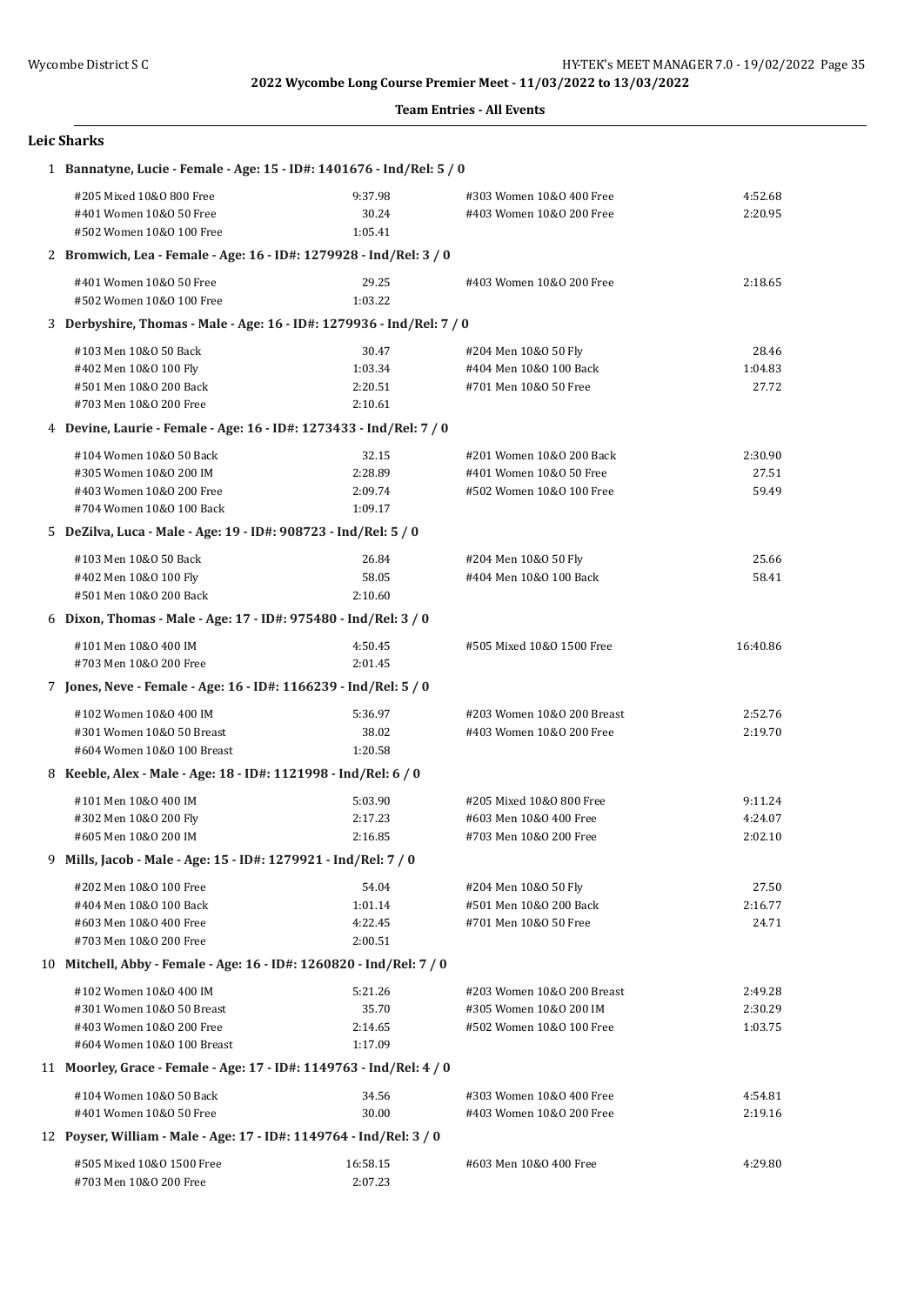#### **Team Entries - All Events**

#### **Leic Sharks**

|    | 13 Richmond, Harriot - Female - Age: 18 - ID#: 911154 - Ind/Rel: 5 / 0   |          |                            |         |
|----|--------------------------------------------------------------------------|----------|----------------------------|---------|
|    | #104 Women 10&0 50 Back                                                  | 33.09    | #201 Women 10&0 200 Back   | 2:30.07 |
|    | #403 Women 10&0 200 Free                                                 | 2:17.01  | #504 Women 10&0 50 Fly     | 32.55   |
|    | #704 Women 10&0 100 Back                                                 | 1:09.41  |                            |         |
|    | 14 Sheffield, Yasmine - Female - Age: 18 - ID#: 1180373 - Ind/Rel: 6 / 0 |          |                            |         |
|    | #102 Women 10&0 400 IM                                                   | 5:04.33  | #201 Women 10&0 200 Back   | 2:30.23 |
|    | #305 Women 10&0 200 IM                                                   | 2:24.98  | #504 Women 10&0 50 Fly     | 28.88   |
|    | #602 Women 10&0 200 Fly                                                  | 2:19.84  | #702 Women 10&0 100 Fly    | 1:03.80 |
| 15 | Speirs, Maisie - Female - Age: 16 - ID#: 134457 - Ind/Rel: 6 / 0         |          |                            |         |
|    | #203 Women 10&0 200 Breast                                               | 2:56.89  | #301 Women 10&0 50 Breast  | 37.84   |
|    | #305 Women 10&0 200 IM                                                   | 2:38.73  | #401 Women 10&0 50 Free    | 30.76   |
|    | #403 Women 10&0 200 Free                                                 | 2:20.78  | #604 Women 10&0 100 Breast | 1:22.48 |
|    | 16 Stevens, Luke - Male - Age: 16 - ID#: 1280384 - Ind/Rel: 8 / 0        |          |                            |         |
|    | #101 Men 10&0 400 IM                                                     | 5:18.11  | #205 Mixed 10&0 800 Free   | 8:56.00 |
|    | #302 Men 10&0 200 Fly                                                    | 2:20.11  | #402 Men 10&0 100 Fly      | 1:03.47 |
|    | #505 Mixed 10&0 1500 Free                                                | 16:43.23 | #603 Men 10&0 400 Free     | 4:34.83 |
|    | #605 Men 10&0 200 IM                                                     | 2:21.62  | #703 Men 10&0 200 Free     | 2:05.01 |
| 17 | Taylor, Jack - Male - Age: 18 - ID#: 1166234 - Ind/Rel: 5 / 0            |          |                            |         |
|    | #202 Men 10&0 100 Free                                                   | 55.58    | #204 Men 10&0 50 Fly       | 28.21   |
|    | #304 Men 10&0 100 Breast                                                 | 1:13.04  | #601 Men 10&0 50 Breast    | 32.19   |
|    | #701 Men 10&0 50 Free                                                    | 25.68    |                            |         |

**Leic Sharks Total Individual Entries: 92 - Total Relays: 0**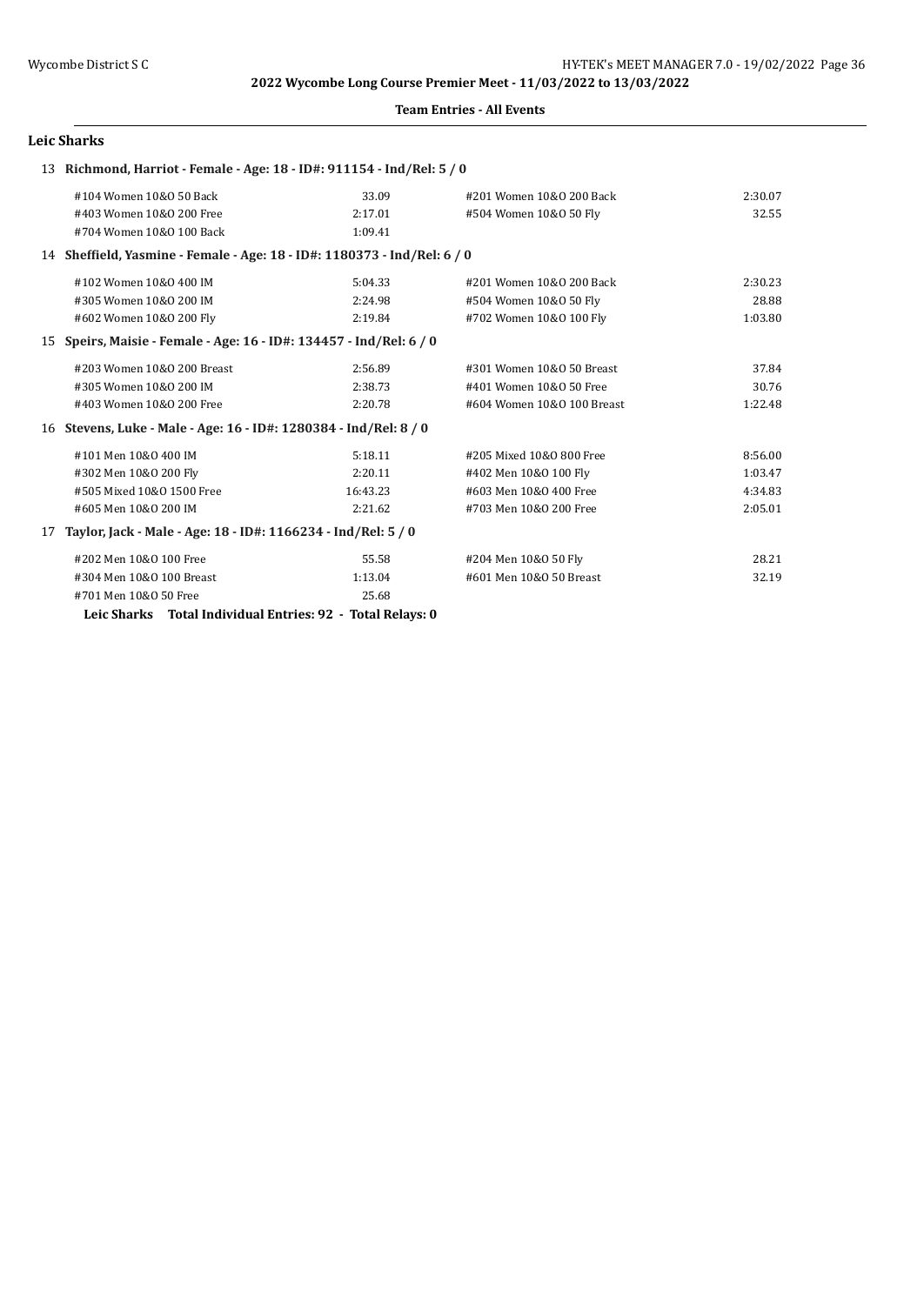#### **Team Entries - All Events**

## **Maidenhead-SE**

| 1 Ashford, Louise - Female - Age: 17 - ID#: 1194256 - Ind/Rel: 4 / 0          |         |                            |          |  |  |
|-------------------------------------------------------------------------------|---------|----------------------------|----------|--|--|
| #205 Mixed 10&0 800 Free                                                      | 9:10.70 | #303 Women 10&0 400 Free   | 4:29.10  |  |  |
| #403 Women 10&0 200 Free                                                      | 2:12.50 | #505 Mixed 10&0 1500 Free  | 18:02.10 |  |  |
| 2 Bacon, Alex - Male - Age: 17 - ID#: 1186120 - Ind/Rel: 7 / 0                |         |                            |          |  |  |
| #202 Men 10&0 100 Free                                                        | 56.58   | #204 Men 10&0 50 Fly       | 27.73    |  |  |
| #402 Men 10&0 100 Fly                                                         | 1:02.48 | #601 Men 10&0 50 Breast    | 33.21    |  |  |
| #605 Men 10&0 200 IM                                                          | 2:19.90 | #701 Men 10&0 50 Free      | 25.89    |  |  |
| #703 Men 10&0 200 Free                                                        | 2:04.50 |                            |          |  |  |
| 3 Booth Rudd, George - Male - Age: 20 - ID#: 970224 - Ind/Rel: 5 / 0          |         |                            |          |  |  |
| #101 Men 10&0 400 IM                                                          | 4:51.04 | #302 Men 10&0 200 Fly      | 2:16.14  |  |  |
| #503 Men 10&0 200 Breast                                                      | 2:31.62 | #605 Men 10&0 200 IM       | 2:13.00  |  |  |
| #703 Men 10&0 200 Free                                                        | 2:01.00 |                            |          |  |  |
| 4 Canton, Sebastian - Male - Age: 14 - ID#: 1314163 - Ind/Rel: 2 / 0          |         |                            |          |  |  |
| #302 Men 10&0 200 Fly                                                         | 2:35.97 | #402 Men 10&0 100 Fly      | 1:08.42  |  |  |
| 5 Charley, Ethan - Male - Age: 14 - ID#: 1208984 - Ind/Rel: 4 / 0             |         |                            |          |  |  |
| #304 Men 10&0 100 Breast                                                      | 1:21.70 | #601 Men 10&0 50 Breast    | 36.98    |  |  |
| #605 Men 10&0 200 IM                                                          | 2:40.00 | #703 Men 10&0 200 Free     | 2:22.10  |  |  |
| 6 Cheli, Lars - Male - Age: 16 - ID#: 1186121 - Ind/Rel: 2 / 0                |         |                            |          |  |  |
| #103 Men 10&0 50 Back                                                         | 36.30   | #601 Men 10&0 50 Breast    | 35.00    |  |  |
| 7 Dean, William - Male - Age: 17 - ID#: 858847 - Ind/Rel: 8 / 0               |         |                            |          |  |  |
| #202 Men 10&0 100 Free                                                        | 54.79   | #204 Men 10&0 50 Fly       | 28.17    |  |  |
| #304 Men 10&0 100 Breast                                                      | 1:06.90 | #503 Men 10&0 200 Breast   | 2:28.30  |  |  |
| #601 Men 10&0 50 Breast                                                       | 30.70   | #605 Men 10&0 200 IM       | 2:16.56  |  |  |
| #701 Men 10&0 50 Free                                                         | 25.23   | #703 Men 10&0 200 Free     | 1:58.50  |  |  |
| 8 Duell, Emilia - Female - Age: 13 - ID#: 1416607 - Ind/Rel: 3 / 0            |         |                            |          |  |  |
| #401 Women 10&0 50 Free                                                       | 30.15   | #403 Women 10&0 200 Free   | 2:27.27  |  |  |
| #502 Women 10&0 100 Free                                                      | 1:05.45 |                            |          |  |  |
| 9 Heard-Norrish, Charlotte - Female - Age: 14 - ID#: 1339024 - Ind/Rel: 7 / 0 |         |                            |          |  |  |
| #104 Women 10&0 50 Back                                                       | 34.12   | #401 Women 10&0 50 Free    | 30.20    |  |  |
| #403 Women 10&0 200 Free                                                      | 2:20.09 | #502 Women 10&0 100 Free   | 1:04.79  |  |  |
| #504 Women 10&0 50 Fly                                                        | 31.94   | #702 Women 10&0 100 Fly    | 1:13.20  |  |  |
| #704 Women 10&0 100 Back                                                      | 1:14.10 |                            |          |  |  |
| 10 Ireland, Caitlin - Female - Age: 17 - ID#: 1158524 - Ind/Rel: 4 / 0        |         |                            |          |  |  |
| #104 Women 10&0 50 Back                                                       | 32.30   | #201 Women 10&0 200 Back   | 2:29.30  |  |  |
| #504 Women 10&0 50 Fly                                                        | 32.96   | #704 Women 10&0 100 Back   | 1:09.80  |  |  |
| 11 Ireland, Johnathan - Male - Age: 14 - ID#: 1314170 - Ind/Rel: 4 / 0        |         |                            |          |  |  |
| #103 Men 10&0 50 Back                                                         | 30.30   | #202 Men 10&0 100 Free     | 1:00.01  |  |  |
| #404 Men 10&0 100 Back                                                        | 1:02.90 | #501 Men 10&0 200 Back     | 2:17.30  |  |  |
| 12 Kennedy, Samuel - Male - Age: 14 - ID#: 1314171 - Ind/Rel: 1 / 0           |         |                            |          |  |  |
| #103 Men 10&0 50 Back                                                         | 34.26   |                            |          |  |  |
| 13 Liew, Hui Qing - Female - Age: 18 - ID#: 1214870 - Ind/Rel: 5 / 0          |         |                            |          |  |  |
| #203 Women 10&0 200 Breast                                                    | 2:52.60 | #301 Women 10&0 50 Breast  | 36.50    |  |  |
| #401 Women 10&0 50 Free                                                       | 28.37   | #504 Women 10&0 50 Fly     | 32.50    |  |  |
| #604 Women 10&0 100 Breast                                                    | 1:19.20 |                            |          |  |  |
| 14 Liew, Junwen - Male - Age: 15 - ID#: 1401456 - Ind/Rel: 2 / 0              |         |                            |          |  |  |
| #304 Men 10&0 100 Breast                                                      | 1:18.30 | #601 Men 10&0 50 Breast    | 35.38    |  |  |
| 15 Mateos-Cantero, Esther - Female - Age: 15 - ID#: 1235223 - Ind/Rel: 2 / 0  |         |                            |          |  |  |
| #203 Women 10&0 200 Breast                                                    | 2:51.60 | #604 Women 10&0 100 Breast | 1:19.10  |  |  |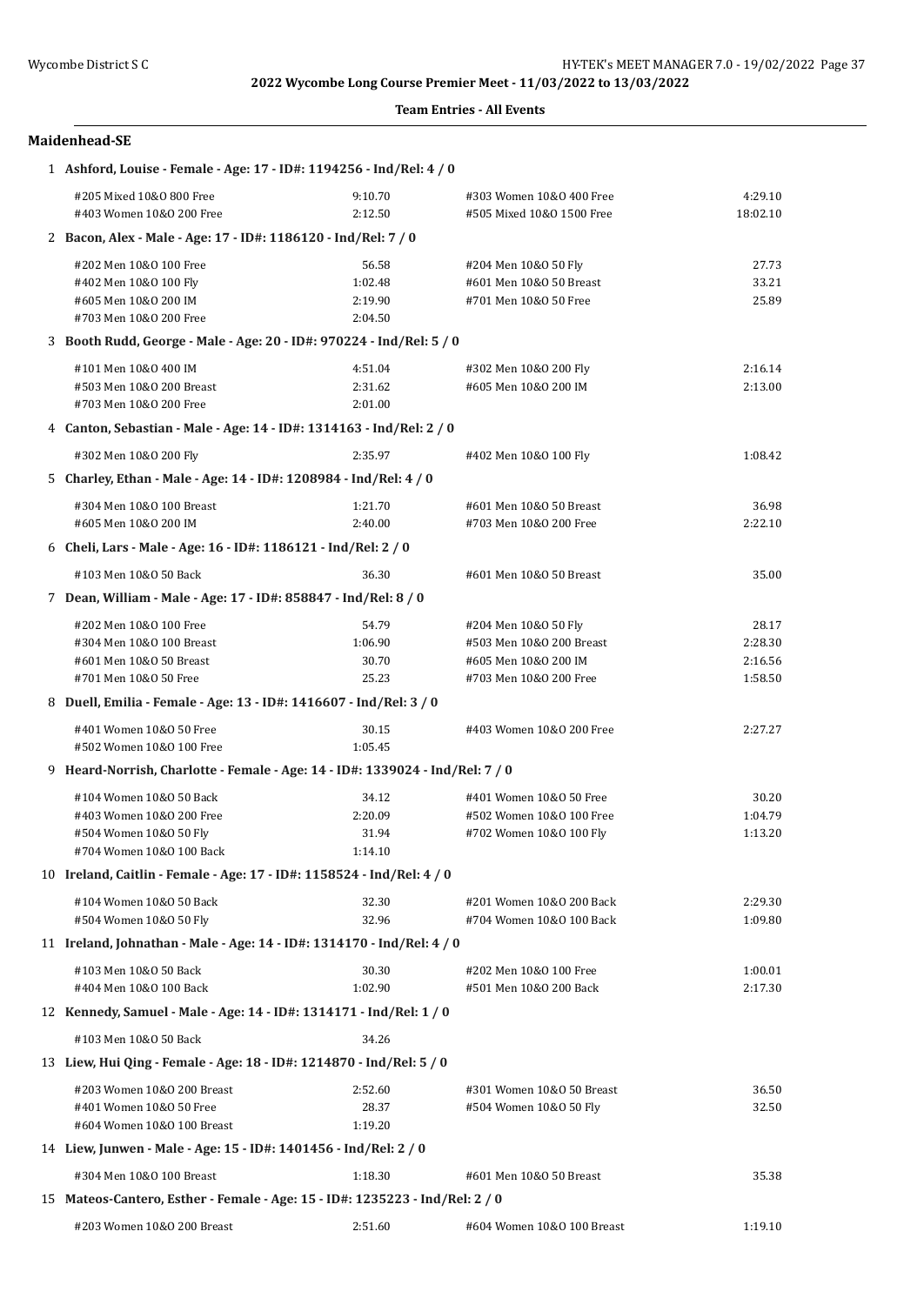#### **Team Entries - All Events**

#### **Maidenhead-SE**

| 16 Mateos-Cantero, Lola - Female - Age: 17 - ID#: 1235224 - Ind/Rel: 5 / 0 |         |                            |         |
|----------------------------------------------------------------------------|---------|----------------------------|---------|
| #201 Women 10&0 200 Back                                                   | 2:27.99 | #303 Women 10&0 400 Free   | 4:39.80 |
| #305 Women 10&0 200 IM                                                     | 2:28.50 | #502 Women 10&0 100 Free   | 1:01.90 |
| #704 Women 10&0 100 Back                                                   | 1:06.30 |                            |         |
| 17 Peczak, Tomasz - Male - Age: 16 - ID#: 1329679 - Ind/Rel: 7 / 0         |         |                            |         |
| #103 Men 10&0 50 Back                                                      | 29.50   | #202 Men 10&0 100 Free     | 56.54   |
| #204 Men 10&0 50 Fly                                                       | 27.87   | #402 Men 10&0 100 Fly      | 1:05.08 |
| #404 Men 10&0 100 Back                                                     | 1:05.06 | #605 Men 10&0 200 IM       | 2:28.04 |
| #701 Men 10&0 50 Free                                                      | 25.63   |                            |         |
| 18 Phillips, Ben - Male - Age: 16 - ID#: 1178614 - Ind/Rel: 3 / 0          |         |                            |         |
| #204 Men 10&0 50 Fly                                                       | 28.10   | #302 Men 10&0 200 Fly      | 2:24.70 |
| #402 Men 10&0 100 Fly                                                      | 1:02.50 |                            |         |
| 19 Platt, Chloe - Female - Age: 14 - ID#: 1339756 - Ind/Rel: 4 / 0         |         |                            |         |
| #301 Women 10&0 50 Breast                                                  | 35.27   | #401 Women 10&0 50 Free    | 28.50   |
| #502 Women 10&0 100 Free                                                   | 1:02.22 | #604 Women 10&0 100 Breast | 1:19.39 |
| 20 Potter, Nathan - Male - Age: 17 - ID#: 1277474 - Ind/Rel: 5 / 0         |         |                            |         |
| #202 Men 10&0 100 Free                                                     | 54.03   | #205 Mixed 10&0 800 Free   | 8:58.20 |
| #603 Men 10&0 400 Free                                                     | 4:16.70 | #701 Men 10&0 50 Free      | 25.07   |
| #703 Men 10&0 200 Free                                                     | 1:57.98 |                            |         |
| 21 Rudd, Jack - Male - Age: 18 - ID#: 1102211 - Ind/Rel: 4 / 0             |         |                            |         |
| #205 Mixed 10&0 800 Free                                                   | 8:47.78 | #501 Men 10&0 200 Back     | 2:15.20 |
| #603 Men 10&0 400 Free                                                     | 4:13.20 | #703 Men 10&0 200 Free     | 2:01.10 |
| 22 Taplin, George - Male - Age: 23 - ID#: 410737 - Ind/Rel: 2 / 0          |         |                            |         |
| #205 Mixed 10&0 800 Free                                                   | 8:39.80 | #703 Men 10&0 200 Free     | 2:06.60 |
| Maidenhead-SE Total Individual Entries: 90 - Total Relays: 0               |         |                            |         |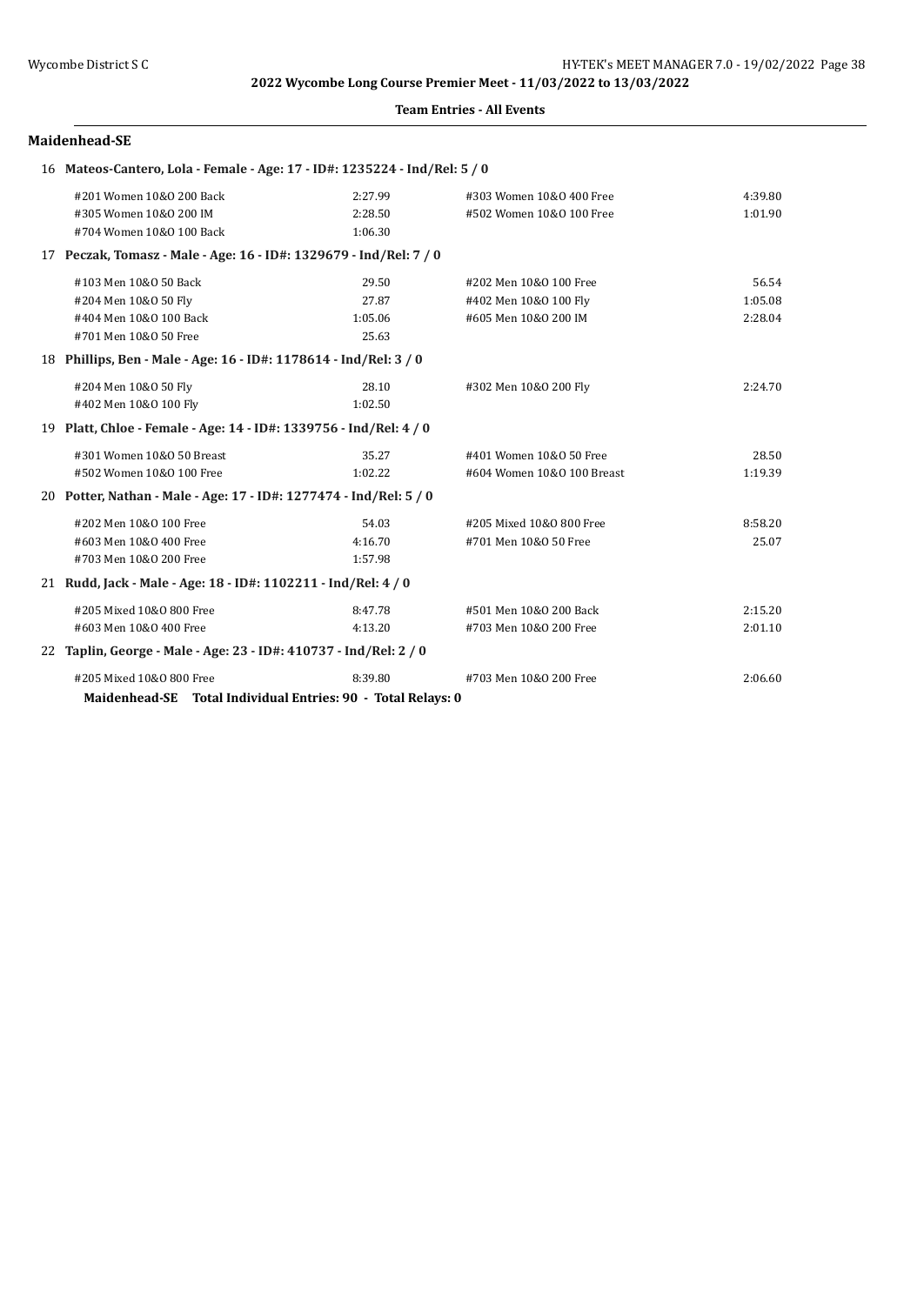|  | <b>Team Entries - All Events</b> |  |  |
|--|----------------------------------|--|--|
|--|----------------------------------|--|--|

| <b>Maidstone SC</b>                                                                                        |                                          |                                                                                                   |                                        |
|------------------------------------------------------------------------------------------------------------|------------------------------------------|---------------------------------------------------------------------------------------------------|----------------------------------------|
| 1 Conner, Amy - Female - Age: 16 - ID#: 1215424 - Ind/Rel: 4 / 0                                           |                                          |                                                                                                   |                                        |
| #104 Women 10&0 50 Back<br>#301 Women 10&0 50 Breast                                                       | 33.30<br>38.40                           | #203 Women 10&0 200 Breast<br>#401 Women 10&0 50 Free                                             | 2:56.00<br>29.50                       |
| 2 Dada, Lanre - Male - Age: 12 - ID#: 1491146 - Ind/Rel: 1 / 0                                             |                                          |                                                                                                   |                                        |
| #103 Men 10&0 50 Back                                                                                      | 36.70                                    |                                                                                                   |                                        |
| 3 Ekstrom, Freja - Female - Age: 14 - ID#: 1346535 - Ind/Rel: 1 / 0                                        |                                          |                                                                                                   |                                        |
| #201 Women 10&0 200 Back                                                                                   | 2:42.50                                  |                                                                                                   |                                        |
| 4 Harmer, Sebastian - Male - Age: 13 - ID#: 1439516 - Ind/Rel: 1 / 0                                       |                                          |                                                                                                   |                                        |
| #103 Men 10&0 50 Back                                                                                      | 35.08                                    |                                                                                                   |                                        |
| 5 Irwin, Katharine - Female - Age: 14 - ID#: 1238263 - Ind/Rel: 2 / 0                                      |                                          |                                                                                                   |                                        |
| #303 Women 10&0 400 Free                                                                                   | 4:57.80                                  | #403 Women 10&0 200 Free                                                                          | 2:21.60                                |
| 6 James, Amelia - Female - Age: 14 - ID#: 1247802 - Ind/Rel: 1 / 0                                         |                                          |                                                                                                   |                                        |
| #604 Women 10&0 100 Breast                                                                                 | 1:26.60                                  |                                                                                                   |                                        |
| 7 Murphy, Hannah - Female - Age: 15 - ID#: 1291923 - Ind/Rel: 5 / 0                                        |                                          |                                                                                                   |                                        |
| #305 Women 10&0 200 IM<br>#403 Women 10&0 200 Free<br>#504 Women 10&0 50 Fly                               | 2:29.10<br>2:14.30<br>30.63              | #401 Women 10&0 50 Free<br>#502 Women 10&0 100 Free                                               | 28.14<br>1:01.10                       |
| 8 Outram, Abbie - Female - Age: 16 - ID#: 1242996 - Ind/Rel: 2 / 0                                         |                                          |                                                                                                   |                                        |
| #602 Women 10&0 200 Fly                                                                                    | 2:30.00                                  | #702 Women 10&0 100 Fly                                                                           | 1:07.60                                |
| 9 Phillips, Rebecca - Female - Age: 18 - ID#: 926763 - Ind/Rel: 1 / 0                                      |                                          |                                                                                                   |                                        |
| #401 Women 10&0 50 Free                                                                                    | 30.70                                    |                                                                                                   |                                        |
| 10 Ramsay, Calli - Female - Age: 13 - ID#: 1331777 - Ind/Rel: 3 / 0                                        |                                          |                                                                                                   |                                        |
| #502 Women 10&0 100 Free<br>#702 Women 10&0 100 Fly                                                        | 1:06.40<br>1:12.90                       | #604 Women 10&0 100 Breast                                                                        | 1:28.30                                |
| 11 Sereki, Ralph - Male - Age: 14 - ID#: 1481549 - Ind/Rel: 8 / 0                                          |                                          |                                                                                                   |                                        |
| #103 Men 10&0 50 Back<br>#204 Men 10&0 50 Fly<br>#402 Men 10&0 100 Fly<br>#701 Men 10&0 50 Free            | 31.80<br>26.94<br>1:01.95<br>26.19       | #202 Men 10&0 100 Free<br>#302 Men 10&0 200 Fly<br>#605 Men 10&0 200 IM<br>#703 Men 10&0 200 Free | 58.15<br>2:28.60<br>2:24.30<br>2:09.00 |
| 12 Smith, Evie - Female - Age: 15 - ID#: 1279992 - Ind/Rel: 7 / 0                                          |                                          |                                                                                                   |                                        |
| #102 Women 10&0 400 IM<br>#203 Women 10&0 200 Breast<br>#305 Women 10&0 200 IM<br>#403 Women 10&0 200 Free | 5:16.50<br>2:47.40<br>2:29.60<br>2:16.50 | #104 Women 10&0 50 Back<br>#301 Women 10&0 50 Breast<br>#401 Women 10&0 50 Free                   | 32.21<br>36.60<br>28.44                |
| 13 Stockwell, Liam - Male - Age: 15 - ID#: 1284645 - Ind/Rel: 1 / 0                                        |                                          |                                                                                                   |                                        |
| #601 Men 10&0 50 Breast<br>Maidstone SC Total Individual Entries: 37 - Total Relays: 0                     | 36.40                                    |                                                                                                   |                                        |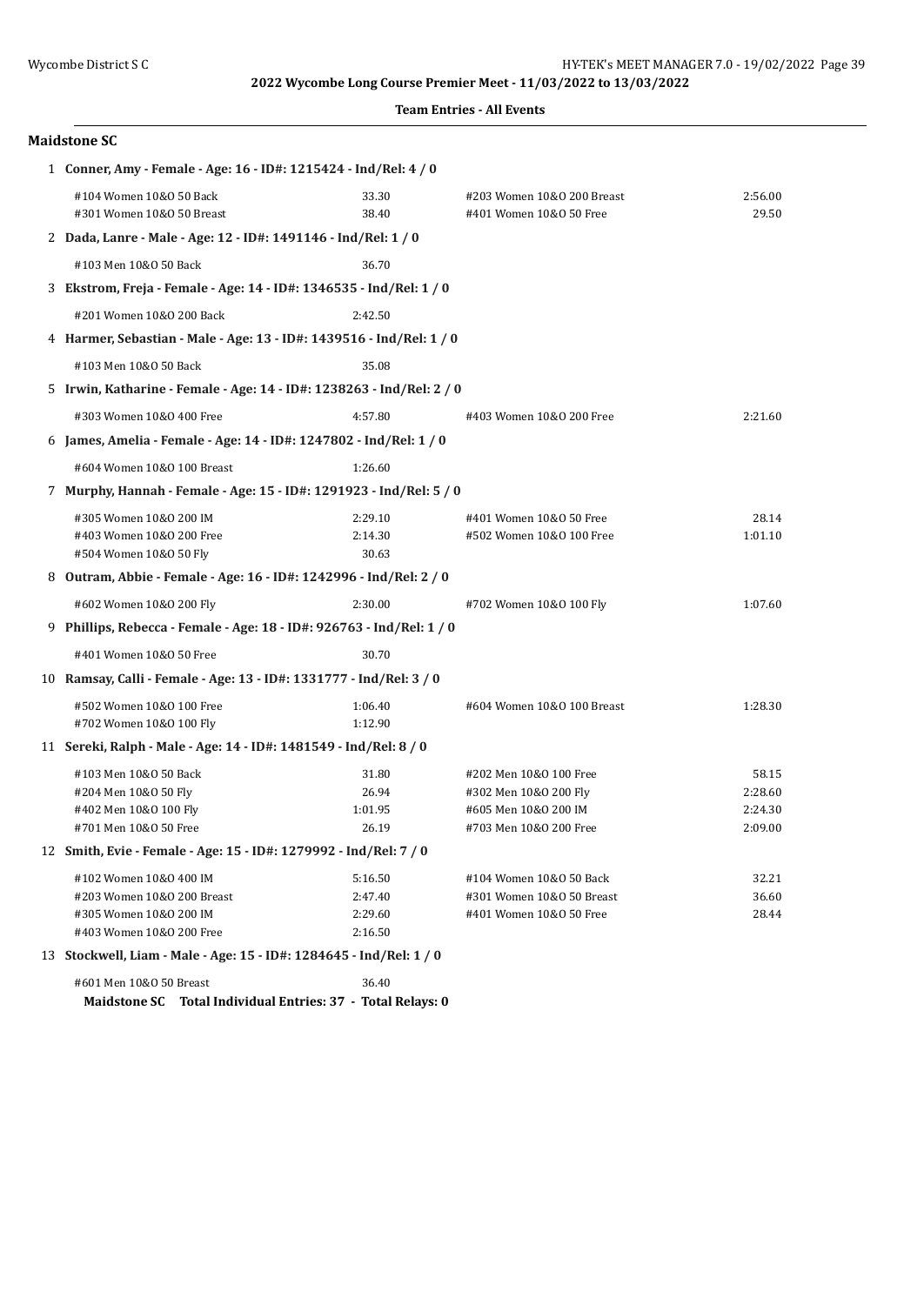#### **Team Entries - All Events**

|   | <b>Mid Sussex</b>                                                                                                                                                    |                                      |                                                                               |                           |  |  |
|---|----------------------------------------------------------------------------------------------------------------------------------------------------------------------|--------------------------------------|-------------------------------------------------------------------------------|---------------------------|--|--|
|   | 1 Abrams, Bethany - Female - Age: 17 - ID#: 1294348 - Ind/Rel: 3 / 0                                                                                                 |                                      |                                                                               |                           |  |  |
|   | #301 Women 10&0 50 Breast<br>#403 Women 10&0 200 Free                                                                                                                | 36.10<br>2:14.10                     | #401 Women 10&0 50 Free                                                       | 28.80                     |  |  |
|   | 2 Abrams, Kirsten - Female - Age: 14 - ID#: 1306909 - Ind/Rel: 5 / 0                                                                                                 |                                      |                                                                               |                           |  |  |
|   | #205 Mixed 10&0 800 Free<br>#401 Women 10&0 50 Free<br>#604 Women 10&0 100 Breast                                                                                    | 9:47.09<br>29.60<br>1:20.00          | #305 Women 10&0 200 IM<br>#502 Women 10&0 100 Free                            | 2:32.70<br>1:02.60        |  |  |
|   | 3 Allen, Ruby - Female - Age: 16 - ID#: 788244 - Ind/Rel: 1 / 0                                                                                                      |                                      |                                                                               |                           |  |  |
|   | #401 Women 10&0 50 Free                                                                                                                                              | 31.20                                |                                                                               |                           |  |  |
|   | 4 Andrews, Alexander - Male - Age: 15 - ID#: 1437803 - Ind/Rel: 7 / 0                                                                                                |                                      |                                                                               |                           |  |  |
|   | #103 Men 10&0 50 Back<br>#204 Men 10&0 50 Fly<br>#404 Men 10&0 100 Back<br>#703 Men 10&0 200 Free<br>5 Barr, Joseph - Male - Age: 17 - ID#: 1318707 - Ind/Rel: 1 / 0 | 33.00<br>29.00<br>1:08.00<br>2:08.30 | #202 Men 10&0 100 Free<br>#402 Men 10&0 100 Fly<br>#701 Men 10&0 50 Free      | 58.80<br>1:04.10<br>27.30 |  |  |
|   | #601 Men 10&0 50 Breast                                                                                                                                              | 36.20                                |                                                                               |                           |  |  |
|   | 6 Cannon, Mackenzie - Male - Age: 20 - ID#: 735875 - Ind/Rel: 3 / 0                                                                                                  |                                      |                                                                               |                           |  |  |
|   | #304 Men 10&0 100 Breast<br>#601 Men 10&0 50 Breast                                                                                                                  | 1:04.80<br>29.70                     | #503 Men 10&0 200 Breast                                                      | 2:23.10                   |  |  |
|   | 7 Charman, Oliver - Male - Age: 14 - ID#: 1510539 - Ind/Rel: 2 / 0                                                                                                   |                                      |                                                                               |                           |  |  |
|   | #103 Men 10&0 50 Back                                                                                                                                                | 33.90                                | #404 Men 10&0 100 Back                                                        | 1:14.40                   |  |  |
| 8 | Colpus, Hannah - Female - Age: 17 - ID#: 1278726 - Ind/Rel: 3 / 0                                                                                                    |                                      |                                                                               |                           |  |  |
|   | #401 Women 10&0 50 Free<br>#502 Women 10&0 100 Free                                                                                                                  | 29.50<br>1:03.70                     | #403 Women 10&0 200 Free                                                      | 2:20.60                   |  |  |
|   | 9 Davies, Rachel - Female - Age: 17 - ID#: 1246867 - Ind/Rel: 2 / 0                                                                                                  |                                      |                                                                               |                           |  |  |
|   | #401 Women 10&0 50 Free                                                                                                                                              | 30.10                                | #504 Women 10&0 50 Fly                                                        | 32.40                     |  |  |
|   | 10 Edwards, Michael - Male - Age: 18 - ID#: 937567 - Ind/Rel: 4 / 0                                                                                                  |                                      |                                                                               |                           |  |  |
|   | #304 Men 10&0 100 Breast<br>#601 Men 10&0 50 Breast                                                                                                                  | 1:06.80<br>30.70                     | #503 Men 10&0 200 Breast<br>#605 Men 10&0 200 IM                              | 2:27.50<br>2:16.90        |  |  |
|   | 11 Forcier, Millie - Female - Age: 18 - ID#: 1117471 - Ind/Rel: 6 / 0                                                                                                |                                      |                                                                               |                           |  |  |
|   | #201 Women 10&0 200 Back<br>#502 Women 10&0 100 Free<br>#702 Women 10&0 100 Fly                                                                                      | 2:30.20<br>1:01.50<br>1:07.78        | #401 Women 10&0 50 Free<br>#504 Women 10&0 50 Fly<br>#704 Women 10&0 100 Back | 28.90<br>31.00<br>1:07.90 |  |  |
|   | 12 Gairdner, Georgia - Female - Age: 15 - ID#: 1348862 - Ind/Rel: 2 / 0                                                                                              |                                      |                                                                               |                           |  |  |
|   | #104 Women 10&0 50 Back                                                                                                                                              | 35.20                                | #401 Women 10&0 50 Free                                                       | 31.00                     |  |  |
|   | 13 Gale, Charlie - Female - Age: 18 - ID#: 875802 - Ind/Rel: 2 / 0                                                                                                   |                                      |                                                                               |                           |  |  |
|   | #301 Women 10&0 50 Breast                                                                                                                                            | 39.20                                | #401 Women 10&0 50 Free                                                       | 31.20                     |  |  |
|   | 14 Goodwin, Arabella - Female - Age: 14 - ID#: 1298863 - Ind/Rel: 3 / 0                                                                                              |                                      |                                                                               |                           |  |  |
|   | #104 Women 10&0 50 Back<br>#401 Women 10&0 50 Free                                                                                                                   | 35.30<br>31.10                       | #201 Women 10&0 200 Back                                                      | 2:41.40                   |  |  |
|   | 15 Goodwin, Ella - Female - Age: 16 - ID#: 1134915 - Ind/Rel: 2 / 0                                                                                                  |                                      |                                                                               |                           |  |  |
|   | #104 Women 10&0 50 Back                                                                                                                                              | 34.50                                | #401 Women 10&0 50 Free                                                       | 30.60                     |  |  |
|   | 16 Johnson, Charlotte - Female - Age: 19 - ID#: 1182439 - Ind/Rel: 2 / 0                                                                                             |                                      |                                                                               |                           |  |  |
|   | #305 Women 10&0 200 IM                                                                                                                                               | 2:25.40                              | #505 Mixed 10&0 1500 Free                                                     | 18:13.90                  |  |  |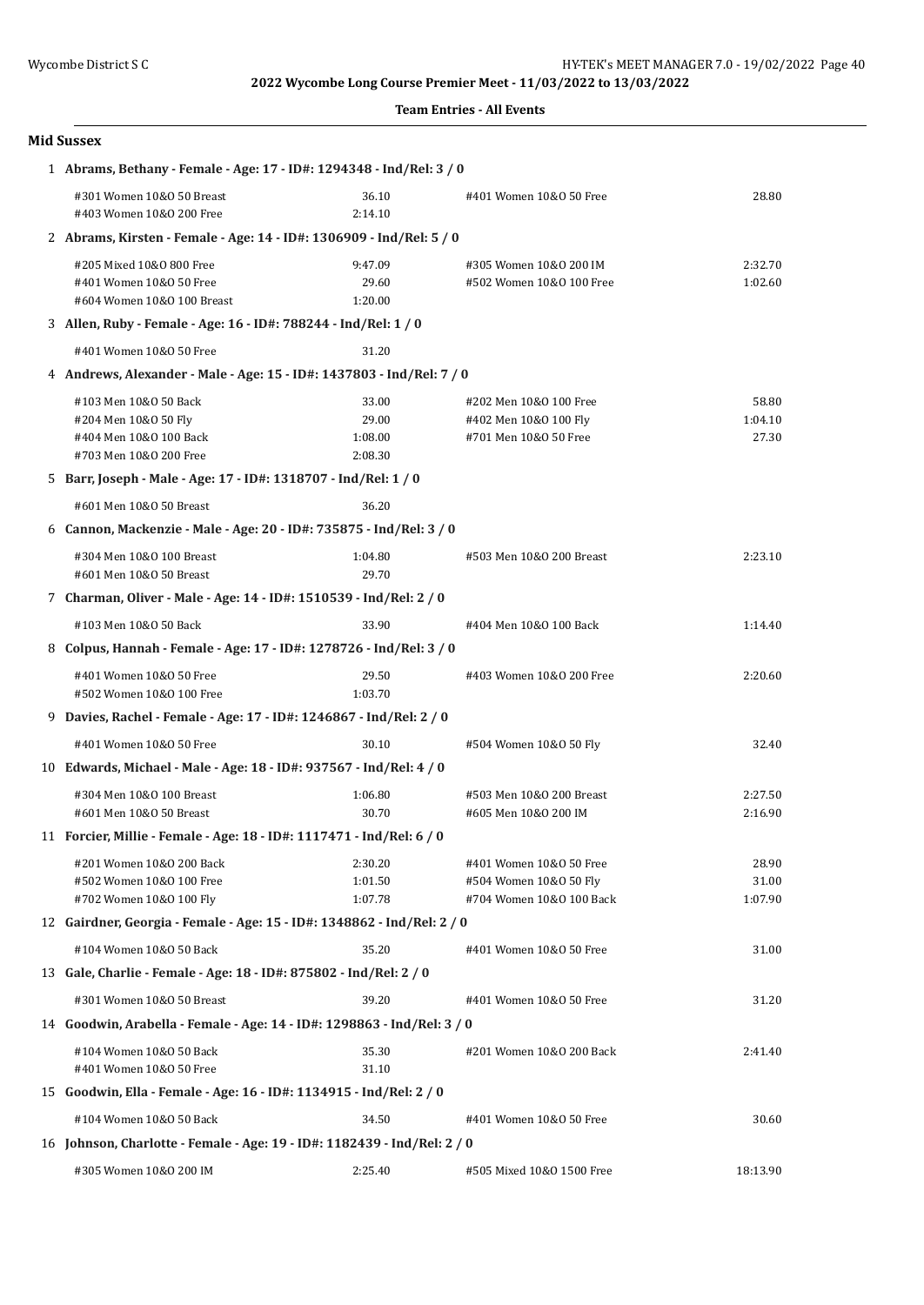**Team Entries - All Events**

| <b>Mid Sussex</b>                                                                                 |                           |                                                                                  |                               |  |  |
|---------------------------------------------------------------------------------------------------|---------------------------|----------------------------------------------------------------------------------|-------------------------------|--|--|
| 17 King, Bethany - Female - Age: 15 - ID#: 1138845 - Ind/Rel: 5 / 0                               |                           |                                                                                  |                               |  |  |
| #301 Women 10&0 50 Breast<br>#401 Women 10&0 50 Free<br>#504 Women 10&0 50 Fly                    | 39.40<br>30.00<br>33.10   | #305 Women 10&0 200 IM<br>#403 Women 10&0 200 Free                               | 2:37.90<br>2:20.10            |  |  |
| 18 Logan, Arthur - Male - Age: 18 - ID#: 1230190 - Ind/Rel: 4 / 0                                 |                           |                                                                                  |                               |  |  |
| #101 Men 10&0 400 IM<br>#605 Men 10&0 200 IM                                                      | 4:45.00<br>2:13.10        | #603 Men 10&0 400 Free<br>#703 Men 10&0 200 Free                                 | 4:08.40<br>1:57.70            |  |  |
| 19 Metcalfe, Matthew - Male - Age: 15 - ID#: 1335544 - Ind/Rel: 4 / 0                             |                           |                                                                                  |                               |  |  |
| #103 Men 10&0 50 Back<br>#404 Men 10&0 100 Back                                                   | 30.30<br>1:06.80          | #204 Men 10&0 50 Fly<br>#701 Men 10&0 50 Free                                    | 29.50<br>27.10                |  |  |
| 20 Murray, Ross - Male - Age: 17 - ID#: 1309651 - Ind/Rel: 3 / 0                                  |                           |                                                                                  |                               |  |  |
| #204 Men 10&0 50 Fly<br>#402 Men 10&0 100 Fly                                                     | 27.20<br>59.50            | #304 Men 10&0 100 Breast                                                         | 1:09.40                       |  |  |
| 21 Noar, Florence - Female - Age: 16 - ID#: 1402166 - Ind/Rel: 3 / 0                              |                           |                                                                                  |                               |  |  |
| #104 Women 10&0 50 Back<br>#704 Women 10&0 100 Back                                               | 34.30<br>1:13.50          | #401 Women 10&0 50 Free                                                          | 30.80                         |  |  |
| 22 Robinson, Harry - Male - Age: 18 - ID#: 1182438 - Ind/Rel: 4 / 0                               |                           |                                                                                  |                               |  |  |
| #202 Men 10&0 100 Free<br>#701 Men 10&0 50 Free                                                   | 54.10<br>25.10            | #204 Men 10&0 50 Fly<br>#703 Men 10&0 200 Free                                   | 27.94<br>1:59.60              |  |  |
| 23 Sait, Erika - Female - Age: 16 - ID#: 1294300 - Ind/Rel: 2 / 0                                 |                           |                                                                                  |                               |  |  |
| #301 Women 10&0 50 Breast                                                                         | 36.60                     | #604 Women 10&0 100 Breast                                                       | 1:21.30                       |  |  |
| 24 Shaw, Sophie - Female - Age: 20 - ID#: 865023 - Ind/Rel: 2 / 0                                 |                           |                                                                                  |                               |  |  |
| #201 Women 10&0 200 Back<br>25 Steer, Isabelle - Female - Age: 16 - ID#: 1279863 - Ind/Rel: 5 / 0 | 2:12.90                   | #704 Women 10&0 100 Back                                                         | 1:01.80                       |  |  |
|                                                                                                   |                           |                                                                                  |                               |  |  |
| #104 Women 10&0 50 Back<br>#401 Women 10&0 50 Free<br>#704 Women 10&0 100 Back                    | 31.00<br>29.80<br>1:06.90 | #201 Women 10&0 200 Back<br>#504 Women 10&0 50 Fly                               | 2:30.60<br>30.80              |  |  |
| 26 Symonds, Isabelle - Female - Age: 14 - ID#: 1341606 - Ind/Rel: 6 / 0                           |                           |                                                                                  |                               |  |  |
| #104 Women 10&0 50 Back<br>#401 Women 10&0 50 Free<br>#504 Women 10&0 50 Fly                      | 32.30<br>29.90<br>32.30   | #201 Women 10&0 200 Back<br>#502 Women 10&0 100 Free<br>#704 Women 10&0 100 Back | 2:31.50<br>1:05.50<br>1:08.90 |  |  |
| 27 Topping, Mollie - Female - Age: 15 - ID#: 1349558 - Ind/Rel: 4 / 0                             |                           |                                                                                  |                               |  |  |
| #203 Women 10&0 200 Breast<br>#305 Women 10&0 200 IM                                              | 2:46.10<br>2:40.60        | #301 Women 10&0 50 Breast<br>#604 Women 10&0 100 Breast                          | 35.40<br>1:16.60              |  |  |
| 28 Urban, Michal - Male - Age: 14 - ID#: 1312896 - Ind/Rel: 1 / 0                                 |                           |                                                                                  |                               |  |  |
| #605 Men 10&0 200 IM                                                                              | 2:47.20                   |                                                                                  |                               |  |  |
| 29 Wiles, Samuel - Male - Age: 18 - ID#: 974444 - Ind/Rel: 2 / 0                                  |                           |                                                                                  |                               |  |  |
| #204 Men 10&0 50 Fly                                                                              | 27.20                     | #402 Men 10&0 100 Fly                                                            | 59.60                         |  |  |

**Mid Sussex Total Individual Entries: 93 - Total Relays: 0**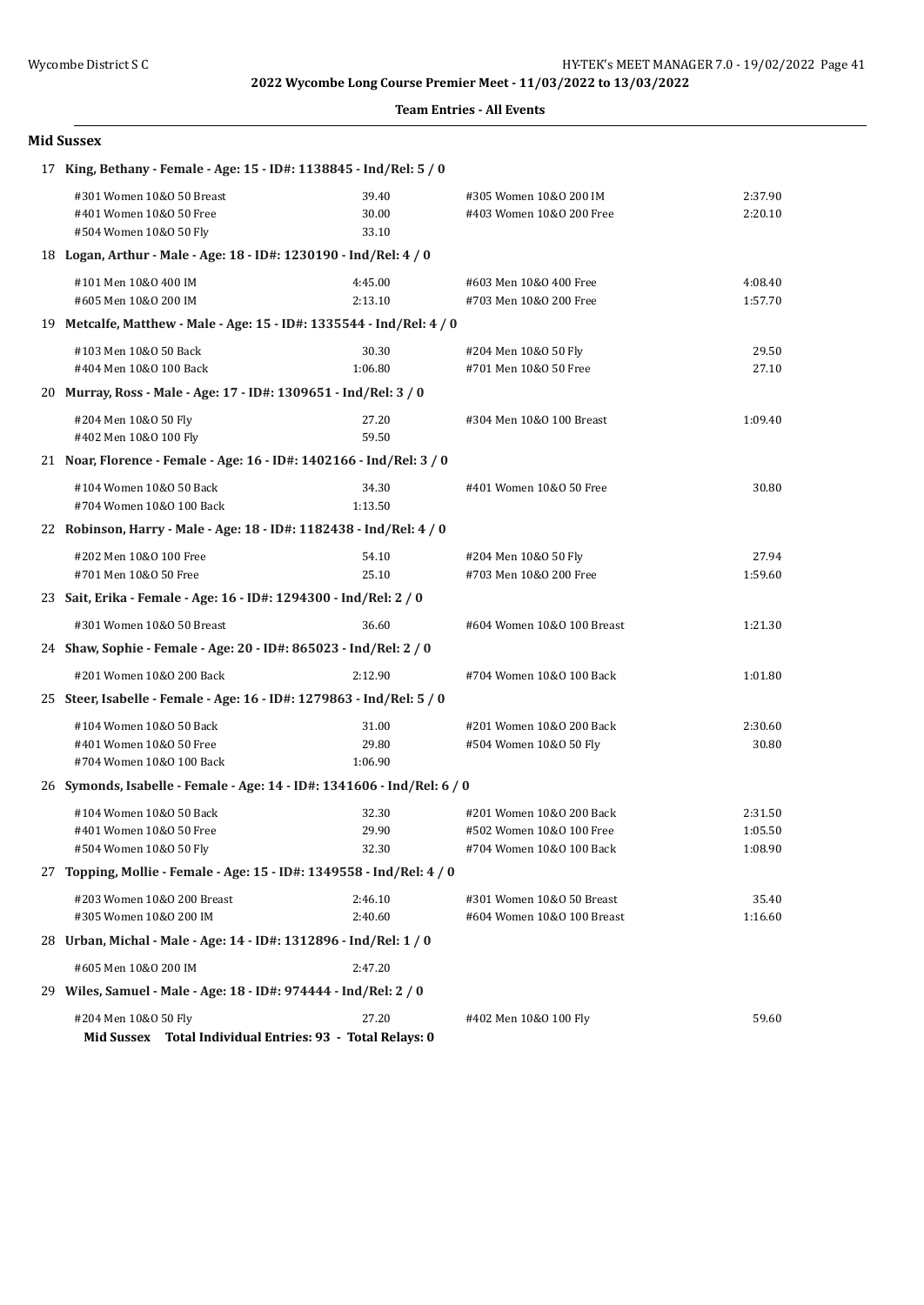| <b>Team Entries - All Events</b> |  |  |
|----------------------------------|--|--|
|----------------------------------|--|--|

| Newbury-SE                                                              |         |                           |         |  |  |
|-------------------------------------------------------------------------|---------|---------------------------|---------|--|--|
| 1 Apps, Lily - Female - Age: 17 - ID#: 1242065 - Ind/Rel: 4 / 0         |         |                           |         |  |  |
| #104 Women 10&0 50 Back                                                 | 34.20   | #401 Women 10&0 50 Free   | 30.28   |  |  |
| #403 Women 10&0 200 Free                                                | 2:20.30 | #704 Women 10&0 100 Back  | 1:11.70 |  |  |
| 2 Bevan, Olivia - Female - Age: 17 - ID#: 1160295 - Ind/Rel: 3 / 0      |         |                           |         |  |  |
| #401 Women 10&0 50 Free                                                 | 29.00   | #403 Women 10&0 200 Free  | 2:18.00 |  |  |
| #502 Women 10&0 100 Free                                                | 1:02.80 |                           |         |  |  |
| 3 Bosley, Lucy - Female - Age: 15 - ID#: 1294083 - Ind/Rel: 1 / 0       |         |                           |         |  |  |
| #104 Women 10&0 50 Back                                                 | 34.88   |                           |         |  |  |
| 4 Emberlin, Christopher - Male - Age: 15 - ID#: 971432 - Ind/Rel: 4 / 0 |         |                           |         |  |  |
| #202 Men 10&0 100 Free                                                  | 59.37   | #605 Men 10&0 200 IM      | 2:29.10 |  |  |
| #701 Men 10&0 50 Free                                                   | 27.80   | #703 Men 10&0 200 Free    | 2:10.20 |  |  |
| 5 Holland, Abigail - Female - Age: 18 - ID#: 1157124 - Ind/Rel: 5 / 0   |         |                           |         |  |  |
| #303 Women 10&0 400 Free                                                | 4:49.38 | #401 Women 10&0 50 Free   | 29.69   |  |  |
| #403 Women 10&0 200 Free                                                | 2:16.63 | #602 Women 10&0 200 Fly   | 2:26.04 |  |  |
| #702 Women 10&0 100 Fly                                                 | 1:08.10 |                           |         |  |  |
| 6 Hood, Jonah - Male - Age: 17 - ID#: 1345434 - Ind/Rel: 1 / 0          |         |                           |         |  |  |
| #603 Men 10&0 400 Free                                                  | 4:33.10 |                           |         |  |  |
| 7 Humphreys, Georgia - Female - Age: 17 - ID#: 1209906 - Ind/Rel: 2 / 0 |         |                           |         |  |  |
| #201 Women 10&0 200 Back                                                | 2:27.20 | #704 Women 10&0 100 Back  | 1:09.80 |  |  |
| 8 Leach, Jamie - Male - Age: 15 - ID#: 1285326 - Ind/Rel: 7 / 0         |         |                           |         |  |  |
| #202 Men 10&0 100 Free                                                  | 57.79   | #304 Men 10&0 100 Breast  | 1:14.11 |  |  |
| #601 Men 10&0 50 Breast                                                 | 34.12   | #603 Men 10&0 400 Free    | 4:31.60 |  |  |
| #605 Men 10&0 200 IM                                                    | 2:29.20 | #701 Men 10&0 50 Free     | 26.99   |  |  |
| #703 Men 10&0 200 Free                                                  | 2:08.47 |                           |         |  |  |
| 9 Patterson, Anna - Female - Age: 15 - ID#: 1352143 - Ind/Rel: 1 / 0    |         |                           |         |  |  |
| #303 Women 10&0 400 Free                                                | 4:57.30 |                           |         |  |  |
| 10 Peters, Alice - Female - Age: 16 - ID#: 1227356 - Ind/Rel: 1 / 0     |         |                           |         |  |  |
| #303 Women 10&0 400 Free                                                | 4:56.60 |                           |         |  |  |
| 11 Wade, Eloise - Female - Age: 16 - ID#: 883965 - Ind/Rel: 6 / 0       |         |                           |         |  |  |
| #203 Women 10&0 200 Breast                                              | 2:56.80 | #301 Women 10&0 50 Breast | 37.10   |  |  |
| #305 Women 10&0 200 IM                                                  | 2:39.26 | #403 Women 10&0 200 Free  | 2:19.00 |  |  |
| #604 Women 10&0 100 Breast                                              | 1:19.60 | #702 Women 10&0 100 Fly   | 1:09.40 |  |  |
| Newbury-SE Total Individual Entries: 35 - Total Relays: 0               |         |                           |         |  |  |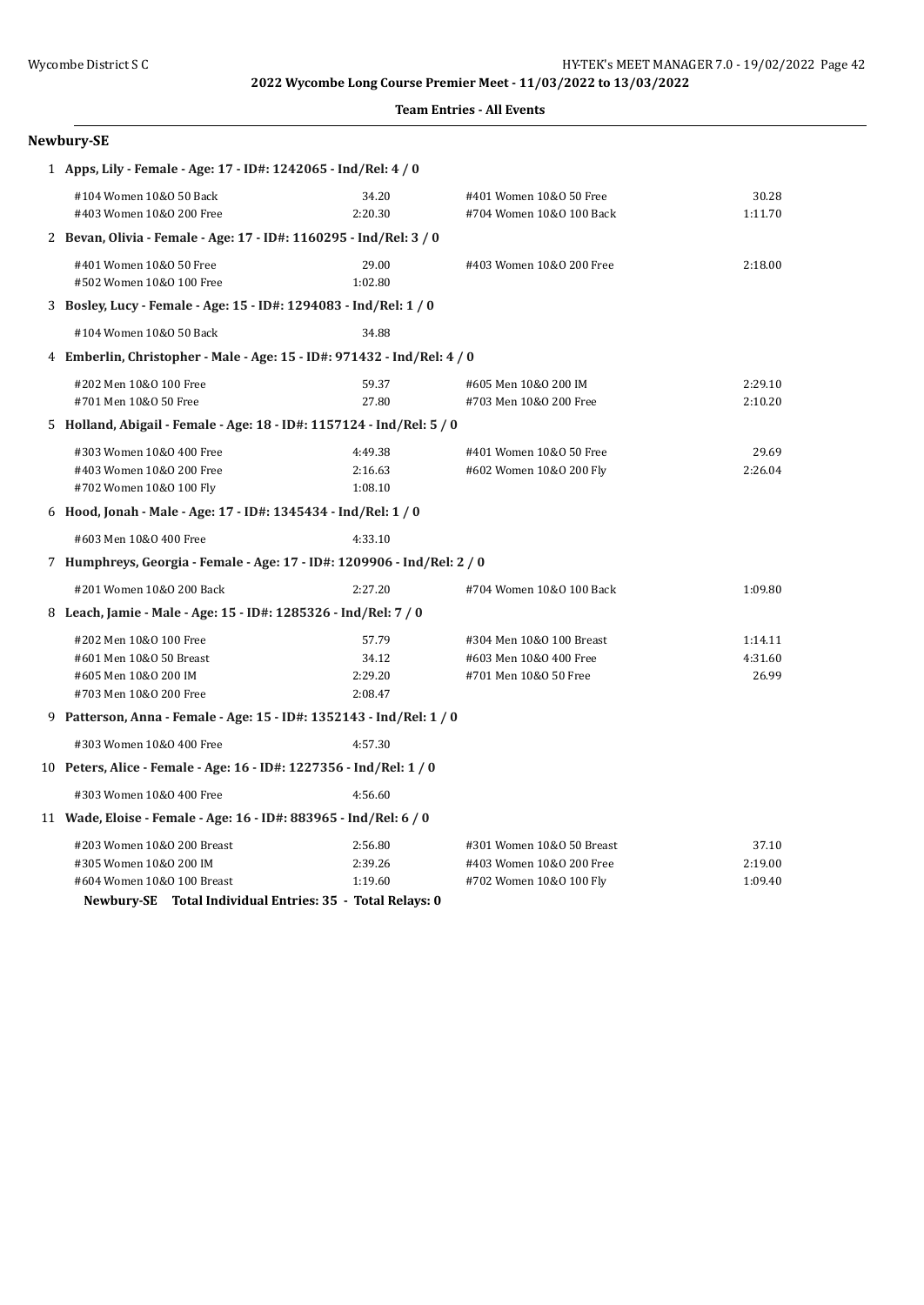### **Team Entries - All Events**

| 1 Balnyte, Ermita - Female - Age: 14 - Ind/Rel: 8 / 0             |         |                            |          |  |  |
|-------------------------------------------------------------------|---------|----------------------------|----------|--|--|
| #102 Women 10&0 400 IM                                            | 5:27.20 | #203 Women 10&0 200 Breast | 2:54.60  |  |  |
| #301 Women 10&0 50 Breast                                         | 37.78   | #305 Women 10&0 200 IM     | 2:39.80  |  |  |
| #403 Women 10&0 200 Free                                          | 2:18.30 | #502 Women 10&0 100 Free   | 1:04.80  |  |  |
| #604 Women 10&0 100 Breast                                        | 1:21.50 | #704 Women 10&0 100 Back   | 1:12.90  |  |  |
| 2 Beard, Olivia - Female - Age: 14 - Ind/Rel: 7 / 0               |         |                            |          |  |  |
| #102 Women 10&0 400 IM                                            | 5:34.92 | #205 Mixed 10&0 800 Free   | 9:50.90  |  |  |
| #303 Women 10&0 400 Free                                          | 4:46.50 | #403 Women 10&0 200 Free   | 2:17.10  |  |  |
| #502 Women 10&0 100 Free                                          | 1:04.60 | #504 Women 10&0 50 Fly     | 31.70    |  |  |
| #702 Women 10&0 100 Fly                                           | 1:09.65 |                            |          |  |  |
| 3 Bursztyn, Neve - Female - Age: 15 - Ind/Rel: 6 / 0              |         |                            |          |  |  |
| #102 Women 10&0 400 IM                                            | 5:28.40 | #203 Women 10&0 200 Breast | 2:56.10  |  |  |
| #305 Women 10&0 200 IM                                            | 2:33.80 | #401 Women 10&0 50 Free    | 30.80    |  |  |
| #602 Women 10&0 200 Fly                                           | 2:40.40 | #702 Women 10&0 100 Fly    | 1:12.60  |  |  |
| 4 Callaghan-Wetton, Charlotte - Female - Age: 13 - Ind/Rel: 4 / 0 |         |                            |          |  |  |
| #201 Women 10&0 200 Back                                          | 2:35.60 | #305 Women 10&0 200 IM     | 2:41.70  |  |  |
| #401 Women 10&0 50 Free                                           | 30.60   | #403 Women 10&0 200 Free   | 2:22.05  |  |  |
| 5 Carter, Jessica - Female - Age: 15 - Ind/Rel: 7 / 0             |         |                            |          |  |  |
| #102 Women 10&0 400 IM                                            | 5:32.90 | #203 Women 10&0 200 Breast | 2:58.80  |  |  |
| #205 Mixed 10&0 800 Free                                          | 9:45.80 | #303 Women 10&0 400 Free   | 4:46.20  |  |  |
| #403 Women 10&0 200 Free                                          | 2:17.60 | #505 Mixed 10&0 1500 Free  | 19:14.20 |  |  |
| #604 Women 10&0 100 Breast                                        | 1:25.10 |                            |          |  |  |
| 6 Coleman, Samantha - Female - Age: 17 - Ind/Rel: 8 / 0           |         |                            |          |  |  |
| #203 Women 10&0 200 Breast                                        | 2:55.80 | #305 Women 10&0 200 IM     | 2:31.90  |  |  |
| #401 Women 10&0 50 Free                                           | 29.02   | #403 Women 10&0 200 Free   | 2:11.90  |  |  |
| #502 Women 10&0 100 Free                                          | 1:01.30 | #504 Women 10&0 50 Fly     | 30.86    |  |  |
| #604 Women 10&0 100 Breast                                        | 1:22.20 | #702 Women 10&0 100 Fly    | 1:10.19  |  |  |
| 7 Davaadorj, Kim - Male - Age: 17 - Ind/Rel: 6 / 0                |         |                            |          |  |  |
| #304 Men 10&0 100 Breast                                          | 1:10.20 | #503 Men 10&0 200 Breast   | 2:33.10  |  |  |
| #601 Men 10&0 50 Breast                                           | 32.80   | #605 Men 10&0 200 IM       | 2:21.10  |  |  |
| #701 Men 10&0 50 Free                                             | 27.15   | #703 Men 10&0 200 Free     | 2:06.10  |  |  |
| 8 Day, Eliot - Male - Age: 20 - Ind/Rel: 3 / 0                    |         |                            |          |  |  |
| #204 Men 10&0 50 Fly                                              | 26.60   | #302 Men 10&0 200 Fly      | 2:04.70  |  |  |
| #402 Men 10&0 100 Fly                                             | 56.80   |                            |          |  |  |
| 9 Daybell, Chloe - Female - Age: 17 - Ind/Rel: 7 / 0              |         |                            |          |  |  |
| #102 Women 10&0 400 IM                                            | 5:18.80 | #203 Women 10&0 200 Breast | 2:49.60  |  |  |
| #301 Women 10&0 50 Breast                                         | 35.72   | #305 Women 10&0 200 IM     | 2:36.20  |  |  |
| #401 Women 10&0 50 Free                                           | 30.00   | #403 Women 10&0 200 Free   | 2:19.60  |  |  |
| #604 Women 10&0 100 Breast                                        | 1:17.40 |                            |          |  |  |
| 10 De Ponte, Gisele - Female - Age: 17 - Ind/Rel: 6 / 0           |         |                            |          |  |  |
| #303 Women 10&0 400 Free                                          | 4:53.00 | #305 Women 10&0 200 IM     | 2:41.70  |  |  |
| #401 Women 10&0 50 Free                                           | 28.66   | #403 Women 10&0 200 Free   | 2:17.77  |  |  |
| #502 Women 10&0 100 Free                                          | 1:03.10 | #704 Women 10&0 100 Back   | 1:13.80  |  |  |
| 11 Demandt, Emma - Female - Age: 16 - Ind/Rel: 7 / 0              |         |                            |          |  |  |
| #102 Women 10&0 400 IM                                            | 5:18.60 | #205 Mixed 10&0 800 Free   | 9:39.70  |  |  |
| #303 Women 10&0 400 Free                                          | 4:48.30 | #401 Women 10&0 50 Free    | 30.10    |  |  |
| #403 Women 10&0 200 Free                                          | 2:15.90 | #502 Women 10&0 100 Free   | 1:04.00  |  |  |
| #604 Women 10&0 100 Breast                                        | 1:23.30 |                            |          |  |  |
| 12 Dickerson, Harriet - Female - Age: 14 - Ind/Rel: 3 / 0         |         |                            |          |  |  |
| #104 Women 10&0 50 Back                                           | 34.90   | #201 Women 10&0 200 Back   | 2:42.60  |  |  |
| #401 Women 10&0 50 Free                                           | 30.40   |                            |          |  |  |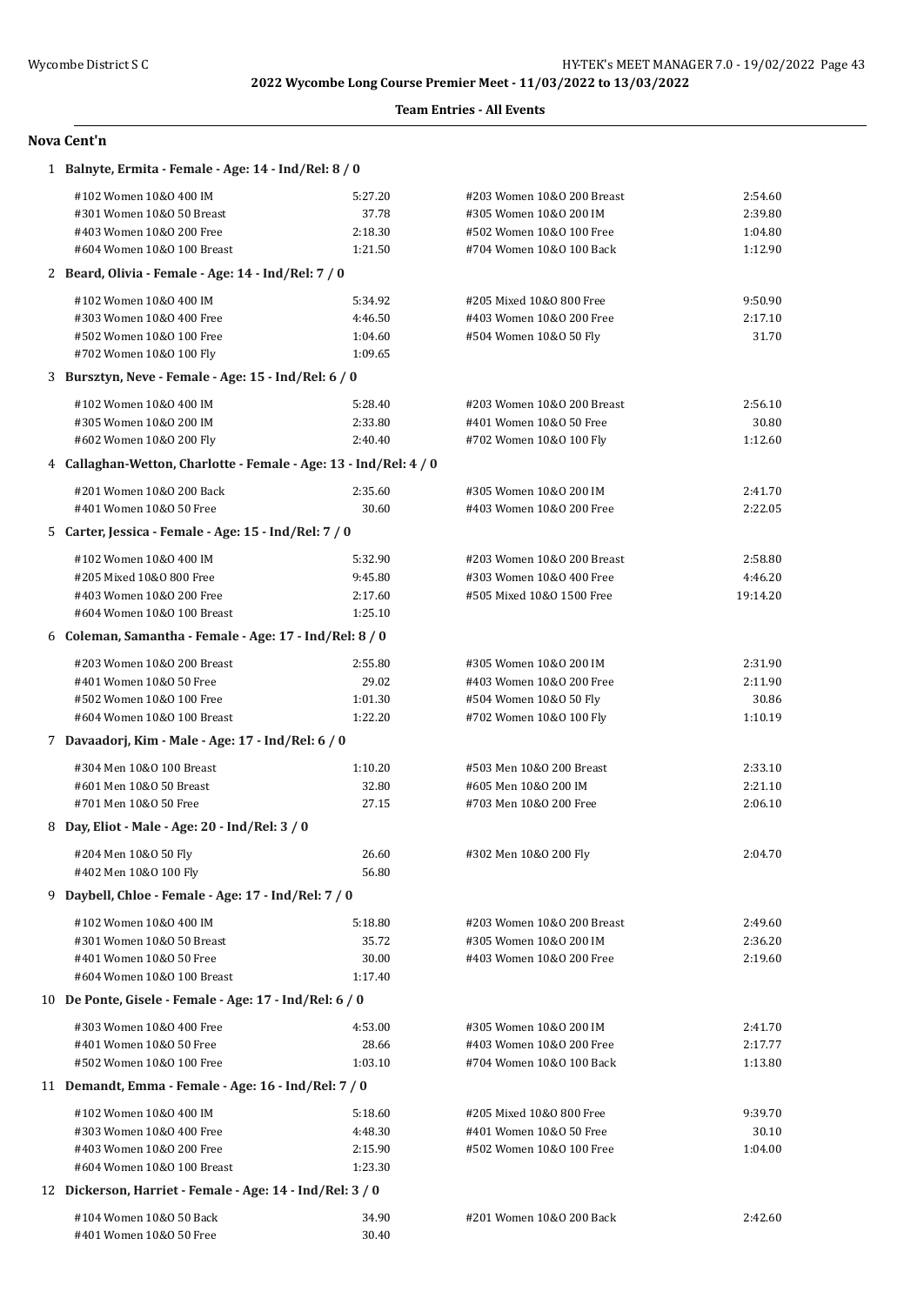### **Team Entries - All Events**

| 13 Dickerson, Rose - Female - Age: 16 - Ind/Rel: 8 / 0       |          |                            |         |
|--------------------------------------------------------------|----------|----------------------------|---------|
| #104 Women 10&0 50 Back                                      | 31.80    | #201 Women 10&0 200 Back   | 2:30.30 |
| #305 Women 10&0 200 IM                                       | 2:37.20  | #401 Women 10&0 50 Free    | 29.43   |
| #403 Women 10&0 200 Free                                     | 2:20.25  | #502 Women 10&0 100 Free   | 1:04.53 |
| #504 Women 10&0 50 Fly                                       | 31.00    | #704 Women 10&0 100 Back   | 1:08.20 |
| 14 Erskine, Emma - Female - Age: 18 - Ind/Rel: 4 / 0         |          |                            |         |
| #102 Women 10&0 400 IM                                       | 4:53.40  | #305 Women 10&0 200 IM     | 2:22.20 |
| #602 Women 10&0 200 Fly                                      | 2:16.70  | #702 Women 10&0 100 Fly    | 1:04.70 |
| 15 Fletcher, Cira - Female - Age: 24 - Ind/Rel: 6 / 0        |          |                            |         |
| #203 Women 10&0 200 Breast                                   | 2:32.80  | #301 Women 10&0 50 Breast  | 32.90   |
| #305 Women 10&0 200 IM                                       | 2:27.28  | #401 Women 10&0 50 Free    | 28.52   |
| #502 Women 10&0 100 Free                                     | 1:01.20  | #604 Women 10&0 100 Breast | 1:10.40 |
| 16 Fox, Reuben - Male - Age: 16 - Ind/Rel: 3 / 0             |          |                            |         |
| #101 Men 10&0 400 IM                                         | 5:20.10  | #603 Men 10&0 400 Free     | 4:35.20 |
| #703 Men 10&0 200 Free                                       | 2:10.90  |                            |         |
| 17 Gubbins, Rose - Female - Age: 16 - Ind/Rel: 8 / 0         |          |                            |         |
| #104 Women 10&0 50 Back                                      | 33.00    | #201 Women 10&0 200 Back   | 2:23.20 |
| #401 Women 10&0 50 Free                                      | 28.58    | #403 Women 10&0 200 Free   | 2:12.70 |
| #502 Women 10&0 100 Free                                     | 1:01.90  | #504 Women 10&0 50 Fly     | 30.91   |
| #702 Women 10&0 100 Fly                                      | 1:08.83  | #704 Women 10&0 100 Back   | 1:07.20 |
| 18 Hanson Schleiper, Cyril - Male - Age: 20 - Ind/Rel: 5 / 0 |          |                            |         |
| #101 Men 10&0 400 IM                                         | 4:36.10  | #302 Men 10&0 200 Fly      | 2:06.10 |
| #402 Men 10&0 100 Fly                                        | 58.58    | #501 Men 10&0 200 Back     | 2:09.40 |
| #703 Men 10&0 200 Free                                       | 1:59.70  |                            |         |
| 19 Harris, Myles - Male - Age: 20 - Ind/Rel: 4 / 0           |          |                            |         |
| #202 Men 10&0 100 Free                                       | 53.47    | #204 Men 10&0 50 Fly       | 27.00   |
| #601 Men 10&0 50 Breast                                      | 32.90    | #701 Men 10&0 50 Free      | 24.30   |
| 20 Harris-Burton, Heaven - Female - Age: 16 - Ind/Rel: 3 / 0 |          |                            |         |
| #205 Mixed 10&0 800 Free                                     | 9:44.40  | #303 Women 10&0 400 Free   | 4:44.72 |
| #305 Women 10&0 200 IM                                       | 2:30.40  |                            |         |
| 21 Hawley, Evan - Male - Age: 15 - Ind/Rel: 2 / 0            |          |                            |         |
| #304 Men 10&0 100 Breast                                     | 1:13.80  | #601 Men 10&0 50 Breast    | 33.80   |
| 22 Hickman, Philippa - Female - Age: 14 - Ind/Rel: 7 / 0     |          |                            |         |
| #102 Women 10&0 400 IM                                       | 5:25.80  | #203 Women 10&0 200 Breast | 2:52.90 |
| #301 Women 10&0 50 Breast                                    | 36.36    | #305 Women 10&0 200 IM     | 2:38.20 |
| #403 Women 10&0 200 Free                                     | 2:20.17  | #604 Women 10&0 100 Breast | 1:19.20 |
| #702 Women 10&0 100 Fly                                      | 1:13.15  |                            |         |
| 23 Jackson-Oates, Lily - Female - Age: 17 - Ind/Rel: 5 / 0   |          |                            |         |
| #102 Women 10&0 400 IM                                       | 5:17.00  | #203 Women 10&0 200 Breast | 2:43.00 |
| #301 Women 10&0 50 Breast                                    | 36.70    | #305 Women 10&0 200 IM     | 2:34.80 |
| #604 Women 10&0 100 Breast                                   | 1:17.30  |                            |         |
| 24 Jeal, Luke - Male - Age: 19 - Ind/Rel: 5 / 0              |          |                            |         |
| #101 Men 10&0 400 IM                                         | 4:36.30  | #302 Men 10&0 200 Fly      | 2:17.90 |
| #505 Mixed 10&0 1500 Free                                    | 16:22.50 | #603 Men 10&0 400 Free     | 4:07.20 |
| #703 Men 10&0 200 Free                                       | 2:02.30  |                            |         |
| 25 Johnson, Evie - Female - Age: 15 - Ind/Rel: 6 / 0         |          |                            |         |
| #102 Women 10&0 400 IM                                       | 5:13.10  | #203 Women 10&0 200 Breast | 2:49.50 |
| #305 Women 10&0 200 IM                                       | 2:30.00  | #403 Women 10&0 200 Free   | 2:17.18 |
| #602 Women 10&0 200 Fly                                      | 2:22.90  | #702 Women 10&0 100 Fly    | 1:07.10 |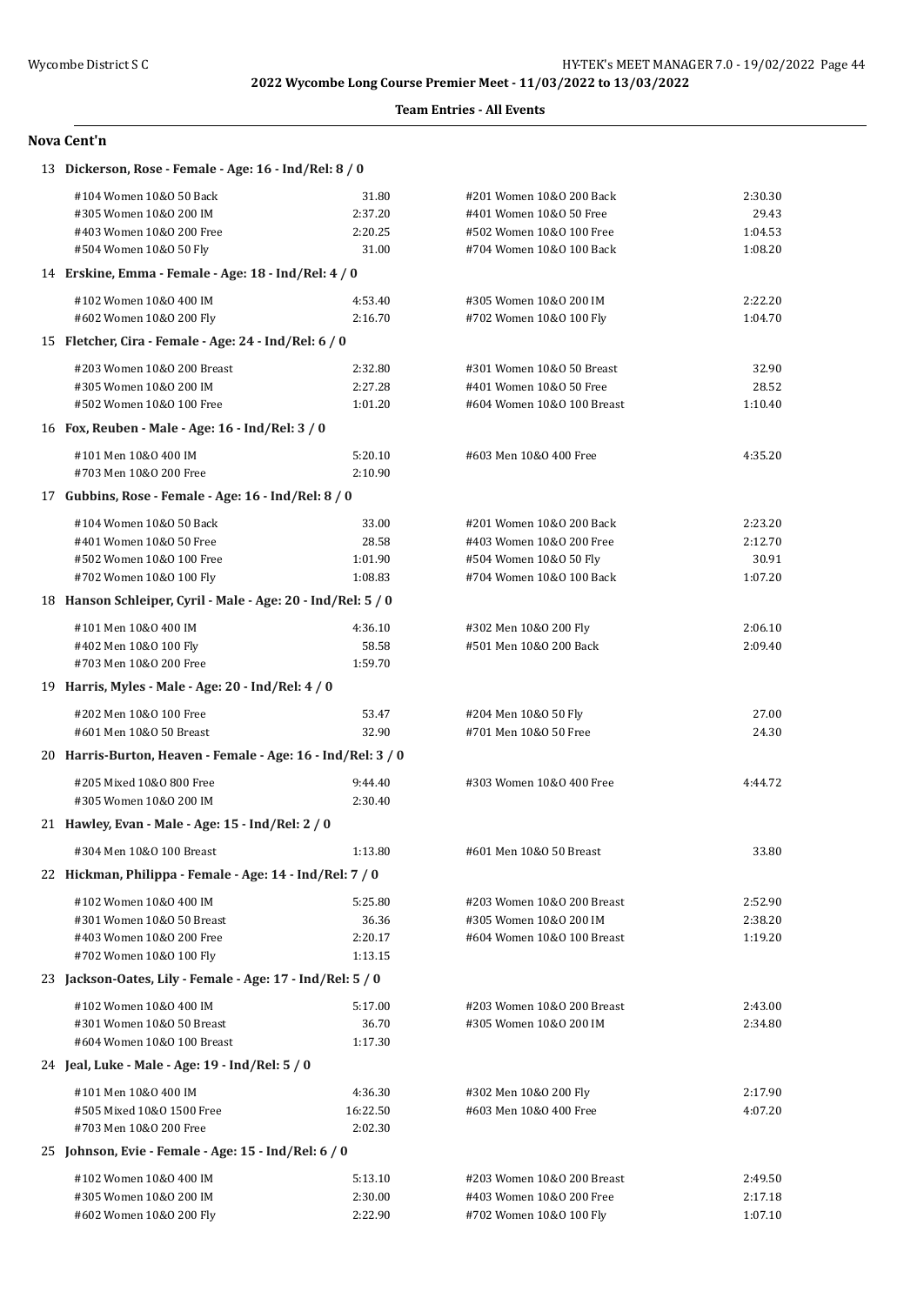### **Team Entries - All Events**

| 26 Kinch, Nelly - Female - Age: 21 - Ind/Rel: 7 / 0           |          |                          |         |
|---------------------------------------------------------------|----------|--------------------------|---------|
| #104 Women 10&0 50 Back                                       | 32.37    | #201 Women 10&0 200 Back | 2:15.10 |
| #205 Mixed 10&0 800 Free                                      | 8:58.80  | #303 Women 10&0 400 Free | 4:21.60 |
| #403 Women 10&0 200 Free                                      | 2:04.20  | #502 Women 10&0 100 Free | 58.60   |
| #704 Women 10&0 100 Back                                      | 1:03.70  |                          |         |
| 27 Lee, Erin - Female - Age: 16 - Ind/Rel: 6 / 0              |          |                          |         |
| #102 Women 10&0 400 IM                                        | 5:27.70  | #303 Women 10&0 400 Free | 4:45.30 |
| #401 Women 10&0 50 Free                                       | 29.90    | #403 Women 10&0 200 Free | 2:15.10 |
| #502 Women 10&0 100 Free                                      | 1:03.70  | #702 Women 10&0 100 Fly  | 1:12.00 |
| 28 Li, Jessica - Female - Age: 17 - Ind/Rel: 8 / 0            |          |                          |         |
| #104 Women 10&0 50 Back                                       | 30.40    | #201 Women 10&0 200 Back | 2:26.60 |
| #305 Women 10&0 200 IM                                        | 2:31.80  | #401 Women 10&0 50 Free  | 27.07   |
| #403 Women 10&0 200 Free                                      | 2:11.90  | #502 Women 10&0 100 Free | 1:00.00 |
| #504 Women 10&0 50 Fly                                        | 29.50    | #704 Women 10&0 100 Back | 1:06.00 |
| 29 Morris, Kate - Female - Age: 17 - Ind/Rel: 7 / 0           |          |                          |         |
| #102 Women 10&0 400 IM                                        | 4:58.90  | #201 Women 10&0 200 Back | 2:21.90 |
| #305 Women 10&0 200 IM                                        | 2:21.00  | #403 Women 10&0 200 Free | 2:10.00 |
| #502 Women 10&0 100 Free                                      | 1:00.11  | #602 Women 10&0 200 Fly  | 2:20.40 |
| #702 Women 10&0 100 Fly                                       | 1:05.40  |                          |         |
| 30 Oyaide-Nicholls, Daniel - Male - Age: 16 - Ind/Rel: 8 / 0  |          |                          |         |
| #202 Men 10&0 100 Free                                        | 57.10    | #204 Men 10&0 50 Fly     | 28.40   |
| #304 Men 10&0 100 Breast                                      | 1:11.00  | #402 Men 10&0 100 Fly    | 1:03.20 |
| #503 Men 10&0 200 Breast                                      | 2:34.40  | #601 Men 10&0 50 Breast  | 31.80   |
| #701 Men 10&0 50 Free                                         | 26.25    | #703 Men 10&0 200 Free   | 2:07.60 |
| 31 Oyaide-Nicholls, Gabriel - Male - Age: 19 - Ind/Rel: 6 / 0 |          |                          |         |
| #202 Men 10&0 100 Free                                        | 55.90    | #204 Men 10&0 50 Fly     | 28.10   |
| #402 Men 10&0 100 Fly                                         | 1:00.90  | #601 Men 10&0 50 Breast  | 32.60   |
| #701 Men 10&0 50 Free                                         | 25.60    | #703 Men 10&0 200 Free   | 2:03.80 |
| 32 Palmer, Joseph - Male - Age: 19 - Ind/Rel: 5 / 0           |          |                          |         |
| #101 Men 10&0 400 IM                                          | 4:55.00  | #205 Mixed 10&0 800 Free | 8:46.50 |
| #505 Mixed 10&0 1500 Free                                     | 16:42.60 | #603 Men 10&0 400 Free   | 4:09.20 |
| #703 Men 10&0 200 Free                                        | 1:56.90  |                          |         |
| 33 Parkins, Emily - Female - Age: 15 - Ind/Rel: 8 / 0         |          |                          |         |
| #102 Women 10&0 400 IM                                        | 5:25.30  | #205 Mixed 10&0 800 Free | 9:52.30 |
| #301 Women 10&0 50 Breast                                     | 38.10    | #305 Women 10&0 200 IM   | 2:31.40 |
| #401 Women 10&0 50 Free                                       | 29.40    | #403 Women 10&0 200 Free | 2:16.80 |
| #502 Women 10&0 100 Free                                      | 1:02.50  | #704 Women 10&0 100 Back | 1:15.00 |
| 34 Pawson, Henry - Male - Age: 18 - Ind/Rel: 3 / 0            |          |                          |         |
| #204 Men 10&0 50 Fly                                          | 28.30    | #402 Men 10&0 100 Fly    | 1:04.20 |
| #701 Men 10&0 50 Free                                         | 26.36    |                          |         |
| 35 Phillips, Constance - Female - Age: 16 - Ind/Rel: 5 / 0    |          |                          |         |
| #403 Women 10&0 200 Free                                      | 2:11.40  | #502 Women 10&0 100 Free | 1:00.80 |
| #504 Women 10&0 50 Fly                                        | 28.50    | #602 Women 10&0 200 Fly  | 2:19.70 |
| #702 Women 10&0 100 Fly                                       | 1:02.70  |                          |         |
| 36 Pickering, Thomas - Male - Age: 22 - Ind/Rel: 5 / 0        |          |                          |         |
| #103 Men 10&0 50 Back                                         | 26.80    | #202 Men 10&0 100 Free   | 53.24   |
| #404 Men 10&0 100 Back                                        | 57.30    | #501 Men 10&0 200 Back   | 2:07.70 |
| #605 Men 10&0 200 IM                                          | 2:14.02  |                          |         |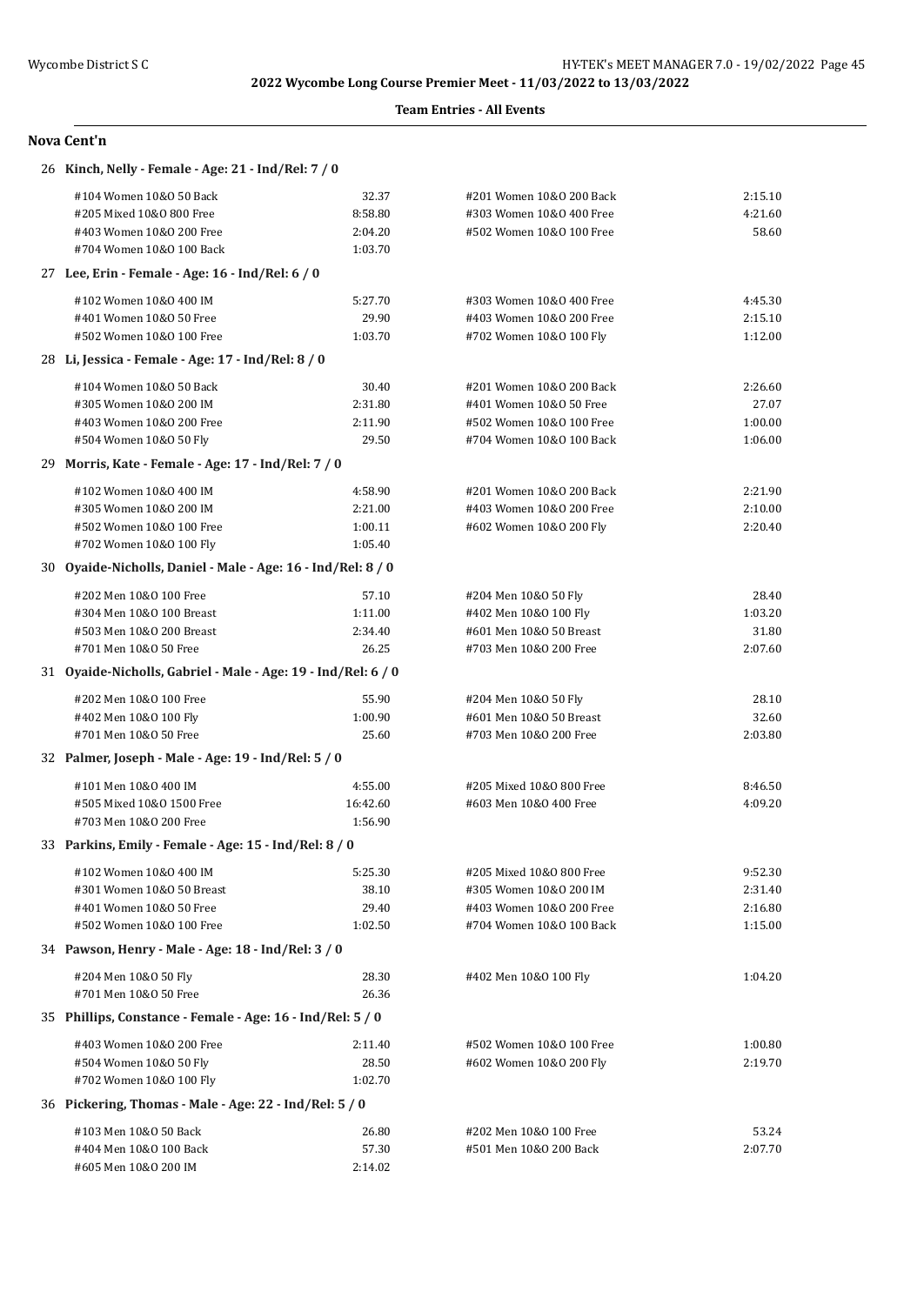### **Team Entries - All Events**

| 37 Preece, Anya - Female - Age: 19 - Ind/Rel: 5 / 0         |          |                           |          |  |
|-------------------------------------------------------------|----------|---------------------------|----------|--|
| #102 Women 10&0 400 IM                                      | 4:58.90  | #303 Women 10&0 400 Free  | 4:21.50  |  |
| #403 Women 10&0 200 Free                                    | 2:09.00  | #602 Women 10&0 200 Fly   | 2:17.80  |  |
| #702 Women 10&0 100 Fly                                     | 1:07.90  |                           |          |  |
| 38 Quirke, Kallum - Male - Age: 16 - Ind/Rel: 6 / 0         |          |                           |          |  |
| #103 Men 10&0 50 Back                                       | 32.10    | #202 Men 10&0 100 Free    | 57.40    |  |
| #505 Mixed 10&0 1500 Free                                   | 17:20.50 | #603 Men 10&0 400 Free    | 4:25.60  |  |
| #701 Men 10&0 50 Free                                       | 26.90    | #703 Men 10&0 200 Free    | 2:04.90  |  |
| 39 Saukko-Paavola, Niklas - Male - Age: 14 - Ind/Rel: 6 / 0 |          |                           |          |  |
| #101 Men 10&0 400 IM                                        | 5:14.40  | #304 Men 10&0 100 Breast  | 1:20.10  |  |
| #404 Men 10&0 100 Back                                      | 1:12.79  | #503 Men 10&0 200 Breast  | 2:47.61  |  |
| #601 Men 10&0 50 Breast                                     | 36.70    | #605 Men 10&0 200 IM      | 2:32.20  |  |
| 40 Say, Owen - Male - Age: 21 - Ind/Rel: 4 / 0              |          |                           |          |  |
| #202 Men 10&0 100 Free                                      | 1:07.53  | #404 Men 10&0 100 Back    | 1:22.33  |  |
| #603 Men 10&0 400 Free                                      | 5:29.26  | #701 Men 10&0 50 Free     | 31.30    |  |
| 41 Squire, Ewan - Male - Age: 15 - Ind/Rel: 2 / 0           |          |                           |          |  |
| #605 Men 10&0 200 IM                                        | 2:32.30  | #701 Men 10&0 50 Free     | 27.98    |  |
| 42 Stewart, Shae - Female - Age: 16 - Ind/Rel: 7 / 0        |          |                           |          |  |
| #102 Women 10&0 400 IM                                      | 5:26.80  | #205 Mixed 10&0 800 Free  | 9:48.00  |  |
| #303 Women 10&0 400 Free                                    | 4:46.70  | #401 Women 10&0 50 Free   | 29.60    |  |
| #403 Women 10&0 200 Free                                    | 2:15.10  | #505 Mixed 10&0 1500 Free | 18:40.80 |  |
| #604 Women 10&0 100 Breast                                  | 1:23.70  |                           |          |  |
| 43 Swales, Thomas - Male - Age: 13 - Ind/Rel: 4 / 0         |          |                           |          |  |
| #202 Men 10&0 100 Free                                      | 59.50    | #402 Men 10&0 100 Fly     | 1:05.70  |  |
| #603 Men 10&0 400 Free                                      | 4:35.50  | #701 Men 10&0 50 Free     | 26.71    |  |
| 44 Walker, Daniel - Male - Age: 15 - Ind/Rel: 6 / 0         |          |                           |          |  |
| #101 Men 10&0 400 IM                                        | 5:00.20  | #202 Men 10&0 100 Free    | 57.10    |  |
| #505 Mixed 10&0 1500 Free                                   | 17:24.50 | #603 Men 10&0 400 Free    | 4:25.10  |  |
| #605 Men 10&0 200 IM                                        | 2:21.80  | #701 Men 10&0 50 Free     | 26.85    |  |
| 45 Ward, Ellie - Female - Age: 23 - Ind/Rel: 5 / 0          |          |                           |          |  |
| #203 Women 10&0 200 Breast                                  | 2:37.30  | #301 Women 10&0 50 Breast | 34.60    |  |
| #305 Women 10&0 200 IM                                      | 2:31.40  | #502 Women 10&0 100 Free  | 1:02.50  |  |
| #604 Women 10&0 100 Breast                                  | 1:13.40  |                           |          |  |
| 46 White, Thomas - Male - Age: 20 - Ind/Rel: 5 / 0          |          |                           |          |  |
| #101 Men 10&0 400 IM                                        | 4:38.50  | #304 Men 10&0 100 Breast  | 1:04.60  |  |
| #503 Men 10&0 200 Breast                                    | 2:21.20  | #601 Men 10&0 50 Breast   | 30.30    |  |
| #605 Men 10&0 200 IM                                        | 2:09.80  |                           |          |  |
| Nova Cent'n Total Individual Entries: 256 - Total Relays: 0 |          |                           |          |  |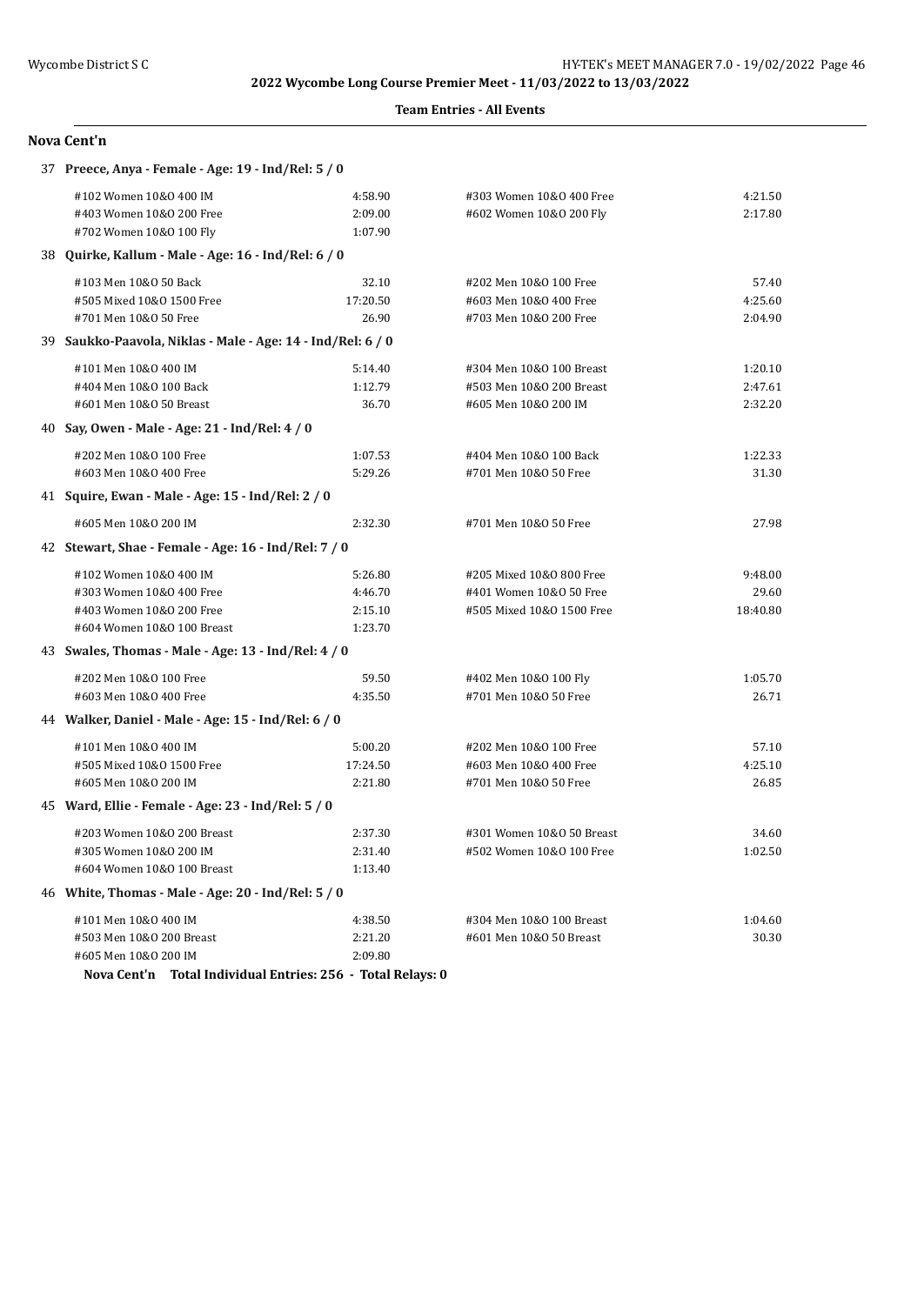| <b>Team Entries - All Events</b> |  |  |
|----------------------------------|--|--|
|----------------------------------|--|--|

| <b>Redhill &amp; R-SE</b>                                                |         |                          |         |
|--------------------------------------------------------------------------|---------|--------------------------|---------|
| 1 Austin, Lucy - Female - Age: 19 - ID#: 1205159 - Ind/Rel: 1 / 0        |         |                          |         |
| #604 Women 10&0 100 Breast                                               | 1:21.10 |                          |         |
| 2 Balkham, Jessica - Female - Age: 14 - ID#: 1433323 - Ind/Rel: 1 / 0    |         |                          |         |
| #401 Women 10&0 50 Free                                                  | 31.04   |                          |         |
| 3 Barson, Olivia - Female - Age: 17 - ID#: 1325805 - Ind/Rel: 1 / 0      |         |                          |         |
| #401 Women 10&0 50 Free                                                  | 30.73   |                          |         |
| 4 Cornelius, Jay - Male - Age: 19 - ID#: 1117546 - Ind/Rel: 4 / 0        |         |                          |         |
| #204 Men 10&0 50 Fly                                                     | 28.80   | #402 Men 10&0 100 Fly    | 1:03.60 |
| #601 Men 10&0 50 Breast                                                  | 35.40   | #701 Men 10&0 50 Free    | 26.55   |
| 5 Hemeda, Aly - Male - Age: 17 - ID#: 1445721 - Ind/Rel: 1 / 0           |         |                          |         |
| #701 Men 10&0 50 Free                                                    | 27.80   |                          |         |
| 6 Hemeda, Sief - Male - Age: 15 - ID#: 1445722 - Ind/Rel: 1 / 0          |         |                          |         |
| #701 Men 10&0 50 Free                                                    | 28.20   |                          |         |
| 7 Marshall, Charlotte - Female - Age: 17 - ID#: 1317943 - Ind/Rel: 2 / 0 |         |                          |         |
| #104 Women 10&0 50 Back                                                  | 33.40   | #704 Women 10&0 100 Back | 1:11.60 |
| 8 Mccleave, Nathan - Male - Age: 21 - ID#: 795719 - Ind/Rel: 4 / 0       |         |                          |         |
| #103 Men 10&0 50 Back                                                    | 27.94   | #204 Men 10&0 50 Fly     | 25.87   |
| #404 Men 10&0 100 Back                                                   | 1:00.07 | #701 Men 10&0 50 Free    | 24.58   |
| 9 Naylor-Beggs, Alex - Male - Age: 16 - ID#: 1356248 - Ind/Rel: 1 / 0    |         |                          |         |
| #103 Men 10&0 50 Back                                                    | 34.65   |                          |         |
| 10 Sonntag, Liam - Male - Age: 16 - ID#: 1408422 - Ind/Rel: 1 / 0        |         |                          |         |
| #204 Men 10&0 50 Fly                                                     | 28.37   |                          |         |
| 11 Watanabe, Emi - Female - Age: 15 - ID#: 1288844 - Ind/Rel: 3 / 0      |         |                          |         |
| #502 Women 10&0 100 Free                                                 | 1:05.30 | #504 Women 10&0 50 Fly   | 32.90   |
| #702 Women 10&0 100 Fly                                                  | 1:10.90 |                          |         |
| Redhill & R-SE Total Individual Entries: 20 - Total Relays: 0            |         |                          |         |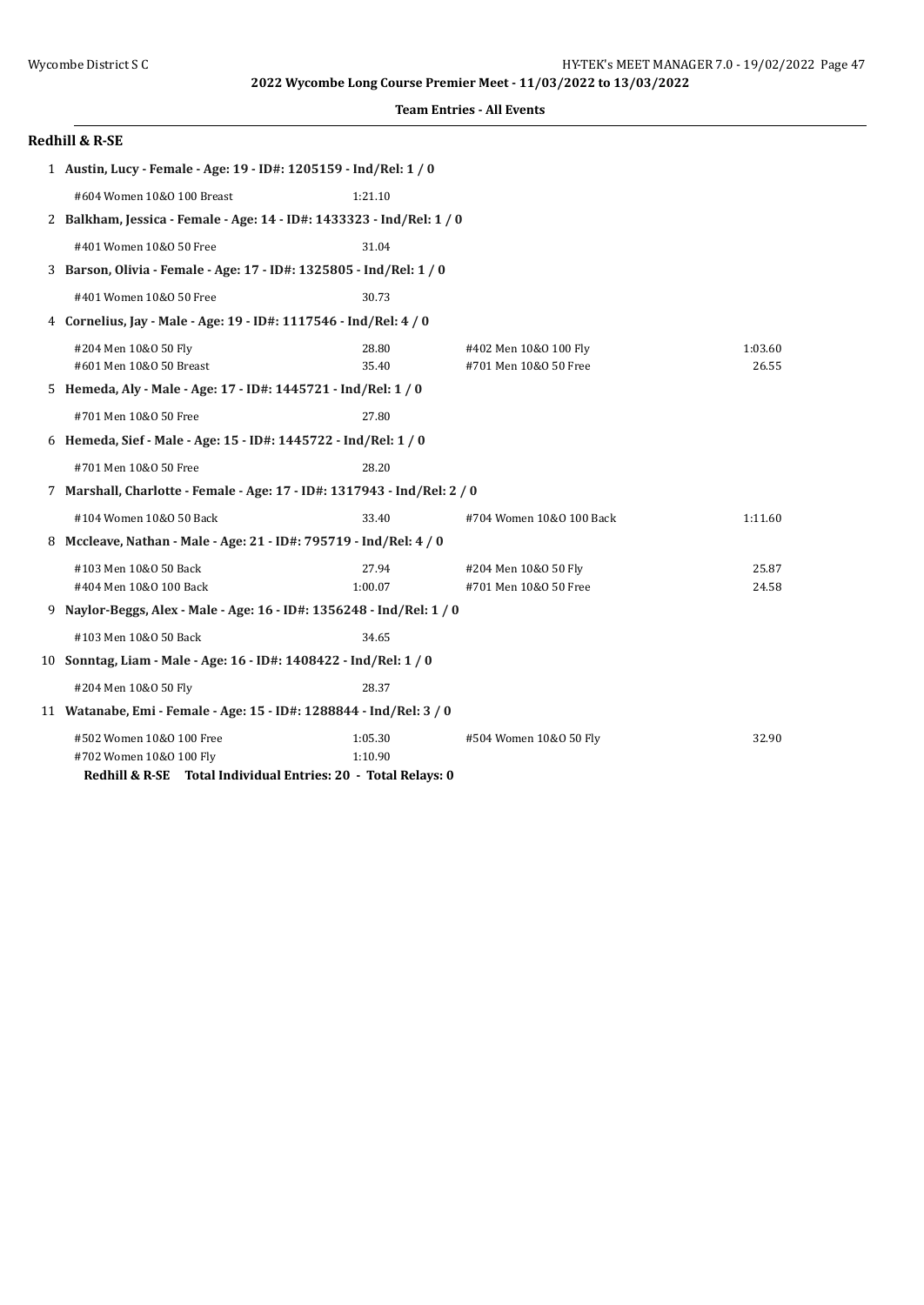| <b>Team Entries - All Events</b> |  |  |
|----------------------------------|--|--|
|----------------------------------|--|--|

## **Romford Town**

| 1 Ahmed, Junayna - Female - Age: 19 - ID#: 959545 - Ind/Rel: 4 / 0    |          |                           |         |
|-----------------------------------------------------------------------|----------|---------------------------|---------|
| #303 Women 10&0 400 Free                                              | 4:38.70  | #403 Women 10&0 200 Free  | 2:14.10 |
| #502 Women 10&0 100 Free                                              | 1:02.80  | #602 Women 10&0 200 Fly   | 2:30.54 |
| 2 Drelev, Denis - Male - Age: 16 - ID#: 1307003 - Ind/Rel: 3 / 0      |          |                           |         |
| #103 Men 10&0 50 Back                                                 | 31.58    | #404 Men 10&0 100 Back    | 1:07.30 |
| #701 Men 10&0 50 Free                                                 | 27.62    |                           |         |
| 3 Hagan, Holly - Female - Age: 18 - ID#: 1159876 - Ind/Rel: 3 / 0     |          |                           |         |
| #203 Women 10&0 200 Breast                                            | 2:44.20  | #301 Women 10&0 50 Breast | 34.57   |
| #604 Women 10&0 100 Breast                                            | 1:14.83  |                           |         |
| 4 Jarrett, Lewis - Male - Age: 16 - ID#: 1277118 - Ind/Rel: 3 / 0     |          |                           |         |
| #101 Men 10&0 400 IM                                                  | 5:05.50  | #601 Men 10&0 50 Breast   | 35.43   |
| #605 Men 10&0 200 IM                                                  | 2:26.50  |                           |         |
| 5 Jopson, Isabelle - Female - Age: 19 - ID#: 887555 - Ind/Rel: 6 / 0  |          |                           |         |
| #102 Women 10&0 400 IM                                                | 5:01.68  | #205 Mixed 10&0 800 Free  | 9:04.60 |
| #303 Women 10&0 400 Free                                              | 4:23.19  | #403 Women 10&0 200 Free  | 2:06.70 |
| #505 Mixed 10&0 1500 Free                                             | 18:04.10 | #602 Women 10&0 200 Fly   | 2:21.77 |
| 6 Mccarthy, Connor - Male - Age: 17 - ID#: 1213601 - Ind/Rel: 4 / 0   |          |                           |         |
| #101 Men 10&0 400 IM                                                  | 4:47.54  | #205 Mixed 10&0 800 Free  | 8:35.31 |
| #505 Mixed 10&0 1500 Free                                             | 16:37.93 | #603 Men 10&0 400 Free    | 4:11.91 |
| 7 Mclaren, Jamieson - Male - Age: 16 - ID#: 1440761 - Ind/Rel: 2 / 0  |          |                           |         |
| #205 Mixed 10&0 800 Free                                              | 8:56.00  | #603 Men 10&0 400 Free    | 4:20.10 |
| 8 Moule, Sophia - Female - Age: 15 - ID#: 952352 - Ind/Rel: 4 / 0     |          |                           |         |
| #104 Women 10&0 50 Back                                               | 33.00    | #401 Women 10&0 50 Free   | 29.80   |
| #504 Women 10&0 50 Fly                                                | 31.90    | #704 Women 10&0 100 Back  | 1:14.50 |
| 9 Rigo, Mark - Male - Age: 16 - ID#: 1311358 - Ind/Rel: 4 / 0         |          |                           |         |
| #103 Men 10&0 50 Back                                                 | 31.87    | #404 Men 10&0 100 Back    | 1:05.55 |
| #601 Men 10&0 50 Breast                                               | 34.46    | #701 Men 10&0 50 Free     | 27.09   |
| 10 Rogers, Charlie - Male - Age: 15 - ID#: 1331198 - Ind/Rel: 3 / 0   |          |                           |         |
| #101 Men 10&0 400 IM                                                  | 5:18.30  | #304 Men 10&0 100 Breast  | 1:16.40 |
| #601 Men 10&0 50 Breast                                               | 34.68    |                           |         |
| 11 Rooney, Tierney - Female - Age: 16 - ID#: 1273314 - Ind/Rel: 2 / 0 |          |                           |         |
| #602 Women 10&0 200 Fly                                               | 2:34.30  | #702 Women 10&0 100 Fly   | 1:11.70 |
| Romford Town Total Individual Entries: 38 - Total Relays: 0           |          |                           |         |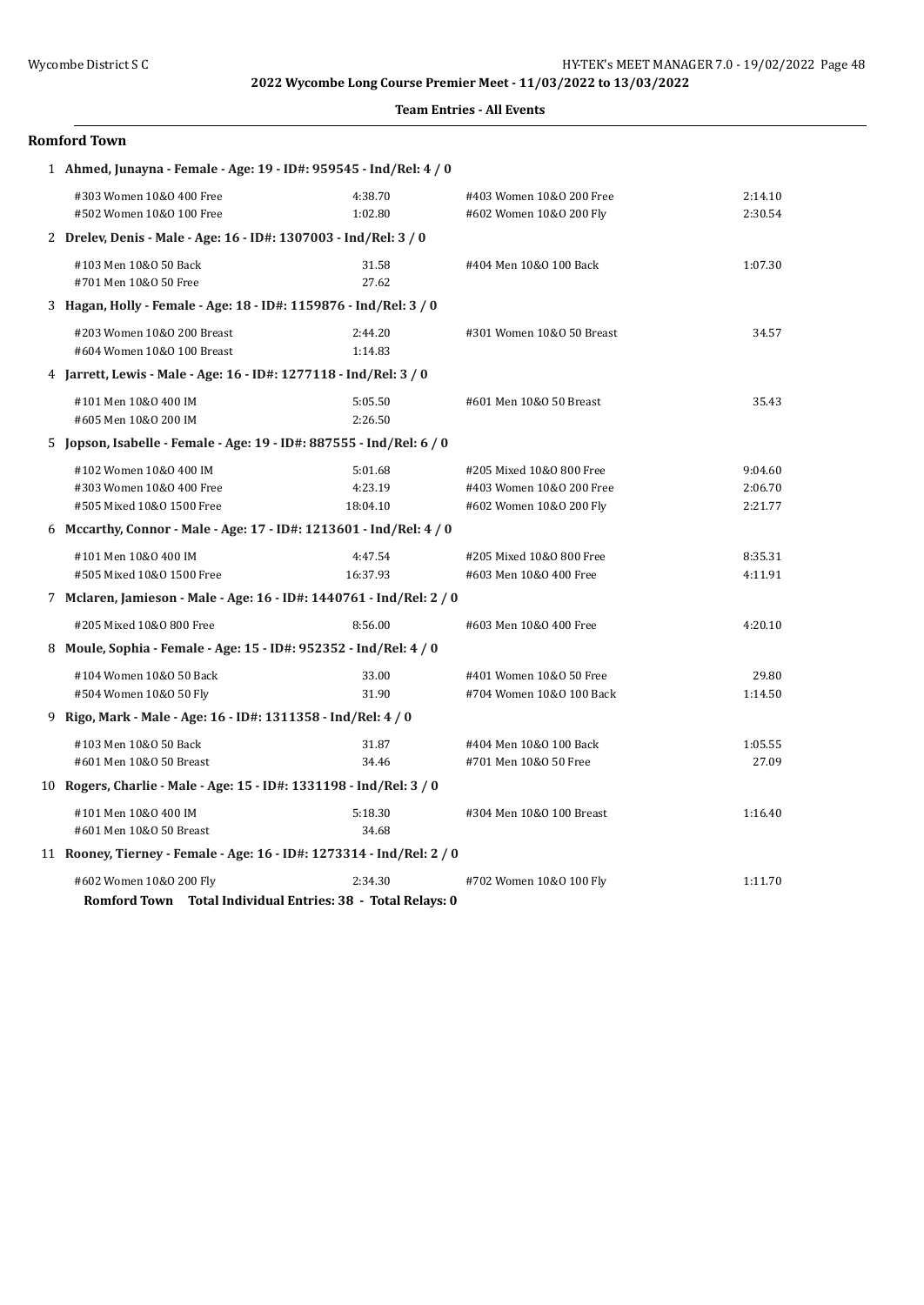#### **Team Entries - All Events**

# **Royal Wolv**

| 1 Barber, Evie - Female - Age: 18 - ID#: 971317 - Ind/Rel: 5 / 0          |                  |                                                  |          |
|---------------------------------------------------------------------------|------------------|--------------------------------------------------|----------|
| #205 Mixed 10&0 800 Free                                                  | 9:40.90          | #303 Women 10&0 400 Free                         | 4:44.20  |
| #504 Women 10&0 50 Fly                                                    | 32.10            | #702 Women 10&0 100 Fly                          | 1:10.00  |
| #704 Women 10&0 100 Back                                                  | 1:08.90          |                                                  |          |
| 2 Burns, Oliver - Male - Age: 17 - ID#: 1107743 - Ind/Rel: 6 / 0          |                  |                                                  |          |
| #103 Men 10&0 50 Back                                                     | 28.10            | #202 Men 10&0 100 Free                           | 55.70    |
| #404 Men 10&0 100 Back                                                    | 1:00.30          | #501 Men 10&0 200 Back                           | 2:08.40  |
| #603 Men 10&0 400 Free                                                    | 4:09.60          | #703 Men 10&0 200 Free                           | 1:57.60  |
| 3 Chandler, Harry - Male - Age: 14 - ID#: 1188161 - Ind/Rel: 7 / 0        |                  |                                                  |          |
| #202 Men 10&0 100 Free                                                    | 58.40            | #204 Men 10&0 50 Fly                             | 29.10    |
| #302 Men 10&0 200 Fly                                                     | 2:25.70          | #402 Men 10&0 100 Fly                            | 1:04.20  |
| #603 Men 10&0 400 Free                                                    | 4:33.30          | #701 Men 10&0 50 Free                            | 27.30    |
| #703 Men 10&0 200 Free                                                    | 2:05.90          |                                                  |          |
| 4 Cox, Jessica - Female - Age: 17 - ID#: 961221 - Ind/Rel: 3 / 0          |                  |                                                  |          |
| #102 Women 10&0 400 IM                                                    | 5:43.80          | #401 Women 10&0 50 Free                          | 29.94    |
| #403 Women 10&0 200 Free                                                  | 2:20.13          |                                                  |          |
| 5 Cullen, Charlotte - Female - Age: 18 - ID#: 1604206 - Ind/Rel: 6 / 0    |                  |                                                  |          |
| #104 Women 10&0 50 Back                                                   | 29.00            | #201 Women 10&0 200 Back                         | 2:18.20  |
| #401 Women 10&0 50 Free                                                   | 28.20            | #502 Women 10&0 100 Free                         | 1:00.80  |
| #504 Women 10&0 50 Fly                                                    | 30.50            | #704 Women 10&0 100 Back                         | 1:03.20  |
| 6 Dawson, Liam - Male - Age: 17 - ID#: 862311 - Ind/Rel: 6 / 0            |                  |                                                  |          |
| #204 Men 10&0 50 Fly                                                      | 25.96            | #302 Men 10&0 200 Fly                            | 2:09.20  |
| #402 Men 10&0 100 Fly                                                     | 59.50            | #505 Mixed 10&0 1500 Free                        | 16:05.90 |
| #603 Men 10&0 400 Free                                                    | 4:00.60          | #703 Men 10&0 200 Free                           | 1:54.20  |
| 7 Djeridi, Eamonn - Male - Age: 14 - ID#: 1492484 - Ind/Rel: 5 / 0        |                  |                                                  |          |
| #103 Men 10&0 50 Back                                                     | 31.80            | #202 Men 10&0 100 Free                           | 1:00.87  |
| #404 Men 10&0 100 Back                                                    | 1:09.40          | #605 Men 10&0 200 IM                             | 2:29.00  |
| #701 Men 10&0 50 Free                                                     | 27.90            |                                                  |          |
| 8 Drysdale, Finn - Male - Age: 17 - ID#: 1198583 - Ind/Rel: 6 / 0         |                  |                                                  |          |
| #202 Men 10&0 100 Free                                                    | 55.80            | #402 Men 10&0 100 Fly                            | 59.50    |
| #603 Men 10&0 400 Free                                                    | 4:13.20          | #605 Men 10&0 200 IM                             | 2:17.30  |
| #701 Men 10&0 50 Free                                                     | 25.70            | #703 Men 10&0 200 Free                           | 1:57.40  |
| 9 Edmunds, Louise - Female - Age: 20 - ID#: 897330 - Ind/Rel: 8 / 0       |                  |                                                  |          |
| #102 Women 10&0 400 IM                                                    | 5:33.10          | #203 Women 10&0 200 Breast                       | 2:40.70  |
| #301 Women 10&0 50 Breast                                                 | 32.80            | #305 Women 10&0 200 IM                           | 2:25.20  |
| #401 Women 10&0 50 Free                                                   | 27.90            | #502 Women 10&0 100 Free                         | 1:00.10  |
| #504 Women 10&0 50 Fly                                                    | 29.80            | #604 Women 10&0 100 Breast                       | 1:13.20  |
| 10 Ellis-Sixsmith, Ethan - Male - Age: 19 - ID#: 1101018 - Ind/Rel: 6 / 0 |                  |                                                  |          |
| #101 Men 10&0 400 IM                                                      | 4:51.40          | #304 Men 10&0 100 Breast                         | 1:09.50  |
| #503 Men 10&0 200 Breast                                                  | 2:32.70          | #601 Men 10&0 50 Breast                          | 31.36    |
| #605 Men 10&0 200 IM                                                      | 2:16.00          | #703 Men 10&0 200 Free                           | 2:06.50  |
| 11 Evans, Sian - Female - Age: 14 - ID#: 1409750 - Ind/Rel: 4 / 0         |                  |                                                  |          |
| #104 Women 10&0 50 Back                                                   | 33.50            | #201 Women 10&0 200 Back                         | 2:41.30  |
| #401 Women 10&0 50 Free                                                   | 29.50            | #704 Women 10&0 100 Back                         | 1:12.57  |
| 12 Graham, Harvey - Male - Age: 16 - ID#: 1576694 - Ind/Rel: 4 / 0        |                  |                                                  |          |
| #202 Men 10&0 100 Free                                                    |                  |                                                  | 4:38.60  |
| #605 Men 10&0 200 IM                                                      | 58.10<br>2:29.00 | #603 Men 10&0 400 Free<br>#703 Men 10&0 200 Free | 2:08.40  |
|                                                                           |                  |                                                  |          |
| 13 Guy, Grace - Female - Age: 15 - ID#: 1341067 - Ind/Rel: 3 / 0          |                  |                                                  |          |
| #104 Women 10&0 50 Back                                                   | 33.50            | #201 Women 10&0 200 Back                         | 2:36.70  |
| #704 Women 10&0 100 Back                                                  | 1:13.30          |                                                  |          |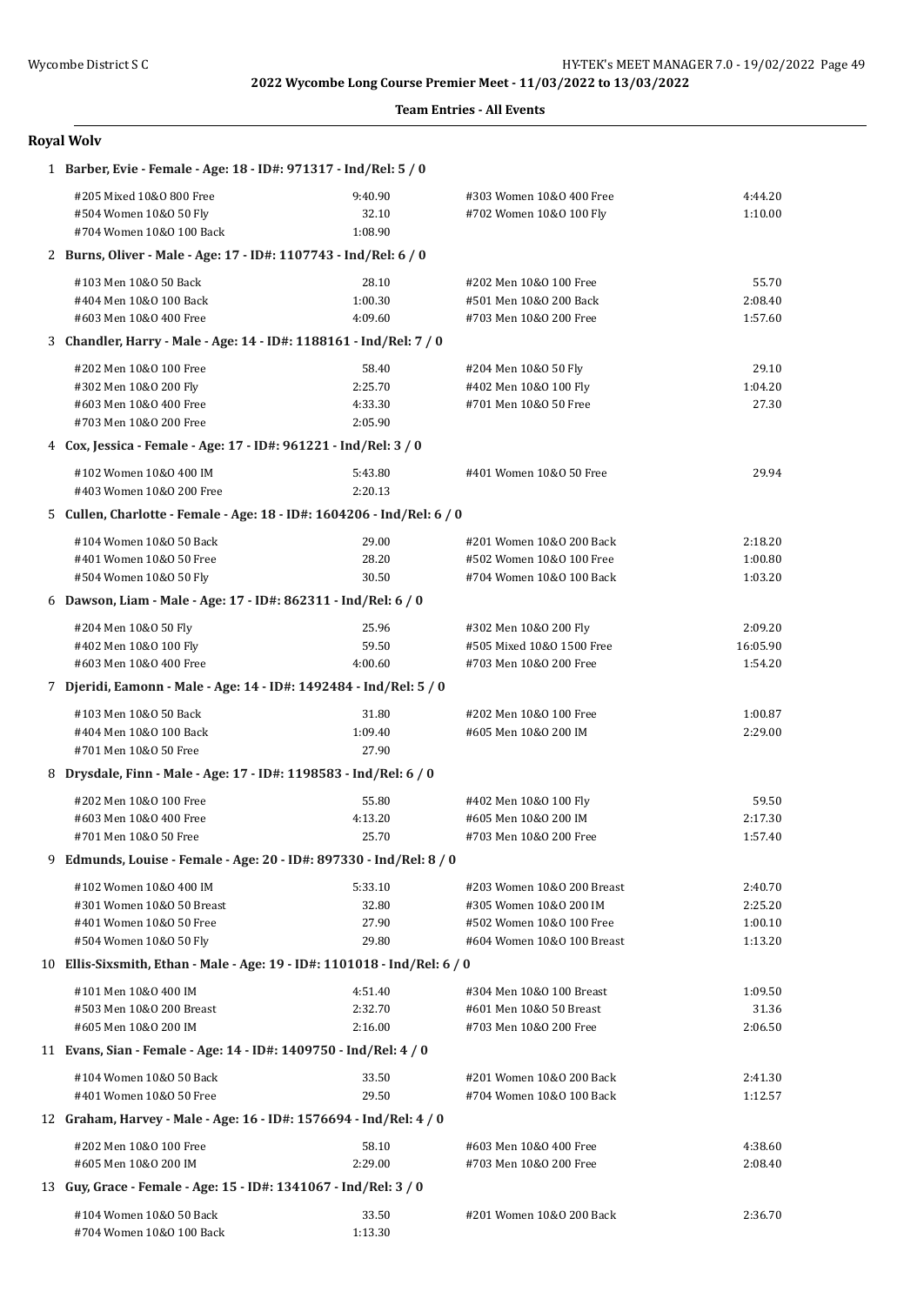### **Team Entries - All Events**

| <b>Royal Wolv</b> |  |
|-------------------|--|
|-------------------|--|

| 14 Harris, Chloe - Female - Age: 17 - ID#: 954462 - Ind/Rel: 7 / 0        |         |                            |         |  |  |
|---------------------------------------------------------------------------|---------|----------------------------|---------|--|--|
| #102 Women 10&0 400 IM                                                    | 5:05.00 | #201 Women 10&0 200 Back   | 2:23.60 |  |  |
| #305 Women 10&0 200 IM                                                    | 2:22.20 | #403 Women 10&0 200 Free   | 2:10.30 |  |  |
| #504 Women 10&0 50 Fly                                                    | 29.40   | #602 Women 10&0 200 Fly    | 2:18.76 |  |  |
| #702 Women 10&0 100 Fly                                                   | 1:02.40 |                            |         |  |  |
| 15 Hickman, Lewis - Male - Age: 15 - ID#: 1277372 - Ind/Rel: 6 / 0        |         |                            |         |  |  |
| #204 Men 10&0 50 Fly                                                      | 29.60   | #304 Men 10&0 100 Breast   | 1:12.90 |  |  |
| #503 Men 10&0 200 Breast                                                  | 2:36.50 | #601 Men 10&0 50 Breast    | 33.70   |  |  |
| #605 Men 10&0 200 IM                                                      | 2:29.10 | #701 Men 10&0 50 Free      | 27.10   |  |  |
| 16 Humphreys, Jessica - Female - Age: 13 - ID#: 1317630 - Ind/Rel: 3 / 0  |         |                            |         |  |  |
| #102 Women 10&0 400 IM                                                    | 5:55.40 | #305 Women 10&0 200 IM     | 2:49.40 |  |  |
| #604 Women 10&0 100 Breast                                                | 1:27.80 |                            |         |  |  |
| 17 Jenns, Jessie-Leigh - Female - Age: 17 - ID#: 1218081 - Ind/Rel: 6 / 0 |         |                            |         |  |  |
| #102 Women 10&0 400 IM                                                    | 5:07.80 | #203 Women 10&0 200 Breast | 2:44.70 |  |  |
| #301 Women 10&0 50 Breast                                                 | 34.40   | #305 Women 10&0 200 IM     | 2:25.40 |  |  |
| #504 Women 10&0 50 Fly                                                    | 30.50   | #604 Women 10&0 100 Breast | 1:14.30 |  |  |
| 18 Jones, Andrew - Male - Age: 18 - ID#: 1111994 - Ind/Rel: 8 / 0         |         |                            |         |  |  |
| #101 Men 10&0 400 IM                                                      | 4:40.00 | #103 Men 10&0 50 Back      | 28.20   |  |  |
| #304 Men 10&0 100 Breast                                                  | 1:07.50 | #404 Men 10&0 100 Back     | 59.20   |  |  |
| #501 Men 10&0 200 Back                                                    | 2:08.00 | #601 Men 10&0 50 Breast    | 32.30   |  |  |
| #605 Men 10&0 200 IM                                                      | 2:14.70 | #703 Men 10&0 200 Free     | 1:59.70 |  |  |
| 19 Jones, Louise - Female - Age: 17 - ID#: 1156579 - Ind/Rel: 8 / 0       |         |                            |         |  |  |
| #104 Women 10&0 50 Back                                                   | 31.10   | #301 Women 10&0 50 Breast  | 33.20   |  |  |
| #305 Women 10&0 200 IM                                                    | 2:27.20 | #401 Women 10&0 50 Free    | 27.00   |  |  |
| #403 Women 10&0 200 Free                                                  | 2:07.70 | #502 Women 10&0 100 Free   | 58.70   |  |  |
| #604 Women 10&0 100 Breast                                                | 1:16.80 | #704 Women 10&0 100 Back   | 1:06.50 |  |  |
| 20 Leary, Katie - Female - Age: 18 - ID#: 1155594 - Ind/Rel: 6 / 0        |         |                            |         |  |  |
| #201 Women 10&0 200 Back                                                  | 2:25.20 | #205 Mixed 10&0 800 Free   | 9:44.20 |  |  |
| #303 Women 10&0 400 Free                                                  | 4:33.70 | #403 Women 10&0 200 Free   | 2:09.90 |  |  |
| #502 Women 10&0 100 Free                                                  | 1:00.60 | #704 Women 10&0 100 Back   | 1:08.60 |  |  |
| 21 Marston, Lily-May - Female - Age: 17 - ID#: 1168495 - Ind/Rel: 6 / 0   |         |                            |         |  |  |
| #104 Women 10&0 50 Back                                                   | 29.90   | #201 Women 10&0 200 Back   | 2:23.30 |  |  |
| #401 Women 10&0 50 Free                                                   | 28.50   | #502 Women 10&0 100 Free   | 1:01.20 |  |  |
| #504 Women 10&0 50 Fly                                                    | 30.90   | #704 Women 10&0 100 Back   | 1:04.80 |  |  |
| 22 Monks, Aimee - Female - Age: 17 - ID#: 901505 - Ind/Rel: 4 / 0         |         |                            |         |  |  |
| #303 Women 10&0 400 Free                                                  | 4:25.50 | #403 Women 10&0 200 Free   | 2:03.50 |  |  |
| #502 Women 10&0 100 Free                                                  | 58.00   | #504 Women 10&0 50 Fly     | 30.10   |  |  |
| 23 Rescigno, Alberto - Male - Age: 15 - ID#: 1392207 - Ind/Rel: 1 / 0     |         |                            |         |  |  |
| #601 Men 10&0 50 Breast                                                   | 37.10   |                            |         |  |  |
| 24 Seville, Amber - Female - Age: 14 - ID#: 1231836 - Ind/Rel: 1 / 0      |         |                            |         |  |  |
| #201 Women 10&0 200 Back                                                  | 2:42.80 |                            |         |  |  |
| 25 Shevchenko, James - Male - Age: 17 - ID#: 1236210 - Ind/Rel: 7 / 0     |         |                            |         |  |  |
| #101 Men 10&0 400 IM                                                      | 4:49.10 | #202 Men 10&0 100 Free     | 56.20   |  |  |
| #205 Mixed 10&0 800 Free                                                  | 8:42.00 | #302 Men 10&0 200 Fly      | 2:14.90 |  |  |
| #402 Men 10&0 100 Fly                                                     | 1:00.83 | #603 Men 10&0 400 Free     | 4:12.90 |  |  |
| #703 Men 10&0 200 Free                                                    | 1:59.50 |                            |         |  |  |
| 26 Shields, Logan - Female - Age: 16 - ID#: 1172817 - Ind/Rel: 6 / 0      |         |                            |         |  |  |
| #104 Women 10&0 50 Back                                                   | 33.30   | #201 Women 10&0 200 Back   | 2:36.97 |  |  |
| #401 Women 10&0 50 Free                                                   | 31.10   | #504 Women 10&0 50 Fly     | 32.50   |  |  |
| #702 Women 10&0 100 Fly                                                   | 1:11.64 | #704 Women 10&0 100 Back   | 1:14.00 |  |  |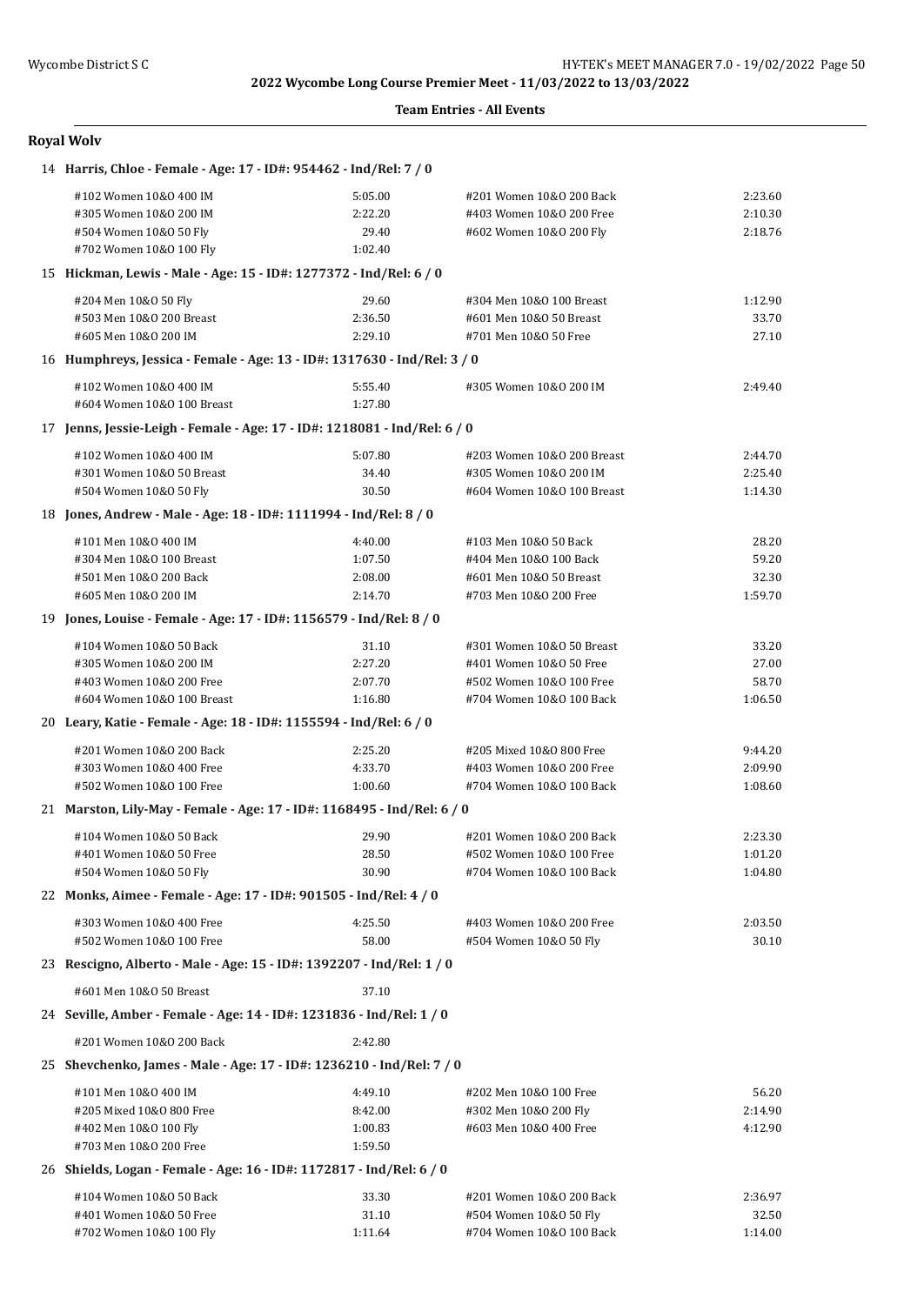#### **Team Entries - All Events**

# **Royal Wolv**

| Stratton, Joe - Male - Age: 18 - ID#: 1135537 - Ind/Rel: 6 / 0<br>27 |                                                                      |         |                            |         |
|----------------------------------------------------------------------|----------------------------------------------------------------------|---------|----------------------------|---------|
|                                                                      | #202 Men 10&0 100 Free                                               | 55.90   | #304 Men 10&0 100 Breast   | 1:07.40 |
|                                                                      | #503 Men 10&0 200 Breast                                             | 2:27.30 | #601 Men 10&0 50 Breast    | 30.80   |
|                                                                      | #605 Men 10&0 200 IM                                                 | 2:11.90 | #701 Men 10&0 50 Free      | 25.90   |
|                                                                      | 28 Thompson, Qaiyan - Male - Age: 15 - ID#: 1330060 - Ind/Rel: 1 / 0 |         |                            |         |
|                                                                      | #701 Men 10&0 50 Free                                                | 26.49   |                            |         |
| 29.                                                                  | Totney, Brooke - Male - Age: 18 - ID#: 768297 - Ind/Rel: 6 / 0       |         |                            |         |
|                                                                      | #103 Men 10&0 50 Back                                                | 29.46   | #404 Men 10&0 100 Back     | 1:02.04 |
|                                                                      | #501 Men 10&0 200 Back                                               | 2:09.80 | #603 Men 10&0 400 Free     | 4:24.50 |
|                                                                      | #605 Men 10&0 200 IM                                                 | 2:18.66 | #701 Men 10&0 50 Free      | 26.60   |
| 30                                                                   | Valletta, Amber - Female - Age: 15 - ID#: 1372896 - Ind/Rel: 6 / 0   |         |                            |         |
|                                                                      | #203 Women 10&0 200 Breast                                           | 2:51.50 | #301 Women 10&0 50 Breast  | 36.16   |
|                                                                      | #305 Women 10&0 200 IM                                               | 2:39.60 | #401 Women 10&0 50 Free    | 30.10   |
|                                                                      | #504 Women 10&0 50 Fly                                               | 31.48   | #604 Women 10&0 100 Breast | 1:20.42 |
| 31                                                                   | Williams, Abby - Female - Age: 15 - ID#: 1362505 - Ind/Rel: 1 / 0    |         |                            |         |

| #401 Women 10&0 50 Free |                                                 | 31.20 |
|-------------------------|-------------------------------------------------|-------|
| Royal Wolv              | Total Individual Entries: 158 - Total Relays: 0 |       |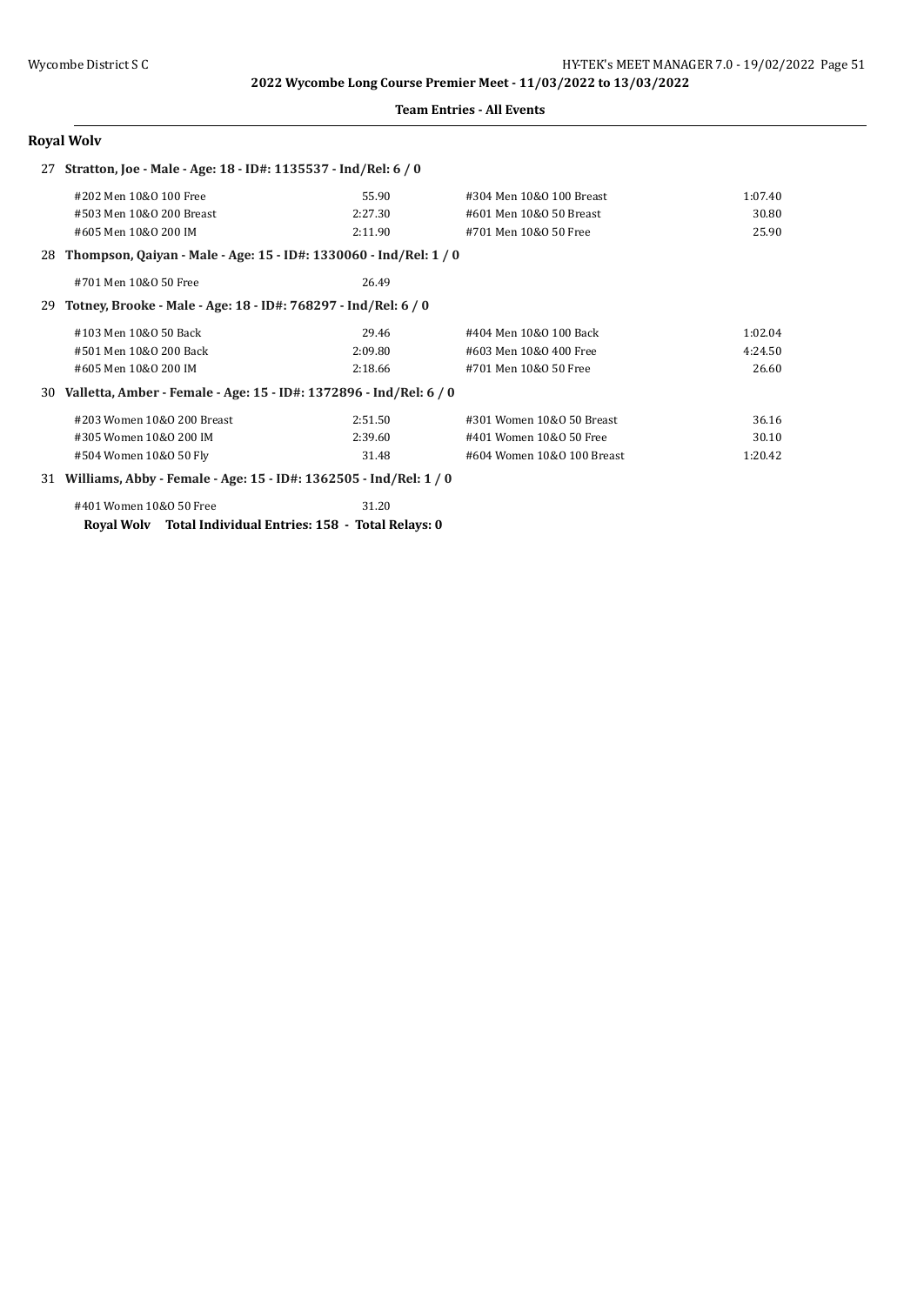#### **Team Entries - All Events**

## **Rtw Monson-SE**

| 1 Annan, Hayden - Male - Age: 15 - ID#: 1341311 - Ind/Rel: 4 / 0    |          |                            |          |
|---------------------------------------------------------------------|----------|----------------------------|----------|
| #101 Men 10&0 400 IM                                                | 5:04.20  | #205 Mixed 10&0 800 Free   | 9:01.10  |
| #302 Men 10&0 200 Fly                                               | 2:22.10  | #505 Mixed 10&0 1500 Free  | 17:32.60 |
| 2 Barwick, Lily - Female - Age: 16 - ID#: 1236782 - Ind/Rel: 3 / 0  |          |                            |          |
| #401 Women 10&0 50 Free                                             | 30.30    | #403 Women 10&0 200 Free   | 2:17.50  |
| #502 Women 10&0 100 Free                                            | 1:04.30  |                            |          |
| 3 Bennett, Emma - Female - Age: 17 - ID#: 1279420 - Ind/Rel: 2 / 0  |          |                            |          |
| #303 Women 10&0 400 Free                                            | 4:32.10  | #505 Mixed 10&0 1500 Free  | 17:43.10 |
| 4 Bissett, Aran - Male - Age: 14 - ID#: 1341314 - Ind/Rel: 14 / 0   |          |                            |          |
| #101 Men 10&0 400 IM                                                | 4:47.60  | #103 Men 10&0 50 Back      | 29.00    |
| #202 Men 10&0 100 Free                                              | 55.70    | #204 Men 10&0 50 Fly       | 27.00    |
| #302 Men 10&0 200 Fly                                               | 2:16.50  | #304 Men 10&0 100 Breast   | 1:08.20  |
| #402 Men 10&0 100 Fly                                               | 1:01.60  | #404 Men 10&0 100 Back     | 1:01.30  |
| #501 Men 10&0 200 Back                                              | 2:12.30  | #503 Men 10&0 200 Breast   | 2:30.70  |
| #601 Men 10&0 50 Breast                                             | 31.10    | #605 Men 10&0 200 IM       | 2:12.40  |
| #701 Men 10&0 50 Free                                               | 25.00    | #703 Men 10&0 200 Free     | 2:01.20  |
| 5 Crewe, Charles - Male - Age: 18 - ID#: 848273 - Ind/Rel: 2 / 0    |          |                            |          |
| #205 Mixed 10&0 800 Free                                            | 8:43.90  | #505 Mixed 10&0 1500 Free  | 16:37.20 |
| 6 El-Mokadem, Max - Male - Age: 14 - ID#: 1426479 - Ind/Rel: 8 / 0  |          |                            |          |
| #101 Men 10&0 400 IM                                                | 4:56.40  | #103 Men 10&0 50 Back      | 31.40    |
| #205 Mixed 10&0 800 Free                                            | 8:56.60  | #302 Men 10&0 200 Fly      | 2:18.80  |
| #402 Men 10&0 100 Fly                                               | 1:02.70  | #603 Men 10&0 400 Free     | 4:21.60  |
| #605 Men 10&0 200 IM                                                | 2:18.70  | #703 Men 10&0 200 Free     | 2:04.90  |
| 7 Marshall, Isla - Female - Age: 16 - ID#: 1281796 - Ind/Rel: 7 / 0 |          |                            |          |
| #201 Women 10&0 200 Back                                            | 2:31.60  | #303 Women 10&0 400 Free   | 4:48.00  |
| #401 Women 10&0 50 Free                                             | 29.50    | #403 Women 10&0 200 Free   | 2:16.20  |
| #504 Women 10&0 50 Fly                                              | 31.20    | #702 Women 10&0 100 Fly    | 1:10.30  |
| #704 Women 10&0 100 Back                                            | 1:10.70  |                            |          |
| 8 Oliver, Emilia - Female - Age: 14 - ID#: 1396990 - Ind/Rel: 5 / 0 |          |                            |          |
| #102 Women 10&0 400 IM                                              | 5:09.20  | #104 Women 10&0 50 Back    | 32.40    |
| #205 Mixed 10&0 800 Free                                            | 9:28.30  | #305 Women 10&0 200 IM     | 2:26.60  |
| #505 Mixed 10&0 1500 Free                                           | 18:10.20 |                            |          |
| 9 Sneddon, Fern - Female - Age: 16 - ID#: 1146712 - Ind/Rel: 7 / 0  |          |                            |          |
| #303 Women 10&0 400 Free                                            | 6:08.56  | #305 Women 10&0 200 IM     | 3:35.50  |
| #401 Women 10&0 50 Free                                             | 39.28    | #502 Women 10&0 100 Free   | 1:23.68  |
| #504 Women 10&0 50 Fly                                              | 51.20    | #604 Women 10&0 100 Breast | 1:48.30  |
| #704 Women 10&0 100 Back                                            | 1:55.60  |                            |          |

**Rtw Monson-SE Total Individual Entries: 52 - Total Relays: 0**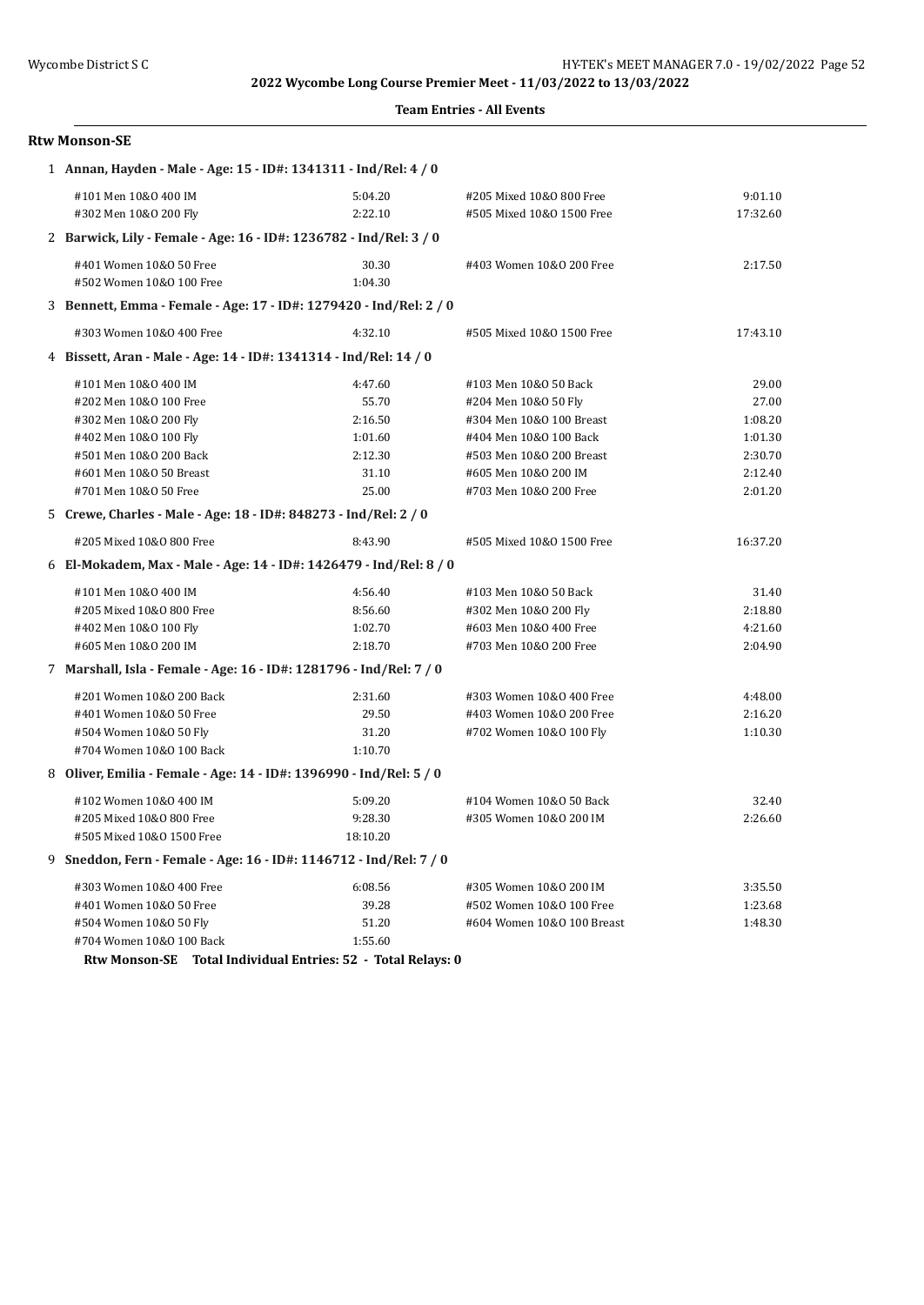#### **Team Entries - All Events**

## **Rushmoor Ryl**

| 1 Austin-Burrows, Paige - Female - Age: 16 - ID#: 1216544 - Ind/Rel: 7 / 0 |          |                            |         |
|----------------------------------------------------------------------------|----------|----------------------------|---------|
| #301 Women 10&0 50 Breast                                                  | 37.08    | #305 Women 10&0 200 IM     | 2:36.75 |
| #401 Women 10&0 50 Free                                                    | 29.20    | #504 Women 10&0 50 Fly     | 29.70   |
| #604 Women 10&0 100 Breast                                                 | 1:19.60  | #702 Women 10&0 100 Fly    | 1:08.20 |
| #704 Women 10&0 100 Back                                                   | 1:10.60  |                            |         |
| 2 Batchelor, Matt - Male - Age: 18 - ID#: 1255260 - Ind/Rel: 1 / 0         |          |                            |         |
| #505 Mixed 10&0 1500 Free                                                  | 16:52.37 |                            |         |
| 3 Benton, Henry - Male - Age: 15 - ID#: 1187421 - Ind/Rel: 4 / 0           |          |                            |         |
| #601 Men 10&0 50 Breast                                                    | 34.47    | #605 Men 10&0 200 IM       | 2:28.00 |
| #701 Men 10&0 50 Free                                                      | 27.39    | #703 Men 10&0 200 Free     | 2:13.60 |
| 4 Brown, Maisie - Female - Age: 14 - ID#: 1427009 - Ind/Rel: 5 / 0         |          |                            |         |
| #102 Women 10&0 400 IM                                                     | 5:34.21  | #203 Women 10&0 200 Breast | 2:40.40 |
| #301 Women 10&0 50 Breast                                                  | 36.50    | #305 Women 10&0 200 IM     | 2:33.00 |
| #604 Women 10&0 100 Breast                                                 | 1:18.10  |                            |         |
| 5 Buist, Isobel - Female - Age: 18 - ID#: 1106641 - Ind/Rel: 3 / 0         |          |                            |         |
| #104 Women 10&0 50 Back                                                    | 31.64    | #201 Women 10&0 200 Back   | 2:26.31 |
| #704 Women 10&0 100 Back                                                   | 1:07.41  |                            |         |
| 6 Fletcher, Caitlin - Female - Age: 15 - ID#: 1310705 - Ind/Rel: 4 / 0     |          |                            |         |
| #203 Women 10&0 200 Breast                                                 | 2:56.40  | #301 Women 10&0 50 Breast  | 37.00   |
| #305 Women 10&0 200 IM                                                     | 2:40.70  | #604 Women 10&0 100 Breast | 1:21.73 |
| 7 Gordon, Liberty - Female - Age: 18 - ID#: 1219248 - Ind/Rel: 3 / 0       |          |                            |         |
| #303 Women 10&0 400 Free                                                   | 4:32.90  | #403 Women 10&0 200 Free   | 2:09.90 |
| #505 Mixed 10&0 1500 Free                                                  | 17:53.52 |                            |         |
| 8 Kapri, Karys - Female - Age: 16 - ID#: 1250352 - Ind/Rel: 4 / 0          |          |                            |         |
| #201 Women 10&0 200 Back                                                   | 2:27.40  | #301 Women 10&0 50 Breast  | 37.68   |
| #305 Women 10&0 200 IM                                                     | 2:37.30  | #704 Women 10&0 100 Back   | 1:09.30 |
| 9 Legge, Emily - Female - Age: 15 - ID#: 1144998 - Ind/Rel: 6 / 0          |          |                            |         |
| #104 Women 10&0 50 Back                                                    | 34.60    | #201 Women 10&0 200 Back   | 2:39.50 |
| #203 Women 10&0 200 Breast                                                 | 2:58.60  | #301 Women 10&0 50 Breast  | 38.80   |
| #604 Women 10&0 100 Breast                                                 | 1:24.90  | #704 Women 10&0 100 Back   | 1:14.80 |
| 10 Price, Emily - Female - Age: 17 - ID#: 1231390 - Ind/Rel: 2 / 0         |          |                            |         |
| #301 Women 10&0 50 Breast                                                  | 35.80    | #604 Women 10&0 100 Breast | 1:18.73 |
| 11 Price, Gemma - Female - Age: 12 - ID#: 1255244 - Ind/Rel: 1 / 0         |          |                            |         |
| #604 Women 10&0 100 Breast                                                 | 1:28.80  |                            |         |
| 12 Price, Sophie - Female - Age: 14 - ID#: 1255249 - Ind/Rel: 4 / 0        |          |                            |         |
| #104 Women 10&0 50 Back                                                    | 33.10    | #301 Women 10&0 50 Breast  | 37.50   |
| #401 Women 10&0 50 Free                                                    | 29.70    | #604 Women 10&0 100 Breast | 1:24.70 |
| 13 Richards, Rosie - Female - Age: 16 - ID#: 1255263 - Ind/Rel: 7 / 0      |          |                            |         |
| #203 Women 10&0 200 Breast                                                 | 2:42.00  | #301 Women 10&0 50 Breast  | 35.80   |
| #305 Women 10&0 200 IM                                                     | 2:30.10  | #401 Women 10&0 50 Free    | 28.30   |
| #403 Women 10&0 200 Free                                                   | 2:09.20  | #502 Women 10&0 100 Free   | 1:00.00 |
| #604 Women 10&0 100 Breast                                                 | 1:15.80  |                            |         |
| 14 Richardson, Hannah - Female - Age: 19 - ID#: 869437 - Ind/Rel: 2 / 0    |          |                            |         |
| #504 Women 10&0 50 Fly                                                     | 32.33    | #702 Women 10&0 100 Fly    | 1:11.36 |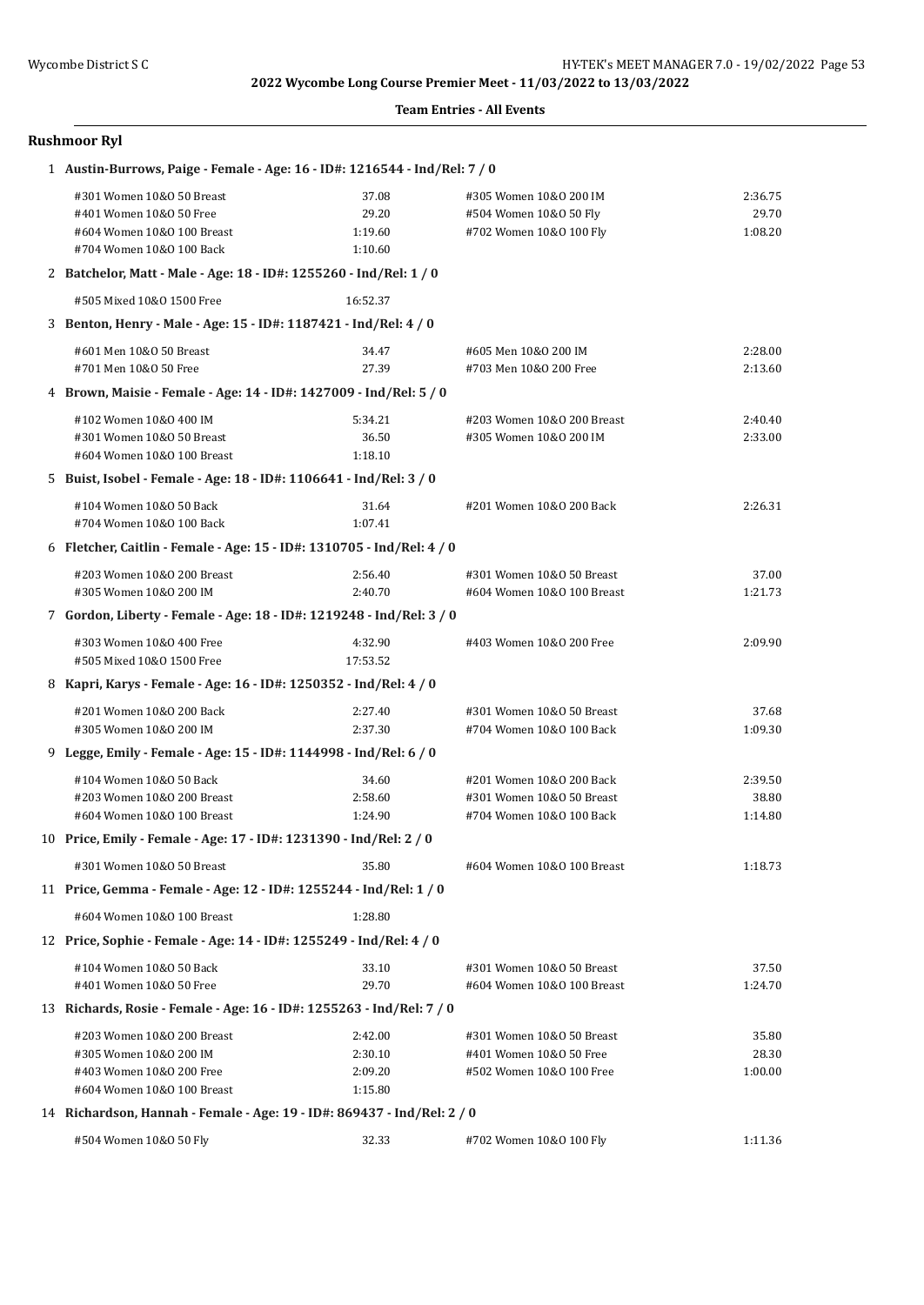#### **Team Entries - All Events**

| 15 Walsh, Patrick - Male - Age: 19 - ID#: 1515974 - Ind/Rel: 6 / 0     |         |                            |         |
|------------------------------------------------------------------------|---------|----------------------------|---------|
| #202 Men 10&0 100 Free                                                 | 56.22   | #204 Men 10&0 50 Fly       | 27.67   |
| #402 Men 10&0 100 Fly                                                  | 1:02.15 | #603 Men 10&0 400 Free     | 4:27.66 |
| #701 Men 10&0 50 Free                                                  | 25.67   | #703 Men 10&0 200 Free     | 2:02.38 |
| Rushmoor Ryl Total Individual Entries: 59 - Total Relays: 0            |         |                            |         |
| <b>S</b> Bournem'th-SW                                                 |         |                            |         |
| 1 Ashford, Claudia - Female - Age: 18 - ID#: 956266 - Ind/Rel: 1 / 0   |         |                            |         |
| #102 Women 10&0 400 IM                                                 | 5:14.70 |                            |         |
| 2 Ashford, Mackenzi - Female - Age: 17 - ID#: 1113123 - Ind/Rel: 1 / 0 |         |                            |         |
| #203 Women 10&0 200 Breast                                             | 2:48.70 |                            |         |
| 3 Brown, Amy - Female - Age: 18 - ID#: 916710 - Ind/Rel: 2 / 0         |         |                            |         |
| #604 Women 10&0 100 Breast                                             | 1:13.90 | #704 Women 10&0 100 Back   | 1:05.50 |
| 4 Chown, Ella - Female - Age: 19 - ID#: 880637 - Ind/Rel: 7 / 0        |         |                            |         |
| #303 Women 10&0 400 Free                                               | 4:33.30 | #401 Women 10&0 50 Free    | 28.30   |
| #403 Women 10&0 200 Free                                               | 2:11.40 | #502 Women 10&0 100 Free   | 59.80   |
| #504 Women 10&0 50 Fly                                                 | 28.80   | #602 Women 10&0 200 Fly    | 2:20.50 |
| #702 Women 10&0 100 Fly                                                | 1:04.30 |                            |         |
| 5 Fish, Harriet - Female - Age: 17 - ID#: 1215250 - Ind/Rel: 2 / 0     |         |                            |         |
| #205 Mixed 10&0 800 Free                                               | 9:41.80 | #303 Women 10&0 400 Free   | 4:42.50 |
| 6 Knight, Gabriel - Male - Age: 17 - ID#: 1249962 - Ind/Rel: 4 / 0     |         |                            |         |
| #103 Men 10&0 50 Back                                                  | 27.10   | #202 Men 10&0 100 Free     | 55.70   |
| #404 Men 10&0 100 Back                                                 | 59.30   | #501 Men 10&0 200 Back     | 2:11.80 |
| 7 Parkes, Luca - Male - Age: 17 - ID#: 1246390 - Ind/Rel: 6 / 0        |         |                            |         |
| #204 Men 10&0 50 Fly                                                   | 28.40   | #304 Men 10&0 100 Breast   | 1:13.70 |
| #402 Men 10&0 100 Fly                                                  | 1:02.70 | #601 Men 10&0 50 Breast    | 33.60   |
| #605 Men 10&0 200 IM                                                   | 2:23.60 | #701 Men 10&0 50 Free      | 26.70   |
| S Bournem'th-SW Total Individual Entries: 23 - Total Relays: 0         |         |                            |         |
| San Giljan Swe                                                         |         |                            |         |
| 1 Xerri de Caro, Beata - Female - Age: 15 - Ind/Rel: 6 / 0             |         |                            |         |
| #203 Women 10&0 200 Breast                                             | 2:56.15 | #301 Women 10&0 50 Breast  | 35.98   |
| #401 Women 10&0 50 Free                                                | 29.67   | #502 Women 10&0 100 Free   | 1:05.25 |
| #504 Women 10&0 50 Fly                                                 | 31.97   | #604 Women 10&0 100 Breast | 1:20.42 |
| San Giljan Swe Total Individual Entries: 6 - Total Relays: 0           |         |                            |         |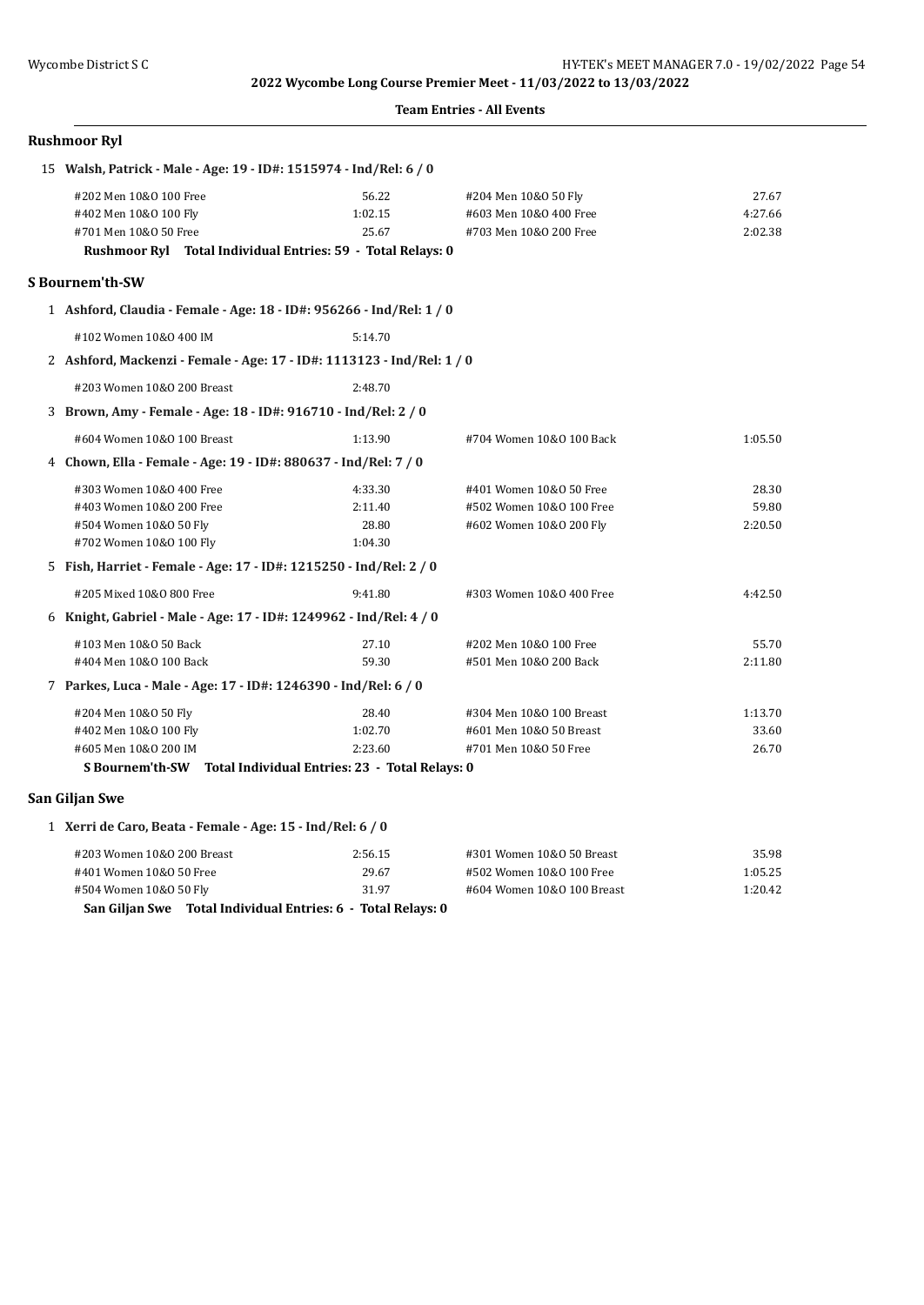#### **Team Entries - All Events**

| Sevenoaks-SE |  |
|--------------|--|
|--------------|--|

| 1 Allen, David - Male - Age: 17 - ID#: 762688 - Ind/Rel: 6 / 0             |         |                                               |         |
|----------------------------------------------------------------------------|---------|-----------------------------------------------|---------|
| #101 Men 10&0 400 IM                                                       | 4:41.80 | #205 Mixed 10&0 800 Free                      | 8:39.70 |
| #501 Men 10&0 200 Back                                                     | 2:11.10 | #603 Men 10&0 400 Free                        | 4:11.80 |
| #605 Men 10&0 200 IM                                                       | 2:11.10 | #703 Men 10&0 200 Free                        | 1:59.10 |
| 2 Alli, Demi - Male - Age: 15 - ID#: 1269408 - Ind/Rel: 7 / 0              |         |                                               |         |
| #202 Men 10&0 100 Free                                                     | 57.70   | #204 Men 10&0 50 Fly                          | 28.80   |
| #304 Men 10&0 100 Breast                                                   | 1:11.70 | #503 Men 10&0 200 Breast                      | 2:35.10 |
| #601 Men 10&0 50 Breast                                                    | 32.00   | #605 Men 10&0 200 IM                          | 2:22.40 |
| #701 Men 10&0 50 Free                                                      | 26.50   |                                               |         |
| 3 Armada Bennett, Aubry - Male - Age: 14 - ID#: 1301242 - Ind/Rel: 3 / 0   |         |                                               |         |
| #103 Men 10&0 50 Back                                                      | 32.60   | #304 Men 10&0 100 Breast                      | 1:21.70 |
| #404 Men 10&0 100 Back                                                     | 1:13.30 |                                               |         |
| 4 Armstrong, Millie - Female - Age: 16 - ID#: 1273751 - Ind/Rel: 6 / 0     |         |                                               |         |
| #104 Women 10&0 50 Back                                                    | 32.70   | #201 Women 10&0 200 Back                      | 2:31.60 |
| #305 Women 10&0 200 IM                                                     | 2:39.10 | #401 Women 10&0 50 Free                       | 30.50   |
| #504 Women 10&0 50 Fly                                                     | 32.10   | #704 Women 10&0 100 Back                      | 1:11.30 |
| 5 Bloodworth, Charlotte - Female - Age: 14 - ID#: 1364544 - Ind/Rel: 1 / 0 |         |                                               |         |
| #401 Women 10&0 50 Free                                                    | 31.10   |                                               |         |
| 6 Branch, Albert - Male - Age: 17 - ID#: 1355458 - Ind/Rel: 6 / 0          |         |                                               |         |
| #202 Men 10&0 100 Free                                                     | 55.50   |                                               | 27.00   |
| #302 Men 10&0 200 Fly                                                      | 2:07.10 | #204 Men 10&0 50 Fly<br>#402 Men 10&0 100 Fly | 58.90   |
| #603 Men 10&0 400 Free                                                     | 4:16.70 | #703 Men 10&0 200 Free                        | 1:59.10 |
| 7 Burrows, Matt - Male - Age: 17 - ID#: 1163067 - Ind/Rel: 7 / 0           |         |                                               |         |
|                                                                            |         |                                               |         |
| #101 Men 10&0 400 IM                                                       | 4:46.30 | #202 Men 10&0 100 Free                        | 55.30   |
| #304 Men 10&0 100 Breast                                                   | 1:06.20 | #503 Men 10&0 200 Breast                      | 2:23.70 |
| #603 Men 10&0 400 Free                                                     | 4:11.10 | #605 Men 10&0 200 IM                          | 2:15.00 |
| #703 Men 10&0 200 Free                                                     | 1:59.50 |                                               |         |
| 8 Chambers, Lilie - Female - Age: 18 - ID#: 1133141 - Ind/Rel: 6 / 0       |         |                                               |         |
| #303 Women 10&0 400 Free                                                   | 4:31.80 | #401 Women 10&0 50 Free                       | 27.61   |
| #403 Women 10&0 200 Free                                                   | 2:09.50 | #502 Women 10&0 100 Free                      | 59.48   |
| #504 Women 10&0 50 Fly                                                     | 29.69   | #702 Women 10&0 100 Fly                       | 1:07.30 |
| 9 Chambers, Maisie - Female - Age: 15 - ID#: 1206201 - Ind/Rel: 1 / 0      |         |                                               |         |
| #704 Women 10&0 100 Back                                                   | 1:14.20 |                                               |         |
| 10 Childs, Amelia - Female - Age: 18 - ID#: 943679 - Ind/Rel: 9 / 0        |         |                                               |         |
| #104 Women 10&0 50 Back                                                    | 31.20   | #201 Women 10&0 200 Back                      | 2:23.50 |
| #205 Mixed 10&0 800 Free                                                   | 9:20.60 | #303 Women 10&0 400 Free                      | 4:35.10 |
| #305 Women 10&0 200 IM                                                     | 2:25.80 | #401 Women 10&0 50 Free                       | 28.40   |
| #403 Women 10&0 200 Free                                                   | 2:09.00 | #502 Women 10&0 100 Free                      | 1:00.20 |
| #704 Women 10&0 100 Back                                                   | 1:06.10 |                                               |         |
| 11 Colwell, Holly - Female - Age: 18 - ID#: 931659 - Ind/Rel: 9 / 0        |         |                                               |         |
| #104 Women 10&0 50 Back                                                    | 33.50   | #201 Women 10&0 200 Back                      | 2:28.80 |
| #301 Women 10&0 50 Breast                                                  | 37.90   | #305 Women 10&0 200 IM                        | 2:33.70 |
| #401 Women 10&0 50 Free                                                    | 28.60   | #504 Women 10&0 50 Fly                        | 30.55   |
| #604 Women 10&0 100 Breast                                                 | 1:22.20 | #702 Women 10&0 100 Fly                       | 1:09.60 |
| #704 Women 10&0 100 Back                                                   | 1:09.50 |                                               |         |
| 12 Das, Samriddhi - Female - Age: 16 - ID#: 1255042 - Ind/Rel: 2 / 0       |         |                                               |         |
| #104 Women 10&0 50 Back                                                    | 31.70   | #401 Women 10&0 50 Free                       | 28.60   |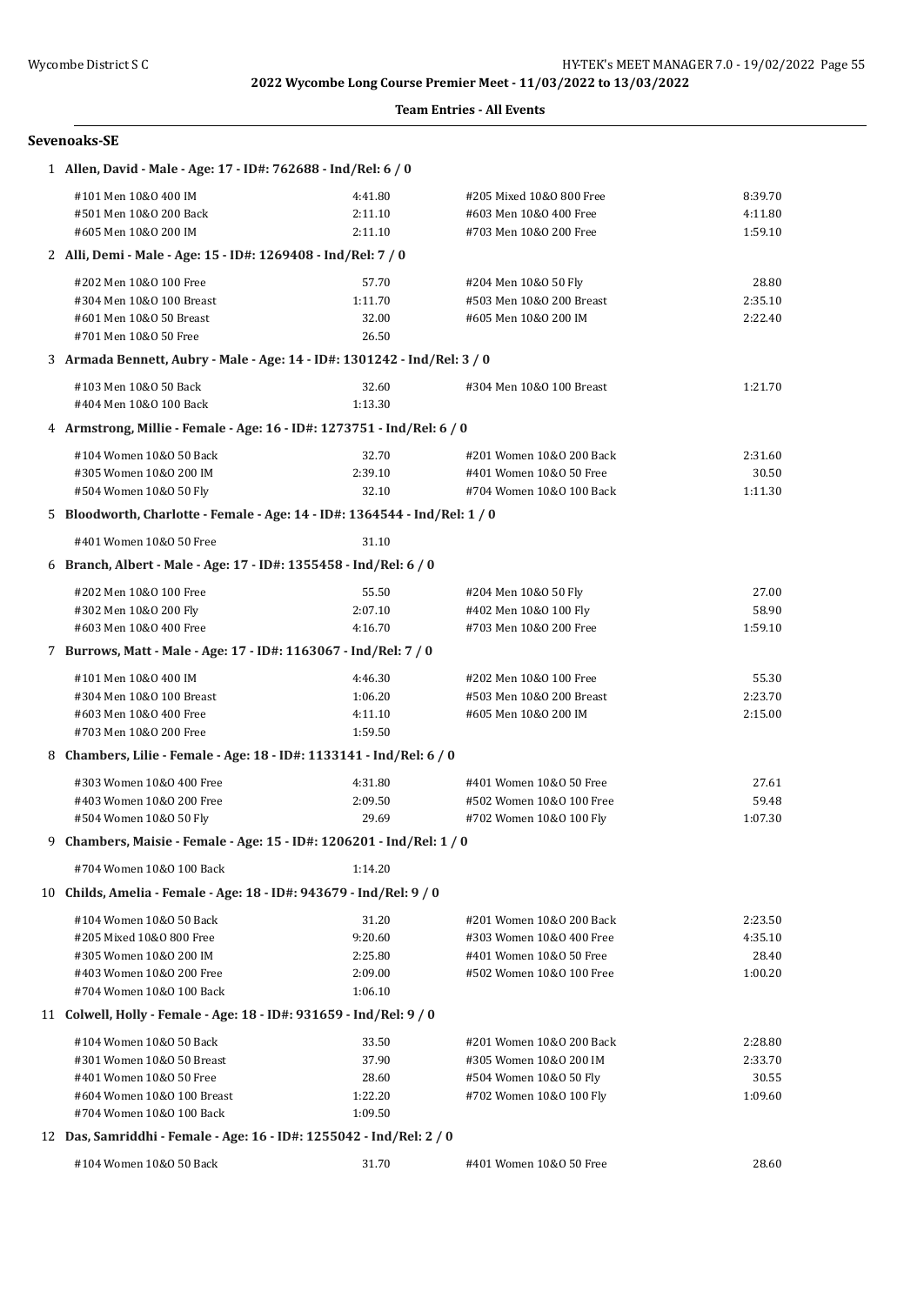#### **Team Entries - All Events**

#### **Sevenoaks-SE**

| 13 Derry, Lilly-Marie - Female - Age: 16 - ID#: 1138562 - Ind/Rel: 9 / 0 |          |                            |          |
|--------------------------------------------------------------------------|----------|----------------------------|----------|
| #102 Women 10&0 400 IM                                                   | 5:15.00  | #104 Women 10&0 50 Back    | 31.40    |
| #201 Women 10&0 200 Back                                                 | 2:22.10  | #203 Women 10&0 200 Breast | 2:47.50  |
| #305 Women 10&0 200 IM                                                   | 2:27.20  | #401 Women 10&0 50 Free    | 28.30    |
| #403 Women 10&0 200 Free                                                 | 2:11.50  | #604 Women 10&0 100 Breast | 1:16.90  |
| #704 Women 10&0 100 Back                                                 | 1:06.40  |                            |          |
| 14 Duan, Chengze - Male - Age: 15 - ID#: 1612910 - Ind/Rel: 5 / 0        |          |                            |          |
| #202 Men 10&0 100 Free                                                   | 59.50    | #204 Men 10&0 50 Fly       | 28.20    |
| #402 Men 10&0 100 Fly                                                    | 1:02.50  | #605 Men 10&0 200 IM       | 2:22.50  |
| #701 Men 10&0 50 Free                                                    | 27.10    |                            |          |
| 15 Elvidge, Hannah - Female - Age: 20 - ID#: 1506280 - Ind/Rel: 4 / 0    |          |                            |          |
| #201 Women 10&0 200 Back                                                 | 2:30.80  | #301 Women 10&0 50 Breast  | 38.00    |
| #305 Women 10&0 200 IM                                                   | 2:33.30  | #401 Women 10&0 50 Free    | 28.90    |
| 16 Elvy, Kieran - Male - Age: 16 - ID#: 1210219 - Ind/Rel: 7 / 0         |          |                            |          |
| #101 Men 10&0 400 IM                                                     | 4:59.60  | #202 Men 10&0 100 Free     | 57.90    |
| #205 Mixed 10&0 800 Free                                                 | 9:02.90  | #603 Men 10&0 400 Free     | 4:25.30  |
| #605 Men 10&0 200 IM                                                     | 2:22.60  | #701 Men 10&0 50 Free      | 28.00    |
| #703 Men 10&0 200 Free                                                   | 2:06.70  |                            |          |
| 17 Enticknap, Noah - Male - Age: 17 - ID#: 1119445 - Ind/Rel: 2 / 0      |          |                            |          |
| #103 Men 10&0 50 Back                                                    | 29.50    | #204 Men 10&0 50 Fly       | 28.10    |
| 18 Fornasier, Lilia - Female - Age: 14 - ID#: 1301387 - Ind/Rel: 8 / 0   |          |                            |          |
| #102 Women 10&0 400 IM                                                   | 5:47.80  | #104 Women 10&0 50 Back    | 34.50    |
| #201 Women 10&0 200 Back                                                 | 2:34.20  | #205 Mixed 10&0 800 Free   | 10:05.70 |
| #303 Women 10&0 400 Free                                                 | 4:52.40  | #305 Women 10&0 200 IM     | 2:36.70  |
| #401 Women 10&0 50 Free                                                  | 30.80    | #403 Women 10&0 200 Free   | 2:19.20  |
| 19 Godfrey, Ruth - Female - Age: 14 - ID#: 1296117 - Ind/Rel: 2 / 0      |          |                            |          |
| #602 Women 10&0 200 Fly                                                  | 2:41.50  | #702 Women 10&0 100 Fly    | 1:13.40  |
| 20 Gray, Fern - Female - Age: 15 - ID#: 1380419 - Ind/Rel: 9 / 0         |          |                            |          |
| #102 Women 10&0 400 IM                                                   | 5:21.70  | #104 Women 10&0 50 Back    | 33.30    |
| #201 Women 10&0 200 Back                                                 | 2:31.80  | #305 Women 10&0 200 IM     | 2:34.70  |
| #403 Women 10&0 200 Free                                                 | 2:16.20  | #502 Women 10&0 100 Free   | 1:04.10  |
| #505 Mixed 10&0 1500 Free                                                | 19:05.90 | #604 Women 10&0 100 Breast | 1:25.20  |
| #704 Women 10&0 100 Back                                                 | 1:10.90  |                            |          |
| 21 Hibbert, Caiden - Male - Age: 17 - ID#: 1176502 - Ind/Rel: 3 / 0      |          |                            |          |
| #103 Men 10&0 50 Back                                                    | 28.30    | #404 Men 10&0 100 Back     | 1:01.20  |
| #501 Men 10&0 200 Back                                                   | 2:15.20  |                            |          |
| 22 Knock, Emilio - Male - Age: 17 - ID#: 1589093 - Ind/Rel: 3 / 0        |          |                            |          |
| #103 Men 10&0 50 Back                                                    | 31.10    | #302 Men 10&0 200 Fly      | 2:19.40  |
| #402 Men 10&0 100 Fly                                                    | 1:04.00  |                            |          |
| 23 Lee, Si Yao - Female - Age: 15 - ID#: 1527495 - Ind/Rel: 5 / 0        |          |                            |          |
| #303 Women 10&0 400 Free                                                 | 4:45.82  | #403 Women 10&0 200 Free   | 2:13.60  |
| #502 Women 10&0 100 Free                                                 | 1:02.40  | #504 Women 10&0 50 Fly     | 32.00    |
| #702 Women 10&0 100 Fly                                                  | 1:07.80  |                            |          |
| 24 Lynch, Jaedon - Male - Age: 17 - ID#: 901039 - Ind/Rel: 7 / 0         |          |                            |          |
| #202 Men 10&0 100 Free                                                   | 55.70    | #204 Men 10&0 50 Fly       | 27.45    |
| #304 Men 10&0 100 Breast                                                 | 1:12.00  | #402 Men 10&0 100 Fly      | 1:01.00  |
| #601 Men 10&0 50 Breast                                                  | 32.20    | #701 Men 10&0 50 Free      | 24.90    |
| #703 Men 10&0 200 Free                                                   | 2:06.60  |                            |          |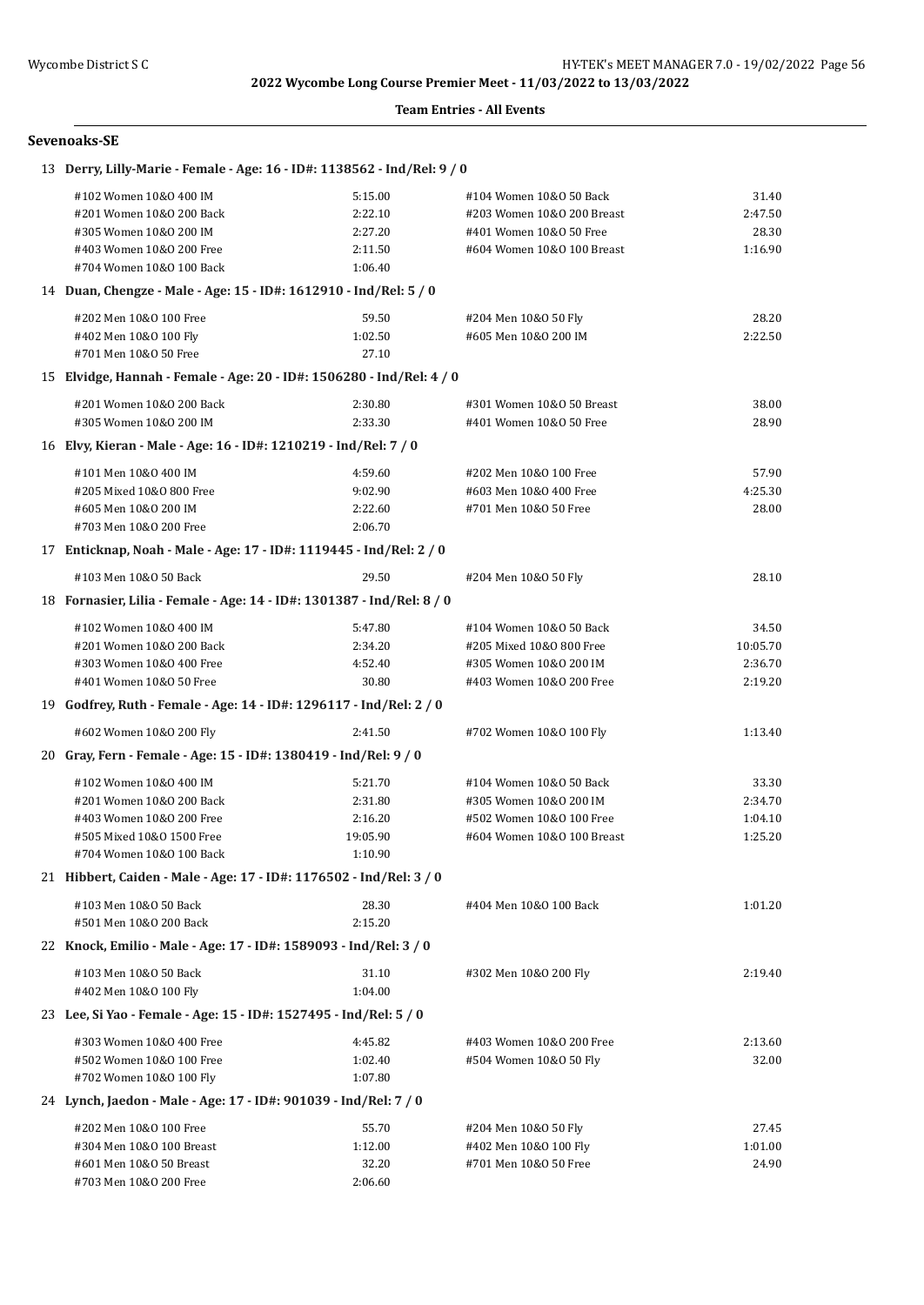#### **Team Entries - All Events**

| Sevenoaks-SE                                                                                                |                                         |                                                                                    |                               |
|-------------------------------------------------------------------------------------------------------------|-----------------------------------------|------------------------------------------------------------------------------------|-------------------------------|
| 25 Marshall, Charlotte - Female - Age: 16 - ID#: 1119506 - Ind/Rel: 6 / 0                                   |                                         |                                                                                    |                               |
| #303 Women 10&0 400 Free<br>#403 Women 10&0 200 Free<br>#602 Women 10&0 200 Fly                             | 4:54.90<br>2:19.50<br>2:32.70           | #305 Women 10&0 200 IM<br>#504 Women 10&0 50 Fly<br>#702 Women 10&0 100 Fly        | 2:35.80<br>30.70<br>1:08.40   |
| 26 Martin, Ethan - Male - Age: 16 - ID#: 845691 - Ind/Rel: 1 / 0                                            |                                         |                                                                                    |                               |
| #601 Men 10&0 50 Breast                                                                                     | 34.70                                   |                                                                                    |                               |
| 27 Martin-Young, Sam - Male - Age: 16 - ID#: 1253281 - Ind/Rel: 5 / 0                                       |                                         |                                                                                    |                               |
| #101 Men 10&0 400 IM<br>#503 Men 10&0 200 Breast<br>#605 Men 10&0 200 IM                                    | 5:02.30<br>2:35.80<br>2:21.00           | #304 Men 10&0 100 Breast<br>#601 Men 10&0 50 Breast                                | 1:10.40<br>32.20              |
| 28 Miller, Caitlin - Female - Age: 15 - ID#: 1446963 - Ind/Rel: 1 / 0                                       |                                         |                                                                                    |                               |
| #604 Women 10&0 100 Breast                                                                                  | 1:26.00                                 |                                                                                    |                               |
| 29 Myles, Imogen - Female - Age: 13 - ID#: 1438889 - Ind/Rel: 1 / 0                                         |                                         |                                                                                    |                               |
| #604 Women 10&0 100 Breast                                                                                  | 1:21.60                                 |                                                                                    |                               |
| 30 Neal, Cara - Female - Age: 13 - ID#: 1402884 - Ind/Rel: 3 / 0                                            |                                         |                                                                                    |                               |
| #305 Women 10&0 200 IM<br>#604 Women 10&0 100 Breast                                                        | 2:38.50<br>1:25.40                      | #401 Women 10&0 50 Free                                                            | 31.00                         |
| 31 Okaro, Izabella - Female - Age: 16 - ID#: 1240641 - Ind/Rel: 3 / 0                                       |                                         |                                                                                    |                               |
| #104 Women 10&0 50 Back<br>#704 Women 10&0 100 Back                                                         | 31.10<br>1:05.80                        | #403 Women 10&0 200 Free                                                           | 2:10.20                       |
| 32 Pass, Jack - Male - Age: 15 - ID#: 1360807 - Ind/Rel: 7 / 0                                              |                                         |                                                                                    |                               |
| #202 Men 10&0 100 Free<br>#304 Men 10&0 100 Breast<br>#605 Men 10&0 200 IM<br>#703 Men 10&0 200 Free        | 58.00<br>1:15.50<br>2:24.20<br>2:05.90  | #204 Men 10&0 50 Fly<br>#601 Men 10&0 50 Breast<br>#701 Men 10&0 50 Free           | 29.20<br>33.70<br>26.50       |
| 33 Pennington Legh, Isabel - Female - Age: 13 - ID#: 1364832 - Ind/Rel: 1 / 0                               |                                         |                                                                                    |                               |
| #704 Women 10&0 100 Back                                                                                    | 1:18.40                                 |                                                                                    |                               |
| 34 Pitchie-Cooper, Tate - Male - Age: 16 - ID#: 1159199 - Ind/Rel: 4 / 0                                    |                                         |                                                                                    |                               |
| #103 Men 10&0 50 Back<br>#601 Men 10&0 50 Breast                                                            | 31.20<br>36.50                          | #404 Men 10&0 100 Back<br>#701 Men 10&0 50 Free                                    | 1:07.00<br>28.10              |
| 35 Pratt, Anjola - Female - Age: 16 - ID#: 1255180 - Ind/Rel: 4 / 0                                         |                                         |                                                                                    |                               |
| #301 Women 10&0 50 Breast<br>#504 Women 10&0 50 Fly                                                         | 38.88<br>32.00                          | #401 Women 10&0 50 Free<br>#604 Women 10&0 100 Breast                              | 29.40<br>1:24.20              |
| 36 Raymond, Zachary - Male - Age: 18 - ID#: 1247508 - Ind/Rel: 2 / 0                                        |                                         |                                                                                    |                               |
| #701 Men 10&0 50 Free                                                                                       | 25.80                                   | #703 Men 10&0 200 Free                                                             | 1:57.70                       |
| 37 Roberts, Martha - Female - Age: 16 - ID#: 1281369 - Ind/Rel: 7 / 0                                       |                                         |                                                                                    |                               |
| #301 Women 10&0 50 Breast<br>#305 Women 10&0 200 IM<br>#505 Mixed 10&0 1500 Free<br>#702 Women 10&0 100 Fly | 36.40<br>2:32.90<br>18:54.00<br>1:11.10 | #303 Women 10&0 400 Free<br>#403 Women 10&0 200 Free<br>#604 Women 10&0 100 Breast | 4:46.20<br>2:18.30<br>1:19.70 |
| 38 Semple, Caitlyn - Female - Age: 14 - ID#: 1347993 - Ind/Rel: 5 / 0                                       |                                         |                                                                                    |                               |
| #104 Women 10&0 50 Back<br>#403 Women 10&0 200 Free<br>#704 Women 10&0 100 Back                             | 33.80<br>2:21.50<br>1:11.70             | #401 Women 10&0 50 Free<br>#502 Women 10&0 100 Free                                | 30.50<br>1:05.20              |
| 39 Singleterry, Cara - Female - Age: 16 - ID#: 1276520 - Ind/Rel: 1 / 0                                     |                                         |                                                                                    |                               |

#704 Women 10&O 100 Back 1:15.20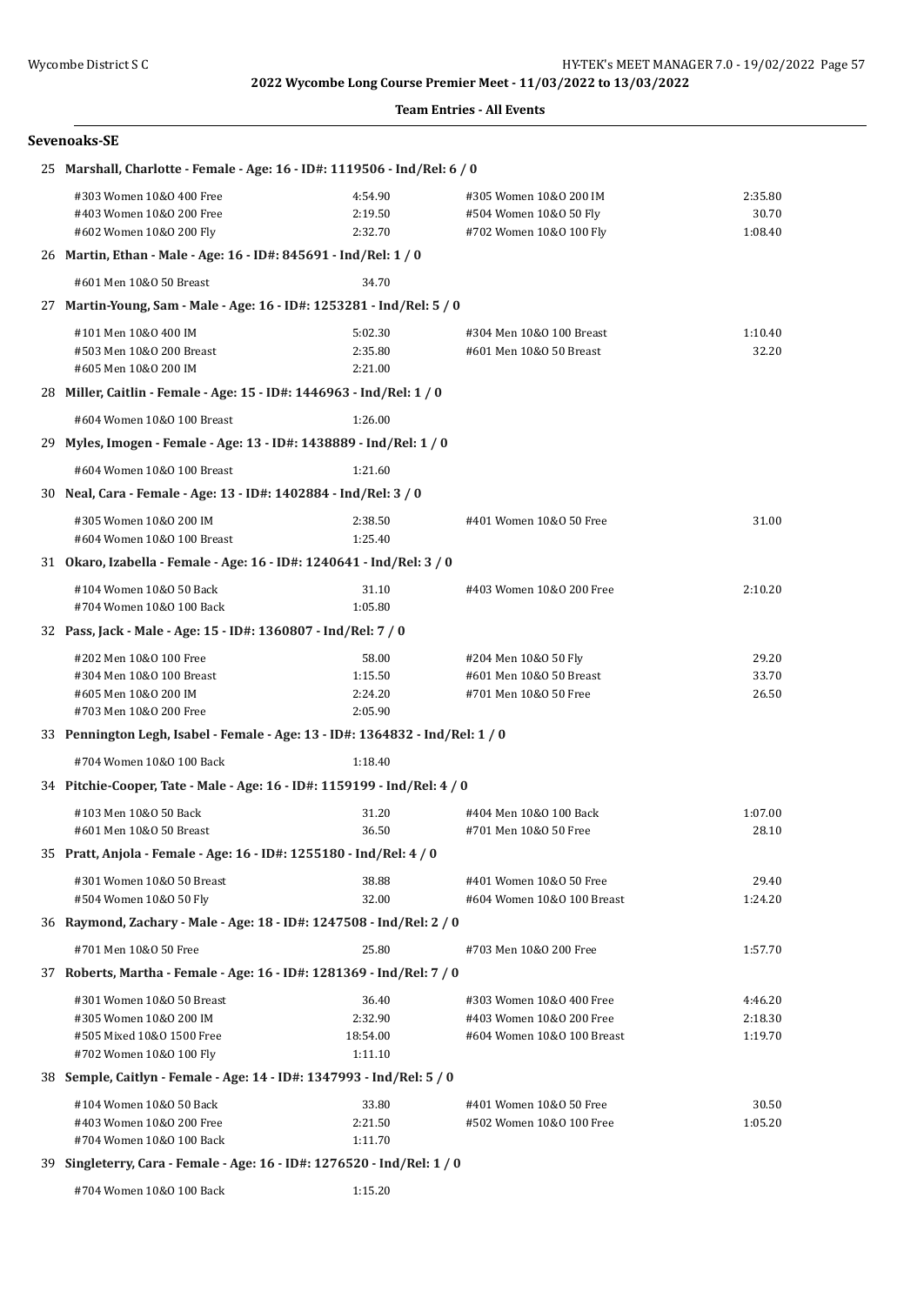#### **Team Entries - All Events**

| 40 Slowinski, Isabel - Female - Age: 13 - ID#: 1402589 - Ind/Rel: 1 / 0  |         |                            |         |
|--------------------------------------------------------------------------|---------|----------------------------|---------|
| #305 Women 10&0 200 IM                                                   | 2:49.20 |                            |         |
| 41 Stoddart, Imogen - Female - Age: 17 - ID#: 1133108 - Ind/Rel: 8 / 0   |         |                            |         |
| #104 Women 10&0 50 Back                                                  | 33.50   | #203 Women 10&0 200 Breast | 2:48.90 |
| #301 Women 10&0 50 Breast                                                | 34.70   | #305 Women 10&0 200 IM     | 2:36.30 |
| #401 Women 10&0 50 Free                                                  | 29.50   | #504 Women 10&0 50 Fly     | 31.50   |
| #604 Women 10&0 100 Breast                                               | 1:15.20 | #704 Women 10&0 100 Back   | 1:11.20 |
| 42 Stoddart, Isabelle - Female - Age: 14 - ID#: 1273758 - Ind/Rel: 1 / 0 |         |                            |         |
| #104 Women 10&0 50 Back                                                  | 35.40   |                            |         |
| 43 Terry, Euan - Male - Age: 18 - ID#: 1151031 - Ind/Rel: 4 / 0          |         |                            |         |
| #202 Men 10&0 100 Free                                                   | 55.20   | #204 Men 10&0 50 Fly       | 26.70   |
| #402 Men 10&0 100 Fly                                                    | 59.20   | #701 Men 10&0 50 Free      | 25.20   |
| 44 Tovey, Amelia - Female - Age: 15 - ID#: 1267835 - Ind/Rel: 10 / 0     |         |                            |         |
| #102 Women 10&0 400 IM                                                   | 5:26.00 | #203 Women 10&0 200 Breast | 2:55.20 |
| #303 Women 10&0 400 Free                                                 | 4:51.10 | #305 Women 10&0 200 IM     | 2:34.10 |
| #401 Women 10&0 50 Free                                                  | 29.40   | #502 Women 10&0 100 Free   | 1:03.40 |
| #504 Women 10&0 50 Fly                                                   | 32.70   | #602 Women 10&0 200 Fly    | 2:35.20 |
| #604 Women 10&0 100 Breast                                               | 1:21.30 | #702 Women 10&0 100 Fly    | 1:09.70 |
| 45 Wallace, Jasmine - Female - Age: 19 - ID#: 943673 - Ind/Rel: 4 / 0    |         |                            |         |
| #201 Women 10&0 200 Back                                                 | 2:27.00 | #301 Women 10&0 50 Breast  | 38.20   |
| #305 Women 10&0 200 IM                                                   | 2:33.10 | #704 Women 10&0 100 Back   | 1:09.80 |
| 46 Warren, Anabel - Female - Age: 14 - ID#: 1433064 - Ind/Rel: 1 / 0     |         |                            |         |
| #401 Women 10&0 50 Free                                                  | 30.30   |                            |         |
| 47 Whitlock, Albert - Male - Age: 16 - ID#: 1176476 - Ind/Rel: 5 / 0     |         |                            |         |
| #304 Men 10&0 100 Breast                                                 | 1:10.80 | #503 Men 10&0 200 Breast   | 2:36.00 |
| #601 Men 10&0 50 Breast                                                  | 32.30   | #605 Men 10&0 200 IM       | 2:22.40 |
| #701 Men 10&0 50 Free                                                    | 27.30   |                            |         |
| 48 Williams, Lowri - Female - Age: 12 - ID#: 1310427 - Ind/Rel: 2 / 0    |         |                            |         |
| #102 Women 10&0 400 IM                                                   | 5:56.80 | #305 Women 10&0 200 IM     | 2:49.40 |
| Sevenoaks-SE Total Individual Entries: 214 - Total Relays: 0             |         |                            |         |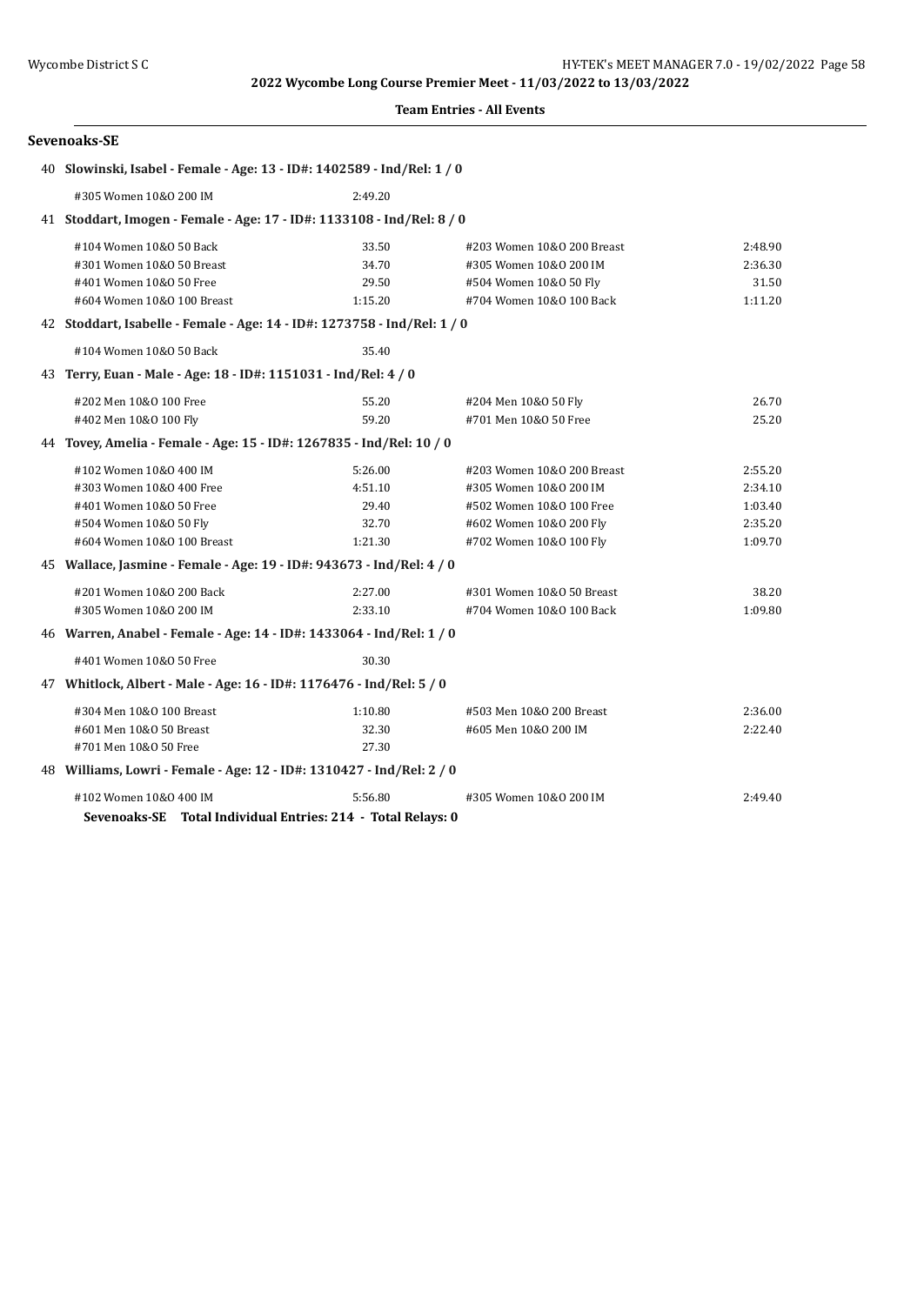| <b>Team Entries - All Events</b> |  |  |
|----------------------------------|--|--|
|----------------------------------|--|--|

|   | Shiverers-SE                                                                                                                               |                               |                                                                               |                           |
|---|--------------------------------------------------------------------------------------------------------------------------------------------|-------------------------------|-------------------------------------------------------------------------------|---------------------------|
|   | 1 Bromfield, Ellis - Female - Age: 14 - ID#: 1218348 - Ind/Rel: 4 / 0                                                                      |                               |                                                                               |                           |
|   | #104 Women 10&0 50 Back<br>#401 Women 10&0 50 Free                                                                                         | 34.90<br>30.60                | #201 Women 10&0 200 Back<br>#704 Women 10&0 100 Back                          | 2:40.10<br>1:13.30        |
|   | 2 Duddy, Olivia - Female - Age: 16 - ID#: 1218282 - Ind/Rel: 3 / 0                                                                         |                               |                                                                               |                           |
|   | #504 Women 10&0 50 Fly<br>#702 Women 10&0 100 Fly                                                                                          | 31.90<br>1:09.80              | #602 Women 10&0 200 Fly                                                       | 2:37.90                   |
|   | 3 Hoey, Oliver - Male - Age: 15 - ID#: 1239988 - Ind/Rel: 4 / 0                                                                            |                               |                                                                               |                           |
|   | #501 Men 10&0 200 Back<br>#601 Men 10&0 50 Breast                                                                                          | 2:23.00<br>34.90              | #503 Men 10&0 200 Breast<br>#605 Men 10&0 200 IM                              | 2:40.10<br>2:27.90        |
|   | 4 Kendrick, Solomon - Male - Age: 17 - ID#: 1156965 - Ind/Rel: 5 / 0                                                                       |                               |                                                                               |                           |
|   | #202 Men 10&0 100 Free<br>#302 Men 10&0 200 Fly<br>#603 Men 10&0 400 Free                                                                  | 57.10<br>2:16.10<br>4:22.00   | #204 Men 10&0 50 Fly<br>#402 Men 10&0 100 Fly                                 | 28.67<br>1:02.00          |
|   | 5 Macleod, Caitriona - Female - Age: 15 - ID#: 1356249 - Ind/Rel: 2 / 0                                                                    |                               |                                                                               |                           |
|   | #301 Women 10&0 50 Breast                                                                                                                  | 37.95                         | #604 Women 10&0 100 Breast                                                    | 1:23.60                   |
|   | 6 Macleod, Euan - Male - Age: 17 - ID#: 1296815 - Ind/Rel: 5 / 0                                                                           |                               |                                                                               |                           |
|   | #101 Men 10&0 400 IM<br>#204 Men 10&0 50 Fly<br>#605 Men 10&0 200 IM                                                                       | 4:57.40<br>27.66<br>2:19.80   | #103 Men 10&0 50 Back<br>#404 Men 10&0 100 Back                               | 27.20<br>1:00.00          |
|   | 7 Stacey, Luke - Male - Age: 24 - ID#: 386723 - Ind/Rel: 2 / 0                                                                             |                               |                                                                               |                           |
|   | #204 Men 10&0 50 Fly                                                                                                                       | 25.36                         | #701 Men 10&0 50 Free                                                         | 24.34                     |
| 8 | Taylor, Leon - Male - Age: 16 - ID#: 1230367 - Ind/Rel: 5 / 0                                                                              |                               |                                                                               |                           |
|   | #503 Men 10&0 200 Breast<br>#605 Men 10&0 200 IM<br>#703 Men 10&0 200 Free                                                                 | 2:36.80<br>2:18.10<br>2:04.40 | #601 Men 10&0 50 Breast<br>#701 Men 10&0 50 Free                              | 33.30<br>26.50            |
|   | 9 Valmantaite, Skaidra - Female - Age: 14 - ID#: 1380472 - Ind/Rel: 2 / 0                                                                  |                               |                                                                               |                           |
|   | #502 Women 10&0 100 Free                                                                                                                   | 1:03.40                       | #704 Women 10&0 100 Back                                                      | 1:12.60                   |
|   | 10 Wolfe-Naughton, Eli - Male - Age: 15 - ID#: 1301459 - Ind/Rel: 2 / 0                                                                    |                               |                                                                               |                           |
|   | #103 Men 10&0 50 Back<br>Shiverers-SE Total Individual Entries: 34 - Total Relays: 0                                                       | 32.40                         | #601 Men 10&0 50 Breast                                                       | 36.60                     |
|   | Sliema Asc                                                                                                                                 |                               |                                                                               |                           |
|   | 1 Fino, Kristna - Female - Age: 21 - Ind/Rel: 6 / 0                                                                                        |                               |                                                                               |                           |
|   | #104 Women 10&0 50 Back<br>#502 Women 10&0 100 Free<br>#702 Women 10&0 100 Fly<br>Sliema Asc Total Individual Entries: 6 - Total Relays: 0 | 32.53<br>1:01.43<br>1:08.70   | #401 Women 10&0 50 Free<br>#504 Women 10&0 50 Fly<br>#704 Women 10&0 100 Back | 28.58<br>30.67<br>1:11.54 |
|   | <b>Strat Sharks</b>                                                                                                                        |                               |                                                                               |                           |
|   | 1 Deaner, Ellie - Female - Age: 18 - ID#: 979916 - Ind/Rel: 1 / 0                                                                          |                               |                                                                               |                           |
|   | #301 Women 10&0 50 Breast                                                                                                                  | 37.00                         |                                                                               |                           |
|   | 2 Harsant, Ellie - Female - Age: 18 - ID#: 1292240 - Ind/Rel: 3 / 0                                                                        |                               |                                                                               |                           |
|   | #203 Women 10&0 200 Breast<br>#604 Women 10&0 100 Breast                                                                                   | 2:48.40<br>1:16.30            | #301 Women 10&0 50 Breast                                                     | 35.40                     |
|   | 3 Payton, William - Male - Age: 14 - ID#: 1397626 - Ind/Rel: 2 / 0                                                                         |                               |                                                                               |                           |
|   | #202 Men 10&0 100 Free<br>Strat Sharks Total Individual Entries: 6 - Total Relays: 0                                                       | 1:00.38                       | #701 Men 10&0 50 Free                                                         | 27.14                     |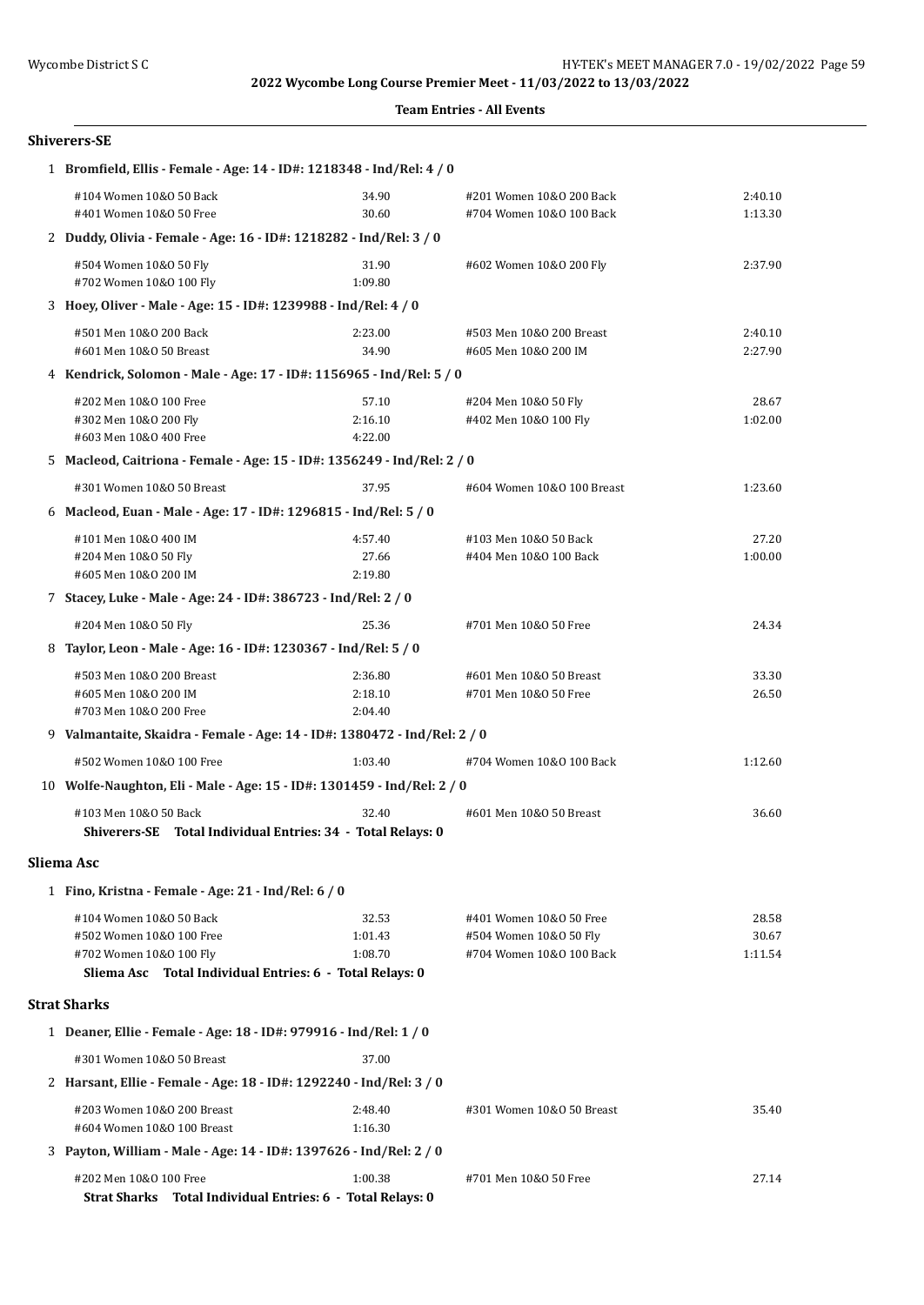| <b>Team Entries - All Events</b> |  |  |
|----------------------------------|--|--|
|----------------------------------|--|--|

# **SurreyUni SC**

| 1 Armstrong, Alexander - Male - Age: 21 - ID#: 514247 - Ind/Rel: 1 / 0  |                    |                                                       |                    |
|-------------------------------------------------------------------------|--------------------|-------------------------------------------------------|--------------------|
| #404 Men 10&0 100 Back                                                  | 54.50              |                                                       |                    |
| 2 Bowen, Rhiannon - Female - Age: 21 - ID#: 867905 - Ind/Rel: 4 / 0     |                    |                                                       |                    |
| #305 Women 10&0 200 IM<br>#502 Women 10&0 100 Free                      | 2:25.56<br>59.17   | #403 Women 10&0 200 Free<br>#702 Women 10&0 100 Fly   | 2:07.82<br>1:04.40 |
| 3 Callaghan, Isabelle - Female - Age: 21 - ID#: 451445 - Ind/Rel: 4 / 0 |                    |                                                       |                    |
| #301 Women 10&0 50 Breast<br>#403 Women 10&0 200 Free                   | 36.70<br>2:17.70   | #401 Women 10&0 50 Free<br>#604 Women 10&0 100 Breast | 28.80<br>1:18.10   |
| 4 Cox, Daniel - Male - Age: 19 - ID#: 924608 - Ind/Rel: 3 / 0           |                    |                                                       |                    |
| #304 Men 10&0 100 Breast<br>#601 Men 10&0 50 Breast                     | 1:08.10<br>30.90   | #503 Men 10&0 200 Breast                              | 2:29.60            |
| 5 Dill, Drew - Female - Age: 20 - ID#: 897874 - Ind/Rel: 3 / 0          |                    |                                                       |                    |
| #504 Women 10&0 50 Fly<br>#702 Women 10&0 100 Fly                       | 30.90<br>1:07.50   | #602 Women 10&0 200 Fly                               | 2:33.30            |
| 6 Drew, Tegan - Female - Age: 22 - ID#: 522070 - Ind/Rel: 3 / 0         |                    |                                                       |                    |
| #104 Women 10&0 50 Back<br>#704 Women 10&0 100 Back                     | 30.10<br>1:03.70   | #201 Women 10&0 200 Back                              | 2:22.50            |
| 7 Emmans, Millie - Female - Age: 23 - ID#: 517856 - Ind/Rel: 2 / 0      |                    |                                                       |                    |
| #205 Mixed 10&0 800 Free                                                | 9:17.40            | #505 Mixed 10&0 1500 Free                             | 17:38.60           |
| 8 Ford, Emily - Female - Age: 20 - ID#: 809304 - Ind/Rel: 3 / 0         |                    |                                                       |                    |
| #104 Women 10&0 50 Back<br>#704 Women 10&0 100 Back                     | 29.90<br>1:05.10   | #504 Women 10&0 50 Fly                                | 29.00              |
| 9 Johns, Evie - Female - Age: 20 - ID#: 1212758 - Ind/Rel: 4 / 0        |                    |                                                       |                    |
| #201 Women 10&0 200 Back<br>#303 Women 10&0 400 Free                    | 2:20.26<br>4:40.16 | #205 Mixed 10&0 800 Free<br>#704 Women 10&0 100 Back  | 9:28.40<br>1:06.42 |
| 10 Leggott, Holly - Female - Age: 20 - ID#: 859167 - Ind/Rel: 4 / 0     |                    |                                                       |                    |
| #104 Women 10&0 50 Back<br>#401 Women 10&0 50 Free                      | 31.70<br>27.90     | #201 Women 10&0 200 Back<br>#704 Women 10&0 100 Back  | 2:26.30<br>1:07.20 |
| 11 Neeld, Sam - Male - Age: 22 - ID#: 809757 - Ind/Rel: 4 / 0           |                    |                                                       |                    |
| #202 Men 10&0 100 Free<br>#601 Men 10&0 50 Breast                       | 52.83<br>28.92     | #304 Men 10&0 100 Breast<br>#701 Men 10&0 50 Free     | 1:04.76<br>23.65   |
| 12 Penney, Rohan - Male - Age: 21 - ID#: 744647 - Ind/Rel: 3 / 0        |                    |                                                       |                    |
| #404 Men 10&0 100 Back<br>#605 Men 10&0 200 IM                          | 1:00.64<br>2:16.21 | #501 Men 10&0 200 Back                                | 2:10.87            |
| 13 Pollard, Alicia - Female - Age: 23 - ID#: 1210080 - Ind/Rel: 2 / 0   |                    |                                                       |                    |
| #301 Women 10&0 50 Breast                                               | 33.51              | #604 Women 10&0 100 Breast                            | 1:15.50            |
| 14 Poynter, Grace - Female - Age: 20 - ID#: 883808 - Ind/Rel: 1 / 0     |                    |                                                       |                    |
| #203 Women 10&0 200 Breast                                              | 2:47.83            |                                                       |                    |
| 15 Taylor, Ewan - Male - Age: 20 - ID#: 556473 - Ind/Rel: 4 / 0         |                    |                                                       |                    |
| #202 Men 10&0 100 Free<br>#601 Men 10&0 50 Breast                       | 53.84<br>31.50     | #204 Men 10&0 50 Fly<br>#701 Men 10&0 50 Free         | 26.50<br>23.70     |
| 16 Thornton, Maisie - Female - Age: 19 - ID#: 1104169 - Ind/Rel: 4 / 0  |                    |                                                       |                    |
| #102 Women 10&0 400 IM<br>#602 Women 10&0 200 Fly                       | 4:57.00<br>2:17.49 | #305 Women 10&0 200 IM<br>#702 Women 10&0 100 Fly     | 2:19.90<br>1:02.56 |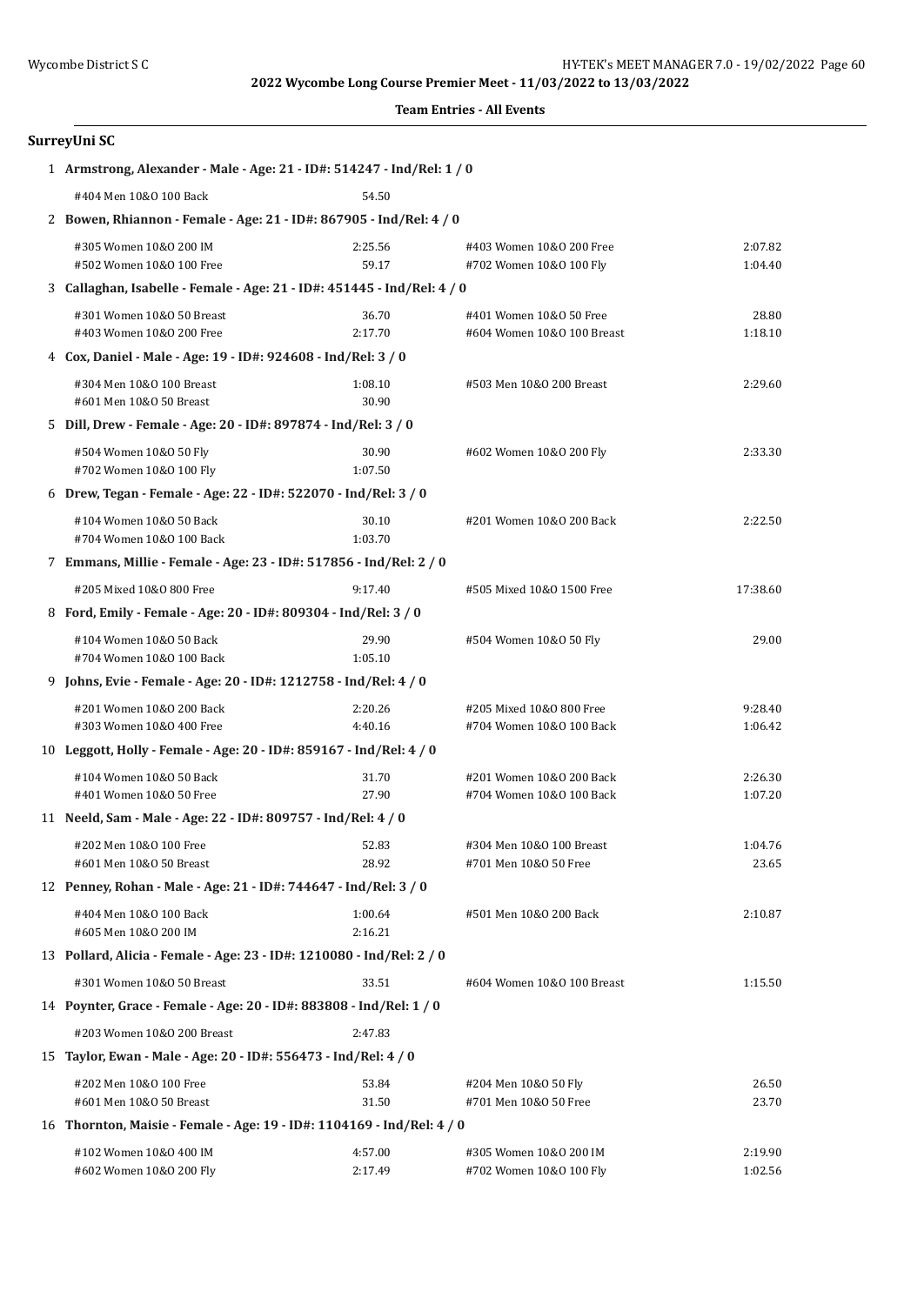| <b>Team Entries - All Events</b> |  |
|----------------------------------|--|
|                                  |  |

| SurreyUni SC                                                                           |                                                                          |                                                        |                    |  |  |
|----------------------------------------------------------------------------------------|--------------------------------------------------------------------------|--------------------------------------------------------|--------------------|--|--|
| 17 Tritton, Benjamin - Male - Age: 22 - ID#: 746604 - Ind/Rel: 3 / 0                   |                                                                          |                                                        |                    |  |  |
| #204 Men 10&0 50 Fly<br>#603 Men 10&0 400 Free                                         | 25.70<br>4:05.70                                                         | #302 Men 10&0 200 Fly                                  | 2:12.51            |  |  |
| 18 Wrighting, Adam - Male - Age: 19 - ID#: 1141379 - Ind/Rel: 2 / 0                    |                                                                          |                                                        |                    |  |  |
| #601 Men 10&0 50 Breast<br>SurreyUni SC Total Individual Entries: 54 - Total Relays: 0 | 32.20                                                                    | #605 Men 10&0 200 IM                                   | 2:19.80            |  |  |
| <b>Teddington-LD</b>                                                                   |                                                                          |                                                        |                    |  |  |
| 1 Al-Khudairy, Yahya - Male - Age: 16 - ID#: 1440275 - Ind/Rel: 1 / 0                  |                                                                          |                                                        |                    |  |  |
| #404 Men 10&0 100 Back                                                                 | 1:07.10                                                                  |                                                        |                    |  |  |
| 2 Barrett, Alexandra - Female - Age: 17 - ID#: 973489 - Ind/Rel: 3 / 0                 |                                                                          |                                                        |                    |  |  |
| #504 Women 10&0 50 Fly<br>#702 Women 10&0 100 Fly                                      | 32.60<br>1:09.90                                                         | #602 Women 10&0 200 Fly                                | 2:37.60            |  |  |
| 3 Brenner Tran, Thomas - Male - Age: 17 - ID#: 1169069 - Ind/Rel: 2 / 0                |                                                                          |                                                        |                    |  |  |
| #103 Men 10&0 50 Back                                                                  | 30.20                                                                    | #404 Men 10&0 100 Back                                 | 1:04.80            |  |  |
| 4 Evered, Isabella - Female - Age: 14 - ID#: 1402689 - Ind/Rel: 2 / 0                  |                                                                          |                                                        |                    |  |  |
| #602 Women 10&0 200 Fly                                                                | 2:41.30                                                                  | #702 Women 10&0 100 Fly                                | 1:13.60            |  |  |
| 5 Farquhar-Smith, Benjamin - Male - Age: 16 - ID#: 1368329 - Ind/Rel: 3 / 0            |                                                                          |                                                        |                    |  |  |
| #103 Men 10&0 50 Back<br>#703 Men 10&0 200 Free                                        | 34.72<br>2:12.00                                                         | #701 Men 10&0 50 Free                                  | 27.70              |  |  |
| 6 Farquhar-Smith, Thomas - Male - Age: 18 - ID#: 1232097 - Ind/Rel: 3 / 0              |                                                                          |                                                        |                    |  |  |
| #204 Men 10&0 50 Fly<br>#701 Men 10&0 50 Free                                          | 29.10<br>27.30                                                           | #601 Men 10&0 50 Breast                                | 35.40              |  |  |
| 7 Hall, Samuel - Male - Age: 17 - ID#: 1286555 - Ind/Rel: 2 / 0                        |                                                                          |                                                        |                    |  |  |
| #601 Men 10&0 50 Breast                                                                | 35.60                                                                    | #701 Men 10&0 50 Free                                  | 27.70              |  |  |
| 8 Holt, Ava - Female - Age: 15 - ID#: 1290622 - Ind/Rel: 5 / 0                         |                                                                          |                                                        |                    |  |  |
| #104 Women 10&0 50 Back<br>#301 Women 10&0 50 Breast<br>#704 Women 10&0 100 Back       | 34.10<br>38.90<br>1:12.10                                                | #201 Women 10&0 200 Back<br>#604 Women 10&0 100 Breast | 2:34.80<br>1:24.60 |  |  |
| 9 Hurst, Archie - Male - Age: 16 - ID#: 1329812 - Ind/Rel: 1 / 0                       |                                                                          |                                                        |                    |  |  |
| #701 Men 10&0 50 Free                                                                  | 28.13                                                                    |                                                        |                    |  |  |
| 10 Poaros, Rhea - Female - Age: 18 - ID#: 915477 - Ind/Rel: 1 / 0                      |                                                                          |                                                        |                    |  |  |
| #704 Women 10&0 100 Back                                                               | 1:12.00                                                                  |                                                        |                    |  |  |
|                                                                                        | 11 Wiseman Lee, Holly - Female - Age: 17 - ID#: 1232075 - Ind/Rel: 4 / 0 |                                                        |                    |  |  |
| #102 Women 10&0 400 IM<br>#602 Women 10&0 200 Fly                                      | 5:36.00<br>2:34.40                                                       | #305 Women 10&0 200 IM<br>#702 Women 10&0 100 Fly      | 2:39.00<br>1:11.00 |  |  |
| 12 Zawada, Isaac - Male - Age: 17 - ID#: 880949 - Ind/Rel: 4 / 0                       |                                                                          |                                                        |                    |  |  |
| #202 Men 10&0 100 Free<br>#503 Men 10&0 200 Breast                                     | 56.80<br>2:29.30                                                         | #304 Men 10&0 100 Breast<br>#601 Men 10&0 50 Breast    | 1:08.00<br>31.10   |  |  |

**Teddington-LD Total Individual Entries: 31 - Total Relays: 0**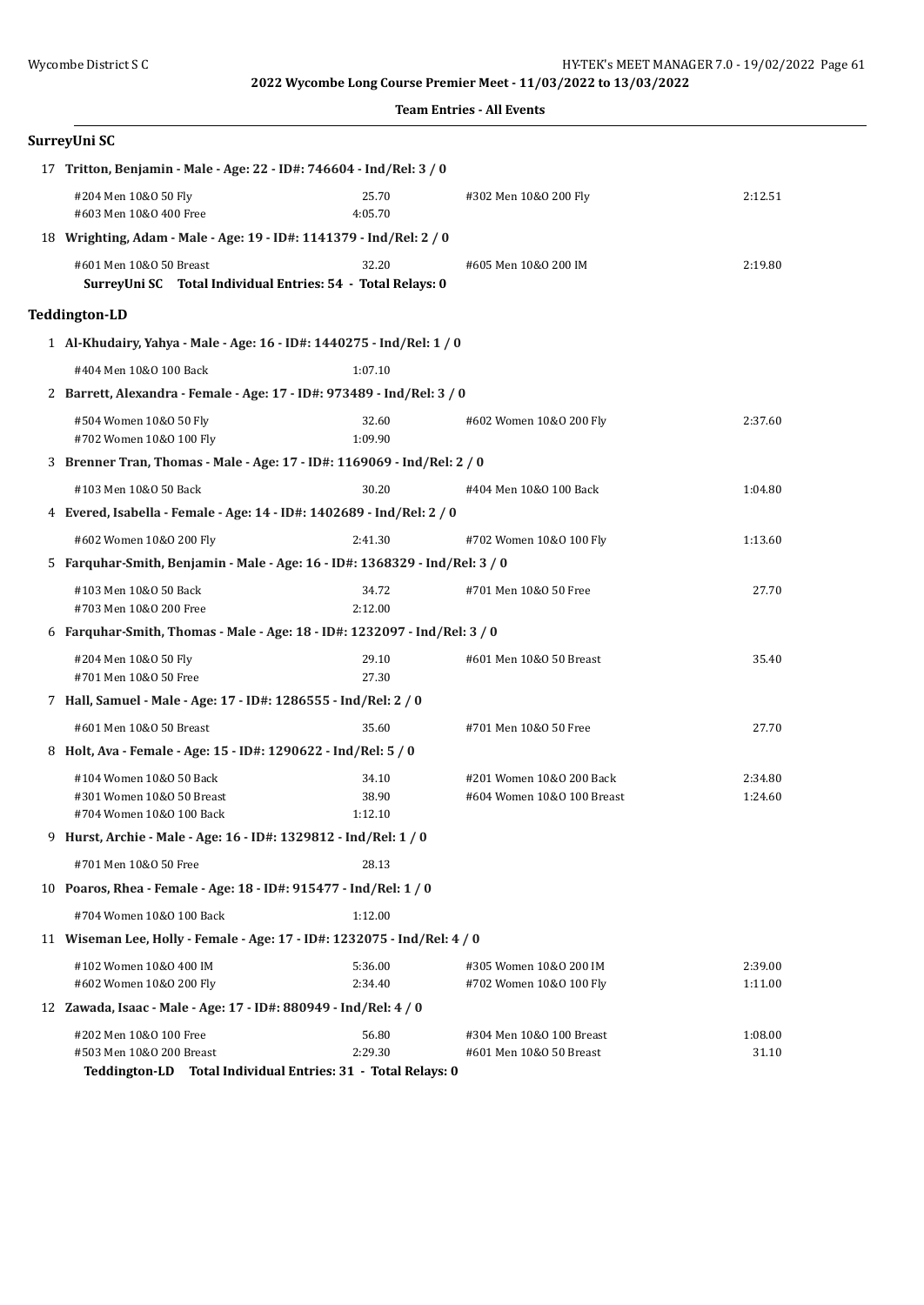#### **Team Entries - All Events**

#### **Thanet Swim**

| 1 Cocks, Harry - Male - Age: 14 - ID#: 1304176 - Ind/Rel: 2 / 0                    |                           |                                                                              |                             |
|------------------------------------------------------------------------------------|---------------------------|------------------------------------------------------------------------------|-----------------------------|
| #501 Men 10&0 200 Back                                                             | 2:20.50                   | #605 Men 10&0 200 IM                                                         | 2:27.10                     |
| 2 Crompton, Athena - Female - Age: 14 - ID#: 1257682 - Ind/Rel: 6 / 0              |                           |                                                                              |                             |
| #301 Women 10&0 50 Breast<br>#401 Women 10&0 50 Free<br>#502 Women 10&0 100 Free   | 39.00<br>30.20<br>1:05.00 | #305 Women 10&0 200 IM<br>#403 Women 10&0 200 Free<br>#504 Women 10&0 50 Fly | 2:34.80<br>2:20.10<br>31.80 |
| 3 Cummings, Grace - Female - Age: 16 - ID#: 1163505 - Ind/Rel: 4 / 0               |                           |                                                                              |                             |
| #102 Women 10&0 400 IM<br>#305 Women 10&0 200 IM                                   | 5:19.69<br>2:33.31        | #205 Mixed 10&0 800 Free<br>#505 Mixed 10&0 1500 Free                        | 9:44.56<br>17:58.70         |
| 4 Farthing, Oscar - Male - Age: 13 - ID#: 1431888 - Ind/Rel: 1 / 0                 |                           |                                                                              |                             |
| #503 Men 10&0 200 Breast                                                           | 2:51.90                   |                                                                              |                             |
| 5 Hamp, Liam - Male - Age: 16 - ID#: 1269150 - Ind/Rel: 6 / 0                      |                           |                                                                              |                             |
| #202 Men 10&0 100 Free<br>#302 Men 10&0 200 Fly<br>#701 Men 10&0 50 Free           | 56.60<br>2:16.14<br>26.40 | #204 Men 10&0 50 Fly<br>#402 Men 10&0 100 Fly<br>#703 Men 10&0 200 Free      | 28.70<br>1:01.60<br>2:00.00 |
| 6 Hawkins, Archie - Male - Age: 17 - ID#: 1355616 - Ind/Rel: 4 / 0                 |                           |                                                                              |                             |
| #205 Mixed 10&0 800 Free<br>#603 Men 10&0 400 Free                                 | 8:42.88<br>4:08.80        | #505 Mixed 10&0 1500 Free<br>#703 Men 10&0 200 Free                          | 16:23.20<br>1:56.80         |
| 7 Hutchison, Gregor - Male - Age: 15 - ID#: 1282369 - Ind/Rel: 3 / 0               |                           |                                                                              |                             |
| #304 Men 10&0 100 Breast<br>#605 Men 10&0 200 IM                                   | 1:16.40<br>2:32.60        | #601 Men 10&0 50 Breast                                                      | 35.20                       |
| 8 Lay, Maddison - Female - Age: 18 - ID#: 1163504 - Ind/Rel: 2 / 0                 |                           |                                                                              |                             |
| #203 Women 10&0 200 Breast                                                         | 2:42.30                   | #301 Women 10&0 50 Breast                                                    | 33.90                       |
| 9 Mathema, Colm - Male - Age: 16 - ID#: 1287539 - Ind/Rel: 3 / 0                   |                           |                                                                              |                             |
| #103 Men 10&0 50 Back<br>#701 Men 10&0 50 Free                                     | 32.10<br>27.40            | #601 Men 10&0 50 Breast                                                      | 36.13                       |
| 10 McAvoy, Luca - Male - Age: 18 - ID#: 909317 - Ind/Rel: 4 / 0                    |                           |                                                                              |                             |
| #202 Men 10&0 100 Free<br>#404 Men 10&0 100 Back                                   | 54.30<br>1:01.10          | #402 Men 10&0 100 Fly<br>#501 Men 10&0 200 Back                              | 59.10<br>2:09.50            |
| 11 Miles, Olexa - Female - Age: 14 - ID#: 1244370 - Ind/Rel: 1 / 0                 |                           |                                                                              |                             |
| #102 Women 10&0 400 IM                                                             | 5:34.47                   |                                                                              |                             |
| 12 Miles, Oscar - Male - Age: 18 - ID#: 868675 - Ind/Rel: 4 / 0                    |                           |                                                                              |                             |
| #101 Men 10&0 400 IM<br>#503 Men 10&0 200 Breast                                   | 4:41.84<br>2:24.46        | #304 Men 10&0 100 Breast<br>#605 Men 10&0 200 IM                             | 1:07.17<br>2:13.70          |
| 13 Millington, Ben - Male - Age: 18 - ID#: 935107 - Ind/Rel: 3 / 0                 |                           |                                                                              |                             |
| #205 Mixed 10&0 800 Free<br>#703 Men 10&0 200 Free                                 | 9:03.00<br>2:02.80        | #603 Men 10&0 400 Free                                                       | 4:22.50                     |
| 14 Page, James - Male - Age: 16 - ID#: 1254253 - Ind/Rel: 3 / 0                    |                           |                                                                              |                             |
| #603 Men 10&0 400 Free<br>#703 Men 10&0 200 Free                                   | 4:40.30<br>2:12.50        | #605 Men 10&0 200 IM                                                         | 2:30.20                     |
| 15 Piper, Amber - Female - Age: 16 - ID#: 1131482 - Ind/Rel: 5 / 0                 |                           |                                                                              |                             |
| #301 Women 10&0 50 Breast<br>#401 Women 10&0 50 Free<br>#604 Women 10&0 100 Breast | 34.90<br>28.60<br>1:16.10 | #305 Women 10&0 200 IM<br>#502 Women 10&0 100 Free                           | 2:29.00<br>1:01.10          |
| 16 Pope, Oliver - Male - Age: 17 - ID#: 1218477 - Ind/Rel: 4 / 0                   |                           |                                                                              |                             |
| #101 Men 10&0 400 IM<br>#505 Mixed 10&0 1500 Free                                  | 4:36.48<br>16:18.70       | #205 Mixed 10&0 800 Free<br>#603 Men 10&0 400 Free                           | 8:27.20<br>4:07.60          |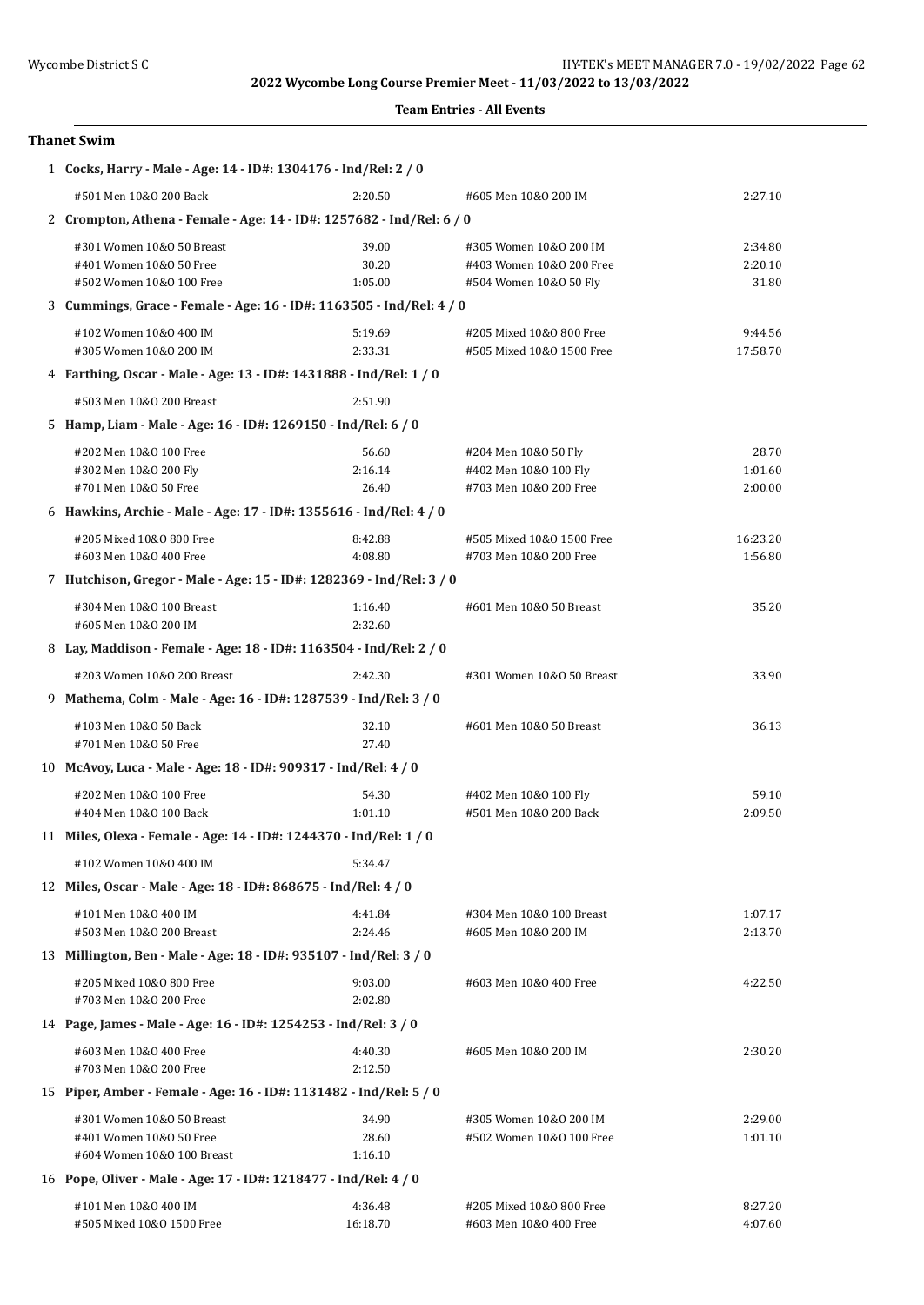#### **Team Entries - All Events**

## **Thanet Swim**

|    | 17 Slater, Evie - Female - Age: 16 - ID#: 1186613 - Ind/Rel: 2 / 0  |         |                            |         |
|----|---------------------------------------------------------------------|---------|----------------------------|---------|
|    | #104 Women 10&0 50 Back                                             | 35.36   | #704 Women 10&0 100 Back   | 1:15.16 |
|    | 18 Sutton, Ashton - Male - Age: 14 - ID#: 1423633 - Ind/Rel: 3 / 0  |         |                            |         |
|    | #103 Men 10&0 50 Back                                               | 33.50   | #404 Men 10&0 100 Back     | 1:11.10 |
|    | #501 Men 10&0 200 Back                                              | 2:31.60 |                            |         |
|    | 19 Taylor, Poppy - Female - Age: 13 - ID#: 1392282 - Ind/Rel: 3 / 0 |         |                            |         |
|    | #203 Women 10&0 200 Breast                                          | 3:03.80 | #303 Women 10&0 400 Free   | 5:05.70 |
|    | #305 Women 10&0 200 IM                                              | 2:43.70 |                            |         |
| 20 | Walkin, Heidi - Female - Age: 14 - ID#: 1385466 - Ind/Rel: 4 / 0    |         |                            |         |
|    | #203 Women 10&0 200 Breast                                          | 2:58.60 | #301 Women 10&0 50 Breast  | 38.00   |
|    | #401 Women 10&0 50 Free                                             | 30.50   | #604 Women 10&0 100 Breast | 1:21.80 |
|    | Thanet Swim Total Individual Entries: 67 - Total Relays: 0          |         |                            |         |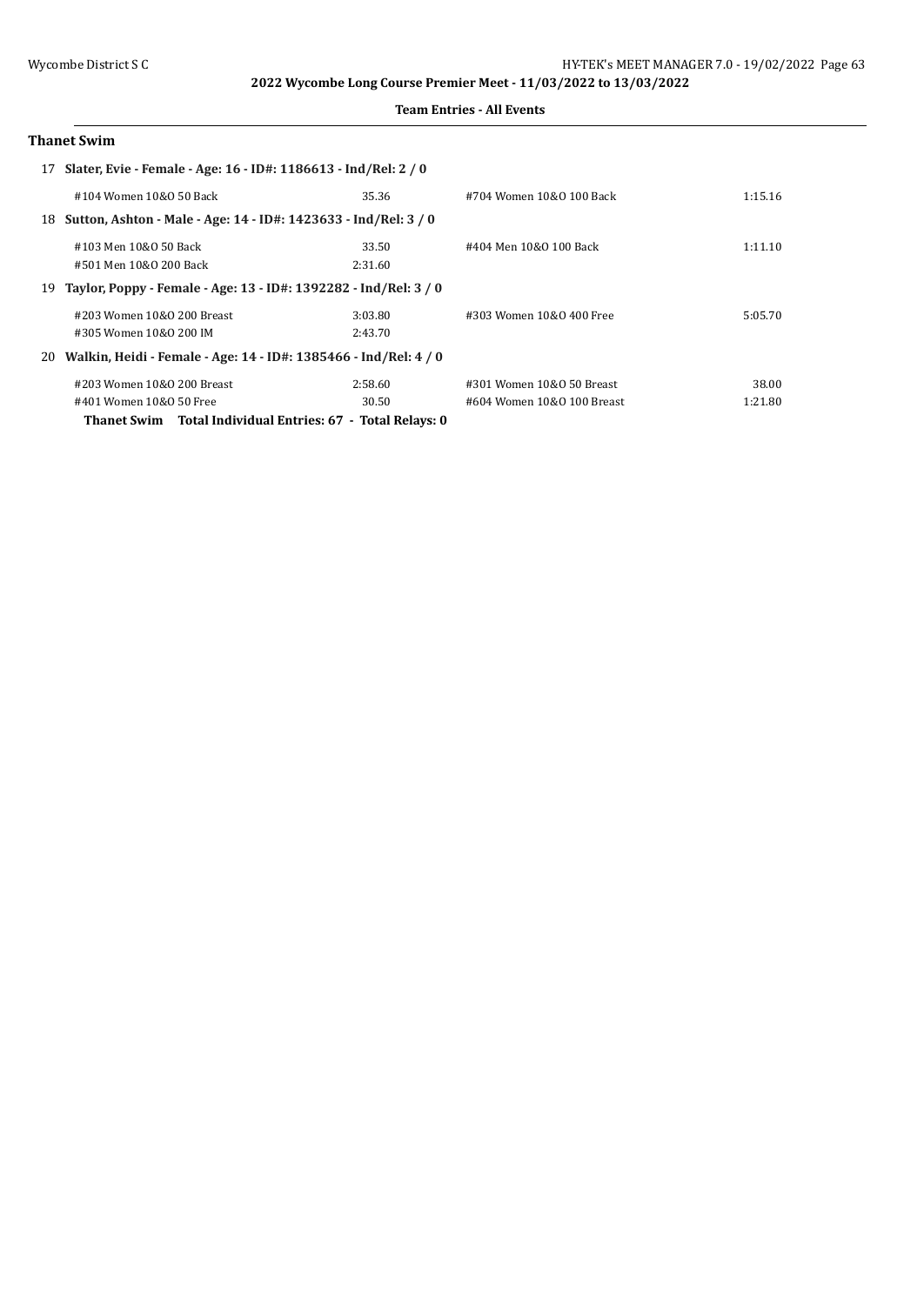### **Team Entries - All Events**

## **Watford SC-EA**

| 1 Beaver, Kiera - Female - Age: 18 - ID#: 1106686 - Ind/Rel: 2 / 0           |                             |                                                                                  |                             |  |  |
|------------------------------------------------------------------------------|-----------------------------|----------------------------------------------------------------------------------|-----------------------------|--|--|
| #301 Women 10&0 50 Breast                                                    | 38.90                       | #305 Women 10&0 200 IM                                                           | 2:37.40                     |  |  |
| 2 Boreham, Amy - Female - Age: 16 - ID#: 1351877 - Ind/Rel: 6 / 0            |                             |                                                                                  |                             |  |  |
| #104 Women 10&0 50 Back<br>#305 Women 10&0 200 IM<br>#702 Women 10&0 100 Fly | 33.70<br>2:38.10<br>1:10.60 | #301 Women 10&0 50 Breast<br>#602 Women 10&0 200 Fly<br>#704 Women 10&0 100 Back | 39.20<br>2:41.20<br>1:12.80 |  |  |
| 3 Brown, Evie - Female - Age: 17 - ID#: 927090 - Ind/Rel: 1 / 0              |                             |                                                                                  |                             |  |  |
| #301 Women 10&0 50 Breast                                                    | 36.99                       |                                                                                  |                             |  |  |
| 4 Buckley, William - Male - Age: 16 - ID#: 1188133 - Ind/Rel: 6 / 0          |                             |                                                                                  |                             |  |  |
| #103 Men 10&0 50 Back                                                        | 31.60                       | #204 Men 10&0 50 Fly                                                             | 29.30                       |  |  |
| #601 Men 10&0 50 Breast                                                      | 34.69                       | #605 Men 10&0 200 IM                                                             | 2:23.40                     |  |  |
| #701 Men 10&0 50 Free                                                        | 26.90                       | #703 Men 10&0 200 Free                                                           | 2:11.10                     |  |  |
| 5 Clements, Harriet - Female - Age: 18 - ID#: 1215242 - Ind/Rel: 1 / 0       |                             |                                                                                  |                             |  |  |
| #104 Women 10&0 50 Back                                                      | 32.70                       |                                                                                  |                             |  |  |
| 6 Daley, Victoria - Female - Age: 15 - ID#: 1251425 - Ind/Rel: 6 / 0         |                             |                                                                                  |                             |  |  |
| #104 Women 10&0 50 Back                                                      | 32.50                       | #401 Women 10&0 50 Free                                                          | 28.20                       |  |  |
| #502 Women 10&0 100 Free                                                     | 1:01.80                     | #504 Women 10&0 50 Fly                                                           | 30.90                       |  |  |
| #702 Women 10&0 100 Fly                                                      | 1:10.40                     | #704 Women 10&0 100 Back                                                         | 1:10.40                     |  |  |
| 7 Flynn, Luke - Male - Age: 17 - ID#: 1194590 - Ind/Rel: 5 / 0               |                             |                                                                                  |                             |  |  |
| #103 Men 10&0 50 Back                                                        | 29.00                       | #304 Men 10&0 100 Breast                                                         | 1:10.20                     |  |  |
| #404 Men 10&0 100 Back                                                       | 1:02.40                     | #601 Men 10&0 50 Breast                                                          | 31.60                       |  |  |
| #701 Men 10&0 50 Free                                                        | 25.80                       |                                                                                  |                             |  |  |
| 8 Gill, Jeffrey - Male - Age: 15 - ID#: 1369458 - Ind/Rel: 3 / 0             |                             |                                                                                  |                             |  |  |
| #103 Men 10&0 50 Back<br>#701 Men 10&0 50 Free                               | 35.90<br>27.90              | #601 Men 10&0 50 Breast                                                          | 35.00                       |  |  |
| 9 Green, Benjamin - Male - Age: 18 - ID#: 1114692 - Ind/Rel: 6 / 0           |                             |                                                                                  |                             |  |  |
| #103 Men 10&0 50 Back                                                        | 26.70                       | #304 Men 10&0 100 Breast                                                         | 1:06.10                     |  |  |
| #402 Men 10&0 100 Fly                                                        | 59.00                       | #404 Men 10&0 100 Back                                                           | 58.40                       |  |  |
| #601 Men 10&0 50 Breast                                                      | 29.70                       | #605 Men 10&0 200 IM                                                             | 2:10.80                     |  |  |
| 10 Harper, Amy - Female - Age: 15 - ID#: 1343622 - Ind/Rel: 5 / 0            |                             |                                                                                  |                             |  |  |
| #102 Women 10&0 400 IM                                                       | 5:37.80                     | #104 Women 10&0 50 Back                                                          | 34.20                       |  |  |
| #201 Women 10&0 200 Back                                                     | 2:35.90                     | #305 Women 10&0 200 IM                                                           | 2:41.90                     |  |  |
| #704 Women 10&0 100 Back                                                     | 1:13.40                     |                                                                                  |                             |  |  |
| 11 Hine, Caitlin - Female - Age: 19 - ID#: 966249 - Ind/Rel: 1 / 0           |                             |                                                                                  |                             |  |  |
| #401 Women 10&0 50 Free                                                      | 31.00                       |                                                                                  |                             |  |  |
| 12 Janhavi, Janhavi - Female - Age: 14 - ID#: 1399826 - Ind/Rel: 2 / 0       |                             |                                                                                  |                             |  |  |
| #301 Women 10&0 50 Breast                                                    | 39.21                       | #604 Women 10&0 100 Breast                                                       | 1:24.80                     |  |  |
| 13 May, Rafferty - Male - Age: 14 - ID#: 1348031 - Ind/Rel: 5 / 0            |                             |                                                                                  |                             |  |  |
| #103 Men 10&0 50 Back                                                        | 31.00                       | #202 Men 10&0 100 Free                                                           | 1:01.80                     |  |  |
| #404 Men 10&0 100 Back                                                       | 1:06.80                     | #501 Men 10&0 200 Back                                                           | 2:25.70                     |  |  |
| #605 Men 10&0 200 IM                                                         | 2:30.30                     |                                                                                  |                             |  |  |
| 14 Morris, Dylan - Male - Age: 16 - ID#: 1391888 - Ind/Rel: 2 / 0            |                             |                                                                                  |                             |  |  |
| #103 Men 10&0 50 Back                                                        | 35.60                       | #603 Men 10&0 400 Free                                                           | 4:41.70                     |  |  |
| 15 O'Meara, Niamh - Female - Age: 16 - ID#: 912237 - Ind/Rel: 4 / 0          |                             |                                                                                  |                             |  |  |
| #201 Women 10&0 200 Back                                                     | 2:33.00                     | #205 Mixed 10&0 800 Free                                                         | 10:01.30                    |  |  |
| #303 Women 10&0 400 Free                                                     | 4:50.80                     | #403 Women 10&0 200 Free                                                         | 2:20.60                     |  |  |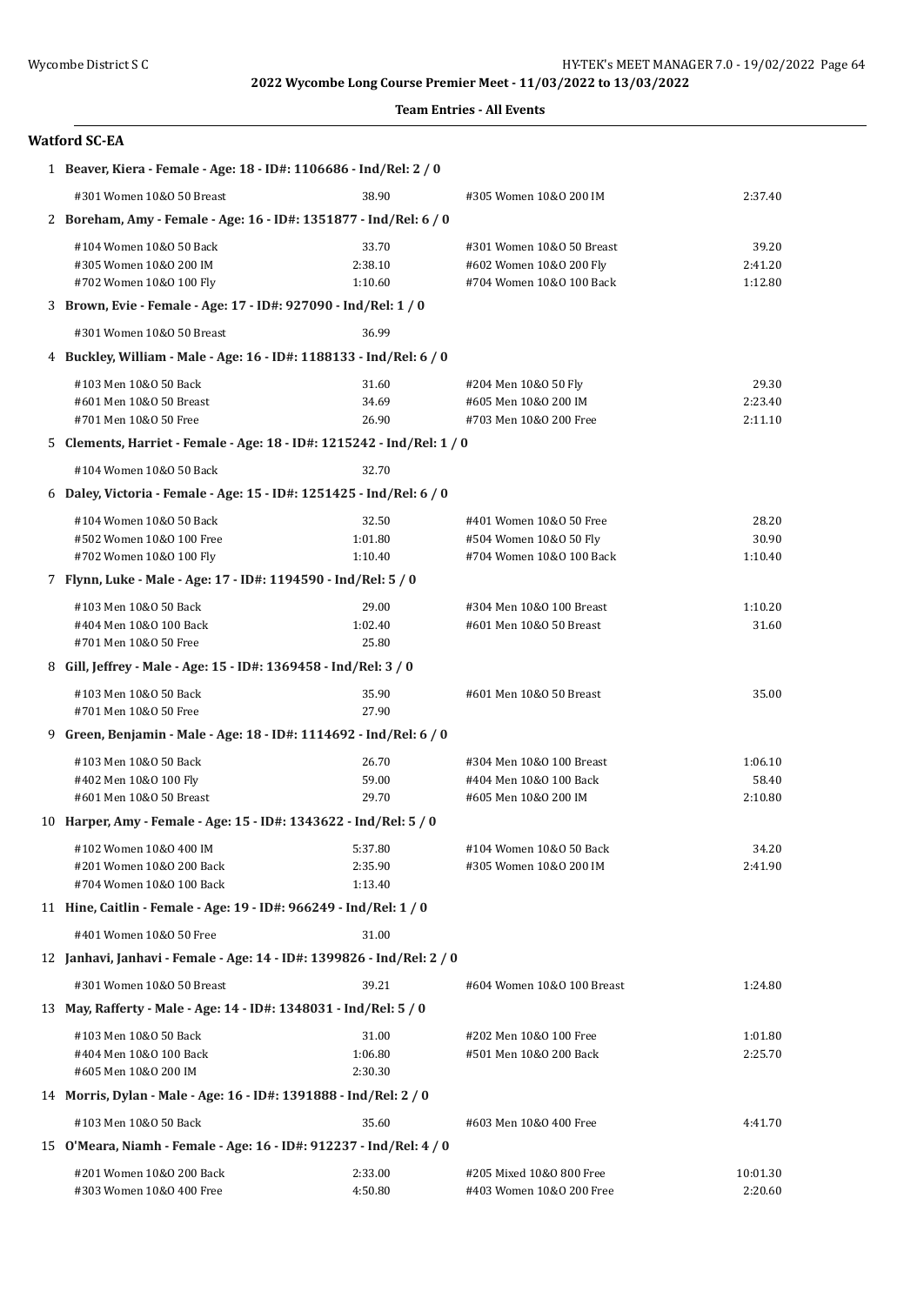#### **Team Entries - All Events**

## **Watford SC-EA**

|    | 16 Peccei, Sofia - Female - Age: 17 - ID#: 926926 - Ind/Rel: 2 / 0 |         |                          |         |
|----|--------------------------------------------------------------------|---------|--------------------------|---------|
|    | #401 Women 10&0 50 Free                                            | 29.30   | #504 Women 10&0 50 Fly   | 31.54   |
| 17 | Shackell, Maya - Female - Age: 15 - ID#: 1177096 - Ind/Rel: 5 / 0  |         |                          |         |
|    | #104 Women 10&0 50 Back                                            | 33.40   | #504 Women 10&0 50 Fly   | 32.00   |
|    | #602 Women 10&0 200 Fly                                            | 2:41.60 | #702 Women 10&0 100 Fly  | 1:10.60 |
|    | #704 Women 10&0 100 Back                                           | 1:12.80 |                          |         |
| 18 | Shayler, Lewis - Male - Age: 19 - ID#: 1171686 - Ind/Rel: 6 / 0    |         |                          |         |
|    | #202 Men 10&0 100 Free                                             | 54.00   | #204 Men 10&0 50 Fly     | 27.15   |
|    | #304 Men 10&0 100 Breast                                           | 1:04.80 | #503 Men 10&0 200 Breast | 2:23.50 |
|    | #601 Men 10&0 50 Breast                                            | 29.62   | #703 Men 10&0 200 Free   | 2:00.80 |
| 19 | Taggart, Benjamin - Male - Age: 15 - ID#: 1274114 - Ind/Rel: 4 / 0 |         |                          |         |
|    | #103 Men 10&0 50 Back                                              | 32.80   | #304 Men 10&0 100 Breast | 1:15.70 |
|    | #601 Men 10&0 50 Breast                                            | 34.20   | #605 Men 10&0 200 IM     | 2:32.40 |
|    | 20 Worley, Megan - Female - Age: 16 - ID#: 943963 - Ind/Rel: 1 / 0 |         |                          |         |
|    | #301 Women 10&0 50 Breast                                          | 38.90   |                          |         |

**Watford SC-EA Total Individual Entries: 73 - Total Relays: 0**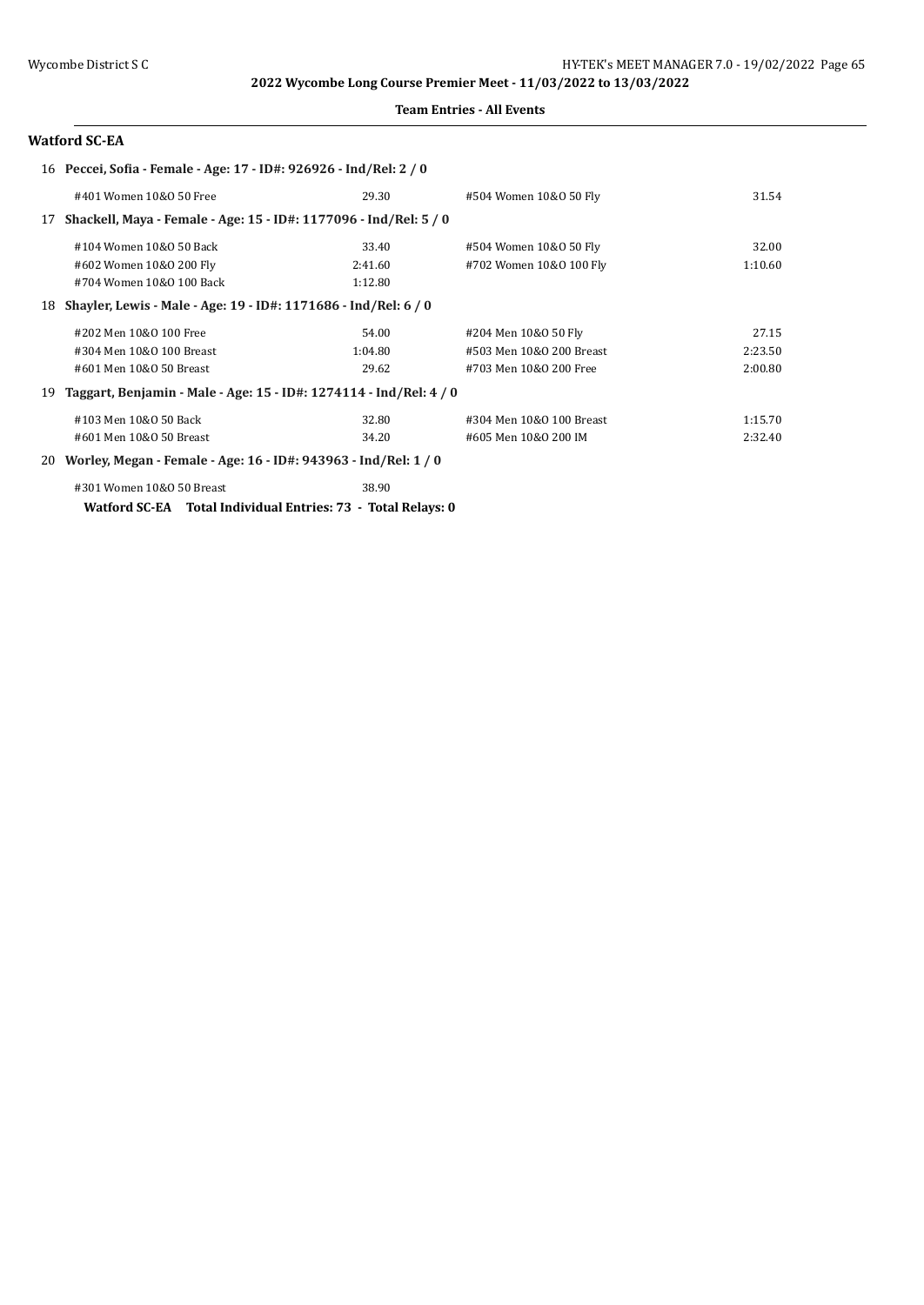**Team Entries - All Events**

#### **Winchester**

| 1 Cawdron, Oscar - Male - Age: 18 - ID#: 980079 - Ind/Rel: 3 / 0                   |                             |                                                                                |                               |  |
|------------------------------------------------------------------------------------|-----------------------------|--------------------------------------------------------------------------------|-------------------------------|--|
| #304 Men 10&0 100 Breast<br>#601 Men 10&0 50 Breast                                | 1:08.90<br>32.01            | #503 Men 10&0 200 Breast                                                       | 2:31.70                       |  |
| 2 Hatfield, Ben - Male - Age: 16 - ID#: 945404 - Ind/Rel: 5 / 0                    |                             |                                                                                |                               |  |
| #103 Men 10&0 50 Back<br>#404 Men 10&0 100 Back<br>#703 Men 10&0 200 Free          | 27.90<br>1:00.00<br>1:59.70 | #202 Men 10&0 100 Free<br>#501 Men 10&0 200 Back                               | 54.50<br>2:11.80              |  |
| 3 Hudson, Jacob - Male - Age: 18 - ID#: 1311710 - Ind/Rel: 2 / 0                   |                             |                                                                                |                               |  |
| #503 Men 10&0 200 Breast                                                           | 2:28.60                     | #601 Men 10&0 50 Breast                                                        | 31.10                         |  |
| 4 Johnson, Eva - Female - Age: 16 - ID#: 1109687 - Ind/Rel: 4 / 0                  |                             |                                                                                |                               |  |
| #203 Women 10&0 200 Breast<br>#403 Women 10&0 200 Free                             | 2:47.60<br>2:21.40          | #301 Women 10&0 50 Breast<br>#604 Women 10&0 100 Breast                        | 35.61<br>1:16.93              |  |
| 5 Lekkas, Zakhos - Male - Age: 16 - ID#: 1260123 - Ind/Rel: 3 / 0                  |                             |                                                                                |                               |  |
| #202 Men 10&0 100 Free<br>#703 Men 10&0 200 Free                                   | 56.41<br>2:04.50            | #701 Men 10&0 50 Free                                                          | 25.65                         |  |
| 6 Lunniss, Andrew - Male - Age: 18 - ID#: 979755 - Ind/Rel: 3 / 0                  |                             |                                                                                |                               |  |
| #202 Men 10&0 100 Free<br>#703 Men 10&0 200 Free                                   | 57.10<br>2:04.60            | #701 Men 10&0 50 Free                                                          | 26.00                         |  |
| 7 Menlove, Emily - Female - Age: 16 - ID#: 945336 - Ind/Rel: 2 / 0                 |                             |                                                                                |                               |  |
| #303 Women 10&0 400 Free                                                           | 4:38.60                     | #403 Women 10&0 200 Free                                                       | 2:11.40                       |  |
| 8 Menlove, Thomas - Male - Age: 21 - ID#: 826722 - Ind/Rel: 2 / 0                  |                             |                                                                                |                               |  |
| #603 Men 10&0 400 Free                                                             | 4:15.20                     | #703 Men 10&0 200 Free                                                         | 2:00.60                       |  |
| 9 Nash, Luna - Female - Age: 16 - ID#: 1222007 - Ind/Rel: 3 / 0                    |                             |                                                                                |                               |  |
| #203 Women 10&0 200 Breast<br>#604 Women 10&0 100 Breast                           | 2:54.60<br>1:22.20          | #301 Women 10&0 50 Breast                                                      | 37.40                         |  |
| 10 Oakley, Daniel - Male - Age: 17 - ID#: 1182332 - Ind/Rel: 5 / 0                 |                             |                                                                                |                               |  |
| #202 Men 10&0 100 Free<br>#304 Men 10&0 100 Breast<br>#701 Men 10&0 50 Free        | 57.10<br>1:08.90<br>25.99   | #204 Men 10&0 50 Fly<br>#601 Men 10&0 50 Breast                                | 28.50<br>31.40                |  |
| 11 Parker, Lydia - Female - Age: 18 - ID#: 1179662 - Ind/Rel: 3 / 0                |                             |                                                                                |                               |  |
| #403 Women 10&0 200 Free<br>#702 Women 10&0 100 Fly                                | 2:07.50<br>1:03.43          | #502 Women 10&0 100 Free                                                       | 59.20                         |  |
| 12 Rolls, Alexandra - Female - Age: 15 - ID#: 1371734 - Ind/Rel: 4 / 0             |                             |                                                                                |                               |  |
| #201 Women 10&0 200 Back<br>#702 Women 10&0 100 Fly                                | 2:36.90<br>1:13.10          | #504 Women 10&0 50 Fly<br>#704 Women 10&0 100 Back                             | 31.60<br>1:10.70              |  |
| 13 Sanjar, Anoush - Female - Age: 15 - ID#: 1342643 - Ind/Rel: 1 / 0               |                             |                                                                                |                               |  |
| #702 Women 10&0 100 Fly                                                            | 1:11.80                     |                                                                                |                               |  |
| 14 Thorman, Archie - Male - Age: 16 - ID#: 1342652 - Ind/Rel: 5 / 0                |                             |                                                                                |                               |  |
| #103 Men 10&0 50 Back<br>#302 Men 10&0 200 Fly<br>#703 Men 10&0 200 Free           | 29.60<br>2:15.50<br>2:04.90 | #204 Men 10&0 50 Fly<br>#402 Men 10&0 100 Fly                                  | 27.44<br>1:00.54              |  |
| 15 Whyte, Alice - Female - Age: 15 - ID#: 945570 - Ind/Rel: 6 / 0                  |                             |                                                                                |                               |  |
| #104 Women 10&0 50 Back<br>#301 Women 10&0 50 Breast<br>#604 Women 10&0 100 Breast | 31.80<br>35.70<br>1:22.39   | #201 Women 10&0 200 Back<br>#305 Women 10&0 200 IM<br>#704 Women 10&0 100 Back | 2:26.70<br>2:35.90<br>1:08.60 |  |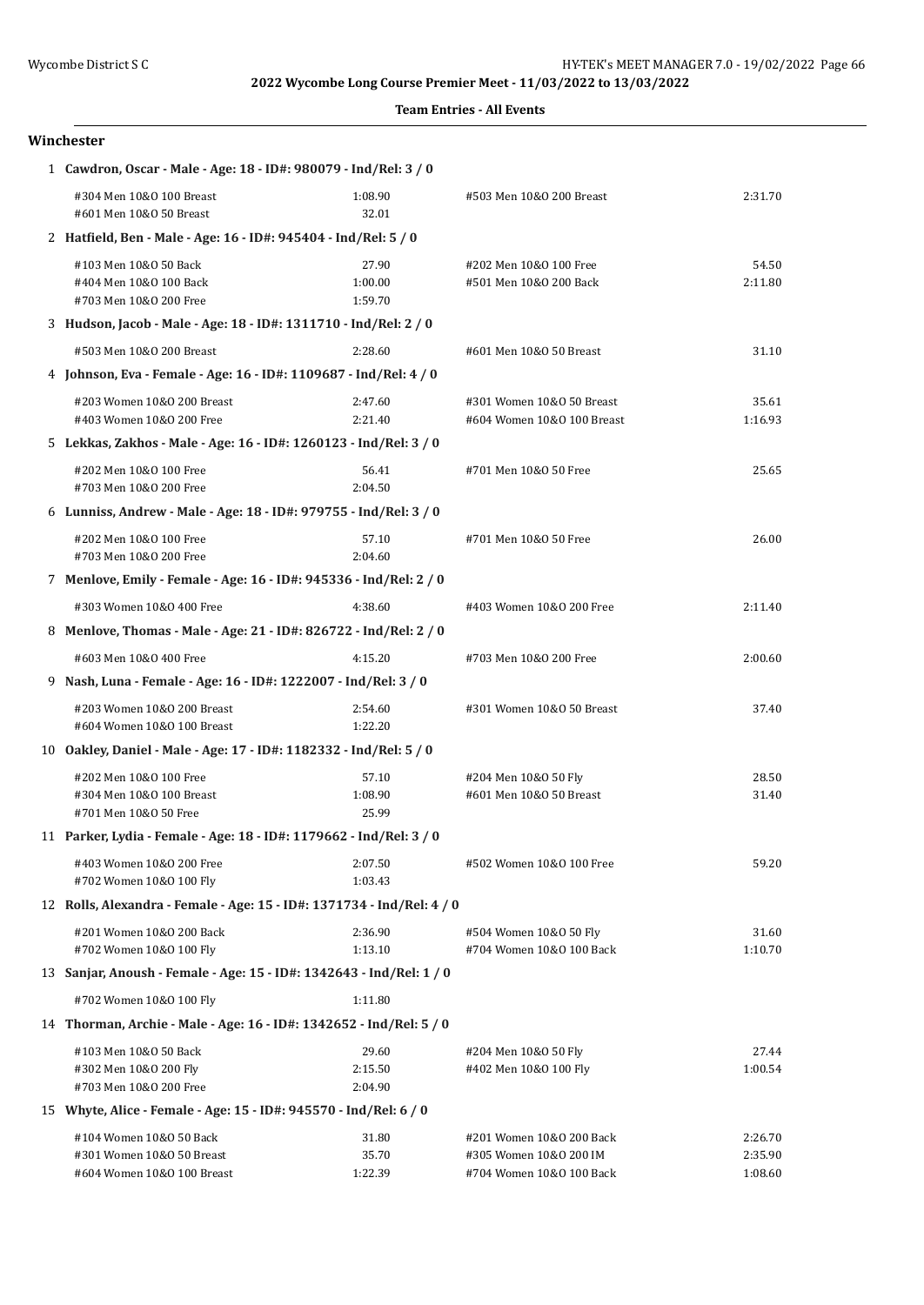#### **Team Entries - All Events**

### **Winchester**

|         | 16 Williams, Jeremy - Male - Age: 19 - ID#: 1461704 - Ind/Rel: 3 / 0                                                                                                         |                                        |                                                                                 |                             |  |
|---------|------------------------------------------------------------------------------------------------------------------------------------------------------------------------------|----------------------------------------|---------------------------------------------------------------------------------|-----------------------------|--|
|         | #202 Men 10&0 100 Free<br>#703 Men 10&0 200 Free                                                                                                                             | 55.40<br>2:01.60                       | #603 Men 10&0 400 Free                                                          | 4:20.40                     |  |
|         | 17 Woo, Erin - Female - Age: 16 - ID#: 945630 - Ind/Rel: 7 / 0                                                                                                               |                                        |                                                                                 |                             |  |
|         | #203 Women 10&0 200 Breast<br>#401 Women 10&0 50 Free<br>#502 Women 10&0 100 Free<br>#604 Women 10&0 100 Breast<br>Winchester Total Individual Entries: 61 - Total Relays: 0 | 2:50.10<br>29.90<br>1:04.70<br>1:19.30 | #301 Women 10&0 50 Breast<br>#403 Women 10&0 200 Free<br>#504 Women 10&0 50 Fly | 36.50<br>2:20.50<br>31.90   |  |
| Windsor |                                                                                                                                                                              |                                        |                                                                                 |                             |  |
|         | 1 Adams, Joseph - Male - Age: 15 - ID#: 1239519 - Ind/Rel: 2 / 0                                                                                                             |                                        |                                                                                 |                             |  |
|         | #202 Men 10&0 100 Free                                                                                                                                                       | 57.59                                  | #701 Men 10&0 50 Free                                                           | 26.30                       |  |
|         | 2 Ford, Katie - Female - Age: 16 - ID#: 1132461 - Ind/Rel: 1 / 0                                                                                                             |                                        |                                                                                 |                             |  |
|         | #104 Women 10&0 50 Back                                                                                                                                                      | 31.69                                  |                                                                                 |                             |  |
|         | 3 Overington, Harry - Male - Age: 15 - ID#: 1248089 - Ind/Rel: 2 / 0                                                                                                         |                                        |                                                                                 |                             |  |
|         | #204 Men 10&0 50 Fly                                                                                                                                                         | 28.84                                  | #402 Men 10&0 100 Fly                                                           | 1:05.33                     |  |
|         | 4 Wilks, Rhiarna - Female - Age: 15 - ID#: 1214865 - Ind/Rel: 1 / 0                                                                                                          |                                        |                                                                                 |                             |  |
|         | #401 Women 10&0 50 Free<br>Windsor Total Individual Entries: 6 - Total Relays: 0                                                                                             | 30.52                                  |                                                                                 |                             |  |
|         | <b>Witney-SE</b>                                                                                                                                                             |                                        |                                                                                 |                             |  |
|         | 1 Barnard, Annabel - Female - Age: 13 - ID#: 1384366 - Ind/Rel: 2 / 0                                                                                                        |                                        |                                                                                 |                             |  |
|         | #201 Women 10&0 200 Back                                                                                                                                                     | 2:46.70                                | #305 Women 10&0 200 IM                                                          | 2:48.80                     |  |
|         | 2 Barnard, Joseph - Male - Age: 15 - ID#: 1328311 - Ind/Rel: 3 / 0                                                                                                           |                                        |                                                                                 |                             |  |
|         | #103 Men 10&0 50 Back<br>#703 Men 10&0 200 Free                                                                                                                              | 32.25<br>2:12.40                       | #603 Men 10&0 400 Free                                                          | 4:39.60                     |  |
|         | 3 Lefort, Beth - Female - Age: 14 - ID#: 1236058 - Ind/Rel: 2 / 0                                                                                                            |                                        |                                                                                 |                             |  |
|         | #301 Women 10&0 50 Breast                                                                                                                                                    | 38.20                                  | #604 Women 10&0 100 Breast                                                      | 1:23.60                     |  |
|         | 4 Lever, Hattie - Female - Age: 14 - ID#: 1255883 - Ind/Rel: 7 / 0                                                                                                           |                                        |                                                                                 |                             |  |
|         | #102 Women 10&0 400 IM<br>#401 Women 10&0 50 Free<br>#502 Women 10&0 100 Free                                                                                                | 5:39.80<br>29.42<br>1:03.40            | #303 Women 10&0 400 Free<br>#403 Women 10&0 200 Free<br>#504 Women 10&0 50 Fly  | 4:50.20<br>2:16.80<br>33.19 |  |
|         | #704 Women 10&0 100 Back                                                                                                                                                     | 1:12.80                                |                                                                                 |                             |  |
|         | 5 Perks, Eleanor - Female - Age: 17 - ID#: 938692 - Ind/Rel: 2 / 0                                                                                                           |                                        |                                                                                 |                             |  |
|         | #203 Women 10&0 200 Breast                                                                                                                                                   | 2:47.60                                | #301 Women 10&0 50 Breast                                                       | 36.10                       |  |
|         | 6 Stewart, Erin - Female - Age: 16 - ID#: 1172316 - Ind/Rel: 2 / 0                                                                                                           |                                        |                                                                                 |                             |  |
|         | #104 Women 10&0 50 Back                                                                                                                                                      | 31.70                                  | #704 Women 10&0 100 Back                                                        | 1:09.50                     |  |
|         | 7 T-Saldana, Maya - Female - Age: 15 - ID#: 1300539 - Ind/Rel: 5 / 0                                                                                                         |                                        |                                                                                 |                             |  |
|         | #104 Women 10&0 50 Back<br>#504 Women 10&0 50 Fly<br>#704 Women 10&0 100 Back                                                                                                | 34.50<br>31.80<br>1:14.90              | #401 Women 10&0 50 Free<br>#702 Women 10&0 100 Fly                              | 30.40<br>1:12.50            |  |
|         | 8 White, Ava - Female - Age: 15 - ID#: 1284955 - Ind/Rel: 1 / 0                                                                                                              |                                        |                                                                                 |                             |  |
|         | #301 Women 10&0 50 Breast                                                                                                                                                    | 39.20                                  |                                                                                 |                             |  |

**Witney-SE Total Individual Entries: 24 - Total Relays: 0**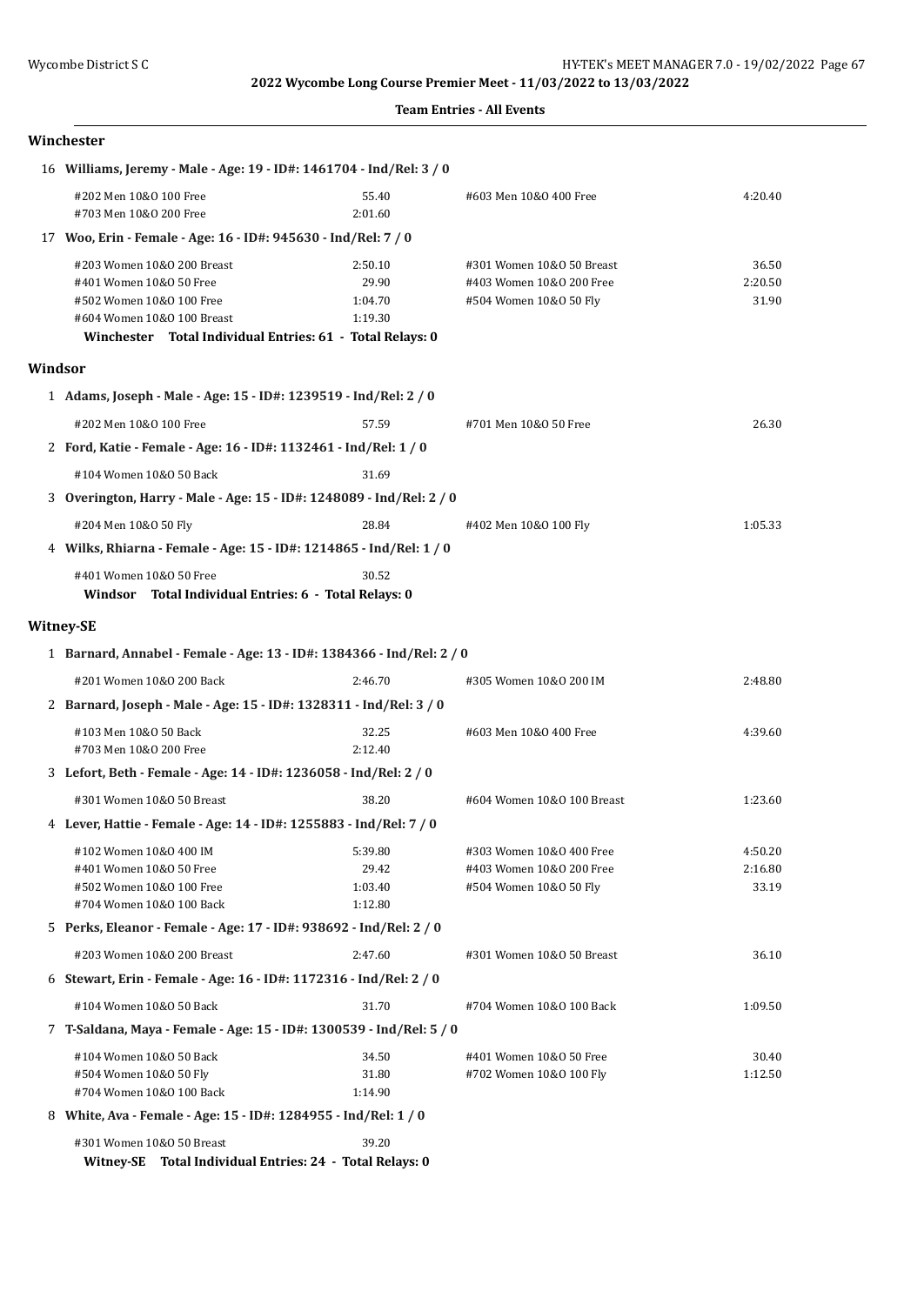#### **Team Entries - All Events**

# **Wycombe Dist-SE**

| 1 Adams, Chloe - Female - Age: 16 - ID#: 1241994 - Ind/Rel: 5 / 0        |                    |                                                  |                |  |
|--------------------------------------------------------------------------|--------------------|--------------------------------------------------|----------------|--|
| #203 Women 10&0 200 Breast                                               | 2:51.80            | #301 Women 10&0 50 Breast                        | 36.54          |  |
| #305 Women 10&0 200 IM                                                   | 2:36.60            | #604 Women 10&0 100 Breast                       | 1:19.70        |  |
| #702 Women 10&0 100 Fly                                                  | 1:12.42            |                                                  |                |  |
| 2 Adams, Dominic - Male - Age: 14 - ID#: 1400232 - Ind/Rel: 6 / 0        |                    |                                                  |                |  |
| #101 Men 10&0 400 IM                                                     | 5:14.20            | #304 Men 10&0 100 Breast                         | 1:13.90        |  |
| #402 Men 10&0 100 Fly                                                    | 1:10.20            | #503 Men 10&0 200 Breast                         | 2:36.10        |  |
| #601 Men 10&0 50 Breast                                                  | 35.40              | #605 Men 10&0 200 IM                             | 2:31.47        |  |
| 3 Almadin, Carmelo - Male - Age: 17 - ID#: 1077836 - Ind/Rel: 6 / 0      |                    |                                                  |                |  |
|                                                                          |                    |                                                  |                |  |
| #204 Men 10&0 50 Fly                                                     | 27.72              | #302 Men 10&0 200 Fly<br>#601 Men 10&0 50 Breast | 2:18.80        |  |
| #402 Men 10&0 100 Fly<br>#605 Men 10&0 200 IM                            | 1:02.20<br>2:25.41 | #701 Men 10&0 50 Free                            | 34.00<br>27.20 |  |
|                                                                          |                    |                                                  |                |  |
| 4 Bajohr, Damir - Male - Age: 17 - ID#: 1171897 - Ind/Rel: 4 / 0         |                    |                                                  |                |  |
| #202 Men 10&0 100 Free                                                   | 57.39              | #603 Men 10&0 400 Free                           | 4:40.25        |  |
| #701 Men 10&0 50 Free                                                    | 26.43              | #703 Men 10&0 200 Free                           | 2:06.90        |  |
| 5 Barrett, Adam - Male - Age: 30 - ID#: 55572 - Ind/Rel: 2 / 0           |                    |                                                  |                |  |
| #204 Men 10&0 50 Fly                                                     | 24.07              | #701 Men 10&0 50 Free                            | 22.71          |  |
| 6 Block, Lucy - Female - Age: 18 - ID#: 1151437 - Ind/Rel: 7 / 0         |                    |                                                  |                |  |
| #104 Women 10&0 50 Back                                                  | 31.20              | #201 Women 10&0 200 Back                         | 2:19.40        |  |
| #305 Women 10&0 200 IM                                                   | 2:28.50            | #403 Women 10&0 200 Free                         | 2:11.40        |  |
| #502 Women 10&0 100 Free                                                 | 1:03.64            | #504 Women 10&0 50 Fly                           | 31.62          |  |
| #704 Women 10&0 100 Back                                                 | 1:04.90            |                                                  |                |  |
| 7 Booth, Merissa - Female - Age: 17 - ID#: 1144057 - Ind/Rel: 8 / 0      |                    |                                                  |                |  |
| #102 Women 10&0 400 IM                                                   | 4:57.20            | #205 Mixed 10&0 800 Free                         | 9:13.20        |  |
| #305 Women 10&0 200 IM                                                   | 2:21.60            | #403 Women 10&0 200 Free                         | 2:07.50        |  |
| #502 Women 10&0 100 Free                                                 | 1:00.70            | #504 Women 10&0 50 Fly                           | 29.77          |  |
| #602 Women 10&0 200 Fly                                                  | 2:21.70            | #702 Women 10&0 100 Fly                          | 1:04.70        |  |
| 8 Brabbin, Lily - Female - Age: 17 - ID#: 1170571 - Ind/Rel: 10 / 0      |                    |                                                  |                |  |
| #104 Women 10&0 50 Back                                                  | 34.00              | #203 Women 10&0 200 Breast                       | 2:47.40        |  |
| #301 Women 10&0 50 Breast                                                | 35.50              | #305 Women 10&0 200 IM                           | 2:29.49        |  |
| #401 Women 10&0 50 Free                                                  | 28.00              | #403 Women 10&0 200 Free                         | 2:17.13        |  |
| #502 Women 10&0 100 Free                                                 | 1:01.40            | #504 Women 10&0 50 Fly                           | 30.63          |  |
| #604 Women 10&0 100 Breast                                               | 1:17.10            | #702 Women 10&0 100 Fly                          | 1:08.40        |  |
| 9 Burrow, Olivia - Female - Age: 20 - ID#: 1111316 - Ind/Rel: 3 / 0      |                    |                                                  |                |  |
| #104 Women 10&0 50 Back                                                  |                    |                                                  |                |  |
| #704 Women 10&0 100 Back                                                 | 31.54<br>1:06.30   | #201 Women 10&0 200 Back                         | 2:23.60        |  |
| 10 Carter, Hazel-Anne - Female - Age: 14 - ID#: 1288250 - Ind/Rel: 9 / 0 |                    |                                                  |                |  |
|                                                                          |                    |                                                  |                |  |
| #102 Women 10&0 400 IM                                                   | 5:11.80            | #203 Women 10&0 200 Breast                       | 2:47.00        |  |
| #205 Mixed 10&0 800 Free                                                 | 9:45.04            | #301 Women 10&0 50 Breast                        | 36.90          |  |
| #305 Women 10&0 200 IM                                                   | 2:27.60            | #401 Women 10&0 50 Free                          | 29.40          |  |
| #602 Women 10&0 200 Fly                                                  | 2:41.71            | #604 Women 10&0 100 Breast                       | 1:17.20        |  |
| #702 Women 10&0 100 Fly                                                  | 1:11.85            |                                                  |                |  |
| 11 Chen, Tanzim - Female - Age: 14 - ID#: 1334444 - Ind/Rel: 6 / 0       |                    |                                                  |                |  |
| #301 Women 10&0 50 Breast                                                | 38.58              | #305 Women 10&0 200 IM                           | 2:42.70        |  |
| #401 Women 10&0 50 Free                                                  | 30.44              | #502 Women 10&0 100 Free                         | 1:04.64        |  |
| #504 Women 10&0 50 Fly                                                   | 31.30              | #604 Women 10&0 100 Breast                       | 1:23.90        |  |
| 12 Chen, Thaneson - Male - Age: 17 - ID#: 1334445 - Ind/Rel: 5 / 0       |                    |                                                  |                |  |
| #103 Men 10&0 50 Back                                                    | 32.50              | #204 Men 10&0 50 Fly                             | 29.24          |  |
| #603 Men 10&0 400 Free                                                   | 4:32.30            | #701 Men 10&0 50 Free                            | 27.30          |  |
| #703 Men 10&0 200 Free                                                   | 2:08.20            |                                                  |                |  |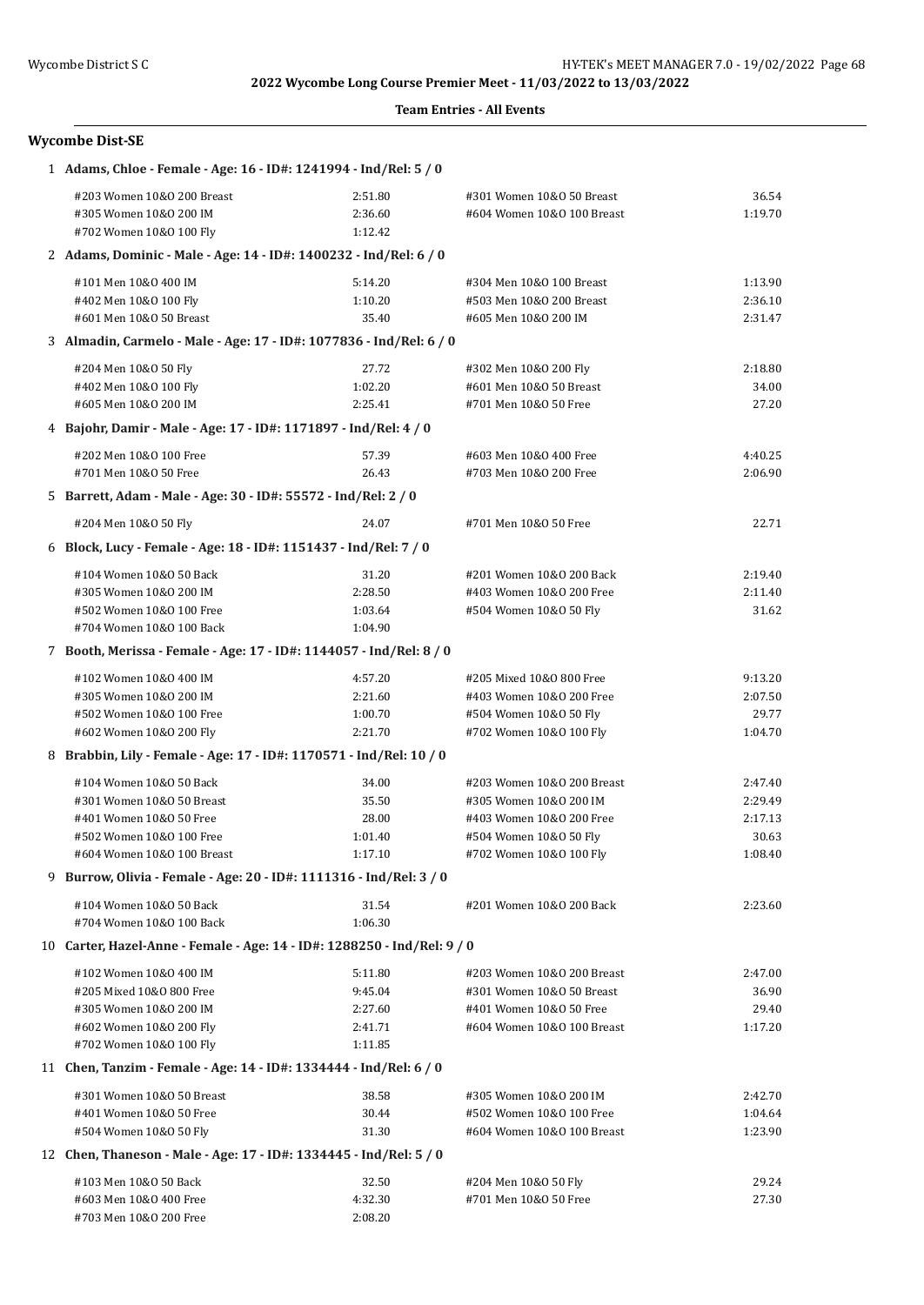#### **Team Entries - All Events**

## **Wycombe Dist-SE**

| 13 Compton, Annabelle - Female - Age: 14 - ID#: 1235369 - Ind/Rel: 10 / 0 |          |                            |         |
|---------------------------------------------------------------------------|----------|----------------------------|---------|
| #104 Women 10&0 50 Back                                                   | 31.48    | #201 Women 10&0 200 Back   | 2:25.10 |
| #303 Women 10&0 400 Free                                                  | 4:39.00  | #305 Women 10&0 200 IM     | 2:34.16 |
| #401 Women 10&0 50 Free                                                   | 28.30    | #403 Women 10&0 200 Free   | 2:10.80 |
| #502 Women 10&0 100 Free                                                  | 1:00.10  | #504 Women 10&0 50 Fly     | 30.48   |
| #702 Women 10&0 100 Fly                                                   | 1:07.90  | #704 Women 10&0 100 Back   | 1:07.00 |
| 14 Cooper, Annabelle - Female - Age: 13 - ID#: 1378278 - Ind/Rel: 6 / 0   |          |                            |         |
| #102 Women 10&0 400 IM                                                    | 5:47.60  | #203 Women 10&0 200 Breast | 3:05.00 |
| #303 Women 10&0 400 Free                                                  | 5:00.27  | #305 Women 10&0 200 IM     | 2:43.91 |
| #604 Women 10&0 100 Breast                                                | 1:26.90  | #702 Women 10&0 100 Fly    | 1:15.70 |
| 15 Cox, Daniel - Male - Age: 18 - ID#: 930682 - Ind/Rel: 6 / 0            |          |                            |         |
| #202 Men 10&0 100 Free                                                    | 55.70    | #205 Mixed 10&0 800 Free   | 8:56.38 |
| #603 Men 10&0 400 Free                                                    | 4:09.10  | #605 Men 10&0 200 IM       | 2:18.79 |
| #701 Men 10&0 50 Free                                                     | 26.80    | #703 Men 10&0 200 Free     | 1:57.40 |
| 16 Crowhurst, Katie - Female - Age: 18 - ID#: 809970 - Ind/Rel: 4 / 0     |          |                            |         |
| #303 Women 10&0 400 Free                                                  | 5:21.62  | #401 Women 10&0 50 Free    | 32.03   |
| #702 Women 10&0 100 Fly                                                   | 1:16.21  | #704 Women 10&0 100 Back   | 1:15.36 |
| 17 Daley, Megan - Female - Age: 19 - ID#: 979887 - Ind/Rel: 2 / 0         |          |                            |         |
|                                                                           |          |                            |         |
| #301 Women 10&0 50 Breast                                                 | 33.80    | #604 Women 10&0 100 Breast | 1:15.24 |
| 18 Dickinson, Maisie - Female - Age: 15 - ID#: 1298545 - Ind/Rel: 4 / 0   |          |                            |         |
| #303 Women 10&0 400 Free                                                  | 4:45.50  | #403 Women 10&0 200 Free   | 2:16.70 |
| #505 Mixed 10&0 1500 Free                                                 | 19:07.50 | #602 Women 10&0 200 Fly    | 2:37.70 |
| 19 Ebohon, Zabel - Female - Age: 14 - ID#: 1243577 - Ind/Rel: 8 / 0       |          |                            |         |
| #104 Women 10&0 50 Back                                                   | 33.40    | #301 Women 10&0 50 Breast  | 37.90   |
| #401 Women 10&0 50 Free                                                   | 28.60    | #403 Women 10&0 200 Free   | 2:22.35 |
| #502 Women 10&0 100 Free                                                  | 1:02.20  | #504 Women 10&0 50 Fly     | 31.23   |
| #604 Women 10&0 100 Breast                                                | 1:24.80  | #702 Women 10&0 100 Fly    | 1:11.10 |
| 20 Enslin, Alicia - Female - Age: 22 - ID#: 1612337 - Ind/Rel: 4 / 0      |          |                            |         |
| #104 Women 10&0 50 Back                                                   | 32.60    | #201 Women 10&0 200 Back   | 2:25.90 |
| #403 Women 10&0 200 Free                                                  | 2:16.28  | #704 Women 10&0 100 Back   | 1:07.80 |
| 21 Gilbert, Lilia - Female - Age: 15 - ID#: 1288724 - Ind/Rel: 8 / 0      |          |                            |         |
| #104 Women 10&0 50 Back                                                   | 32.40    | #201 Women 10&0 200 Back   | 2:24.30 |
| #305 Women 10&0 200 IM                                                    | 2:41.40  | #401 Women 10&0 50 Free    | 29.30   |
| #403 Women 10&0 200 Free                                                  | 2:14.80  | #502 Women 10&0 100 Free   | 1:02.69 |
| #504 Women 10&0 50 Fly                                                    | 31.40    | #704 Women 10&0 100 Back   | 1:07.10 |
| 22 Gulyiyen, Arman - Male - Age: 15 - ID#: 1316943 - Ind/Rel: 1 / 0       |          |                            |         |
| #601 Men 10&0 50 Breast                                                   | 35.20    |                            |         |
| 23 Hepworth, Madeleine - Female - Age: 15 - ID#: 1328188 - Ind/Rel: 4 / 0 |          |                            |         |
| #203 Women 10&0 200 Breast                                                | 2:54.57  | #301 Women 10&0 50 Breast  | 37.87   |
| #305 Women 10&0 200 IM                                                    | 2:36.15  | #604 Women 10&0 100 Breast | 1:20.36 |
| 24 Hester, Ronnie - Male - Age: 21 - ID#: 1147131 - Ind/Rel: 4 / 0        |          |                            |         |
| #304 Men 10&0 100 Breast                                                  | 1:08.70  | #503 Men 10&0 200 Breast   | 2:29.90 |
| #601 Men 10&0 50 Breast                                                   | 31.65    | #703 Men 10&0 200 Free     | 2:06.50 |
| 25 Heyden, Charlotte - Female - Age: 13 - ID#: 1378941 - Ind/Rel: 9 / 0   |          |                            |         |
| #102 Women 10&0 400 IM                                                    | 5:31.90  | #201 Women 10&0 200 Back   | 2:35.10 |
| #303 Women 10&0 400 Free                                                  | 4:56.34  | #305 Women 10&0 200 IM     | 2:40.05 |
| #403 Women 10&0 200 Free                                                  | 2:21.49  | #502 Women 10&0 100 Free   | 1:06.02 |
| #602 Women 10&0 200 Fly                                                   | 2:39.11  | #702 Women 10&0 100 Fly    | 1:11.65 |
| #704 Women 10&0 100 Back                                                  | 1:11.50  |                            |         |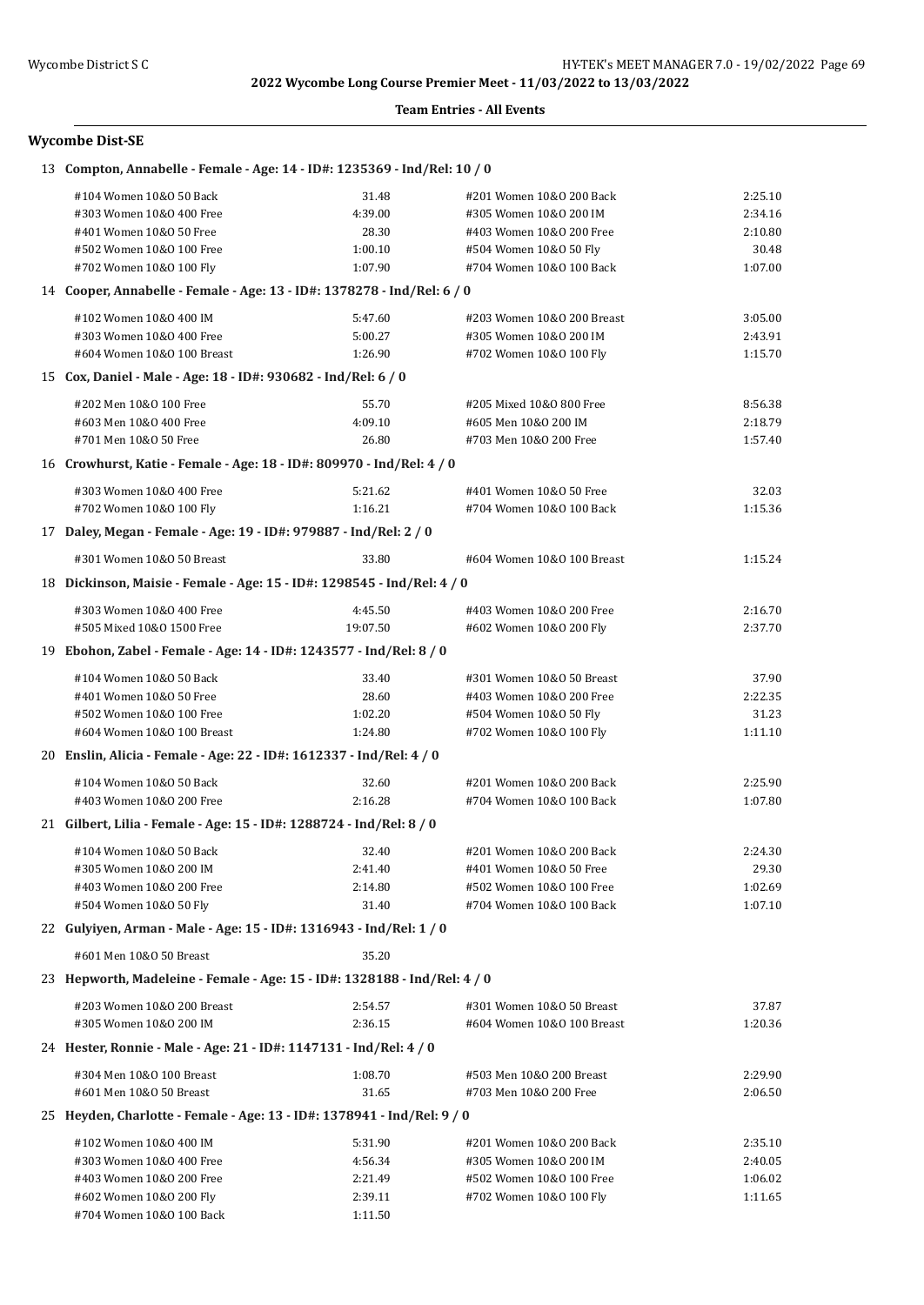#### **Team Entries - All Events**

| <b>Wycombe Dist-SE</b>                                                   |                |                                                  |         |  |  |
|--------------------------------------------------------------------------|----------------|--------------------------------------------------|---------|--|--|
| 26 Holland, Jennifer - Female - Age: 30 - ID#: 46914 - Ind/Rel: 1 / 0    |                |                                                  |         |  |  |
| #604 Women 10&0 100 Breast                                               | 1:14.12        |                                                  |         |  |  |
| 27 Hooker, Isla - Female - Age: 13 - ID#: 1423208 - Ind/Rel: 1 / 0       |                |                                                  |         |  |  |
| #401 Women 10&0 50 Free                                                  | 30.95          |                                                  |         |  |  |
| 28 Hughes, Emily - Female - Age: 13 - ID#: 1383398 - Ind/Rel: 8 / 0      |                |                                                  |         |  |  |
| #102 Women 10&0 400 IM                                                   | 5:53.70        | #201 Women 10&0 200 Back                         | 2:38.92 |  |  |
| #303 Women 10&0 400 Free                                                 | 4:52.25        | #305 Women 10&0 200 IM                           | 2:48.00 |  |  |
| #401 Women 10&0 50 Free                                                  | 30.34          | #403 Women 10&0 200 Free                         | 2:22.39 |  |  |
| #502 Women 10&0 100 Free                                                 | 1:05.65        | #704 Women 10&0 100 Back                         | 1:16.28 |  |  |
| 29 Kearney, Nyah - Female - Age: 16 - ID#: 1164047 - Ind/Rel: 6 / 0      |                |                                                  |         |  |  |
| #104 Women 10&0 50 Back                                                  | 34.10          | #201 Women 10&0 200 Back                         | 2:30.50 |  |  |
| #303 Women 10&0 400 Free                                                 | 4:51.98        | #401 Women 10&0 50 Free                          | 30.53   |  |  |
| #403 Women 10&0 200 Free                                                 | 2:21.76        | #704 Women 10&0 100 Back                         | 1:10.90 |  |  |
| 30 Lomas, Tia - Female - Age: 17 - ID#: 1266193 - Ind/Rel: 8 / 0         |                |                                                  |         |  |  |
| #104 Women 10&0 50 Back                                                  | 31.70          | #201 Women 10&0 200 Back                         | 2:24.60 |  |  |
| #303 Women 10&0 400 Free                                                 | 4:45.90        | #401 Women 10&0 50 Free                          | 28.70   |  |  |
| #403 Women 10&0 200 Free                                                 | 2:13.50        | #502 Women 10&0 100 Free                         | 1:02.00 |  |  |
| #504 Women 10&0 50 Fly                                                   | 33.05          | #704 Women 10&0 100 Back                         | 1:07.60 |  |  |
| 31 MacDougall, Benjamin - Male - Age: 12 - ID#: 1530497 - Ind/Rel: 6 / 0 |                |                                                  |         |  |  |
| #101 Men 10&0 400 IM                                                     | 5:44.10        | #103 Men 10&0 50 Back                            | 34.50   |  |  |
| #404 Men 10&0 100 Back                                                   | 1:14.24        | #603 Men 10&0 400 Free                           | 5:01.00 |  |  |
| #605 Men 10&0 200 IM                                                     | 2:44.55        | #703 Men 10&0 200 Free                           | 2:24.30 |  |  |
| 32 McKean, Angus - Male - Age: 15 - ID#: 1577118 - Ind/Rel: 2 / 0        |                |                                                  |         |  |  |
| #103 Men 10&0 50 Back                                                    | 36.40          | #701 Men 10&0 50 Free                            | 28.06   |  |  |
| 33 McPhail, Jordon - Male - Age: 19 - ID#: 766041 - Ind/Rel: 5 / 0       |                |                                                  |         |  |  |
| #103 Men 10&0 50 Back                                                    | 26.43          | #202 Men 10&0 100 Free                           | 54.35   |  |  |
| #402 Men 10&0 100 Fly                                                    | 1:00.41        | #404 Men 10&0 100 Back                           | 1:00.01 |  |  |
| #501 Men 10&0 200 Back                                                   | 2:10.00        |                                                  |         |  |  |
| 34 Mills, Alexander - Male - Age: 18 - ID#: 1222105 - Ind/Rel: 1 / 0     |                |                                                  |         |  |  |
| #701 Men 10&0 50 Free                                                    | 27.70          |                                                  |         |  |  |
| 35 Mills, Lara - Female - Age: 18 - ID#: 961016 - Ind/Rel: 7 / 0         |                |                                                  |         |  |  |
| #104 Women 10&0 50 Back                                                  | 30.70          | #305 Women 10&0 200 IM                           | 2:26.05 |  |  |
| #403 Women 10&0 200 Free                                                 | 2:13.00        | #502 Women 10&0 100 Free                         | 1:01.56 |  |  |
| #504 Women 10&0 50 Fly                                                   | 29.67          | #604 Women 10&0 100 Breast                       | 1:17.25 |  |  |
| #704 Women 10&0 100 Back                                                 | 1:05.30        |                                                  |         |  |  |
| 36 Moore, Alexander - Male - Age: 15 - ID#: 1266201 - Ind/Rel: 9 / 0     |                |                                                  |         |  |  |
| #103 Men 10&0 50 Back                                                    | 29.60          | #202 Men 10&0 100 Free                           | 56.83   |  |  |
| #204 Men 10&0 50 Fly                                                     | 28.00          | #402 Men 10&0 100 Fly                            | 1:03.95 |  |  |
| #404 Men 10&0 100 Back                                                   | 1:03.90        | #501 Men 10&0 200 Back                           | 2:20.90 |  |  |
| #601 Men 10&0 50 Breast<br>#701 Men 10&0 50 Free                         | 33.29<br>26.22 | #605 Men 10&0 200 IM                             | 2:27.38 |  |  |
| 37 Moore, Dylan - Male - Age: 14 - ID#: 1266199 - Ind/Rel: 1 / 0         |                |                                                  |         |  |  |
| #103 Men 10&0 50 Back                                                    | 35.67          |                                                  |         |  |  |
| 38 Morgan, Ellis - Male - Age: 19 - ID#: 507312 - Ind/Rel: 5 / 0         |                |                                                  |         |  |  |
| #103 Men 10&0 50 Back                                                    | 26.70          |                                                  | 53.30   |  |  |
| #204 Men 10&0 50 Fly                                                     | 26.10          | #202 Men 10&0 100 Free<br>#404 Men 10&0 100 Back | 56.70   |  |  |
| #501 Men 10&0 200 Back                                                   | 2:02.90        |                                                  |         |  |  |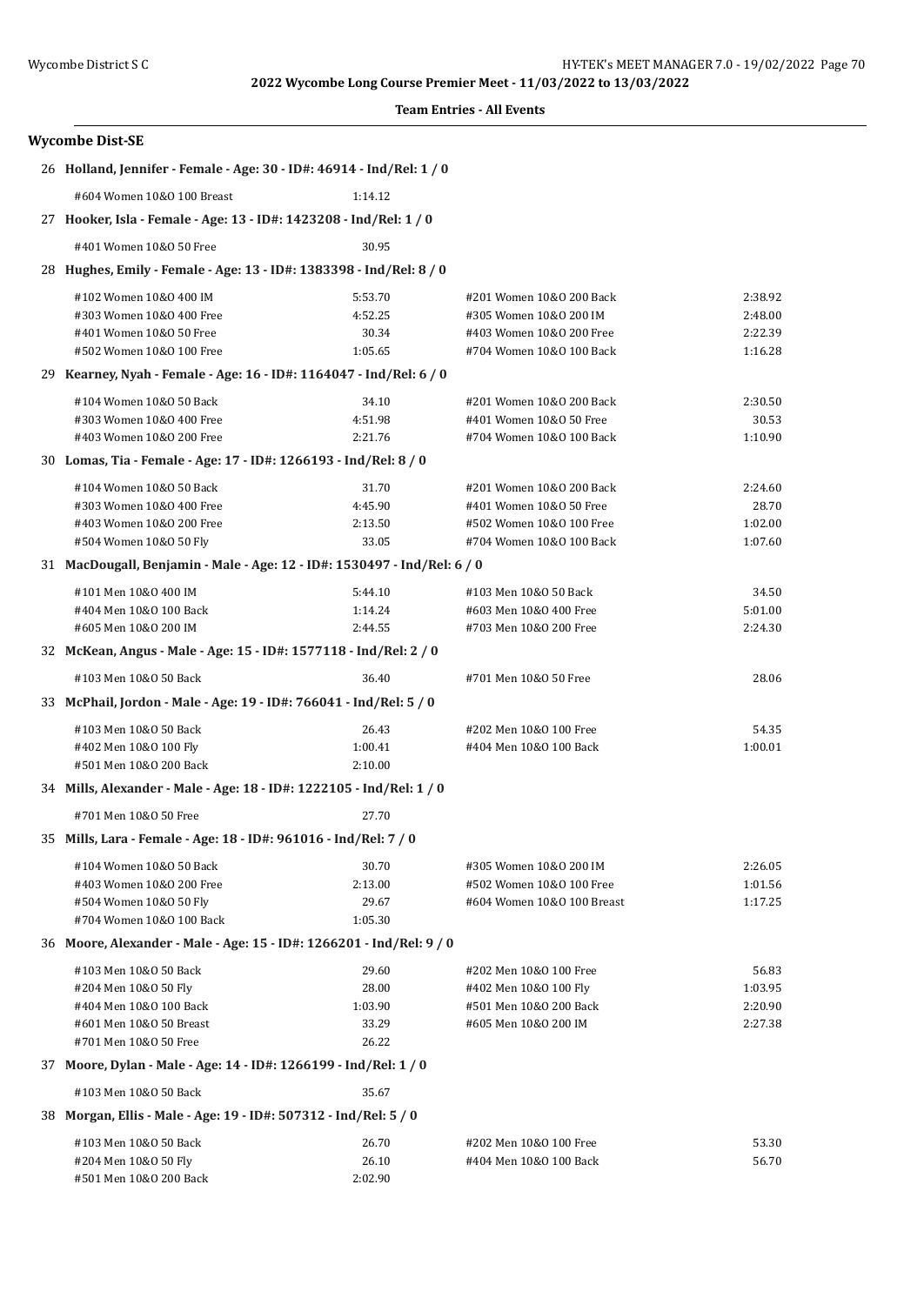#### **Team Entries - All Events**

| <b>Wycombe Dist-SE</b> |  |
|------------------------|--|
|------------------------|--|

| 39 Muncer, Guy - Male - Age: 20 - ID#: 831783 - Ind/Rel: 3 / 0        |                  |                                                     |                  |
|-----------------------------------------------------------------------|------------------|-----------------------------------------------------|------------------|
| #202 Men 10&0 100 Free<br>#703 Men 10&0 200 Free                      | 55.30<br>2:01.40 | #701 Men 10&0 50 Free                               | 25.70            |
| 40 Murphy, James - Male - Age: 18 - ID#: 1115637 - Ind/Rel: 9 / 0     |                  |                                                     |                  |
|                                                                       |                  |                                                     |                  |
| #101 Men 10&0 400 IM                                                  | 4:53.40<br>27.26 | #202 Men 10&0 100 Free                              | 56.99            |
| #204 Men 10&0 50 Fly<br>#402 Men 10&0 100 Fly                         | 1:01.61          | #304 Men 10&0 100 Breast<br>#601 Men 10&0 50 Breast | 1:10.16<br>31.90 |
| #605 Men 10&0 200 IM                                                  | 2:14.90          | #701 Men 10&0 50 Free                               | 26.11            |
| #703 Men 10&0 200 Free                                                | 2:04.51          |                                                     |                  |
| 41 Oakes, Anna - Female - Age: 17 - ID#: 1196488 - Ind/Rel: 8 / 0     |                  |                                                     |                  |
| #102 Women 10&0 400 IM                                                | 5:13.90          | #205 Mixed 10&0 800 Free                            | 9:41.60          |
| #303 Women 10&0 400 Free                                              | 4:39.70          | #305 Women 10&0 200 IM                              | 2:29.20          |
| #403 Women 10&0 200 Free                                              | 2:15.10          | #502 Women 10&0 100 Free                            | 1:04.10          |
| #604 Women 10&0 100 Breast                                            | 1:20.20          | #702 Women 10&0 100 Fly                             | 1:09.80          |
| 42 Olney, George - Male - Age: 13 - ID#: 1334715 - Ind/Rel: 1 / 0     |                  |                                                     |                  |
| #103 Men 10&0 50 Back                                                 | 35.86            |                                                     |                  |
| 43 Parry, Rufus - Male - Age: 14 - ID#: 1316947 - Ind/Rel: 5 / 0      |                  |                                                     |                  |
| #103 Men 10&0 50 Back                                                 | 34.11            | #202 Men 10&0 100 Free                              | 1:03.18          |
| #404 Men 10&0 100 Back                                                | 1:12.80          | #603 Men 10&0 400 Free                              | 4:56.30          |
| #703 Men 10&0 200 Free                                                | 2:19.10          |                                                     |                  |
| 44 Pattle, Grace - Female - Age: 16 - ID#: 1232600 - Ind/Rel: 9 / 0   |                  |                                                     |                  |
| #203 Women 10&0 200 Breast                                            | 2:57.25          | #301 Women 10&0 50 Breast                           | 37.50            |
| #305 Women 10&0 200 IM                                                | 2:30.40          | #401 Women 10&0 50 Free                             | 28.70            |
| #403 Women 10&0 200 Free                                              | 2:12.80          | #502 Women 10&0 100 Free                            | 1:02.20          |
| #504 Women 10&0 50 Fly                                                | 30.40            | #604 Women 10&0 100 Breast                          | 1:20.40          |
| #702 Women 10&0 100 Fly                                               | 1:08.60          |                                                     |                  |
| 45 Pearson, George - Male - Age: 16 - ID#: 1280106 - Ind/Rel: 6 / 0   |                  |                                                     |                  |
| #205 Mixed 10&0 800 Free                                              | 8:42.47          | #302 Men 10&0 200 Fly                               | 2:14.00          |
| #402 Men 10&0 100 Fly                                                 | 1:02.40          | #505 Mixed 10&0 1500 Free                           | 16:22.35         |
| #603 Men 10&0 400 Free                                                | 4:10.50          | #703 Men 10&0 200 Free                              | 2:00.90          |
| 46 Pendse, Tanisha - Female - Age: 15 - ID#: 1355513 - Ind/Rel: 1 / 0 |                  |                                                     |                  |
| #104 Women 10&0 50 Back                                               | 35.20            |                                                     |                  |
| 47 Poulton, Jan - Male - Age: 18 - ID#: 981280 - Ind/Rel: 7 / 0       |                  |                                                     |                  |
| #101 Men 10&0 400 IM                                                  | 4:29.80          | #103 Men 10&0 50 Back                               | 27.40            |
| #202 Men 10&0 100 Free                                                | 53.30            | #402 Men 10&0 100 Fly                               | 58.06            |
| #404 Men 10&0 100 Back                                                | 57.80            | #501 Men 10&0 200 Back                              | 2:02.50          |
| #605 Men 10&0 200 IM                                                  | 2:09.30          |                                                     |                  |
| 48 Poulton, Luke - Male - Age: 16 - ID#: 1178518 - Ind/Rel: 7 / 0     |                  |                                                     |                  |
| #101 Men 10&0 400 IM                                                  | 4:39.10          | #103 Men 10&0 50 Back                               | 28.50            |
| #204 Men 10&0 50 Fly                                                  | 28.23            | #402 Men 10&0 100 Fly                               | 1:01.00          |
| #404 Men 10&0 100 Back                                                | 59.90            | #501 Men 10&0 200 Back                              | 2:10.80          |
| #605 Men 10&0 200 IM                                                  | 2:12.70          |                                                     |                  |
| 49 Poulton, Thomas - Male - Age: 20 - ID#: 981270 - Ind/Rel: 5 / 0    |                  |                                                     |                  |
| #103 Men 10&0 50 Back                                                 | 28.31            | #204 Men 10&0 50 Fly                                | 26.40            |
| #402 Men 10&0 100 Fly                                                 | 58.73            | #404 Men 10&0 100 Back                              | 59.40            |
| #501 Men 10&0 200 Back                                                | 2:04.90          |                                                     |                  |
| 50 Ramery, Sienna - Female - Age: 13 - ID#: 1303303 - Ind/Rel: 3 / 0  |                  |                                                     |                  |
| #102 Women 10&0 400 IM                                                | 5:52.10          | #504 Women 10&0 50 Fly                              | 33.06            |
| #702 Women 10&0 100 Fly                                               | 1:15.29          |                                                     |                  |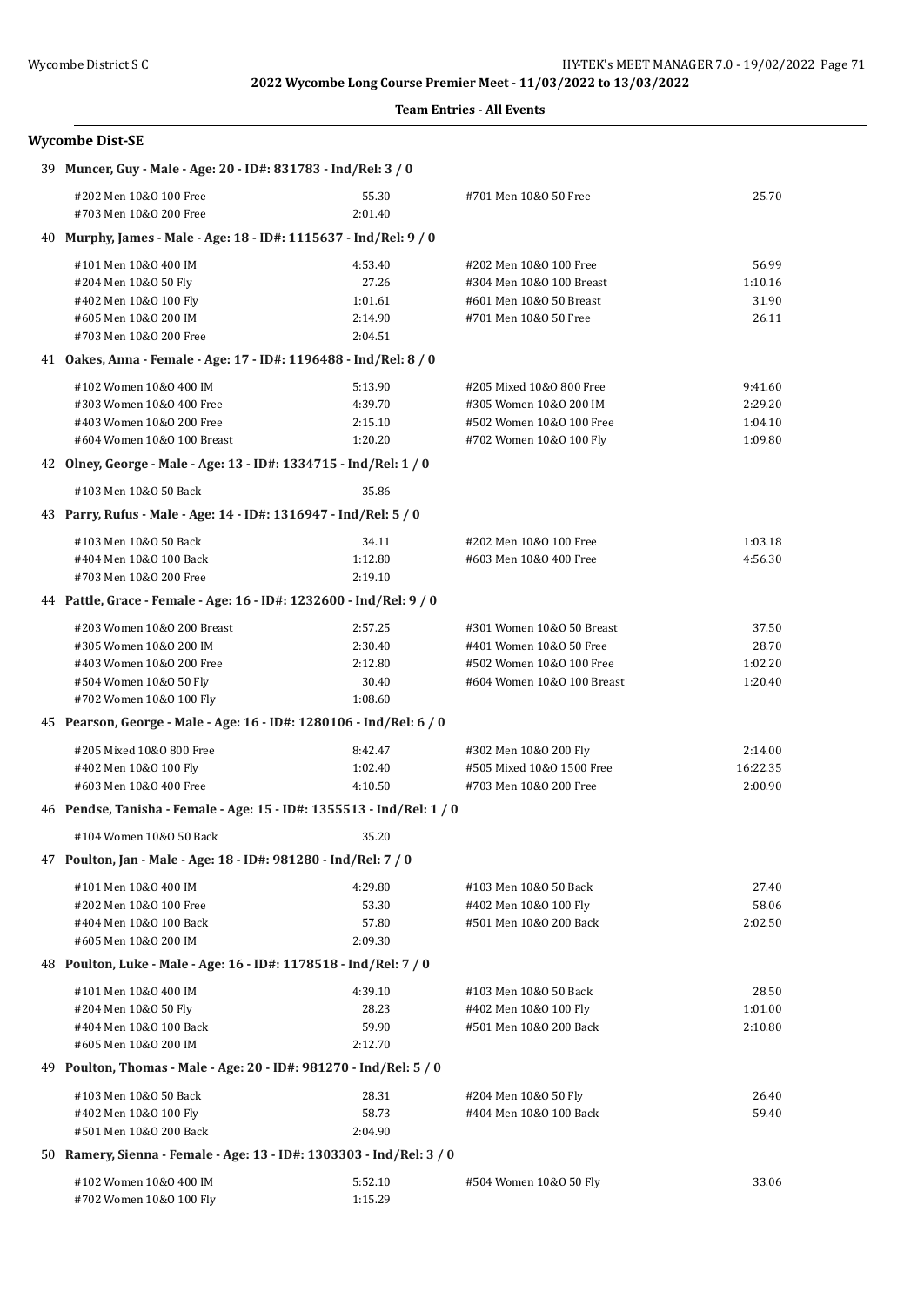| <b>Team Entries - All Events</b> |  |
|----------------------------------|--|
|----------------------------------|--|

|  | <b>Wycombe Dist-SE</b>                                                     |                    |                            |                    |  |
|--|----------------------------------------------------------------------------|--------------------|----------------------------|--------------------|--|
|  | 51 Rupesinghe, Charan - Male - Age: 15 - ID#: 1608761 - Ind/Rel: 1 / 0     |                    |                            |                    |  |
|  | #103 Men 10&0 50 Back                                                      | 35.60              |                            |                    |  |
|  | 52 Rupesinghe, Minagi - Female - Age: 17 - ID#: 1608762 - Ind/Rel: 3 / 0   |                    |                            |                    |  |
|  | #104 Women 10&0 50 Back                                                    | 33.64              | #201 Women 10&0 200 Back   | 2:30.40            |  |
|  | #704 Women 10&0 100 Back                                                   | 1:11.80            |                            |                    |  |
|  | 53 Schwiderski, Jackson - Male - Age: 14 - ID#: 1445139 - Ind/Rel: 5 / 0   |                    |                            |                    |  |
|  | #101 Men 10&0 400 IM                                                       | 5:29.70            | #103 Men 10&0 50 Back      | 34.17              |  |
|  | #404 Men 10&0 100 Back<br>#605 Men 10&0 200 IM                             | 1:09.60<br>2:40.11 | #501 Men 10&0 200 Back     | 2:32.16            |  |
|  |                                                                            |                    |                            |                    |  |
|  | 54 Smith, Connor - Male - Age: 18 - ID#: 1227482 - Ind/Rel: 3 / 0          |                    |                            |                    |  |
|  | #603 Men 10&0 400 Free                                                     | 4:35.10            | #701 Men 10&0 50 Free      | 28.00              |  |
|  | #703 Men 10&0 200 Free                                                     | 2:07.80            |                            |                    |  |
|  | 55 Smith, Liam - Male - Age: 17 - ID#: 1160007 - Ind/Rel: 3 / 0            |                    |                            |                    |  |
|  | #304 Men 10&0 100 Breast                                                   | 1:12.20            | #601 Men 10&0 50 Breast    | 33.74              |  |
|  | #605 Men 10&0 200 IM                                                       | 2:25.70            |                            |                    |  |
|  | 56 Smith, Monty - Male - Age: 13 - ID#: 1420646 - Ind/Rel: 8 / 0           |                    |                            |                    |  |
|  | #103 Men 10&0 50 Back                                                      | 32.24              | #202 Men 10&0 100 Free     | 1:00.44            |  |
|  | #402 Men 10&0 100 Fly                                                      | 1:10.79            | #404 Men 10&0 100 Back     | 1:09.47            |  |
|  | #501 Men 10&0 200 Back<br>#701 Men 10&0 50 Free                            | 2:34.15<br>27.39   | #605 Men 10&0 200 IM       | 2:41.43<br>2:24.06 |  |
|  |                                                                            |                    | #703 Men 10&0 200 Free     |                    |  |
|  | 57 Srivastava, Harshika - Female - Age: 15 - ID#: 1326281 - Ind/Rel: 7 / 0 |                    |                            |                    |  |
|  | #104 Women 10&0 50 Back                                                    | 34.60              | #301 Women 10&0 50 Breast  | 39.38              |  |
|  | #305 Women 10&0 200 IM                                                     | 2:41.78            | #401 Women 10&0 50 Free    | 30.82              |  |
|  | #504 Women 10&0 50 Fly<br>#704 Women 10&0 100 Back                         | 31.72<br>1:12.20   | #604 Women 10&0 100 Breast | 1:23.90            |  |
|  | 58 Staines, Luca - Male - Age: 18 - ID#: 1109963 - Ind/Rel: 4 / 0          |                    |                            |                    |  |
|  |                                                                            |                    |                            |                    |  |
|  | #404 Men 10&0 100 Back                                                     | 1:02.00            | #505 Mixed 10&0 1500 Free  | 16:16.70           |  |
|  | #603 Men 10&0 400 Free<br>4:10.60<br>#703 Men 10&0 200 Free<br>2:01.00     |                    |                            |                    |  |
|  | 59 Staines, Oren - Male - Age: 15 - ID#: 1202169 - Ind/Rel: 3 / 0          |                    |                            |                    |  |
|  | #501 Men 10&0 200 Back                                                     | 2:23.80            | #701 Men 10&0 50 Free      | 27.69              |  |
|  | #703 Men 10&0 200 Free                                                     | 2:09.70            |                            |                    |  |
|  | 60 Strong, Thomas - Male - Age: 16 - ID#: 1281393 - Ind/Rel: 3 / 0         |                    |                            |                    |  |
|  | #103 Men 10&0 50 Back                                                      | 32.70              | #304 Men 10&0 100 Breast   | 1:14.60            |  |
|  | #601 Men 10&0 50 Breast                                                    | 34.25              |                            |                    |  |
|  | 61 Telling, Elizabeth - Female - Age: 16 - ID#: 1147120 - Ind/Rel: 1 / 0   |                    |                            |                    |  |
|  | #704 Women 10&0 100 Back                                                   | 1:14.50            |                            |                    |  |
|  | 62 Telling, Matthew - Male - Age: 18 - ID#: 930673 - Ind/Rel: 4 / 0        |                    |                            |                    |  |
|  | #103 Men 10&0 50 Back                                                      | 30.56              | #204 Men 10&0 50 Fly       | 28.89              |  |
|  | #601 Men 10&0 50 Breast                                                    | 33.17              | #605 Men 10&0 200 IM       | 2:26.58            |  |
|  | 63 Tucker, Sammy - Male - Age: 18 - ID#: 1230242 - Ind/Rel: 6 / 0          |                    |                            |                    |  |
|  | #202 Men 10&0 100 Free                                                     | 53.70              | #204 Men 10&0 50 Fly       | 25.90              |  |
|  | #302 Men 10&0 200 Fly                                                      | 2:02.80            | #402 Men 10&0 100 Fly      | 55.90              |  |
|  | #603 Men 10&0 400 Free                                                     | 4:01.40            | #703 Men 10&0 200 Free     | 1:53.30            |  |
|  | 64 Walford, Nathan - Male - Age: 17 - ID#: 1159030 - Ind/Rel: 8 / 0        |                    |                            |                    |  |
|  | #101 Men 10&0 400 IM                                                       | 4:56.70            | #204 Men 10&0 50 Fly       | 28.60              |  |
|  |                                                                            |                    |                            |                    |  |

#304 Men 10&O 100 Breast 1:09.00 #402 Men 10&O 100 Fly 1:03.10 #503 Men 10&O 200 Breast 2:31.50 #601 Men 10&O 50 Breast 31.80 #605 Men 10&O 200 IM 2:19.00 #701 Men 10&O 50 Free 27.20